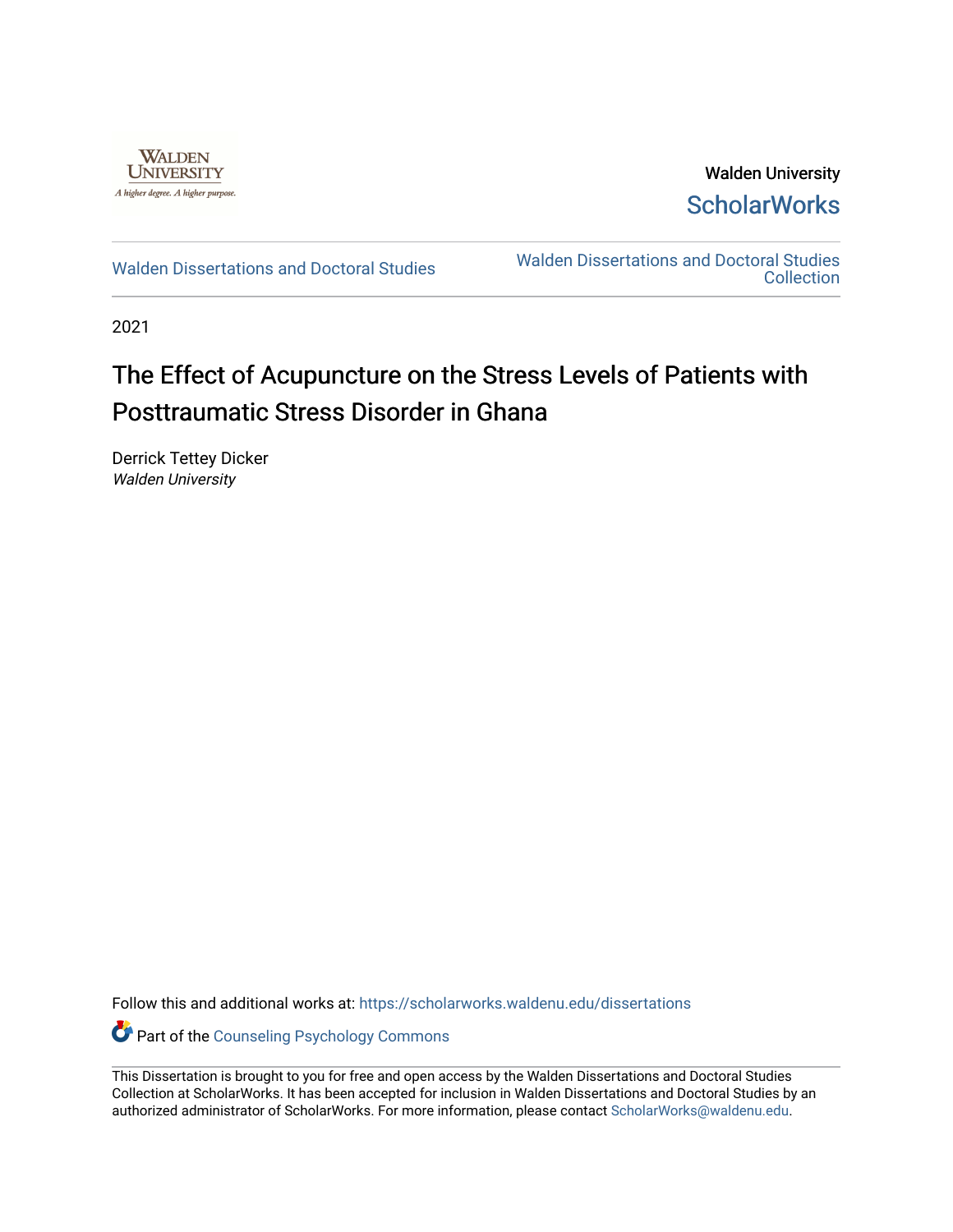# **Walden University**

College of Social and Behavioral Sciences

This is to certify that the doctoral dissertation by

Derrick Tettey Dicker

has been found to be complete and satisfactory in all respects, and that any and all revisions required by the review committee have been made.

Review Committee Dr. Randy Heinrich, Committee Chairperson, Human Services Faculty Dr. Tracey Phillips, Committee Member, Human Services Faculty Dr. Nicole Hamilton, University Reviewer, Human Services Faculty

> Chief Academic Officer and Provost Sue Subocz, Ph.D.

> > Walden University 2021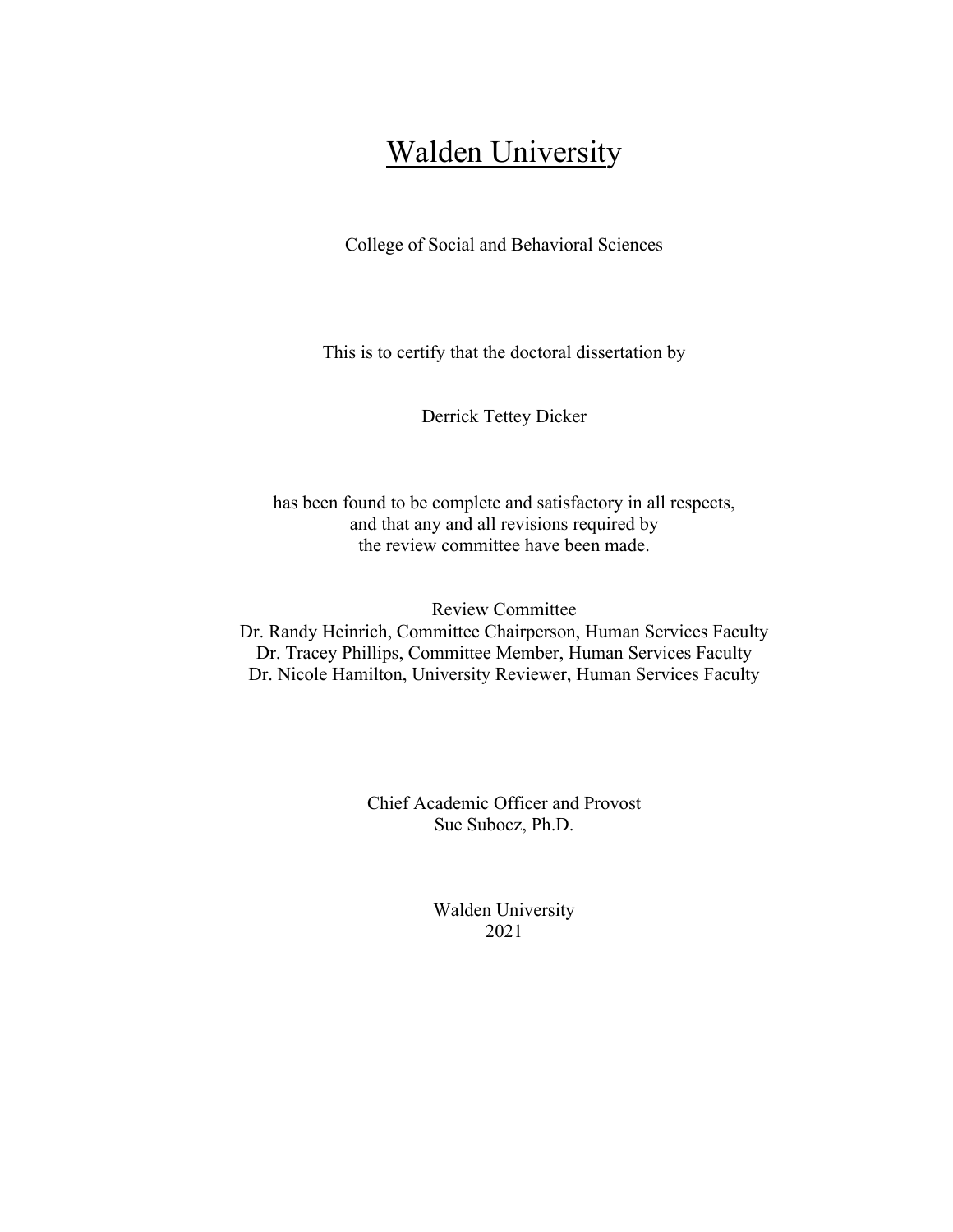Abstract

The Effect of Acupuncture on the Stress Levels of Patients with Posttraumatic Stress

Disorder in Ghana

by

Derrick Tettey Dicker

MHS, Lincoln University, 2009

BS, Lincoln University, 2001

Dissertation Submitted in Partial Fulfillment

of the Requirements for the Degree of

Doctor of Philosophy

Human Services

Walden University

August 2021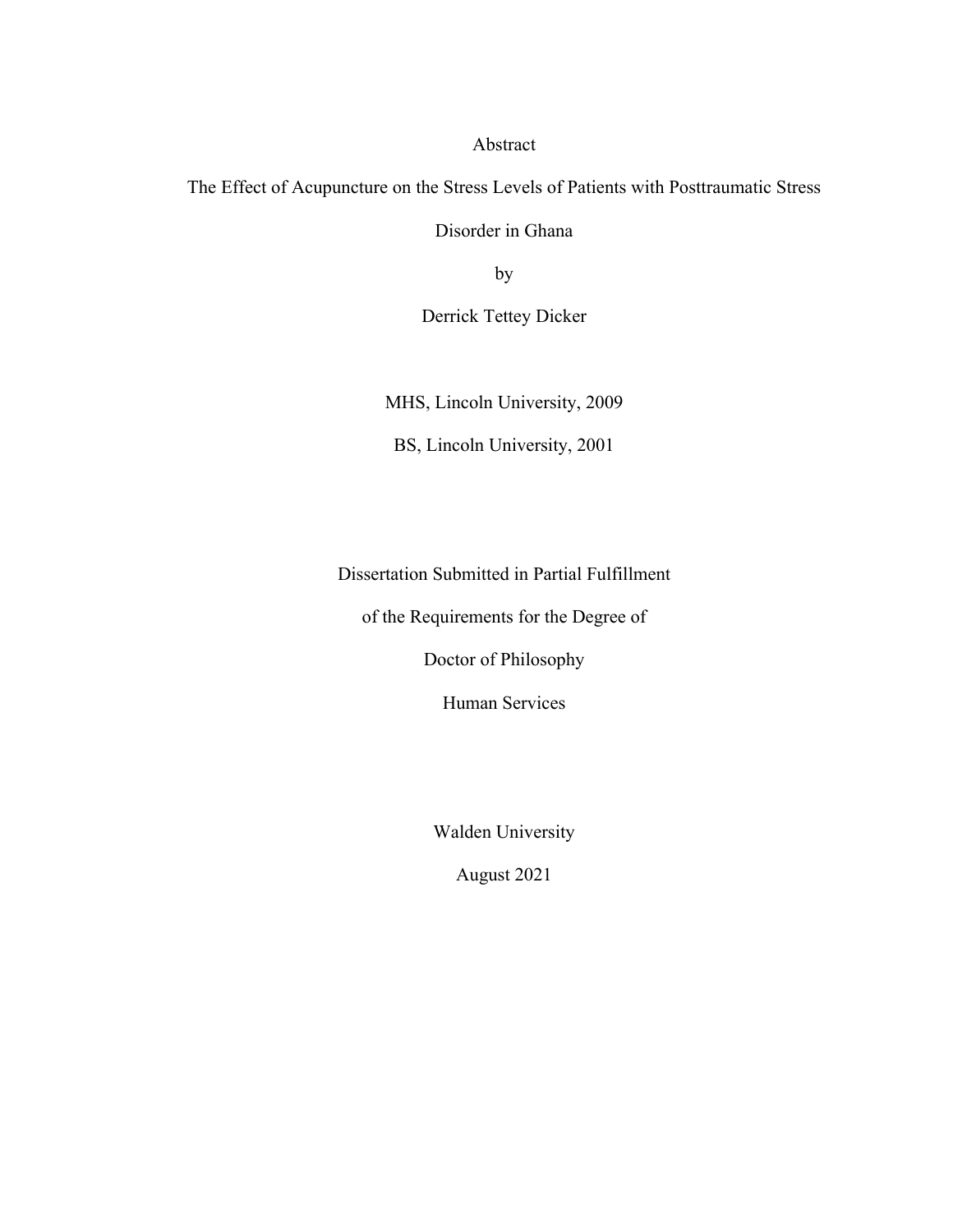### Abstract

Around the world, the use of acupuncture is increasingly becoming a common alternative treatment for the symptoms often associated with posttraumatic stress disorder (PTSD). However, the treatment of acupuncture appears to be lacking in Ghana because mental health professionals, patients, and the government representatives are largely unaware of its potential efficacy. The purpose of this study was to examine the effect of acupuncture treatment on patients with PTSD in Ghana. The study was conducted through the lens of psycho-physiological trauma. A research question was formulated to investigate the association between the independent variable, acupuncture treatment, and the dependent variable, the level of self-reported stress. A causal-comparative research study design was employed using primary data collected from 80 PTSD patients via the Davidson Trauma Scale (DTS). Research data were analyzed using a Jonckheere-Terpstra test, bivariate statistics, and Kendall's Tau-b correlation coefficient. The responses indicate mixed results given by participants between acupuncture treatment and self-reported stress levels displayed to be effective and ineffective. Future studies should examine the efficacy of acupuncture on other mental illnesses in Ghana. The implications for positive social change include informing the Ghana's government, mental health policymakers, mental health professionals, and Ghanaians about the efficacy of acupuncture treatment for PTSD and improving the mental health of Ghanaian citizens. If adopted in the Ghanaian mental health landscape, acupuncture treatment programs will provide Ghanaian citizens suffering from PTSD with an additional treatment option.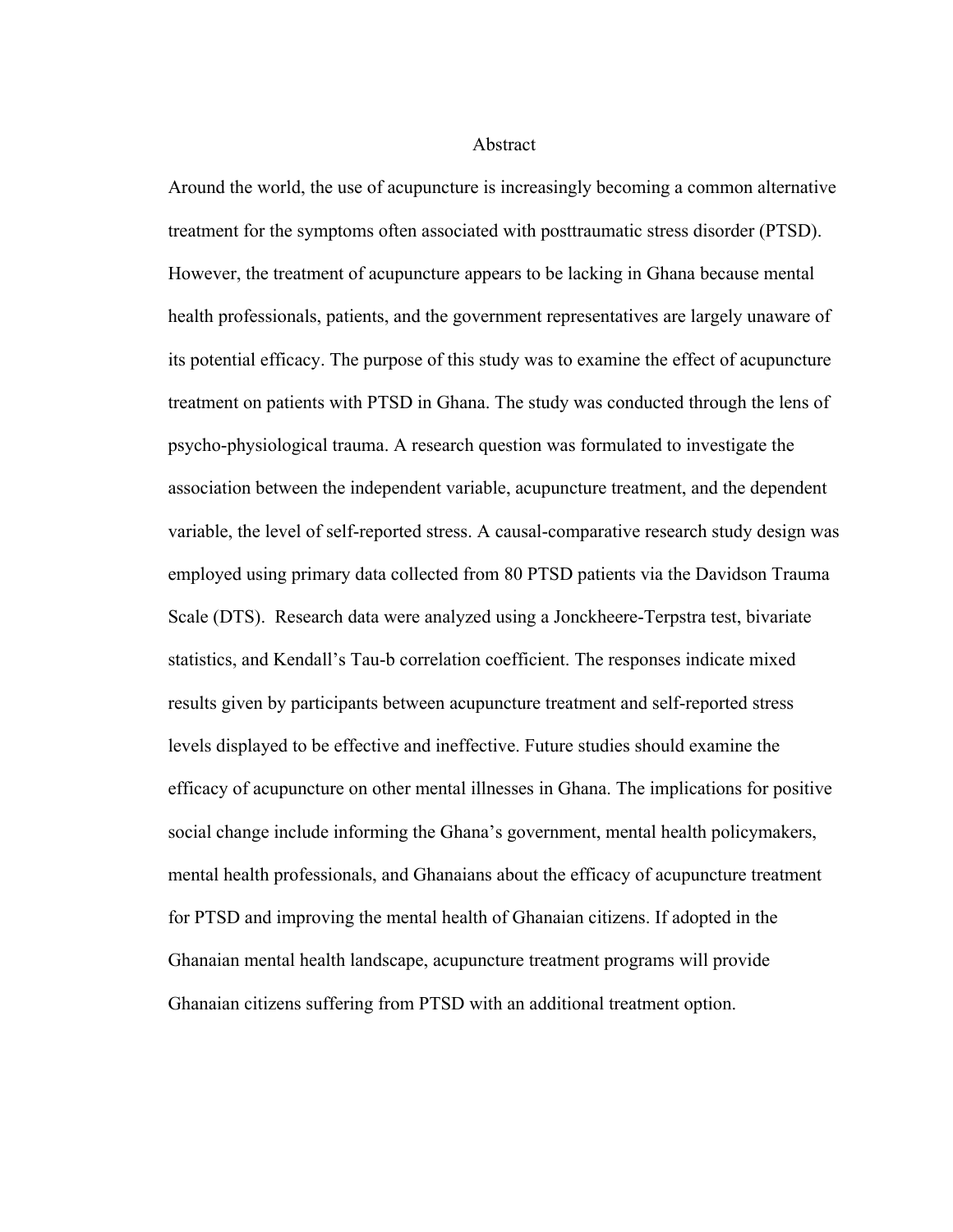The Effect of Acupuncture on the Stress Levels of Patients with Posttraumatic Stress

Disorder in Ghana

by

Derrick Tettey Dicker

MHS, Lincoln University, 2009

BS, Lincoln University, 2001

Dissertation Submitted in Partial Fulfillment

of the Requirements for the Degree of

Doctor of Philosophy

Human Services

Walden University

July 2021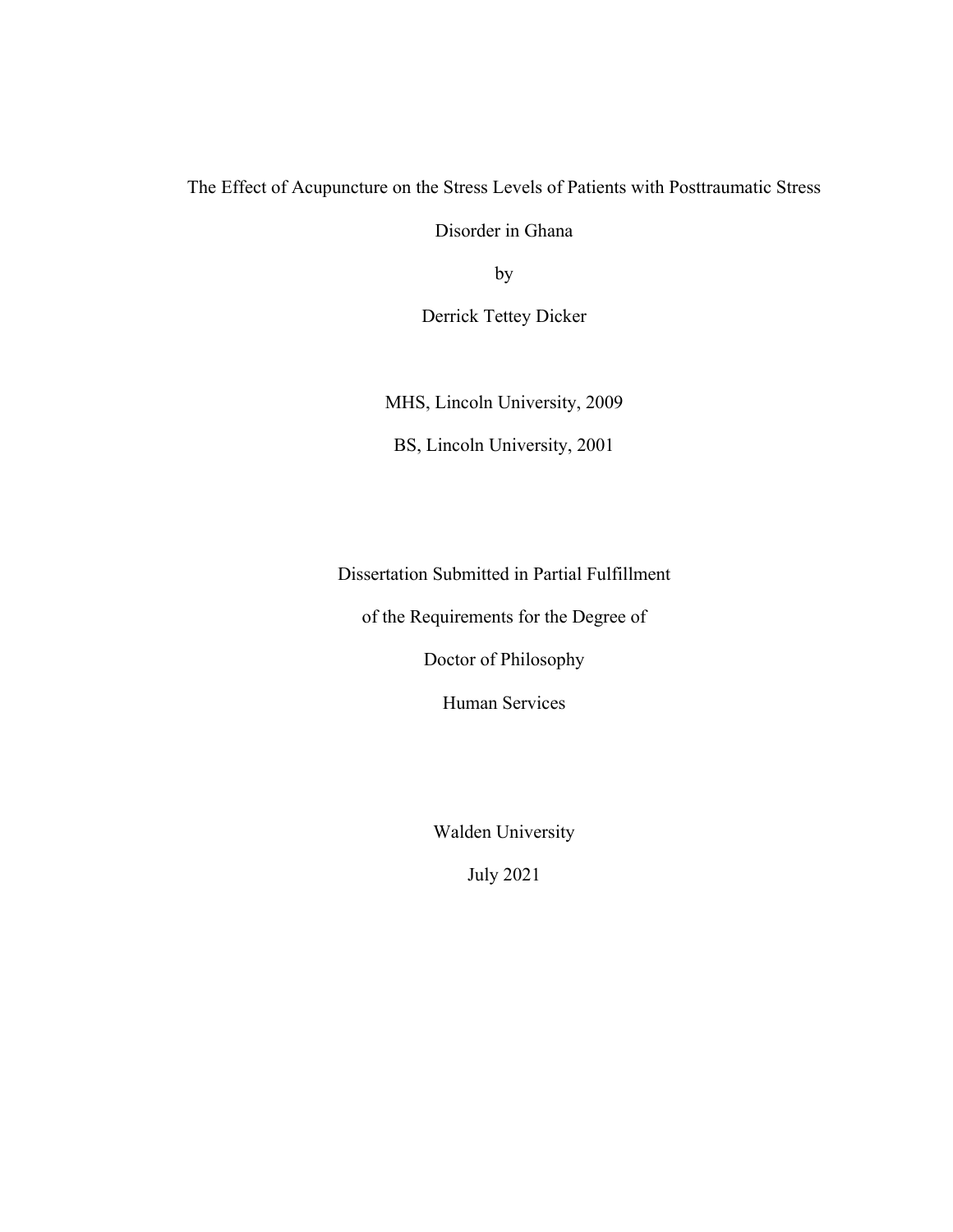# Dedication

This dedication goes out to Walden University for allowing me to implement my research on a doctoral level. Also, I want to dedicate this study to Lincoln University for giving me an opportunity to earn my bacherlor's and master's degree which eventually led me to Walden University's doctoral program. In addition, I want to dedicate this research to my 3 daughters, Saniyah Brown, Tamia Richburg, and Docea Enimil. Lastly, I want to dedicate this research to the rest of my family and friends.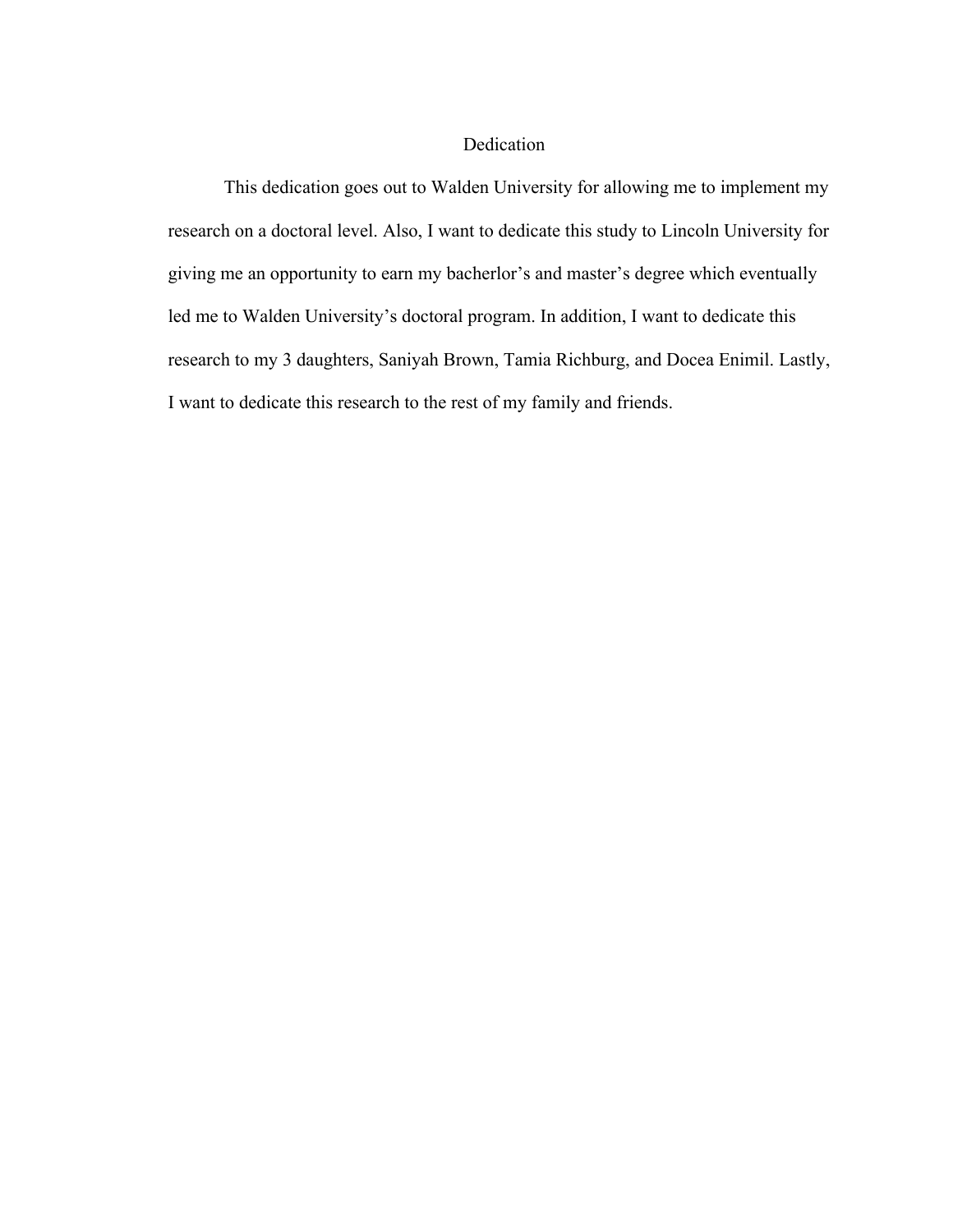# Table of Contents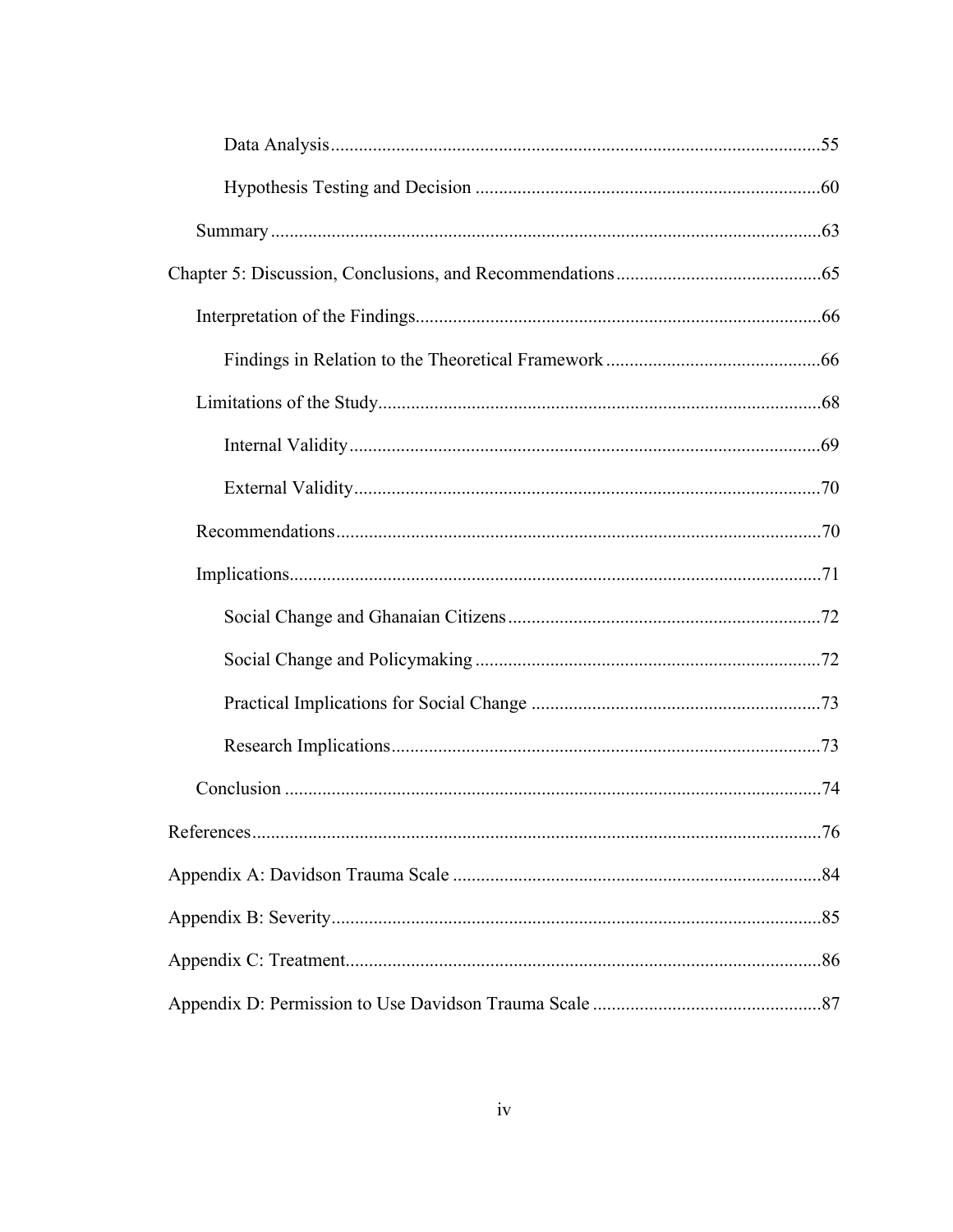# <span id="page-10-0"></span>List of Tables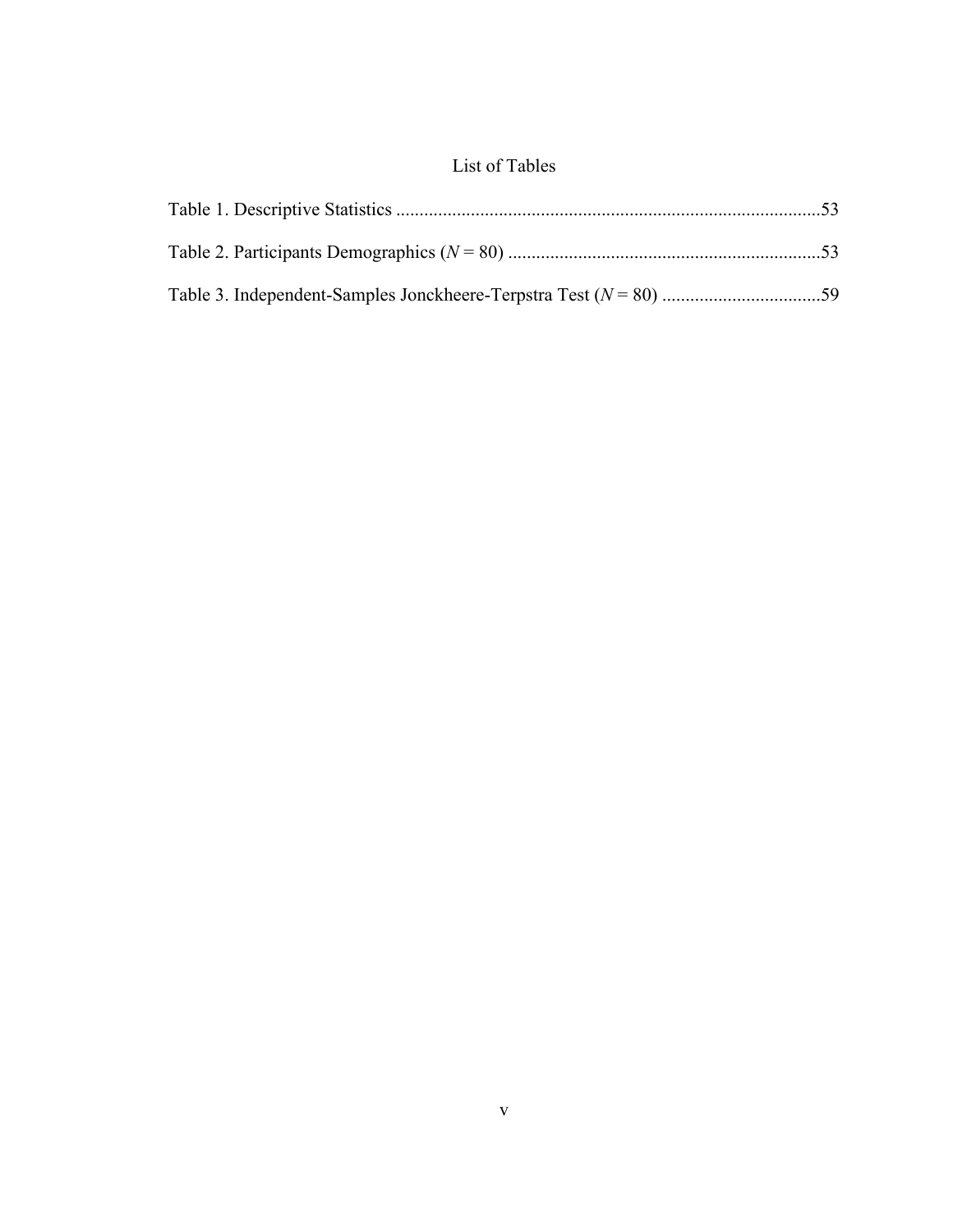# <span id="page-11-0"></span>Chapter 1: Introduction to the Study

Mental health disorders, such as posttraumatic stress disorder (PTSD), have been plaguing populations across the globe since around 8,000 B.C. (Lahr et al., 2016). In Ghana, people with PTSD may experience feelings of fear and anxiety that have been triggered by a traumatic event (Ame & Mfoafo-M'Carthy, 2016). Implementing alternative strategies for treating PTSD is an important step in providing comprehensive solutions for mental health in countries such as Ghana (Ame & Mfoafo-M'Carthy, 2016; Ae-Ngibise et al., 2017).

In 1972, Ghana legislators developed a *Mental Health Decree* to focus on policies and issues (World Health Organization, 2017). Yet, mental health disorders such as PTSD have increased with 2.5 million people receiving limited treatment in Ghana (World Health Organization, 2017). Limited treatment options for mental health disorders are the main reasons that nearly 95% of those 2.5 million Ghanaians experience substance abuse, poor memory, stress, depression, and/or suicide (Ame  $\&$ Mfoafo-M'Carthy, 2016; World Health Organization, 2017).

Acupuncture can be utilized for treating PTSD to help decrease the intensity of patient's symptoms (Bourassa, 2014). However, the treatment of acupuncture is limited in Ghana for two main reasons. First, mental health professionals, patients, and the government have limited funding to treat PTSD (Roberts et al., 2014). Second, mental health professionals, patients, and the government are limited in the knowledge of the possible efficiency of acupuncture treatment in Ghana (Roberts et al., 2014).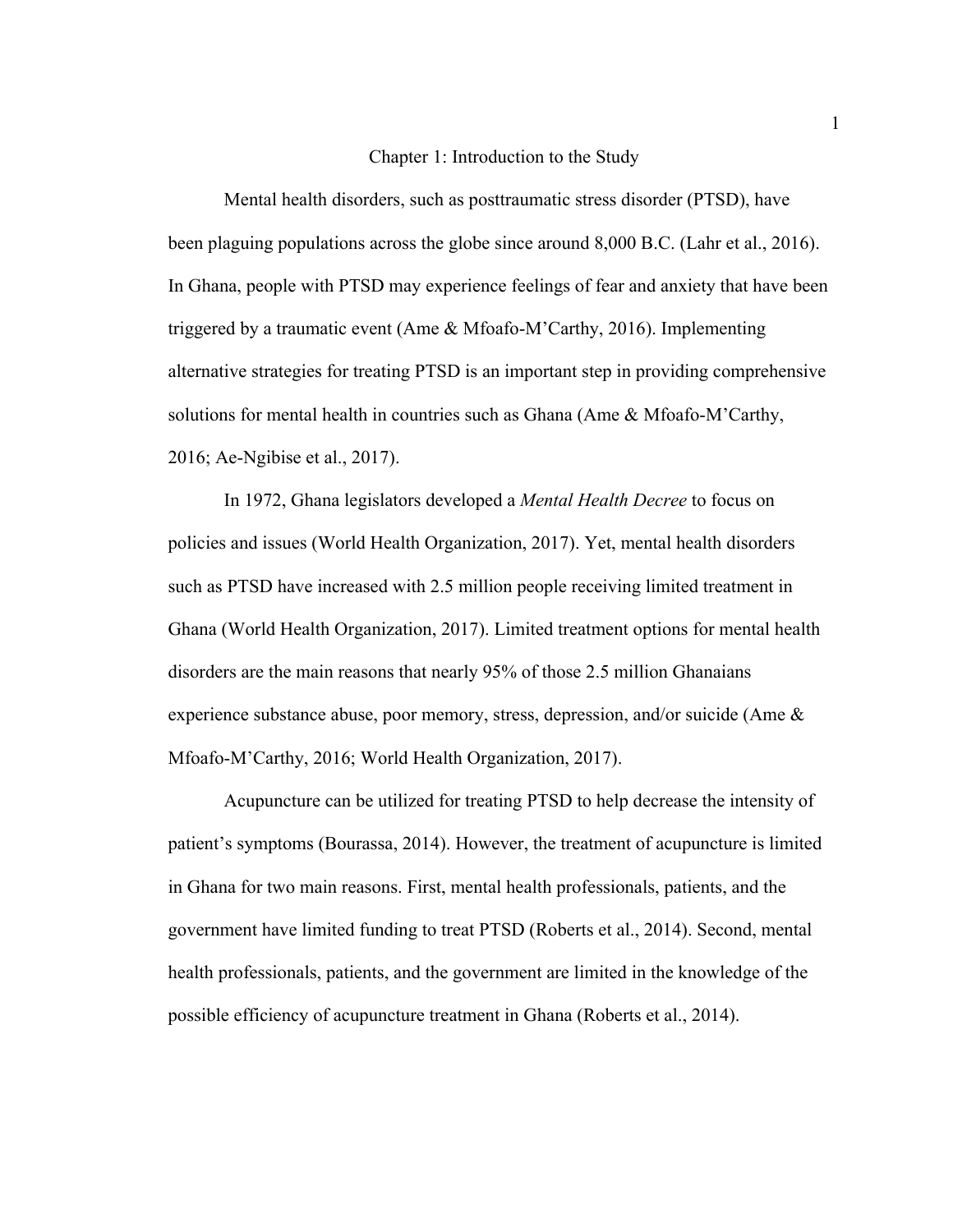I designed this causal-comparative research study to examine to what degree a relationship exists between the acupuncture treatment and self-reported stress levels among Ghanaians with PTSD. Chapter 1 contains the background of the problem, problem statement, and purpose of the study. In this chapter, I also provide a description of the significance of the research study and the relevant details on the nature of the study. Furthermore, I provide the theoretical framework, definitions, and assumptions. Finally, this chapter includes the scope, limitations, and delimitations of the study.

## <span id="page-12-0"></span>**Background of the Study**

PTSD is a mental health disorder that is triggered by being involved with or in a startling incident (Ame, 2016). Acupuncture is an integrative intervention that is utilized to treat mental health disorders, such as PTSD, to help decrease the intensity of patient's symptoms (Bourassa, 2014). In Ghana, for instance, a negative episode of a traumatic circumstance dealing with feelings of being frightened or experiencing anxiety or distress are frequent symptoms of PTSD (Ame & Mfoafo-M'Carthy, 2016). The use of acupuncture is increasingly becoming a common alternative treatment for the symptoms often associated with PTSD (Bourassa, 2014). The combination of acupuncture and the usual PTSD treatments have resulted in statistically significant improvements in primary and secondary outcomes (Bourassa, 2014).

Treatment of acupuncture is, however, limited in Ghana because mental health professionals, patients, and the government are limited in their knowledge of the efficiency of other alternative interventions (Ae-Ngibise et al., 2017; Badu et al., 2018). Dealing with PTSD is critical to promoting mental health. In countries characterized by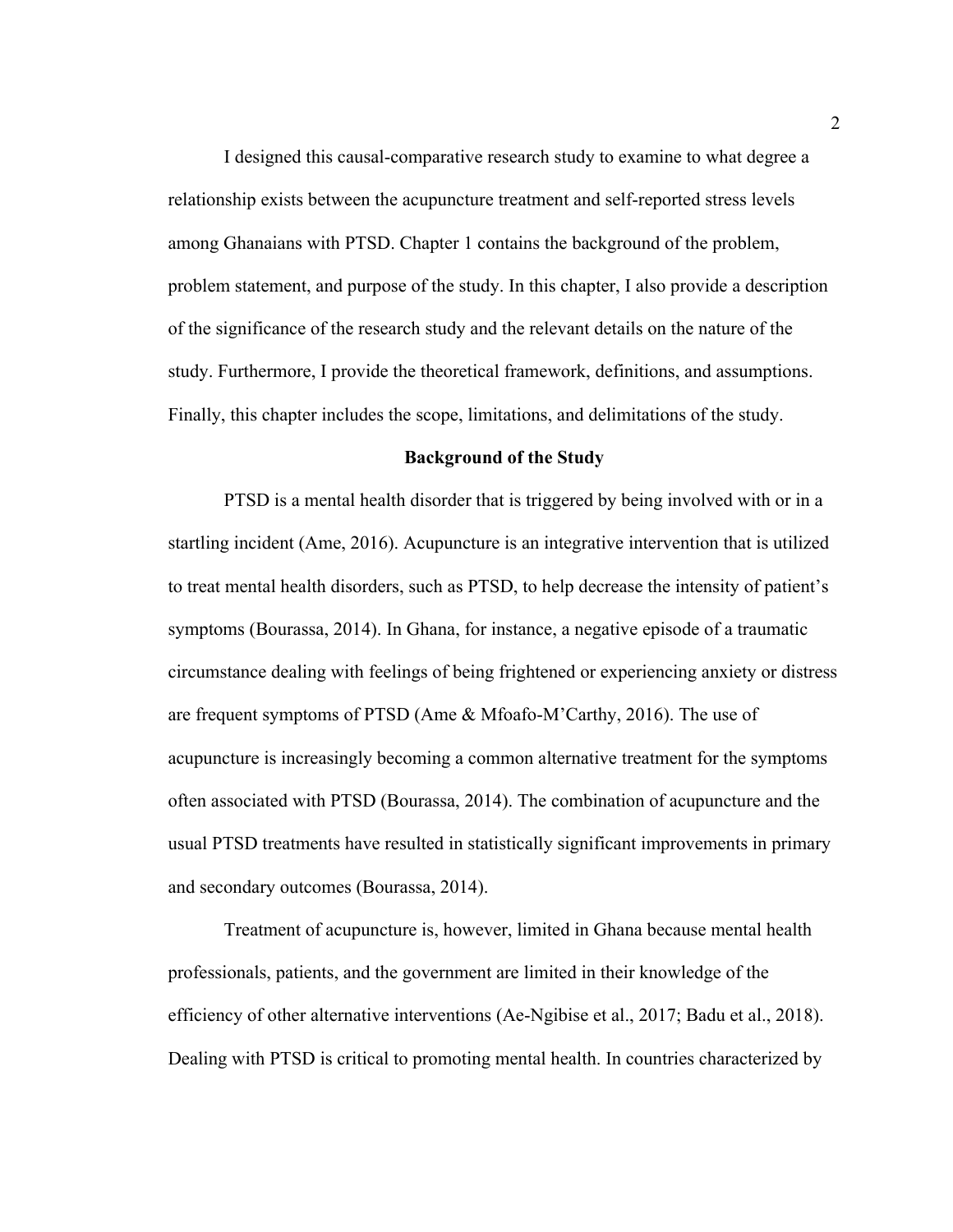the limited mental health resources and funding, like Ghana, using alternative PTSD treatment options, such as acupuncture, is crucial (The Budget Statement and Economic Policy, 2014; Roberts et al., 2014). As of 2018, there were limited research studies and clinical trials on PTSD and, particularly, on the use of acupuncture as treatment for PTSD in Ghana (Badu et al., 2018).

This study was an attempt to determine to what extent acupuncture was effective in the treatment of people suffering from PTSD disorders in the country of Ghana. Using the Davidson Trauma Scale (DTS) instrument and the causal-comparative design, I examined the effects of acupuncture on the stress levels of patients with PTSD in Ghana. In other words, this causal-comparative study was an attempt to evaluate possible any relationship between acupuncture treatment and self-reported stress levels among people with PTSD in Ghana.

# <span id="page-13-0"></span>**Problem Statement**

According to the World Health Organization (2017), nearly 95% of the 2.5 million Ghanaians diagnosed with mental health issues, such as PTSD, do not receive treatment. Because of the lack of treatment, those people not only resort to substance abuse but also experience poor memory, stress, depression, and sometimes death ( Walker, 2015; World Health Organization, 2017). Acupuncture is an alternative medical approach that may be helpful for patients who suffer from PTSD (Bourassa, 2014; Debraha et al., 2018). As trials of acupuncture treatment are being conducted in China, United States, and some parts of Europe, acupuncture is becoming an alternative approach for the treatment of stress (Bourassa, 2014; Debraha et al., 2018).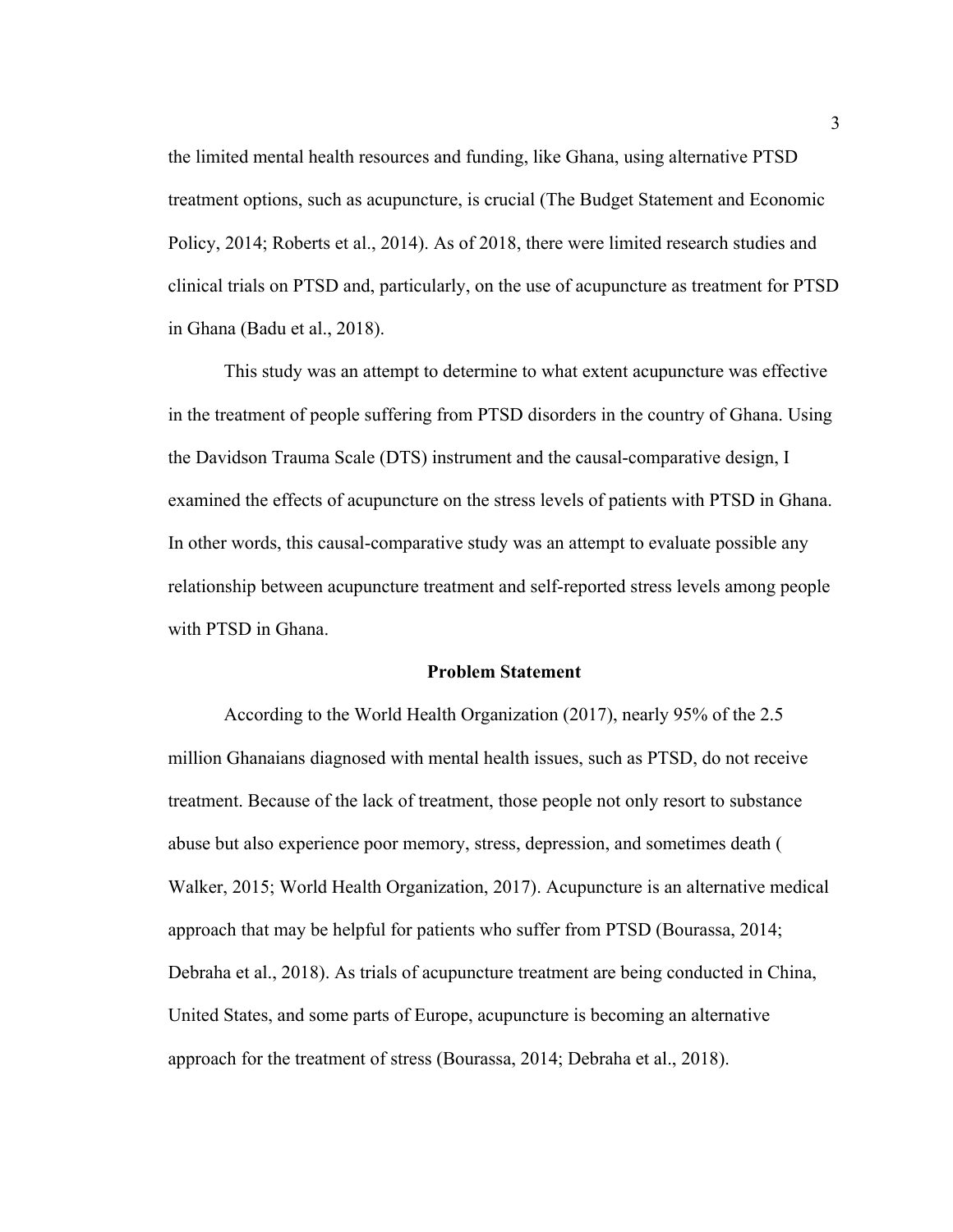The problem was that in Ghana, mental health workers and clients are largely unaware of the potential value of using acupuncture as an alternative option to treat PTSD (Badu et al., 2018; Roberts et al., 2014). In addition, I found very limited literature about the acupuncture treatment for PTSD in Ghana (Bourassa, 2014; Debraha et al., 2018). Thus, I conducted this causal-comparative study to determine whether acupuncture treatment yields significant decreases in self-reported stress levels among people with PTSD. The findings of this study provide policy makers with insights into the potential efficacy of acupuncture treatments for people suffering from PTSD.

#### <span id="page-14-0"></span>**Purpose of the Study**

The purpose of this quantitative, causal-comparative study was to determine whether acupuncture treatment has efficacy for treating PTSD in Ghana. The first group of participants consisted of people receiving the acupuncture treatment, referred to as the intervention group. The second group of participants, referred to as the controlled group, comprised participants who were not receiving the acupuncture treatment, using a quasiexperiment design.

I expected this study to determine whether the independent variable, the acupuncture treatment, has efficacy for reducing the dependent variable, self-reported stress levels among people with PTSD and other stress-related disorders. I utilized the DTS instrument to measure participants' self-reported stress levels of PTSD and gather data on the foundational levels of PTSD symptoms to use in an experimental paradigm.

The findings from the study may help inform mental health workers, decision makers, and policy makers about the efficacy of acupuncture treatments for people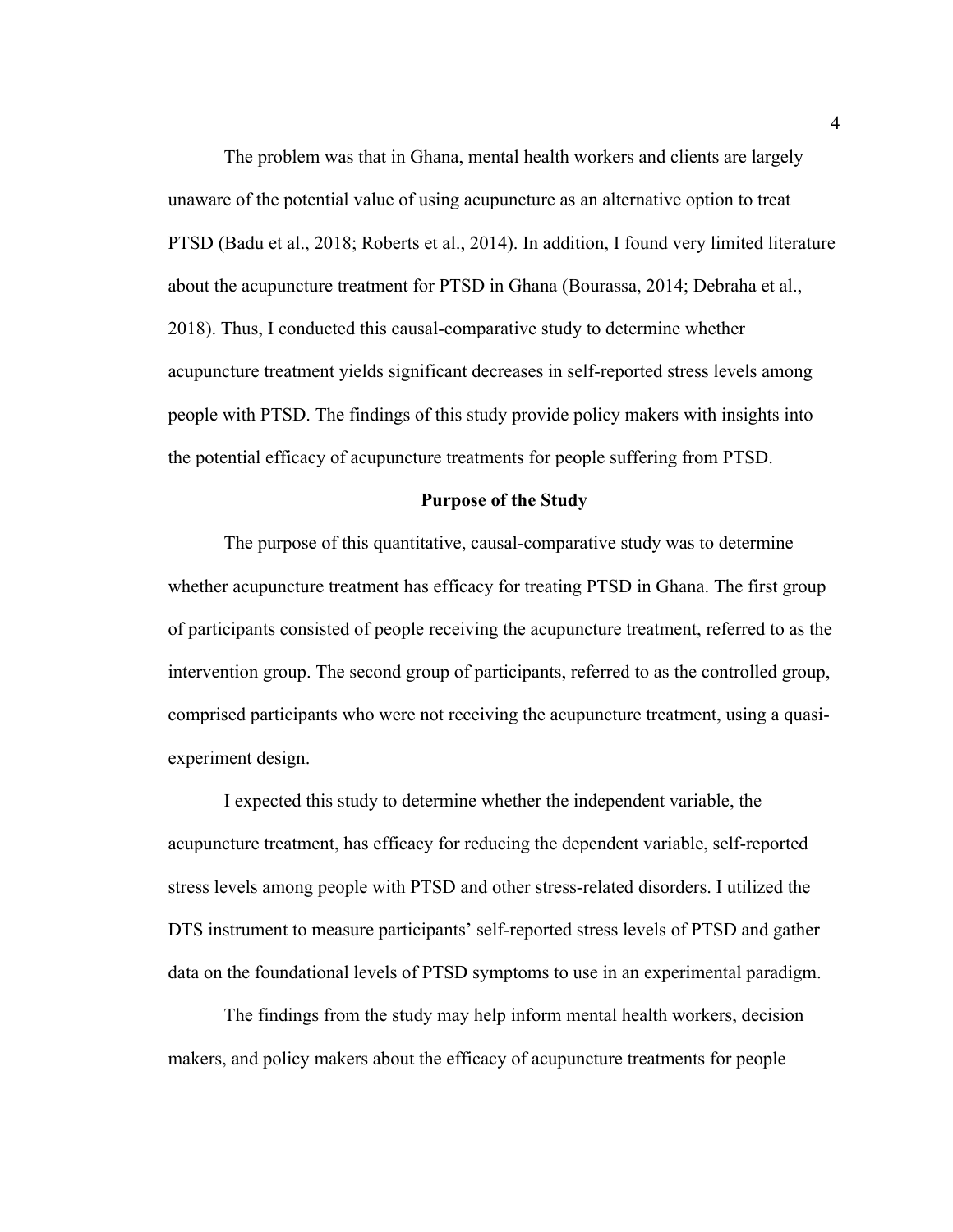suffering from PTSD in Ghana. Such an understanding is essential to improving the wellbeing of people with PTSD in the country under study. I anticipated that the study would fill the gap in the research literature regarding acupuncture treatments in Ghana and determine whether acupuncture has efficacy for treating PTSD in this country.

# <span id="page-15-0"></span>**Research Question and Hypotheses**

I developed the following research question to investigate the association between the independent variable, acupuncture treatment, and the dependent variable, the level of self-reported stress, in this study:

RQ: Is there a statistically significant relationship in self-reported stress levels among people with PTSD who do or do not participate in acupuncture treatment? Hypotheses are propositions formulated for empirical testing (Cooper  $\&$ 

Schindler, 2008). The null and alternative hypotheses in this study were:

*H*<sub>0</sub>: There is no significant statistical difference between the stress levels of people with PTSD who participate in acupuncture treatment and people with PTSD who do not.

*H*<sub>a</sub>: There is a significant statistical difference between the stress levels of people with PTSD who participate in acupuncture treatment and people with PTSD who do not.

## <span id="page-15-1"></span>**Theoretical Framework for the Study**

Psycho-physiological trauma theory is embedded in the DTS, the instrument used to measure self-reported levels of PTSD in this study (see Levine, 1997). The psychophysiological trauma theory includes symptoms that transpire as an outcome of trauma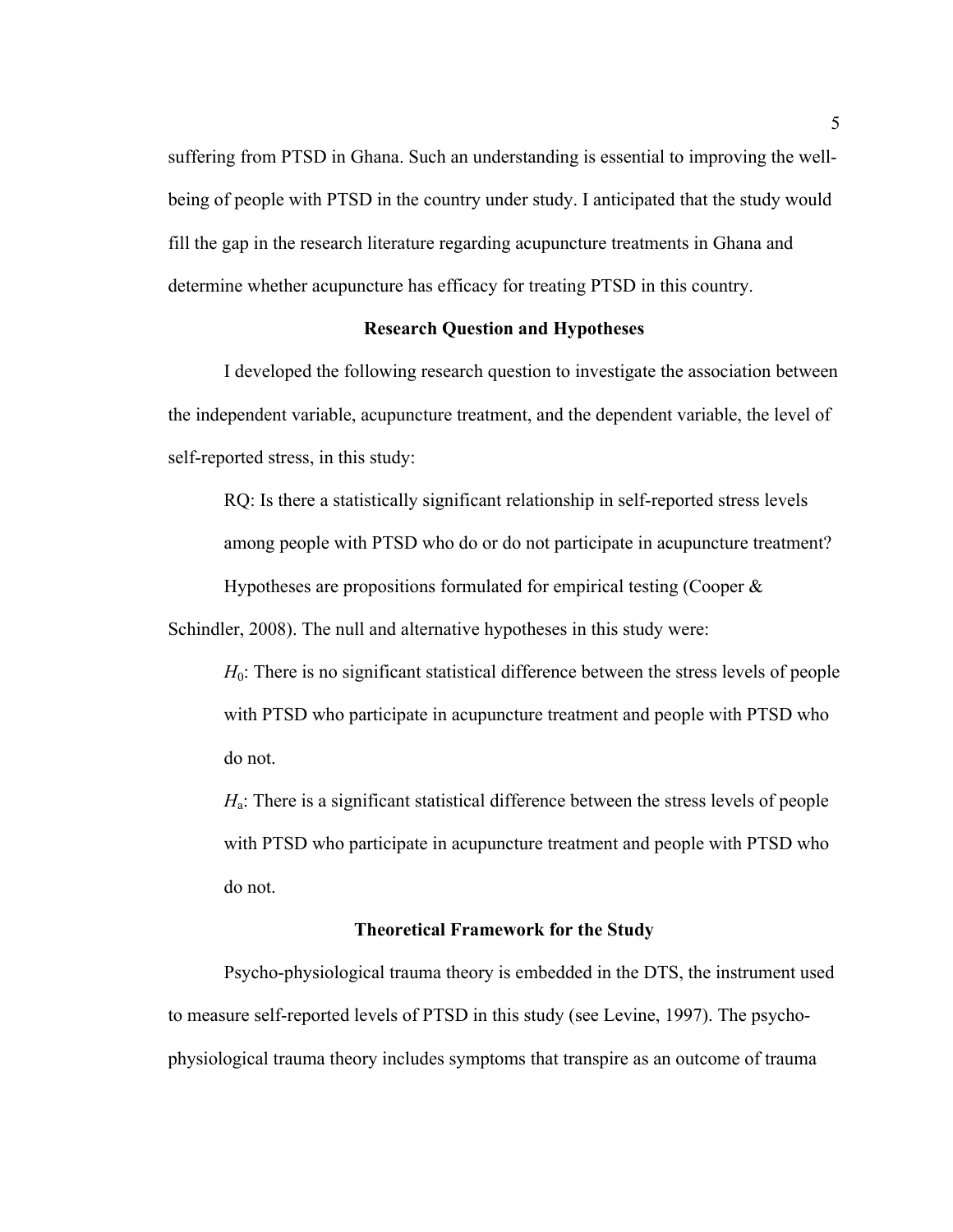specifying nervous system dysregulation (NSD; Levine, 1997). NSD includes favorable conditions for the emergence of PTSD because of the neurophysiological changes that transpire during trauma (Levine, 2005b; Meyer, 2009). Psycho-physiological trauma theory and the DTS were developed from the mathematical catastrophe theory (Levine, 1997). When a traumatic event arises in the autonomic nervous system (ANS), features of routine automatic physiological trigger response processes (Levine, 1997). ANS is a sector of the brain that processes the automatic functions of the organs inside of the body (Levine, 1997; Porges & Furman, 2010).

The essential assumption of psycho-physiological theory is to formulate and pinpoint the process of defensive responses activated during a horrific situation for an individual to sustain homeostasis in the nervous system (Levine, 1997). This theory and the DTS instrument have been used by mental health workers to help patients with PTSD to cope with dealing with symptoms (Levine, 1997). An intervention, such as somatic experiencing (SE), is incorporated by the mental health workers to the psychophysiological theory to reduce symptoms of PTSD (Levine, 1997). Researchers have linked psycho-physiological trauma theory and the use of SE with the DTS to identify trauma (Levine, 1997). Those who study symptoms, such as those of PTSD, process the theory and use the DTS instrument to try and decrease trauma symptoms, irrational behaviors, external stressors, and intrusive thoughts (Levine, 1997; Levine, 2005b; Meyer, 2009; Tan et al., 2011). Practitioners use SE coping methods of dealing with the trauma to treat the neurological memory with trying to decrease the severe intensity symptoms in the nervous system (Levine, 1996).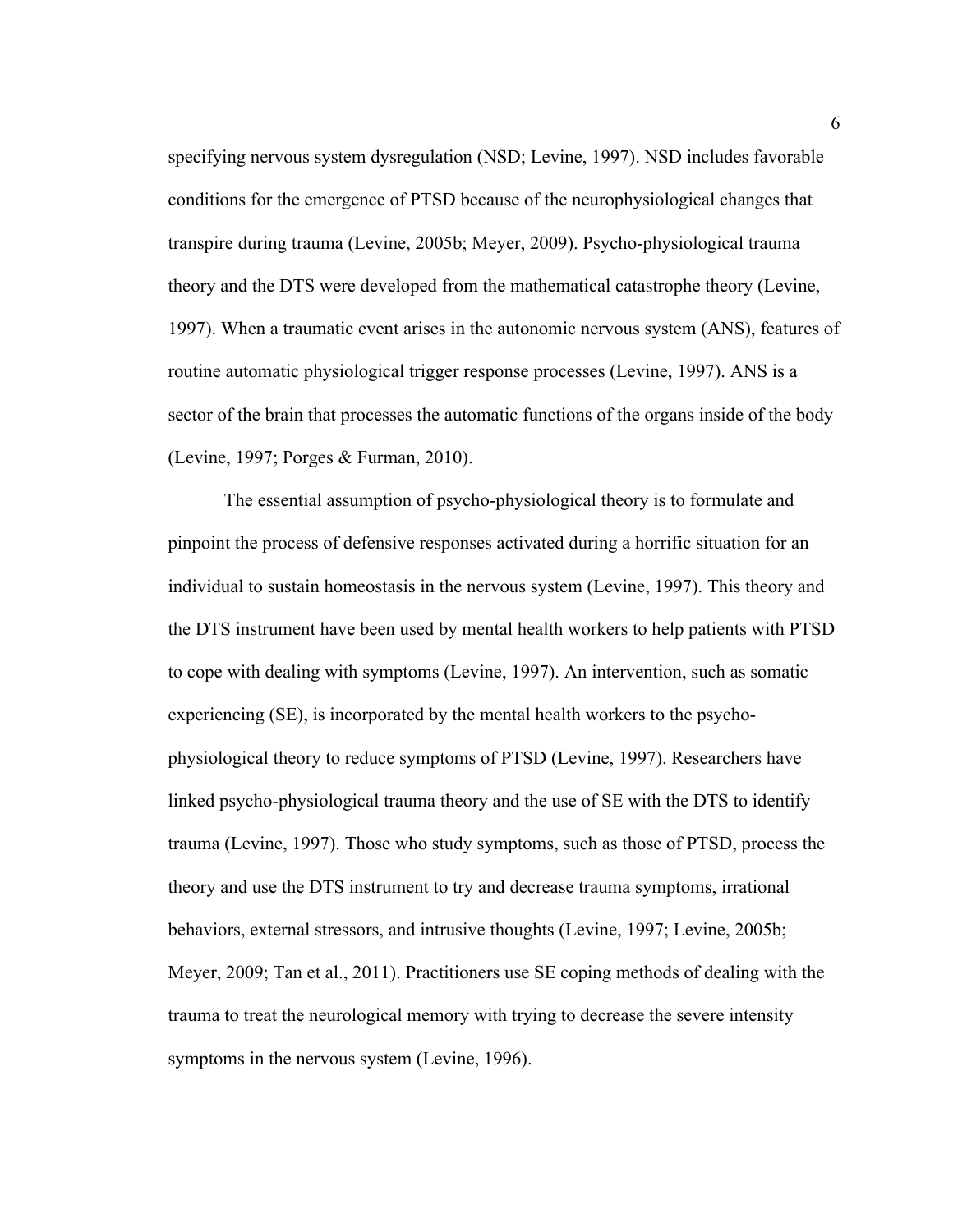Psycho-physiological trauma theory is also utilized by professionals along with the DTS instrument to examine the level of intensity of their client's PTSD (Davidson, 1996). When a human body experiences a traumatic event, psycho-physiological trauma theory with the use of the DTS can show the occurrence of PTSD through neurophysiological variations caused by the trauma (Levine, 2005b). Then, an accumulation of NSD occurs, developing an increased probability for the increase of high or moderate intensity levels of PTSD that are processed by the theory and DTS instrument (Levine, 2005b; Meyer, 2009; Tan et al., 2011). Data collection helps distinguish transformations by regulating the level to which PTSD participants who receive acupuncture treatments and those who do not receive acupuncture treatments respond to stress (Schenker & Rumrill, 2004; Wang & Brown, 2007). In addition, the theory is utilized along with the DTS for calculating the frequency and intensity evaluating scores dealing with PTSD indicators, such as intrusive thoughts and behaviors, anxiety, and shock (Levine, 2010; Schenker & Rumrill, 2004; Wang & Brown, 2007).

#### <span id="page-17-0"></span>**Nature of the Study**

In this causal-comparative study, I compared self-reported stress levels between PTSD clients who received acupuncture treatment, the intervention group, with those of PTSD clients who did not receiving acupuncture treatment, the control group, to determine whether the use of acupuncture treatment significantly decreases self-reported stress levels of PTSD clients. A psychiatric facility in Ghana approved my research study and allowed me to administer surveys to their PSTD clients. The study site provided me with samples of the two groups of patients.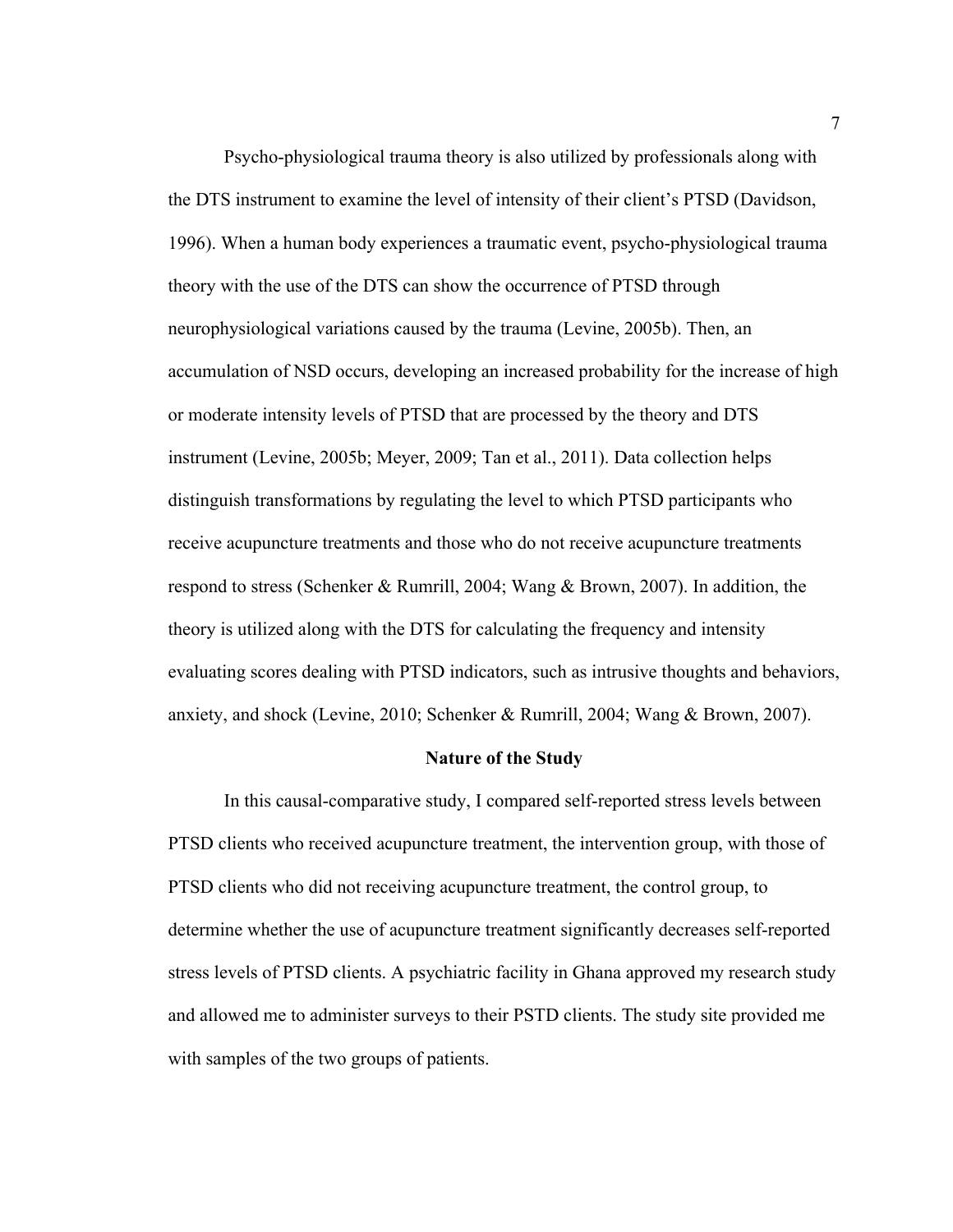I distributed the DTS self-report stress scales to 80 Ghanaian patients with PTSD. There were 40 participants in the intervention group and who received acupuncture treatment, and the remaining 40 participants were in the control group and did not receive the acupuncture treatment. Using the causal-comparative design, I had the opportunity to understand if the independent variable, the acupuncture treatment, has efficacy for decreasing the dependent variable, the self-reported stress level among people with PTSD symptoms. I utilized the Jonckheere-Terpstra test (Laerd & Laerd, 2018) to analyze the ordinal data to compare these two participant groups.

#### <span id="page-18-0"></span>**Operational Definitions**

*PTSD*: A psychological condition in which a person experiences a terrifying event and symptoms last for at least 1 month after the traumatic event occurred (Anxiety and Depression Association of America, 2018).

*Acupuncture*: An integrative intervention in which thin needles are inserted into the certain points of the body in order to treat physical, mental, and emotional issues (American Academy of Medical Acupuncture, n.d.). In the study, this variable will be measured at the ordinal level. The value of 0 signified that no acupuncture treatment was administered to the study participants. The value of 1 signified that participants in the study underwent the acupuncture treatment.

## <span id="page-18-1"></span>**Assumptions**

For this study, I made seven assumptions. First, I assumed that the findings from the research study will reflect the reality. Another assumption was that the use of the DTS would help collect research data that represents the two variables of the study (see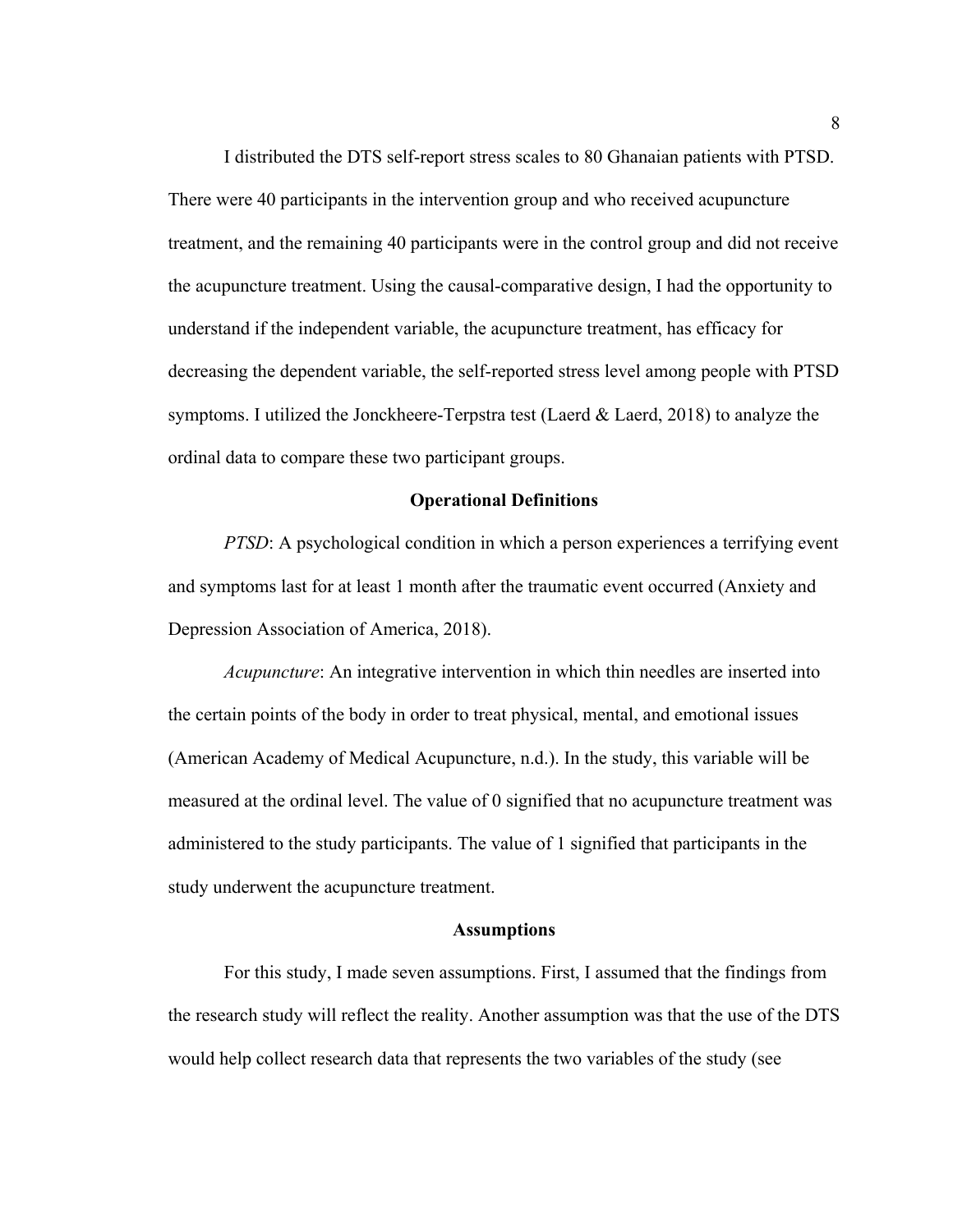Davidson, 1996; Schenker & Rumrill, 2004; Wang & Brown, 2007). It was assumed that the participants would answer each survey question truthfully. I also assumed that participants in the study were Ghanaians suffering from PTSD and that enough questionnaires would be completed and returned for the study results to be significant. For this reason, I utilized appropriate strategies to increase completion rates, such as follow ups and reminders after the delivery of the self-administered DTS, and meet the proposed response rate (see Cooper & Schindler, 2013). Another assumption was that that the ordinal data used would justify the use of a Jonckheere-Terpstra test (see Laerd  $\&$ Laerd, 2018). In other words, the dependent variable was measured at the ordinal level, and the independent variable included a minimum of two ordinal, independent groups (see Laerd & Laerd, 2018). Finally, I assumed that the distribution of both groups–the intervention group and controlled group–would have the same distribution shape (see Laerd & Laerd, 2018).

These seven assumptions imply that the predictions of the association between the response variable, self-reported levels of stress, and the explanatory variable, acupuncture, can be inferred. It was critical that these seven assumptions be acknowledged in the study; however, they do not negate the value of the study.

#### <span id="page-19-0"></span>**Scope and Limitations**

I conducted the study in a mental health facility in Ghana. I utilized the DTS instrument to collect data from patients with PTSD at the study site. The treatment to be utilized in the mental health facility is acupuncture. There was a possibility that some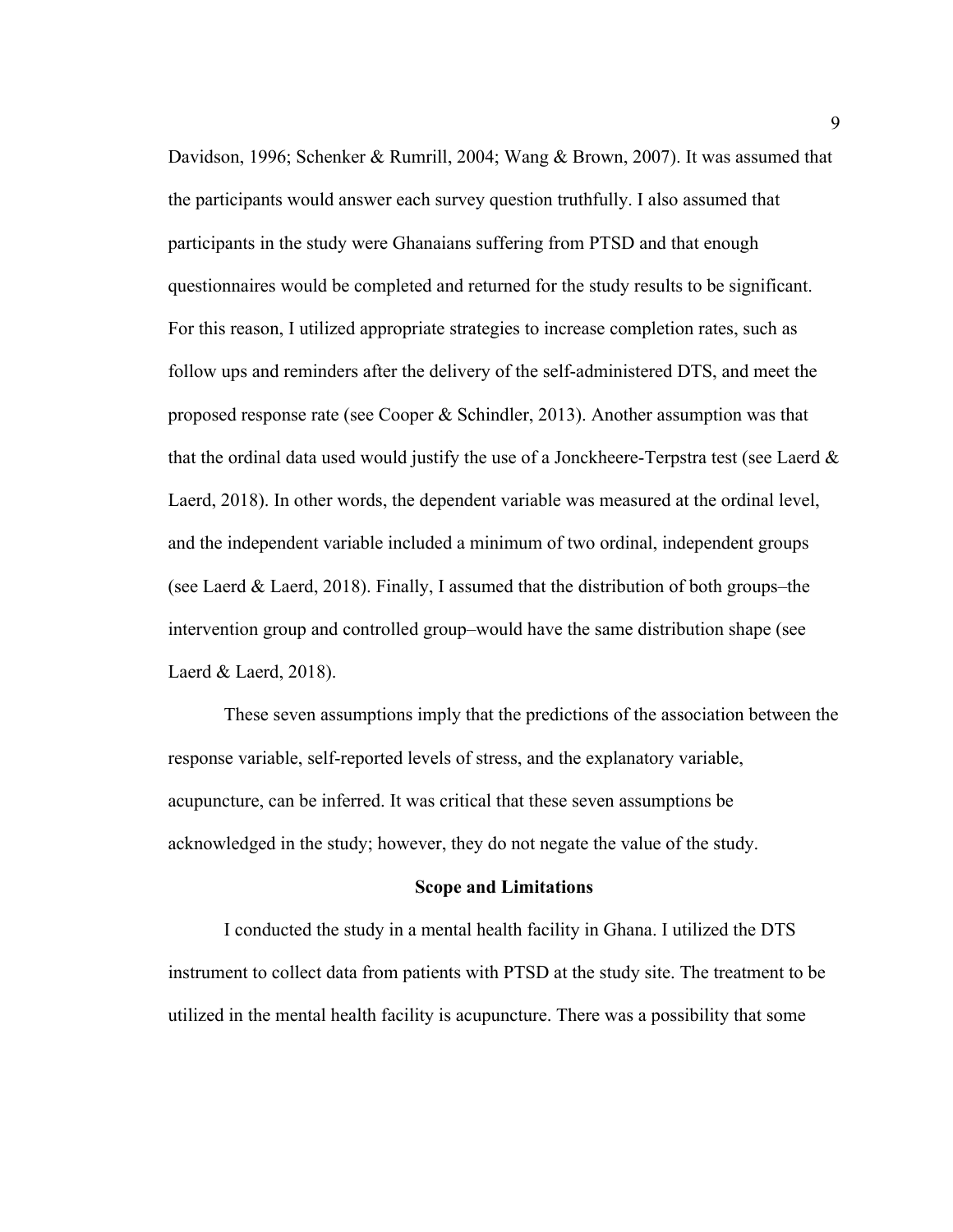patients would not participate in the study because of their religion or because they lacked transportation from rural areas to the study site located in the capital city.

Expectedly, there may be some limitations to a study of this nature. First, the selfadministered instrument used to gather research data could have been a problem because of the lack of participants' prior knowledge of PTSD. Since I was present to explain or probe, the sample may have been poor because of nonresponse. Furthermore, it was impossible to know who completed the questionnaire (see McDaniel  $\&$  Gates, 2007). The lack of random assignment also reduced the efficacy of potential findings. In addition, the study design relies on respondents understanding and engaging with the survey questions truthfully. Moreover, the quality of the research data has significance on the reliability and/or validity of outcomes (Campbell & Lele, 2014).

The small population and sample for study limited the generalizability of the findings. The results derived from laboratory experiments may not generalize to situations outside the laboratory (Papalia et al., 2007). Because I used a quasiexperimental design in this causal-comparative study, the findings may not generalize to other settings in Ghana or beyond the national boundaries of Ghana.

# <span id="page-20-0"></span>**Delimitations**

The study was confined to examining the effect of acupuncture treatment on patients with PTSD and other mental disorders. The study did not address other kinds of complementary and alternative medicine (CAM). I utilized primary data collected from self-administered DTSs to determine the potential effect of the acupuncture treatment on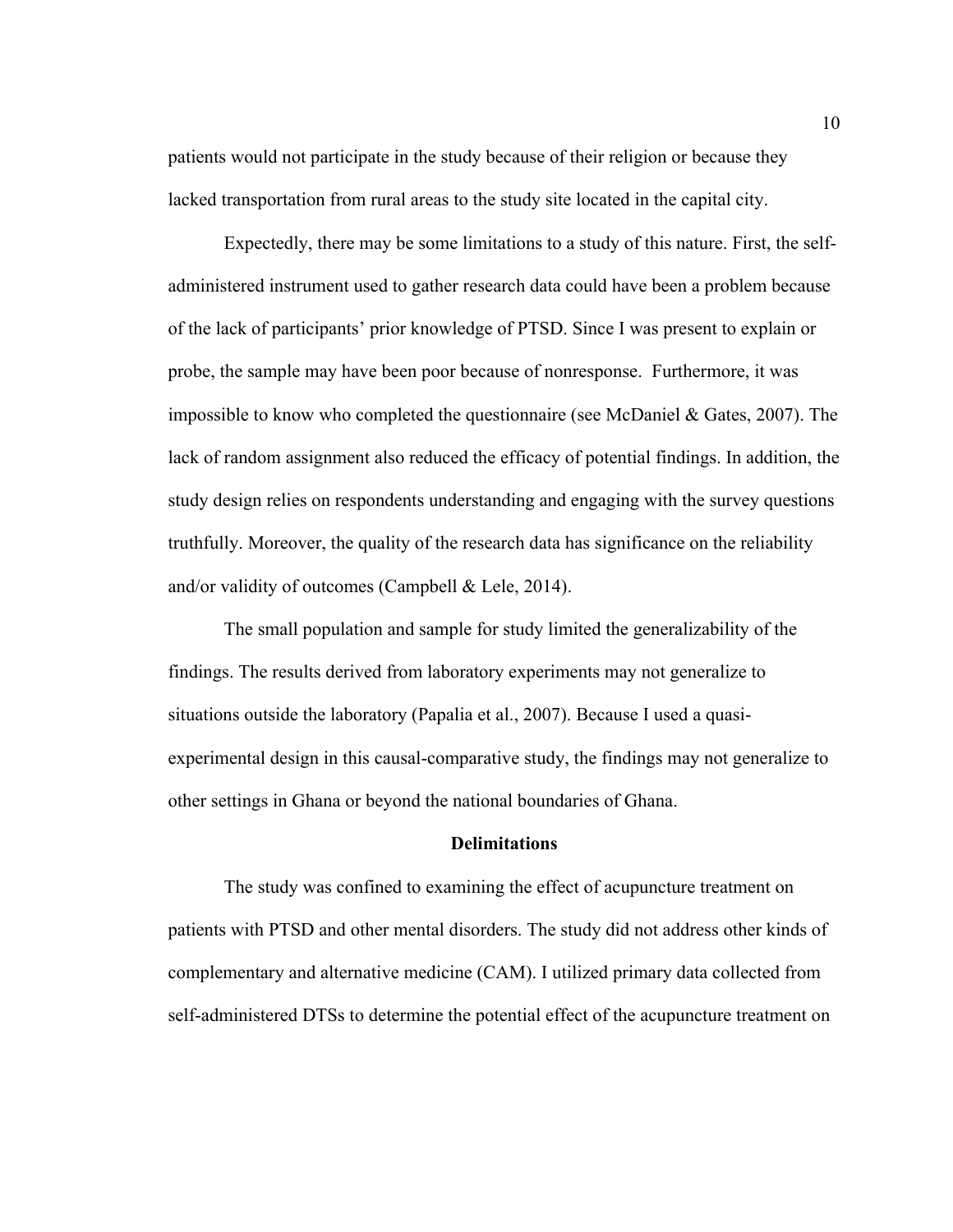PTSD patients. The acupuncture treatment was performed by one of the mental health facility practitioners.

# <span id="page-21-0"></span>**Significance of the Study**

The results of this study include information that may help mental health policy makers and related professionals understand the potential efficacy of acupuncture treatments resulting in decreases in self-reported stress levels among people with PTSD in Ghana. As the results showed a decrease in the self-reported stress, then the results may be generalized to others across similar settings.

# <span id="page-21-1"></span>**Summary and Conclusion**

Chapter 1 contained: (a) an overview of the causal-comparative research study designed to determine to what degree a relationship existed between acupuncture treatment and self-reported stress levels among people with PTSD; (b) the purpose and the significance of the study; and (c) the research question, the hypotheses, and the nature of the study. Chapter 2 will contain a review of literature about PTSD and acupuncture.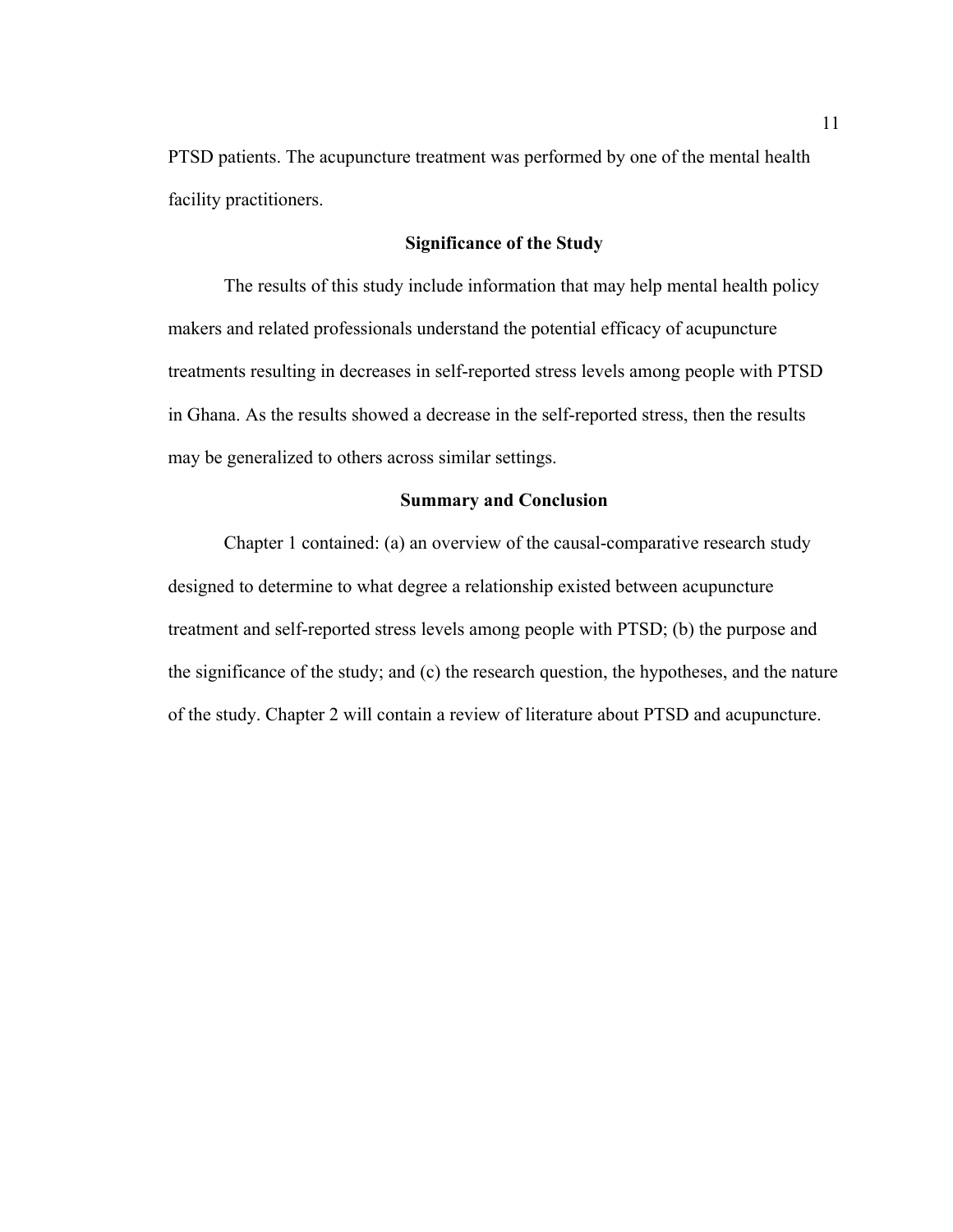#### <span id="page-22-0"></span>Chapter 2: Review of Literature

Nearly 95% of 2.5 million people in Ghana with mental health issues, like PTSD, who received no treatment suffered from substance abuse, poor memory, stress, depression, and/or death (Ame & Mfoafo-M'Carthy, 2016; World Health Organization, 2017). In clinical trials, acupunture has been shown to be an effective, integrative medicine in treating PTSD (Bourassa, 2014). Dealing with PTSD is critical in countries like Ghana (Roberts et al., 2014). However, the treatment of acupuncture appears to be lacking in Ghana because mental health professionals, patients, and the government representatives are largely unaware of its potential efficacy (Ame & Mfoafo-M'Carthy, 2016). In addition, there appears to not be enough research and clinical trials conducted on mental health in Ghana (Roberts et al., 2014).

I conducted this study of acupuncture and the stress levels of adult patients with PTSD in Ghana to help bring an increased understanding for mental health workers and patients about the potential use of acupuncture treatment for PTSD.

In this chapter, I review literature that focused on the relationship between acupuncture and PTSD symptoms. In addition, I review literature related to acupuncture and psychological services used as an attempt to understand how the use of self-reported stress levels helps the target population and key informants hopefully develop an awareness of how to deal with PTSD. This literature review chapter contains sections on: (a) the literature search strategy, (b) the history of trauma and PTSD, and (c) acupuncture.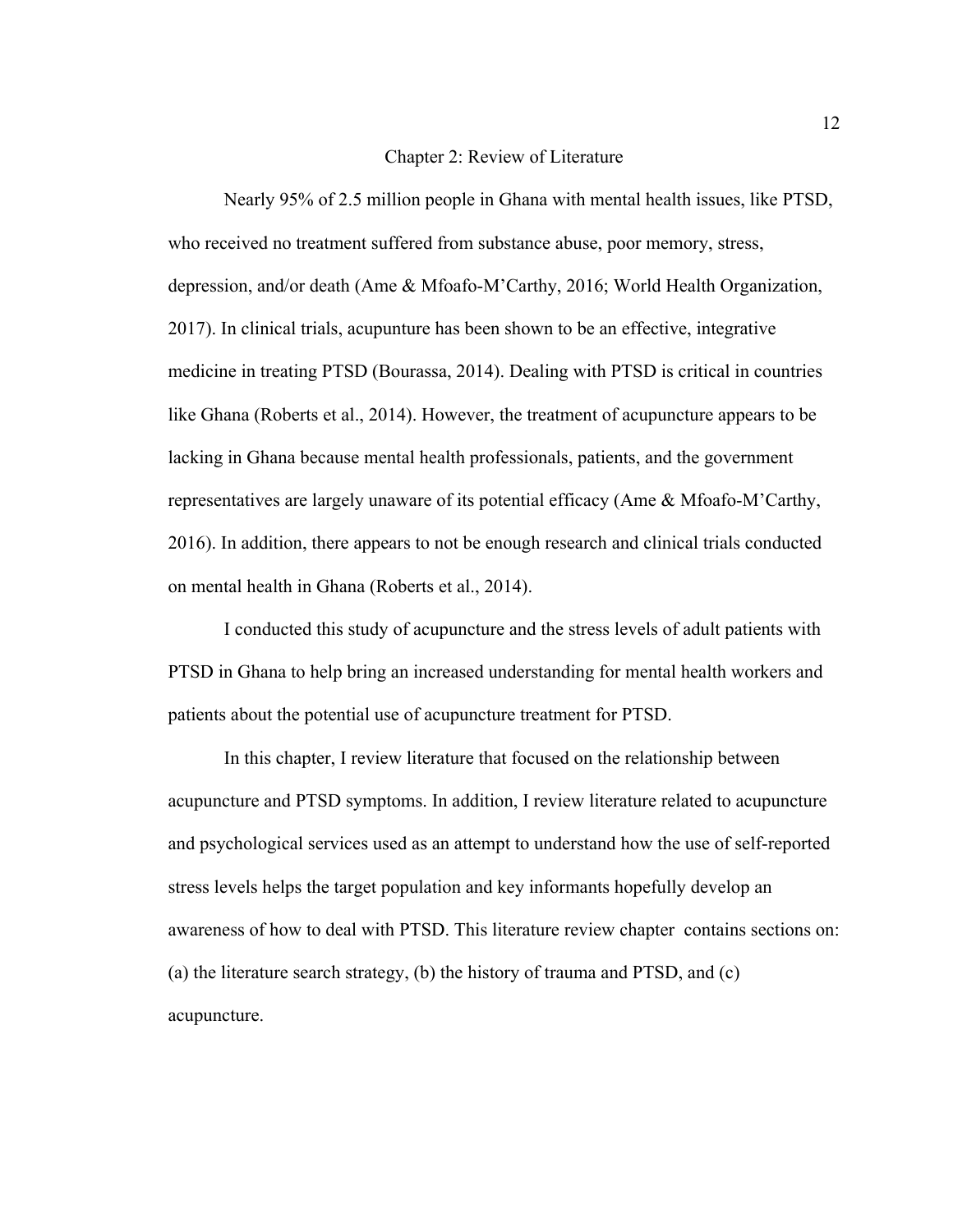## <span id="page-23-0"></span>**Literature Search Strategy**

I searched the databases accessible through the Walden University Library for relevant topics in scholarly books, empirical journal articles, and seminal resources to identify the treatments for and results of PTSD. I retrieved 75 resources for this review using Google Scholar, EBSCOhost, and ProQuest Dissertations and Theses. Furthermore, the Thoreau multidisciplinary search engine was used to locate literature on different aspects of PTSD. I also searched the psychology databases, like PsycINFO, PsycARTICLES, PsycCRITIQUES, and SAGE Journals. The following keyword search terms were used: *mental health issues, mental health in Ghana, trauma, ancient trauma, history of trauma, psychological disorders, acupuncture, alternative medicine for mental health,* and *world health*.

I conducted two types of searches for this study. First, I performed a search with no definite time restraint. Second, I wanted to create an understanding of the present conditions of the research. For this reason, a second search was performed that focused on literature published between the years of 2007 and 2020. I used the reference lists and bibliographies of articles I found to retrieve additional articles. The search efforts yielded 57 articles that I reviewed as part of this study.

### <span id="page-23-1"></span>**Theoretical Foundation**

Psycho-physiological trauma theory and the DTS originated from the mathematical catastrophe theory (Levine, 1997). When a traumatic event arises, there is a sudden change in the features of routine, automatic physiological responses that process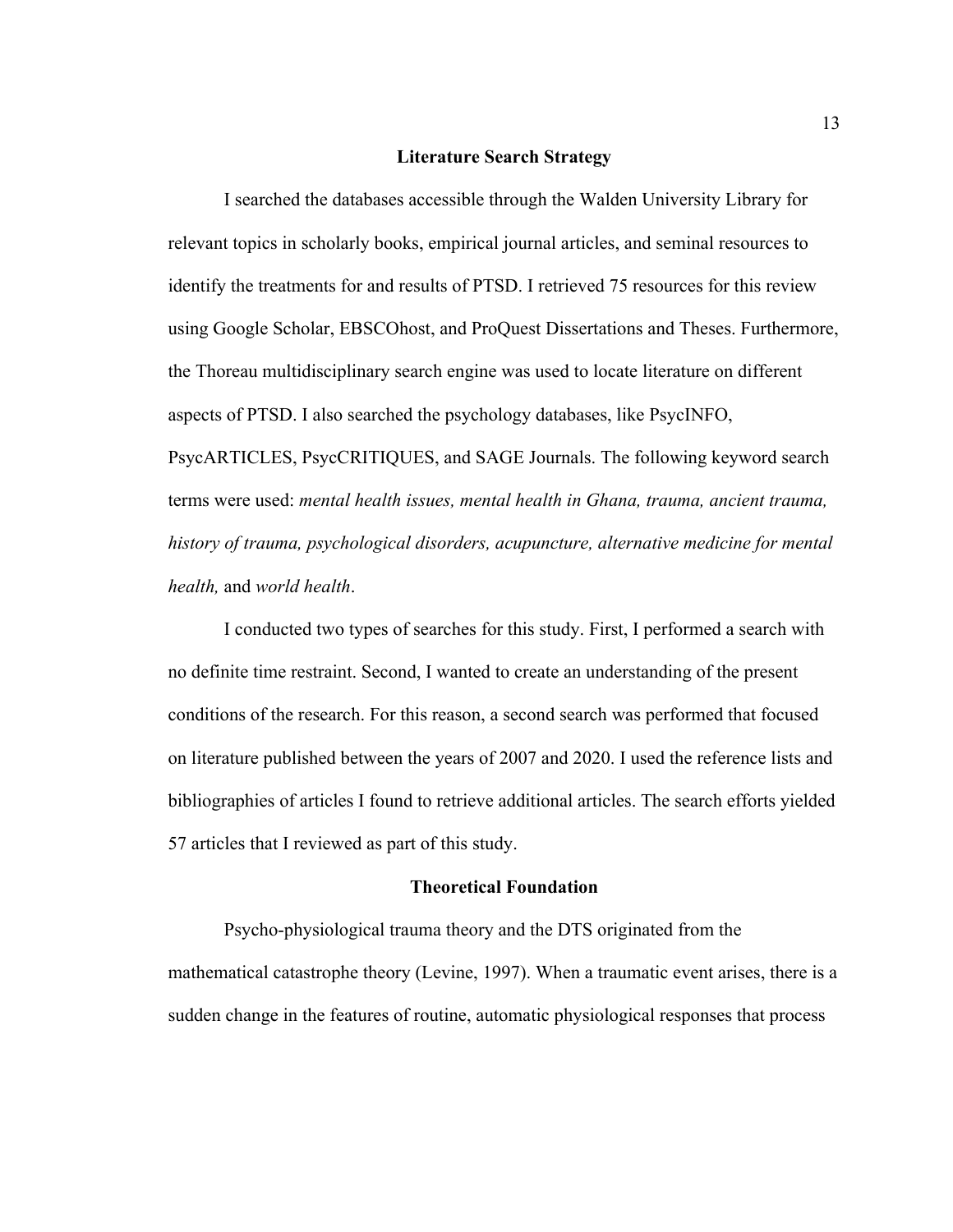in the ANS (Levine, 2005b, Levine, 1997). There are risk factors involved when NSD develops because PTSD levels may rise to be more severe (Levine, 2005b).

Researchers have used psycho-physiological trauma theory, SE, and DTS identify trauma (Levine, 1997). In addition, investigators have used this theory to study symptoms, like those of PTSD, in order to alleviate trauma, irrational behaviors, external stressors, and intrusive thoughts (Levine, 1996). Practitioners use SE coping methods of dealing with the trauma to treat the neurological memory by decreasing the severe intensity symptoms in the nervous system (Levine, 1996).

Psycho-physiological trauma theory and the DTS are used by practitioners to evaluate how PTSD symptoms can be aroused to high intensities if the human body experienced a traumatic event (Tan et al., 2011). When coupled with the use of the DTS, psycho-physiological trauma theory can show the occurrence of PTSD that is due to neurophysiological variations caused by the trauma (Levine, 2005b). Then, an accumulation of NSD occurs, and the patient develops an increased probability for the increase of high or moderate intensity levels of PTSD that are processed and measured by the theory and DTS instrument (Levine, 2005b).

Psycho-physiological trauma theory and the DTS instrument can also be used to measure self-reported levels of PTSD to bring findings of foundational levels of PTSD symptoms to an experimental paradigm (Levine, 1997). In this study, data collection helped me distinguish stress transformations by regulating the level to which PTSD participants who received acupuncture treatments and PTSD participants who did not receive acupuncture treatments.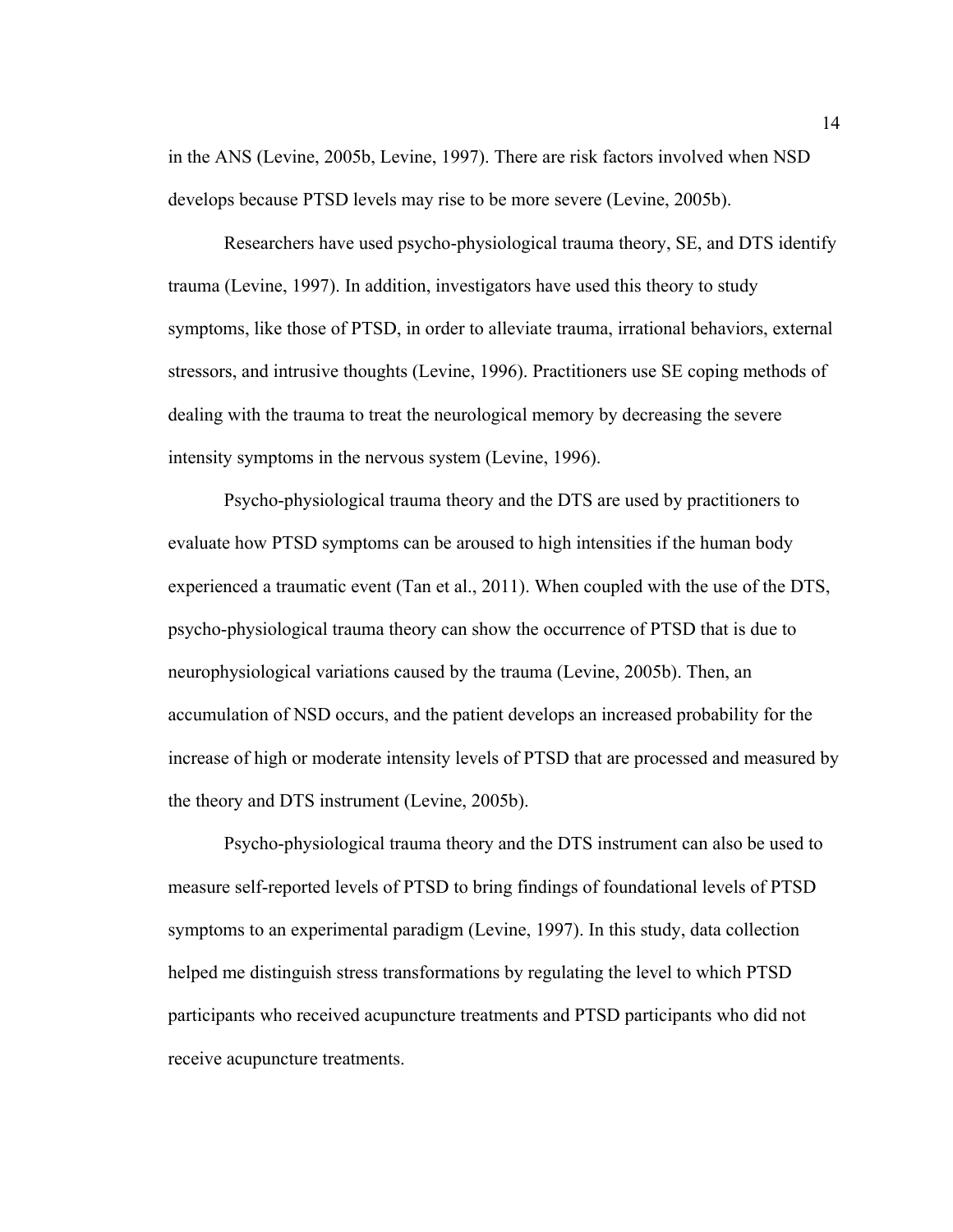#### <span id="page-25-0"></span>**The History of Trauma**

Some of the first evidence of trauma discovered came from the time of 8,000 B.C. and the location of Nataruk in Turkana, Kenya, where ruins and human remains were discovered (Lahr et al., 2016). Nataruk is known to be the first location where trauma symptoms appeared in an aftermath of a war. The Nataruk massacre left the remains of human beings and their trauma transitioned into transgenerational trauma. The loved ones and family members who learned of the traumatic event became shocked by it because psychological trauma and grief equate. Evidence of the traumatic conflict between two rival armies discovered at this site in Kenya consisted of human limbs and generations of people, such as family members or citizens of Kenya affiliated with the traumatic event, experienced symptoms like vivid memories, anxiety, intrusive thoughts, avoidant symptoms, hyperarousal symptoms, and nightmares of the reoccurring traumatic event.

The history of trauma is mainly derived from the aftermath of battles between enemies in warfare that yielded trauma symptoms (Kaneria, 2015). In 1808, Napoleon's chief surgeon, Larrey, began a trauma staff to treat soldiers during war when getting wounded (Kaneria, 2015). Afterwards, trauma units emerged during the First World War because of the high volume of injured soldiers (Kaneria, 2015).

#### <span id="page-25-1"></span>**History of PTSD**

In ancient history, traumatic symptoms experienced by people included anxiety issues, such as avoiding certain scenarios, nightmares, angry outbursts, being hyper, having frightening flashbacks, and/or having no sympathy for certain parts of life (Snir et al., 2017; U.S. Department of Veterans Affairs, 2015a). The essential feature of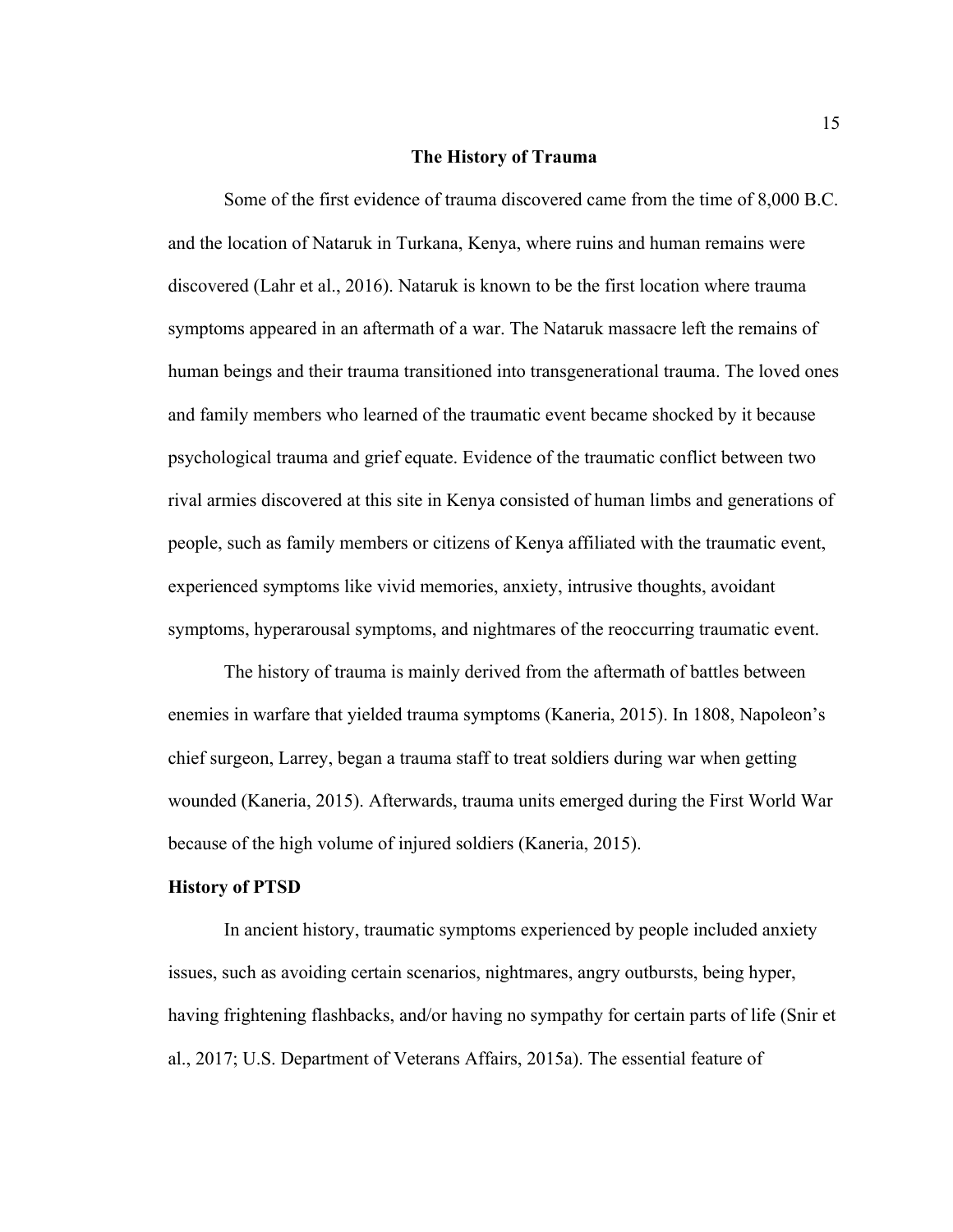symptoms shown by individuals with PTSD during the 17th and 18th centuries was the trauma being negatively relived by survivors (Snir et al., 2017).

PTSD predates the *Diagnostic and Statistical Manual of Mental Disorders* (Andreasen, 2010). PTSD was studied during the Civil War years (i.e., 1861–1865) by psychologists and started the data collection from several resources for decades until 1952 (Snir et al., 2017). In 1952 in the first edition of the *Diagnostic and Statistical Manual of Mental Disorders*, the American Psychological Association created the term, "gross stress reaction," which was similar to PTSD and used as a diagnosis for people who experienced a tragedy, horrific situation, or traumatic event (Snir et al., 2017).

# <span id="page-26-0"></span>**History of Acupuncture**

The acupuncture treatment was likely first developed in China (Zhang et al., 2019). Buddhist monks and the Fourth Shastra in India began acupuncture treatment on people in 5,000 B.C. (Faircloth, 2015). In 1,000 B.C., Chinese therapists began acupuncture treatment on people using bamboo needles or gold and silver needles (Faircloth, 2015). Even though archaeologists do not know the prime reason for the initial use of acupuncture treatment in 5,000 BC, therapists usually treated people to help cure physical and mental health problems (Faircloth, 2015; Zhang et al., 2019).

#### <span id="page-26-1"></span>**History of Trauma and PTSD in Ghana**

The treatment of mental health in Ghana was led by the U.K. presence in 1972 and was focused on patients dealing with disorders like PTSD (Ame & Mfoafo-M'Carthy, 2016; Roberts et al., 2014). However, religious leaders and healers of shrines in Ghana also attempted to heal mental health issues, such as PTSD, in people (Ame  $\&$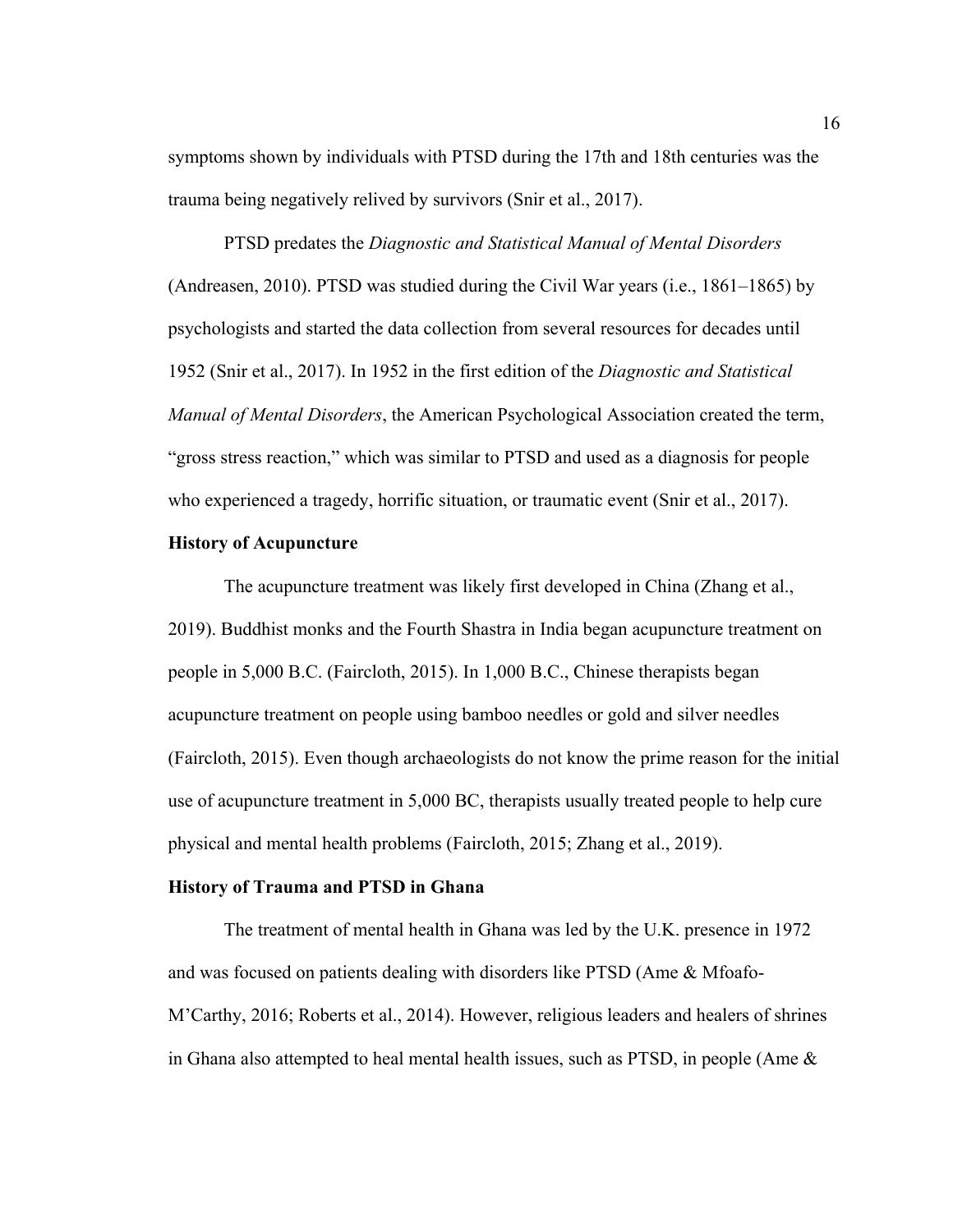Mfoafo-M'Carthy, 2016). The healers used rural shrines, prayers, and ritual ceremonies aiming to cure and/or reduce mental health problems shown by patients in the 18th and 19th centuries (Ame & Mfoafo-M'Carthy, 2016; Roberts et al., 2014).

Anxiety and fear are feelings that traumatized people display when having PTSD; these feelings were caused in some people in Ghana by the loss of a love one from an unexpected death (Ame & Mfoafo-M'Carthy, 2016; Roberts et al., 2014). Nonetheless, limited information on people with mental health issues in Ghana has been collected by mental health workers, with PTSD being a specific barrier (Roberts et al., 2014). In 1972, Ghana psychiatric professionals, along with U.K. psychiatric professionals, developed a *Mental Health Decree* to focus on policies to assist people in Ghana (Ame & Mfoafo-M'Carthy, 2016; Roberts et al., 2014).

Patients with mental health disorders were seen by human rights sectors as having limited access to productive mental health interventions using multidisciplinary research to identify a strategy to empower the patients (Ame & Mfoafo-M'Carthy, 2016; Roberts et al., 2014. In the 19th and 20th centuries, some mental health patients were mistreated, like being chained to trees or placed in prayer camps or shrines (Ame & Mfoafo-M'Carthy, 2016; Roberts et al., 2014). Human rights activists have debated whether Ghana has been neglecting patients with mental health issues and treating them unethically despite mental health laws be passed in 1972 (World Health Organization, 2017).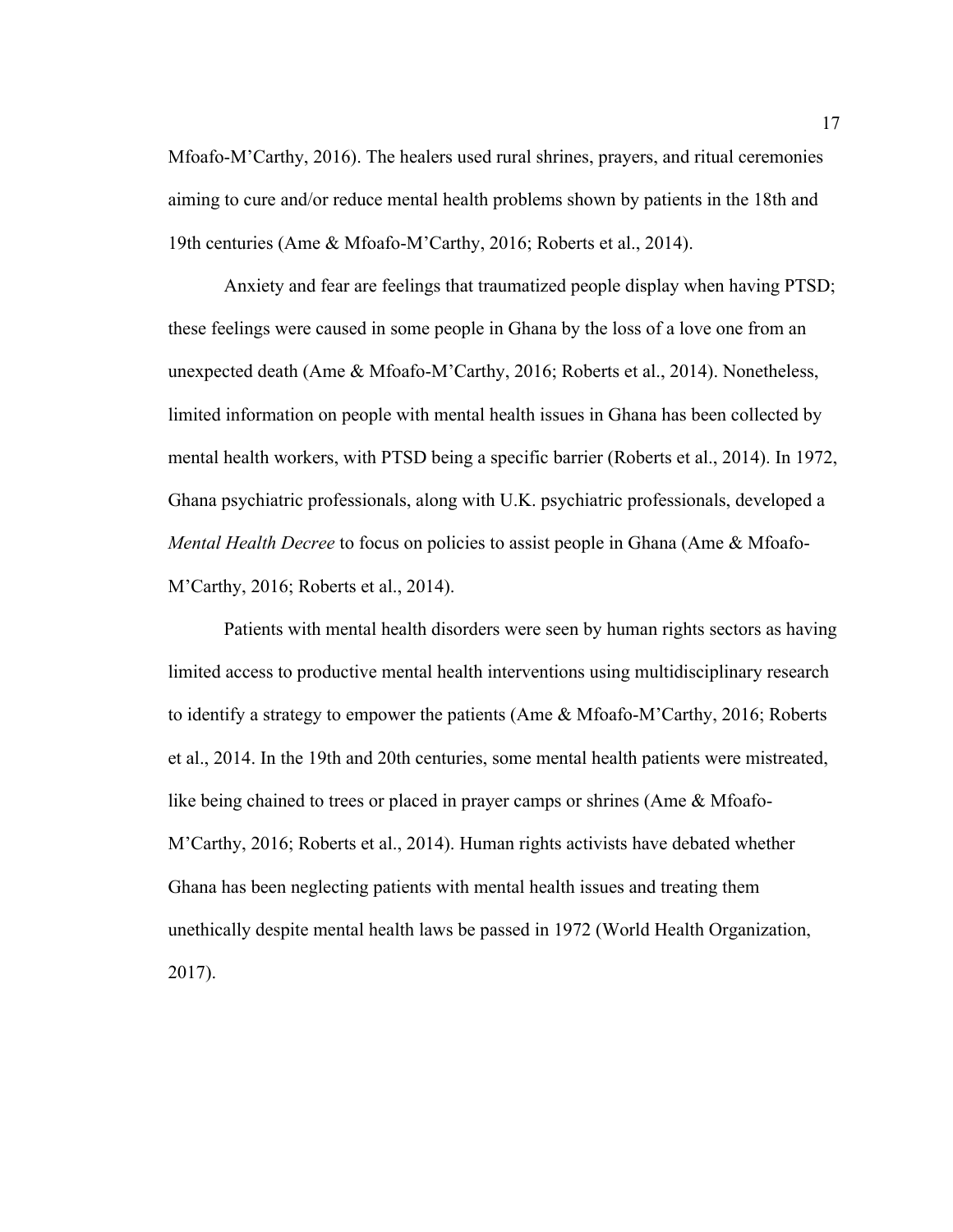# <span id="page-28-0"></span>**Current Findings**

This section contains information on PTSD in Ghana, acupuncture, acupuncture in Africa, and acupuncture in Ghana. Afterwards I will provide the summary and transition to conclude the chapter.

# <span id="page-28-1"></span>**PTSD in Ghana**

Some patients with mental health symptoms like PTSD in Ghana struggle with substance abuse, poor memory, stress, depression, and/or death because of not receiving any mental health treatment (World Health Organization, 2017). There is a 98% treatment gap for the 2.1 million people in Ghana with a mental health disorder like PTSD. Symptoms of PTSD consist of some patients feeling sad, losing enjoyment, and suffering from headaches and/or body pain.

Because 1 in 5 people worldwide will experience a mental health problem in their lifespan (Badu et al., 2018), the importance of available mental health treatment is a global worry. According to Badu et al. (2018), the need to have access to mental health treatment is no less important in Ghana. There are, however, challenges to overcome when providing mental health care in Ghana. Badu et al. identified two categories of barriers to in accessing mental health services in Ghana. The first category pertains to those who need mental health services: their attitude, the lack of knowledge about services, the cost of treatment, transportation due to geographical remoteness, and their perceived efficacy of the treatment (Badu et al., 2018). Under this first category, Ben-Zeev (2018) also identified limited literacy as a significant barrier. The second category of barriers in accessing mental health services in Ghana includes systemic factors, such as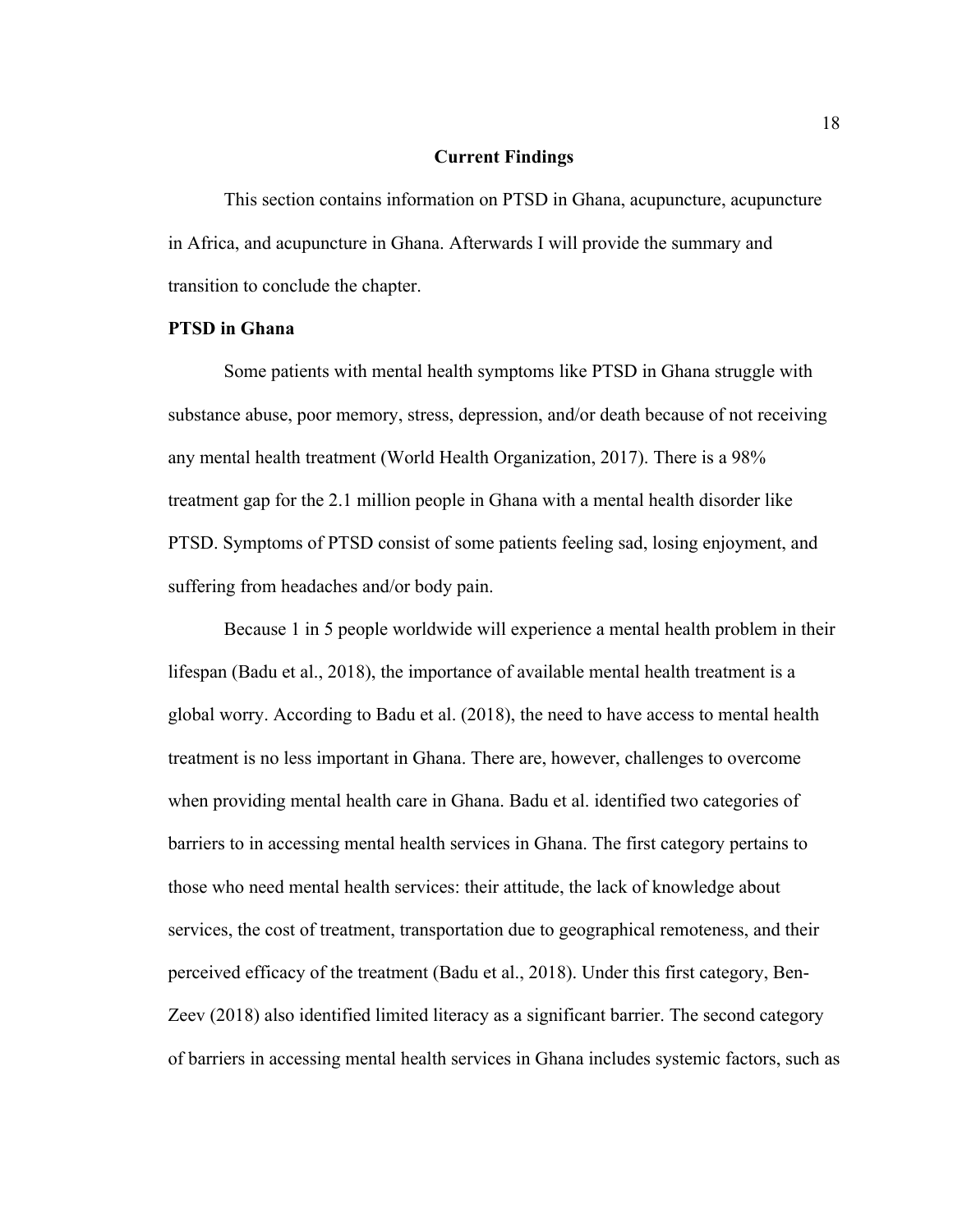low priority, limited sources of funding, irregular supply of medicine, limited services for the marginalized strata of the population, poor state of psychiatric institutions, and poor management of mental health specialists (Badu et al., 2018).

Addressing PTSD and other mental health disorders necessitates strategies that enable service users (Badu et al., 2018). Badu et al. (2018) asserted that "the potential enablers for service users involved increased decentralisation and integration, taskshifting and existing support services" (p. 1). Another enabler consists of using mobile technologies in the delivery of mental health services (Badu et al., 2018).

As the use of mobile technology has the potential to improve healthcare delivery in terms of offsetting shortage of health care providers, overcoming distance and lack of medical facilities (Kabashiki, 2015), the use of health mobile technologies could be an enabler for mental health services in Ghana because of the degree of advances in telecommunications (Ben-Zeev, 2018). The evaluation of the viability of mobile health for mental health initiatives in Ghana indicated the openness of relevant stakeholders from all sectors to explore the use of mobile health technologies in mental health (Ben-Zeev, 2018). In other words, relevant stakeholders in Ghana are open to find out whether mobile health could foster more humane care, minimize human rights violations, and better clinical outcomes of mental health patients (Ben-Zeev).

To overcome barriers associated with limited literacy, mobile health strategies should use audio and video content (Ben-Zeev, 2018). There are arguments that to be successful in the Ghanaian mental health landscape, any mobile health model must be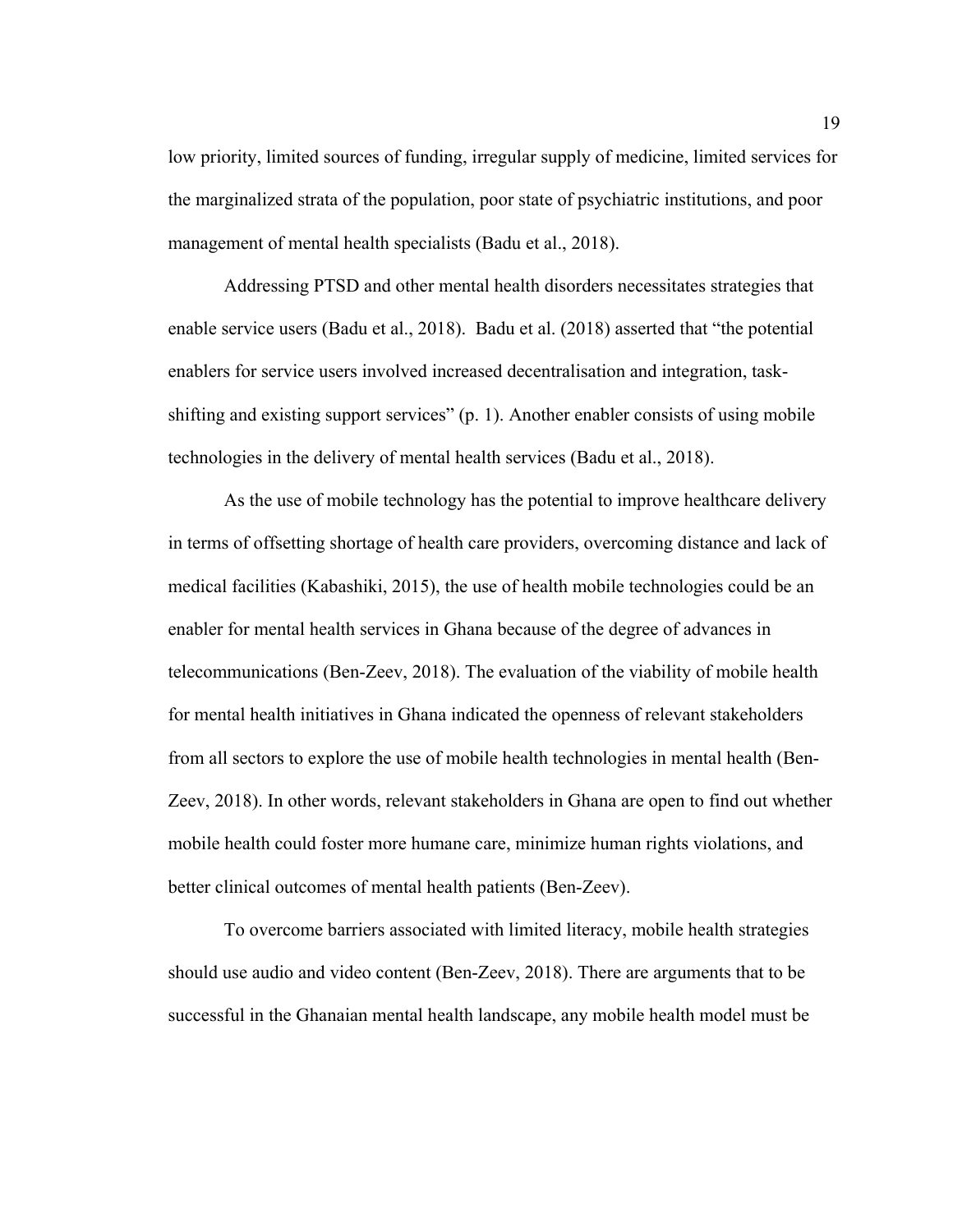culturally and contextually reshaped to meet not only the needs and beliefs of all stakeholders, but also the capacities of those stakeholders (Ben-Zeev).

# <span id="page-30-0"></span>**Acupuncture**

Acupuncture is a traditional Chinese practice of medicine that entails the insertion of thin needles into the skin to induce nerves, muscles, and connective tissues throughout the body of the patient (Patil et al., 2016). The goal of acupuncture is to relieve pain, tension, and stress (Patil et al.,). This practice of medicine has gained popularity in Western culture and around the world (Patil et al.).

LaPaglia et al. (2016) conducted a study to examine patients' satisfaction with acupuncture services in two community mental health settings. Their study discoveries indicated for the most part patients' high satisfaction with the acupuncture services they received (LaPaglia et al.). The study findings also suggested patients' high satisfaction with a variety of benefits which include (a) improved focus and concentration, (b) relaxation, (c) improvement in psychiatric symptoms or substance use craving, and (d) somatic benefits (LaPaglia et al.).

The use of acupuncture is increasingly becoming common alternative treatment for countries like the China and Germany, also the treatment has received government support from the United States. (Faircloth, 2015). In 2018, over 16,000 therapists use acupuncture and over 20 million patients have use acupuncture for treatment for some sort of health-related reason in the United States (Faircloth).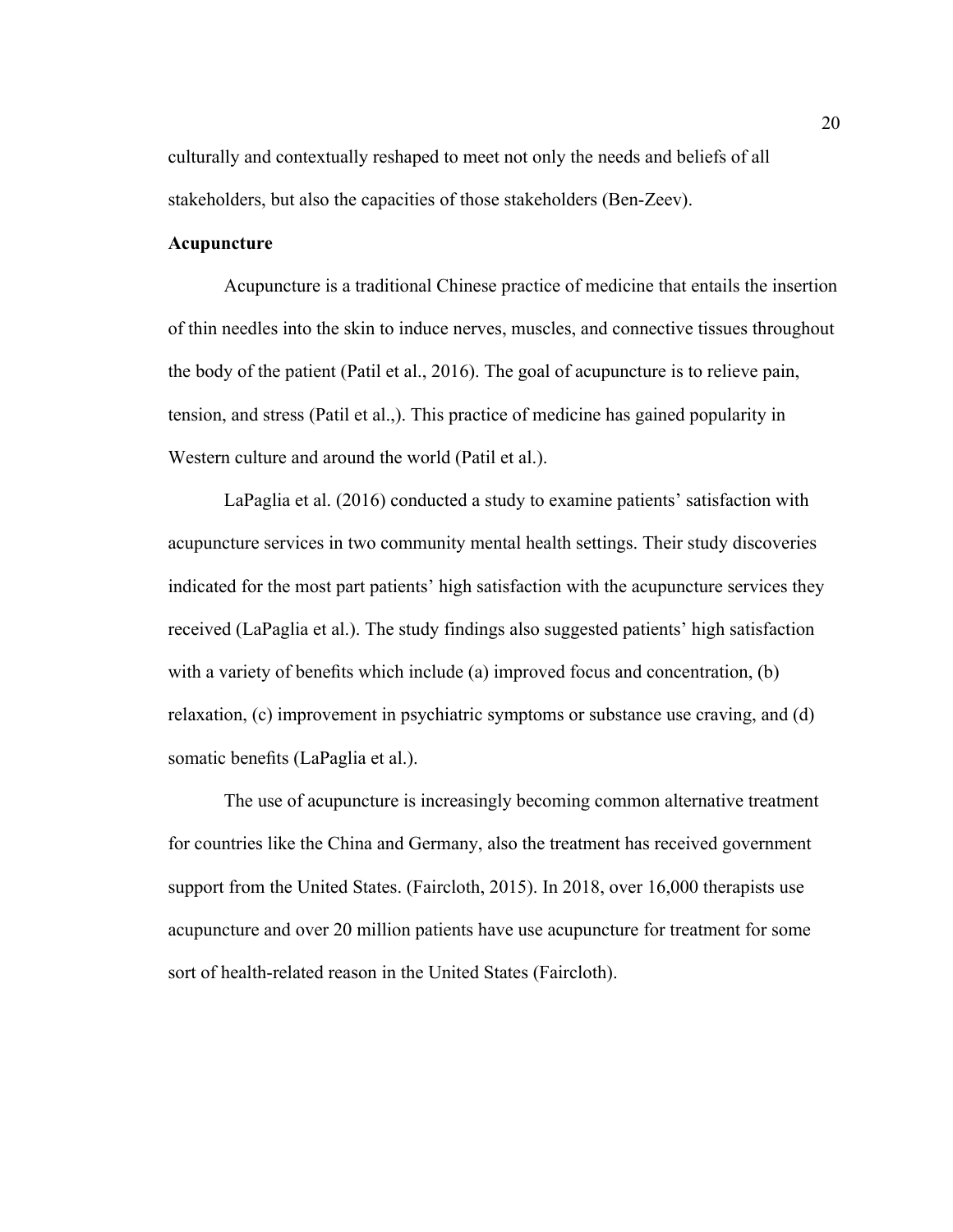# <span id="page-31-0"></span>**Acupuncture in Africa**

In Africa, Egyptian doctors utilize acupuncture for a variety of different symptoms such as stress and pain (Faircloth, 2015). However, acupuncture seems to be seldom used in the entire continent of Africa (Faircloth). Acupuncture appears to be used more in China, United States than in Africa (Bourassa, 2014).

Acupuncture is gaining popularity in China, United States, and parts of Western Europe (Patil et al., 2016). This traditional Chinese practice of medicine is however less used in Africa (Bourassa, 2014). There is a need to encourage the use of acupuncture or other complementary and alternative medicine across Africa (Debraha et al., 2018). Complementary and alternative medicines are widely used in some African countries to treat mental health disorders; in Ghana for instance, CAM is being used to treat schizophrenia and bipolar disorders (Debraha et al.).

Thus, the creation in 2001 of the PanAfrican Acupuncture Project (PAAP) which is a volunteer-based not-for-profit training organization (Kirschner et al., 2014). PAAP "encourages community empowerment and wellness through training local healthcare providers how to use simple, effective acupuncture protocols to treat the symptoms of HIV/AIDS, malaria, tuberculosis, and other chronic conditions" (Kirschner et al., para. 1). The primary focus of PAAP consists of helping integrate acupuncture into the local context and current public-health system (Kirschner et al.). The argument is that integrating acupuncture with other traditional complementary and alternative medicines can increase access to treatment in a sustainable manner (Kirschner et al.).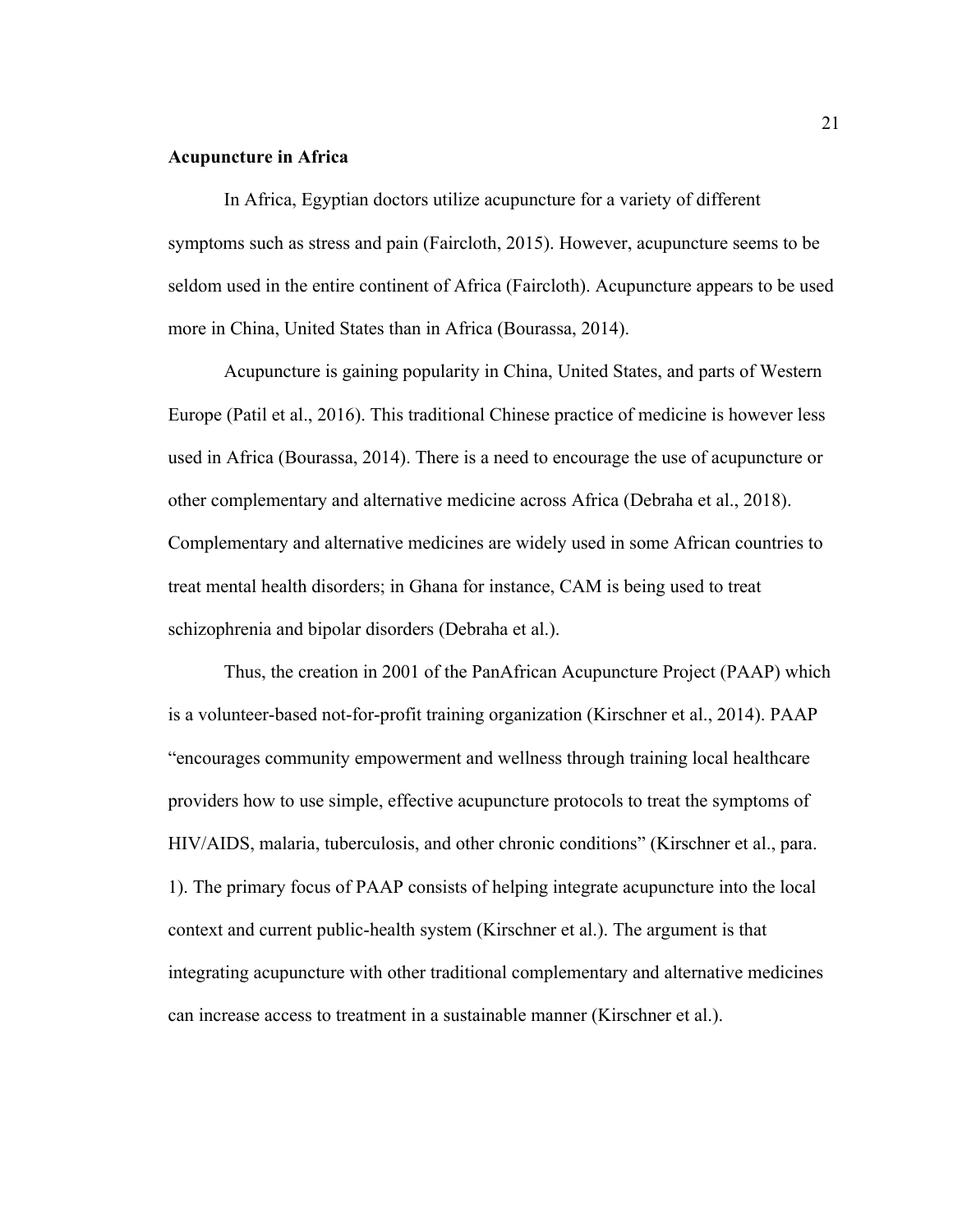# <span id="page-32-0"></span>**Acupuncture in Ghana**

The World Health Organization reports indicated that globally between 40% and 60% of patients with mental illness use CAM therapy (Debraha et al., 2018). Treatment of acupuncture appears to be lacking in Ghana because mental health professionals, patients, and the government staffs are largely unaware of the treatment (Badu et al., 2018). Overall, mental health alternatives treatments like acupuncture appear to be limited in Ghana (Ame et al., 2016; Roberts et al., 2014).

A study conducted by Debraha et al. (2018) to describe the patterns of use and perceived outcome of CAM therapy among Ghanaian patients with schizophrenia and bipolar disorders in a health facility indicated the pervasiveness of CAM therapy. From the study findings, nearly 92% of family caregivers indicated that their patients had used some kind of CAM therapy (Debraha et al., 2018). The therapies used by those who participated in the study conducted by Debraha et al. included "spiritual interventions (100%), herbal therapies (83%), dietary supplements (50%), and music therapies (6%)" (p. 298). The revelation of the study conducted by Debraha et al. is that the use of CAM should not be an alternative to mental health care; it should rather be a complementary choice to mental health care in Ghana.

The state of PTSD and acupuncture in Ghana continues to appear unnoticed frequently by mental health workers and government staff. PTSD population has not been added to census, but psychological distress in Ghana is at 18.7% of the population (Walker, 2015). In 2012, the government in Ghana applied a mental health legislation called the Mental Health Act (MHA, 2012). Previous mental health system has been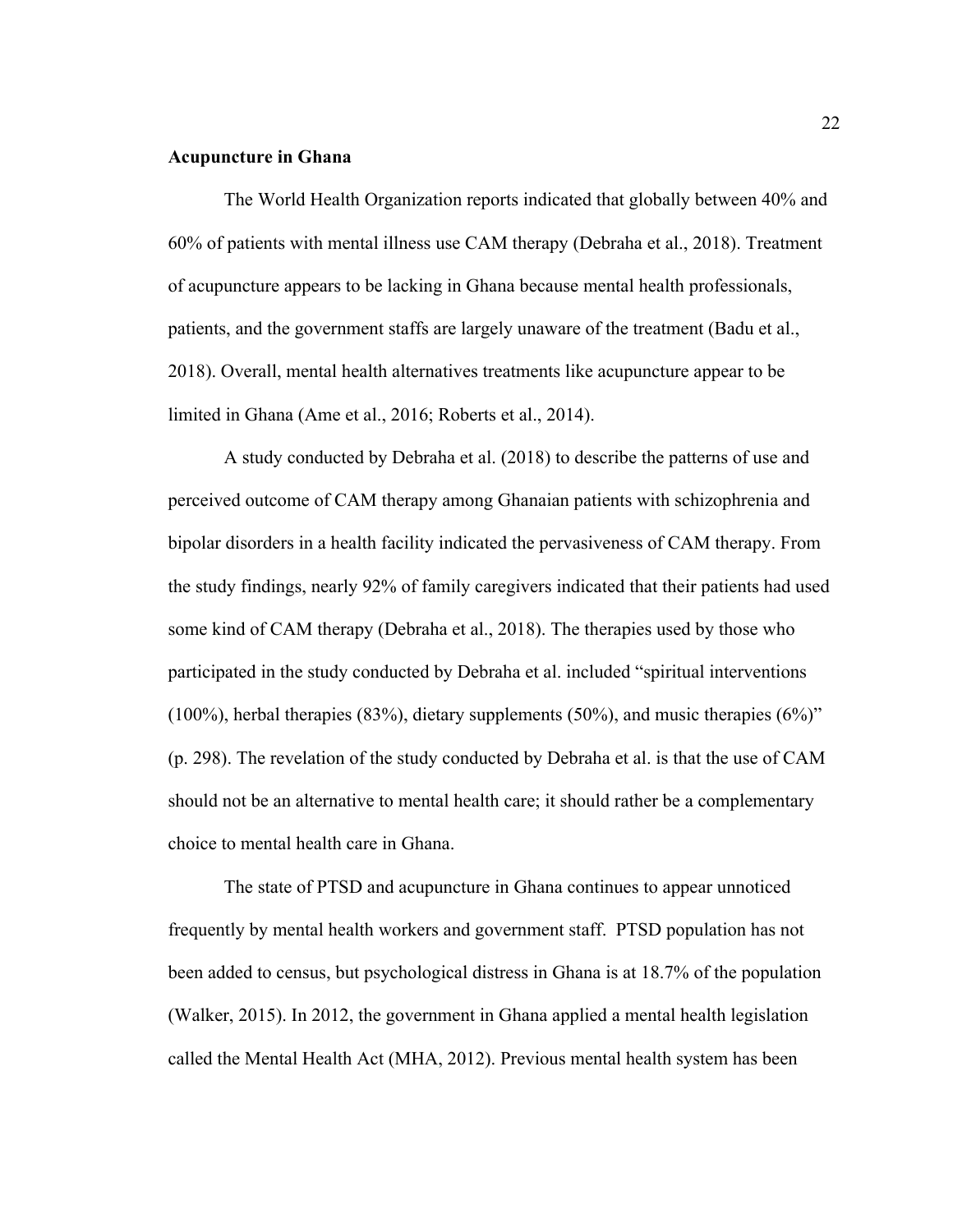ineffective because of overcrowded facilities to the degree minimal care of progress appears to be exhibited in Ghana (Ame, 2016). Mental health legislation authorities are now working on mental health disorders and treatments with more government funding and treatments (Walker, 2015).

# <span id="page-33-0"></span>**Synthesis of Literature**

Trauma is as old as hills. One of the first traumatic events was evidenced back in 8,000 B.C. in Kenya, Africa (Lahr et al., 2016). The aftermath of battles between enemies in warfare yielded trauma symptoms (Kaneria, 2015). Symptoms of psychological trauma have been experienced since the ancient history (Snir et al., 2017). Those symptoms were, among others, (a) anxiety, (b) fear, (c) guilt, (d) shame, (e) self-blame, (f) anger, (g) irritability, (h) disconnectedness, (i) angry outbursts, (j) flashbacks, and (k) having no sympathy for certain parts of life (Snir et al.; U.S. Department of Veterans Affairs, 2015a).

As long as people have exposure to traumatic situations, they will suffer from PTSD. Almost the totality of those suffering from PTSD who, unfortunately, do not have receive treatment show symptoms of psychological trauma (Ame & Mfoafo-M'Carthy, 2016; World Health Organization, 2017). Resorting to substance abuse; experiencing poor memory, stress, depression, and sadness or hopeless; and committing suicide are common PTSD symptoms (Bourassa, 2014). The World Health Organization (2017) reports indicated that, in Ghana for instance, people with PTSD struggle with substance abuse, poor memory, stress, depression, and death because of not receiving any mental health treatment.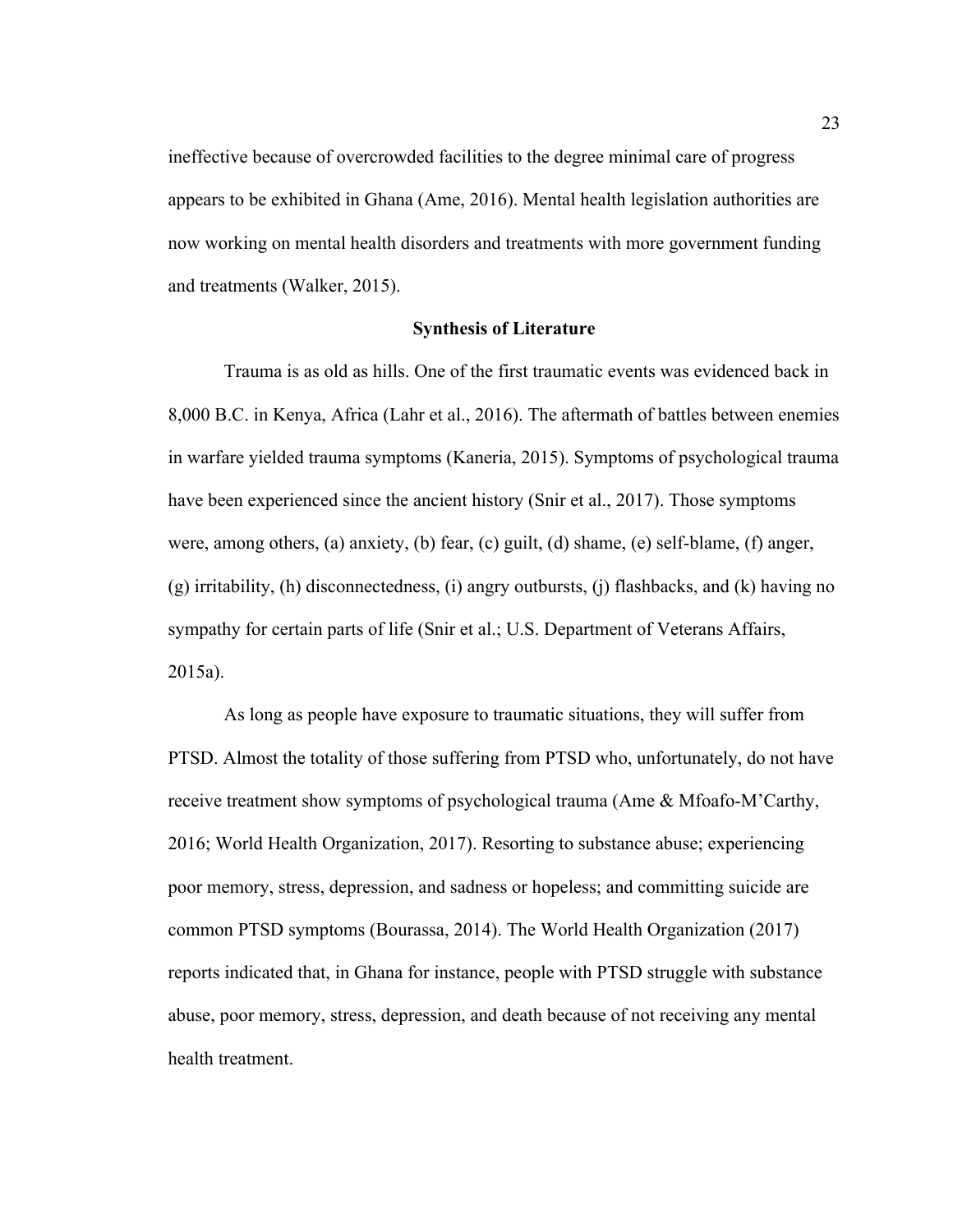Acupuncture is a traditional Chinese practice of medicine that entails the insertion of thin needles into the skin to induce nerves, muscles, and connective tissues throughout the body of the patient (Patil et al., 2016). The goal of acupuncture is to relieve pain, tension, and stress (Patil et al., 2016). This practice of medicine has gained popularity in the Western world and around the world (Patil et al., 2016). Acupuncture has been used in China and other countries to treat mental health issues (Zhang, et al., 2019). Acupuncture appears to be used more in China, United States than in Africa (Bourassa, 2014). Studies have shown the efficacy of acupuncture in treating PTSD issues in clinical trials (Bourassa, 2014).

In the 18th and 19th centuries, some Ghanaian religious leaders and healers of shrines attempted to heal mental health issues in people (Ame & Mfoafo-M'Carthy, 2016). Those religious leaders and healers used rural shrines, prayers, and ritual ceremonies in the hope of curing and/or reducing mental health problems shown by patients (Ame & Mfoafo-M'Carthy; Roberts et al., 2014). Yet, the treatment of acupuncture appears to be lacking today in the Ghana's mental health landscape for one main reason (Ame & Mfoafo-M'Carthy). Ghanaian mental health professionals, patients, and the government representatives are largely unaware of potential efficacy acupuncture treatment (Ame & Mfoafo-M'Carthy). In addition, there is insufficiency of research and clinical trials on mental health in general, and particularly on PTSD, in Ghana (Roberts et al., 2014).

From the literature I reviewed in this study, it became evident that acupuncture has the potential to treat mental illnesses in general. Literature suggested that acupuncture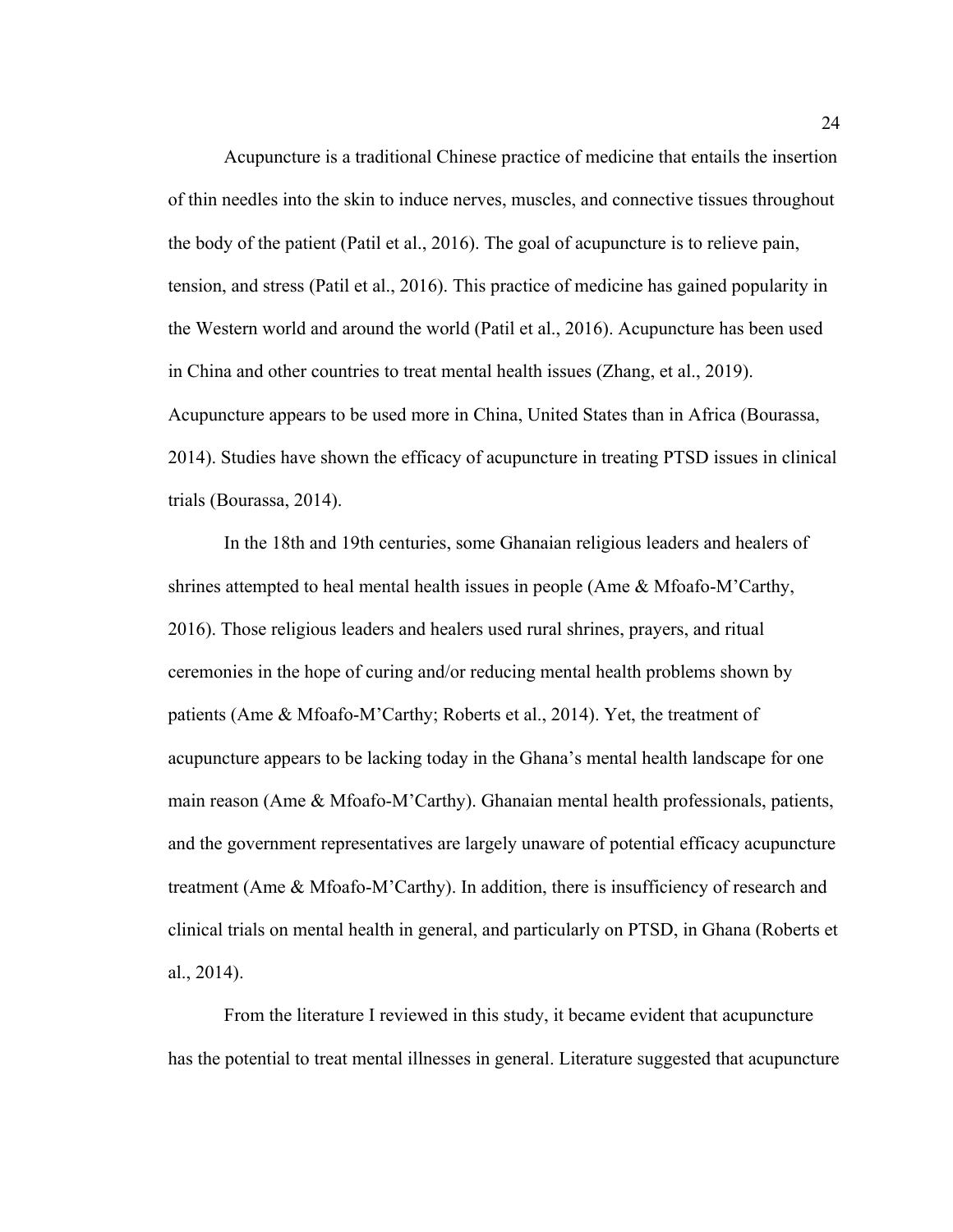was an alternative treatment for PTSD (Bourassa, 2014). In Ghana, where nearly 92% of family caregivers indicated that their patients had used some kind of complementary and alternative medicine therapy (Debraha et al., 2018), acupuncture could be an effective alternative treatment for PTSD in Ghana. However, the state of PTSD and acupuncture in Ghana continues to appear unnoticed by mental health workers and policy-makers (Ame & Mfoafo-M'Carthy, 2016; Badu et al., 2018; Roberts et al., 2014).

The acupuncture treatment appears to be lacking in Ghana because mental health professionals, patients, and the government staffs are largely unaware of its potential efficacy (Badu et al., 2018). Consequently, the use of acupuncture, as an alternative treatment for PTSD, is lacking in the Ghana's mental health landscape (Ame & Mfoafo-M'Carthy, 2016; Roberts et al., 2014).

#### <span id="page-35-0"></span>**Summary and Conclusion**

Chapter 2 contains a review of literature about PTSD and acupuncture. In addition, this chapter includes history of trauma, history of PTSD, history of acupuncture, and history of Trauma and PTSD in Ghana. Furthermore, I explore current findings of trauma, PTSD, and acupuncture in Ghana.

Chapter 3 contains sections relating to (a) the research design, (b) the appropriateness of the design, (c) the research questions, and (d) the null and alternative hypotheses. I also provide a description of the population and the geographic location. I describe the sampling frame, data collection procedures, as well as the validity and reliability pertaining to this causal-comparative study. Furthermore, I provide a discussion about the reliability and validity of the instrument used to collect research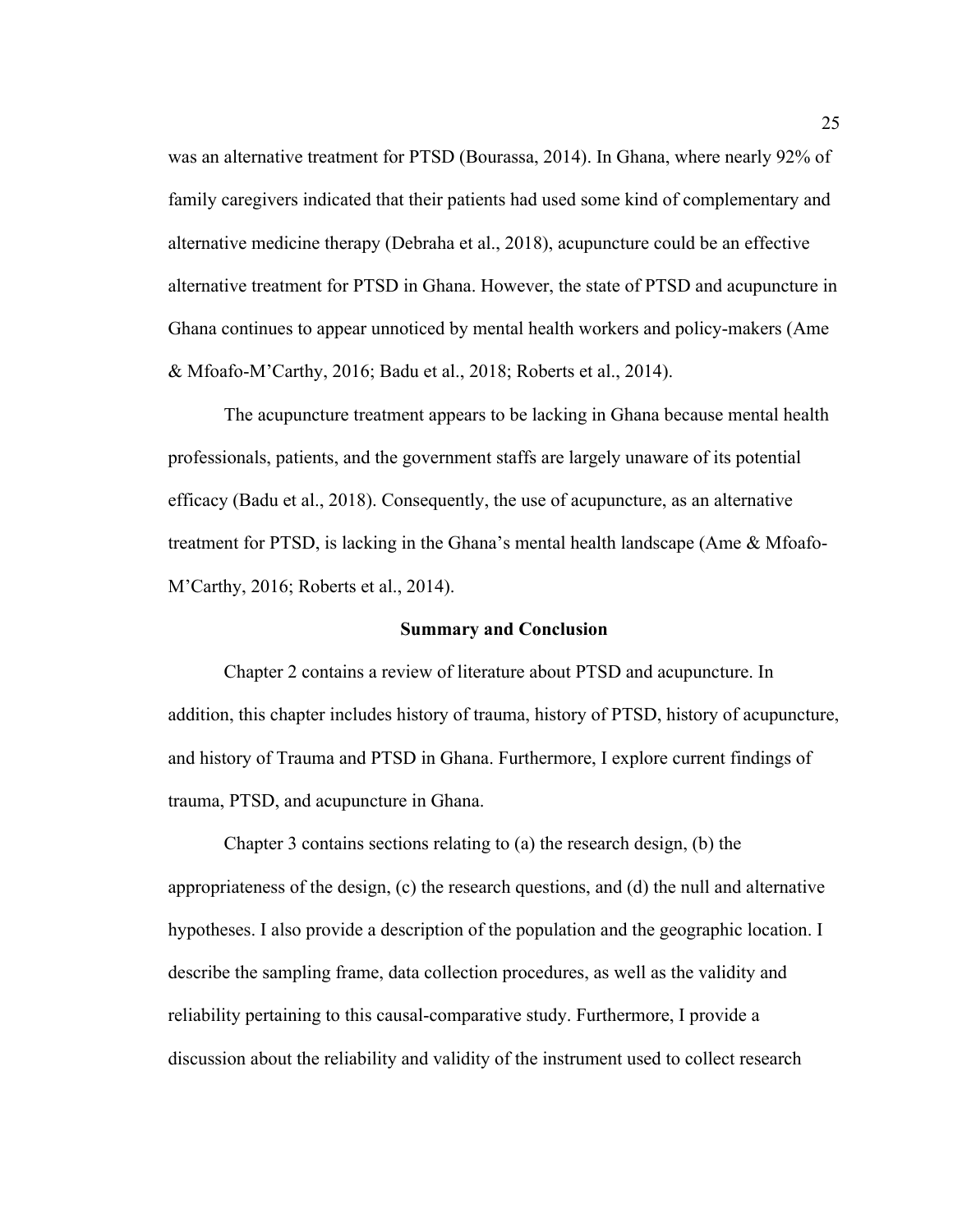data. In addition, I provide a detail about the analysis of ordinal data, threat to validity, and ethical procedures. Chapter 3 ends with a summary.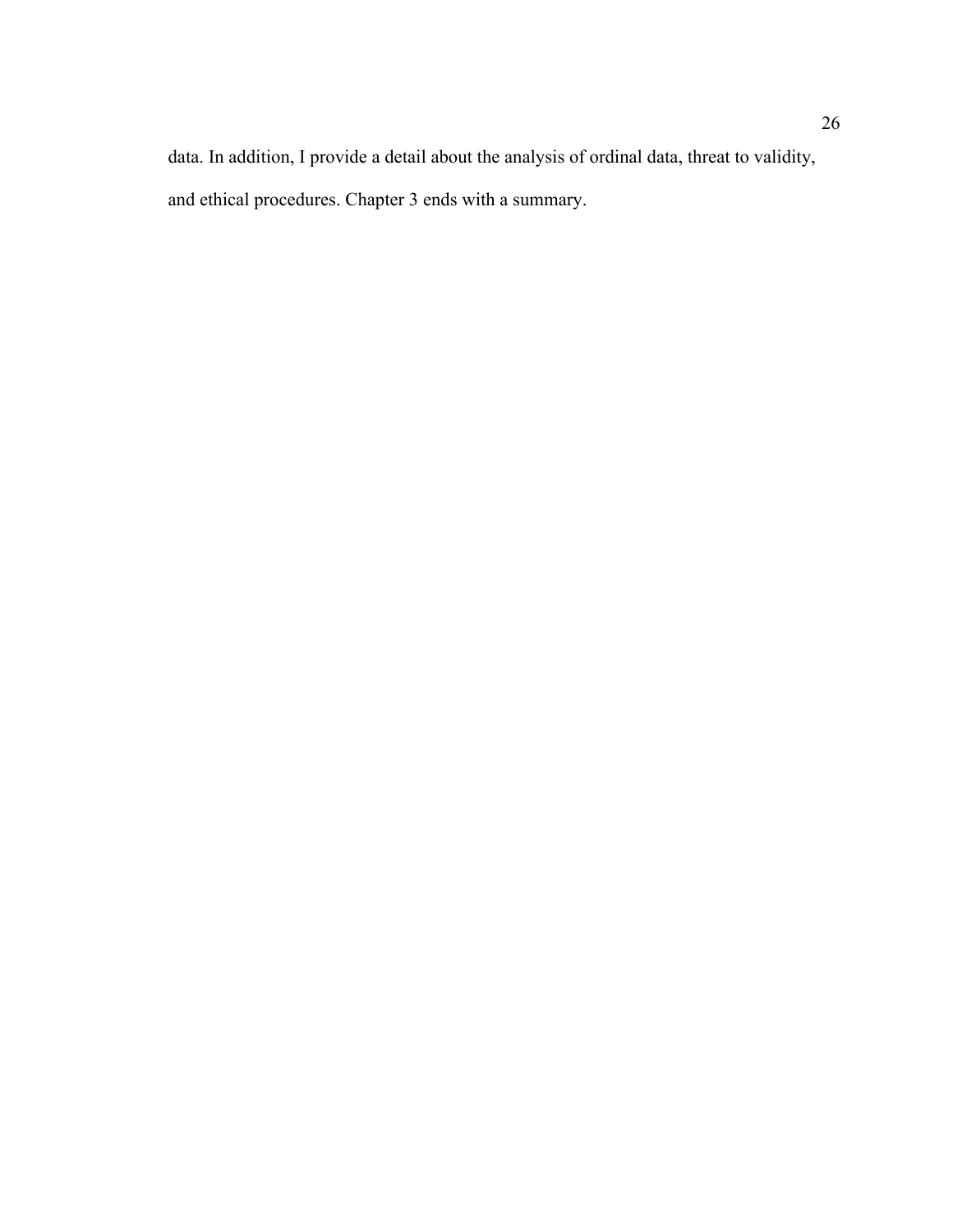### Chapter 3: Research Method

Globally, the use of acupuncture is increasingly becoming a common alternative treatment for the symptoms often associated with PTSD (Bourassa, 2014). However, the treatment of acupuncture appears to be lacking in Ghana because mental health professionals, patients, and the government representatives are largely unaware of its potential efficacy (Ame & Mfoafo-M'Carthy, 2016). In addition, there appears to not be enough research and clinical trials on mental health in Ghana (Roberts et al., 2014). The findings of this causal-comparative study may help determine whether acupuncture treatment, the independent variable, yields significant decreases in self-reported stress levels among Ghanaian patients with PTSD, the dependent variable.

The purpose of this quantitative, causal-comparative, quasi-experimental study was to compare two groups of participants in order to determine whether acupuncture has efficacy for treating PTSD in Ghana. The first group consisted of people receiving acupuncture, referred to as the intervention group. The second group, referred to as the control group, comprised participants who were not receiving acupuncture. I used the DTS instrument to measure participants' self-reported levels of PTSD and gather data regarding the foundational levels of PTSD symptoms to apply to an experimental paradigm.

The findings from the study may help inform mental health workers, decision makers, and policy makers about the efficacy of acupuncture treatments for people suffering from PTSD in Ghana. Such an understanding is essential to improving the wellbeing of people with PTSD in the country. I anticipated that the study would fill the gap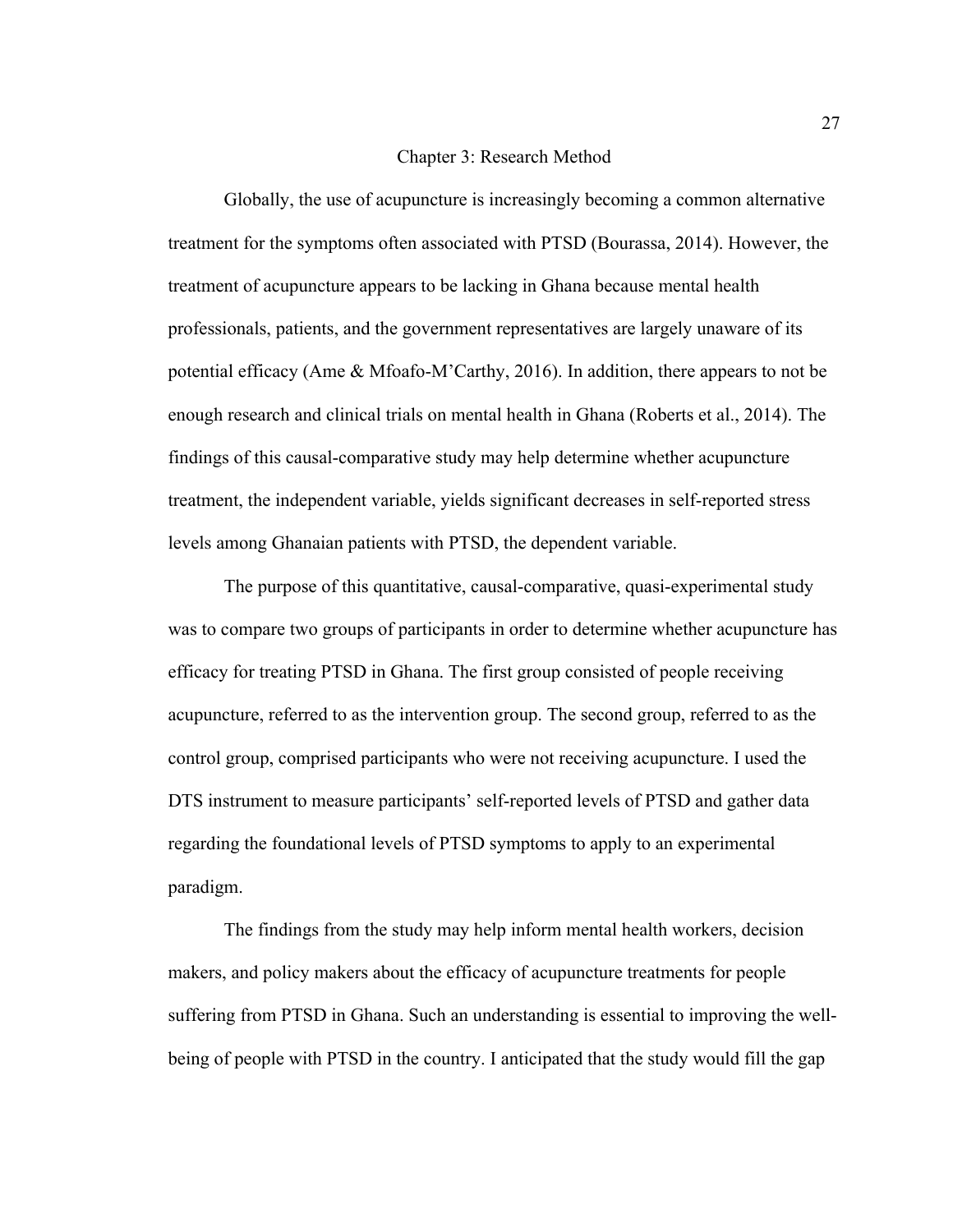in the research literature regarding acupuncture treatments in Ghana and determine whether acupuncture has efficacy for treating PTSD in this country.

This chapter contains details on the research methodology, guiding research question, and the hypotheses. In addition, I discuss the research design and a justification for its use, the study population, sampling procedures, and the procedures for recruitment and data collection. Furthermore, this chapter contains a description of the intervention, potential threats to validity, and ethical procedures followed in the study.

### **Research Methods**

Because a goal of the study was to compare two groups of participants in order to determine whether acupuncture had efficacy for treating PTSD in Ghana, a quantitative, causal-comparative design was appropriate. A causal-comparative design is a research design in which a researcher seeks to find associations between independent and dependent variables after an episode has happened (Iqbal et al., 2017). In a causalcomparative research design, the researcher strives to identify whether the independent or dependent variable affected the result by contrasting two or more groups of subjects (Iqbal et al., 2017). In this study, I examined whether the independent variable affected the result by contrasting two groups of people with PTSD who received different treatment methods (i.e., one group underwent acupuncture treatment and one group did not undergo acupuncture treatment).

This study was also an attempt to determine whether there was a statistically significant trend between an ordinal independent variable and an ordinal dependent variable (see Laerd  $&$  Laerd, 2018). To make such determination and compare the two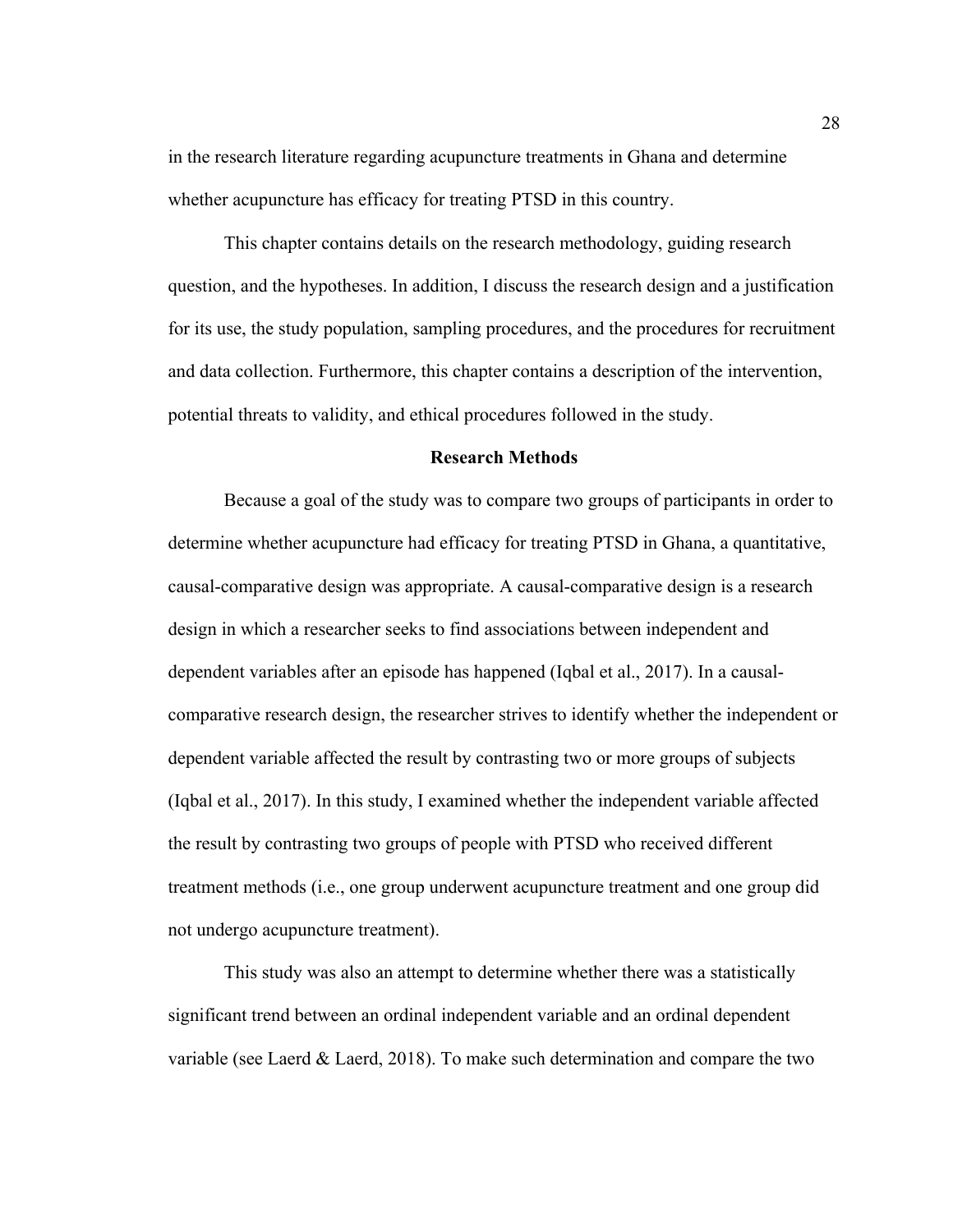groups of people with PTSD, I used a rank-based, nonparametric, Jonckheere-Terpstra test (see Laerd & Laerd, 2018). The results from the Jonckheere-Terpstra test helped determine whether the differences that existed in the outcomes were related to the acupuncture treatment in Ghana. In other words, the study findings helped assess the efficacy of the use of the acupuncture treatment for PTSD in Ghana.

# **Research Design and Rationale**

The causal-comparative research design, also referred to as ex post factor research, appeared appropriate to answer the research question in the current study (see Campbell & Lele, 2014; Salkind, 2010). In this research study, I attempted to determine whether there was a statistically significant trend between an ordinal independent variable and an ordinal dependent variable, (see Iqbal et al., 2017; Laerd & Laerd, 2018; Salkind, 2010). A causal-comparative design was appropriate for this study because I compared two groups to discover relationships between the independent variable, acupuncture treatment, and the dependent variable, the levels of self-reported stress (see Salkind, 2010).

Because I used ordinal data in this causal-comparative research study, the Jonckheere-Terpstra test was deemed appropriate for data analysis and for comparing two groups for statistical significance (see Laerd & Laerd, 2018). Laerd and Laerd (2018) opined that "the Jonckheere-Terpstra test is a rank-based nonparametric test that can be used to determine if there is a statistically significant trend between an ordinal independent variable and a continuous or ordinal dependent variable" (para. 1). Because the Jonckheere-Terpstra test is a rank-based, nonparametric test for significant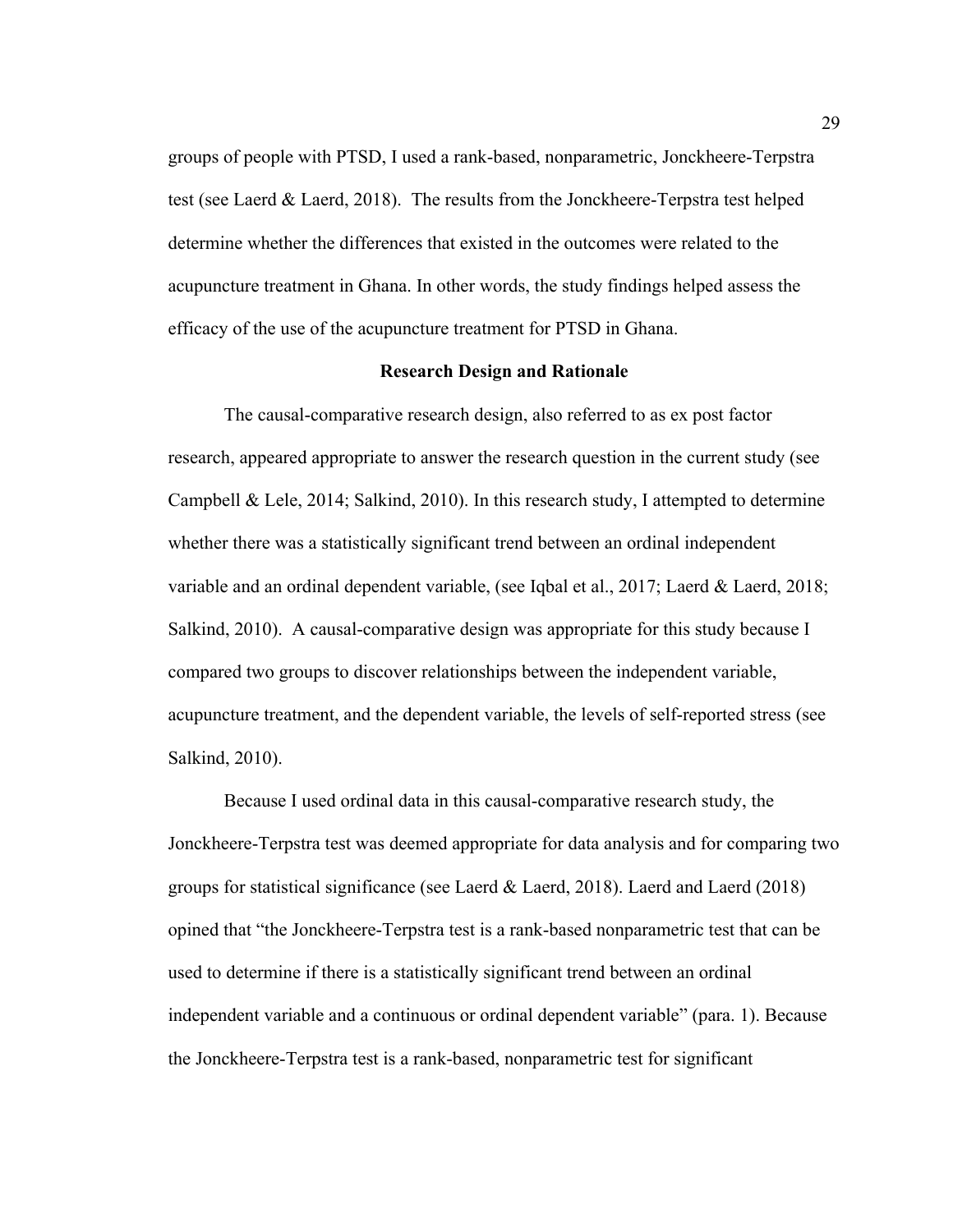differences between the means of two or more groups (see Laerd  $\&$  Laerd, 2018), it was appropriate to use in this causal-comparative study.

The goal of this study was to determine whether differences existed between the two groups by manipulating the treatment, which was the intervention. First, I proctored the assessment with the two groups (see Campbell & Lele, 2014). Second, I conducted the Jonckheere-Terpstra test to compare the two groups and examine the differences in this causal comparative study (see Campbell  $\&$  Lele; Laerd  $\&$  Laerd, 2018).

It is crucial to mention that the Jonckheere-Terpstra test is an omnibus test statistic that cannot be used to tell where the differences between the groups lie or which specific group of the independent variable is statistically significantly different from each other (Laerd & Laerd, 2018). The Jonckheere-Terpstra test only indicates that at least two groups are different (Laerd & Laerd, 2018). A study design that has more than two groups will require using a post hoc test to determine which of these groups differ from each other (Laerd & Laerd, 2018). Because there were two groups in this study design, a post hoc test was not required (see Laerd  $\&$  Laerd, 2018) to assess the difference between the intervention and control groups (see Campbell & Lele, 2014).

The Jonckheere-Terpstra test provided the information needed to determine whether significant differences existed between the intervention and controlled groups in the current study (see Anders, 2017; Laerd & Laerd, 2018). I utilized the DTS instrument to collect data about PTSD symptoms and measure the levels of severity in the participants (see Davidson, 1996).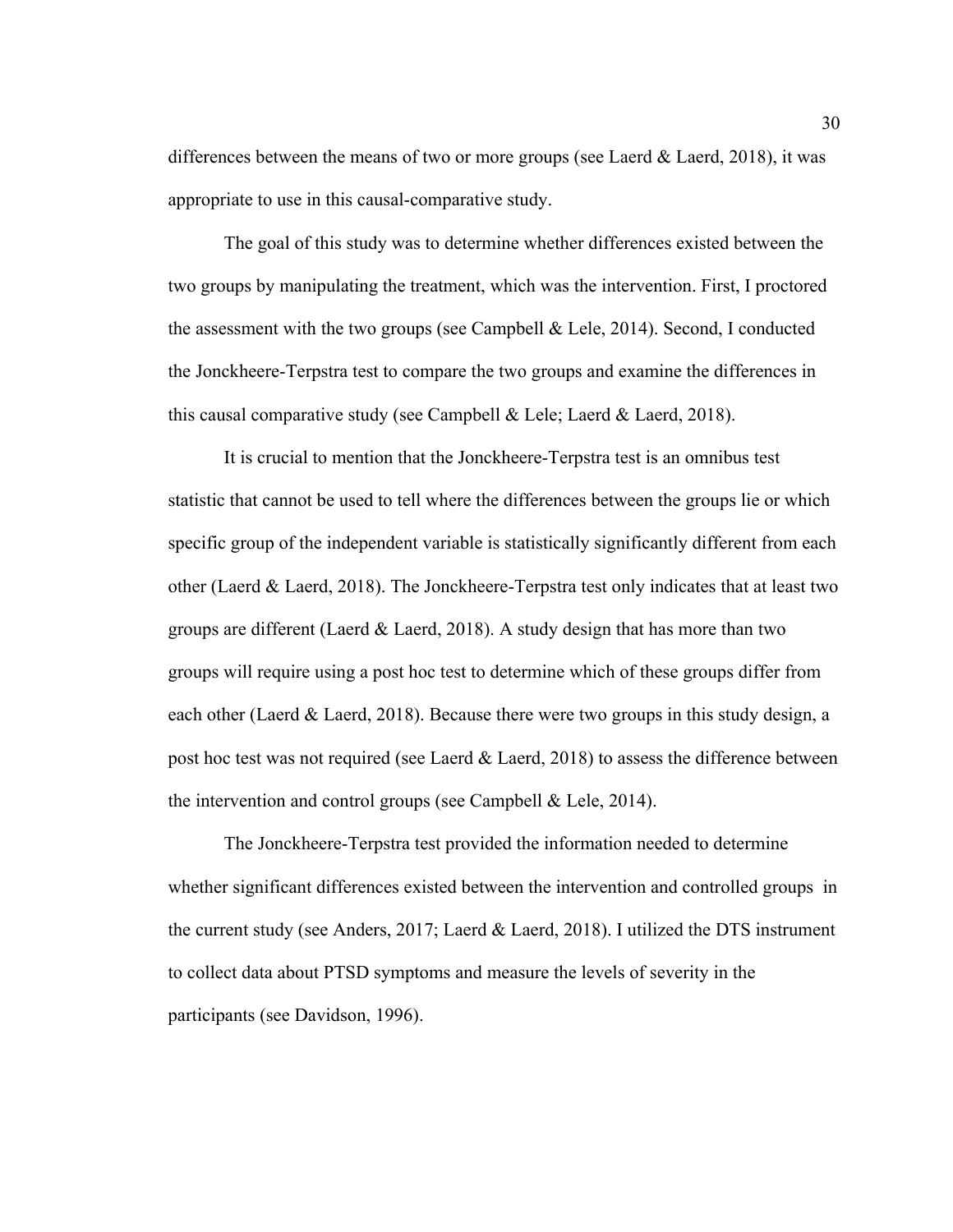A review of literature suggested that acupuncture was an alternative treatment for PTSD (Bourassa, 2014). The following research question guided the examination ofthe efficacy of acupuncture treatment in Ghana in this study.

# **Research Question and Hypotheses**

The following research question guided this investigation of the association between the independent variable, acupuncture treatment, and the dependent variable, the level of self-reported stress:

RQ: Is there a statistically significant relationship in self-reported stress scales among people with PTSD who do or do not participate in acupuncture treatment? Hypotheses are propositions formulated for empirical testing (Cooper  $\&$ 

Schindler, 2013). The null and alternative hypotheses in this study were:

*H*<sub>0</sub>: There is no significant statistical difference between the stress levels of people with PTSD who participate in acupuncture treatment and people with PTSD who do not.

*H*<sub>a</sub>: There is a significant statistical difference between the stress levels of people with PTSD who participate in acupuncture treatment and people with PTSD who do not.

In this study, the rejection of the null hypothesis would suggest that there is a causality between the acupuncture treatment and the level of self-reported stress among people with PTSD symptoms (see Campbell & Lele, 2014; Chambliss & Schutt, 2016).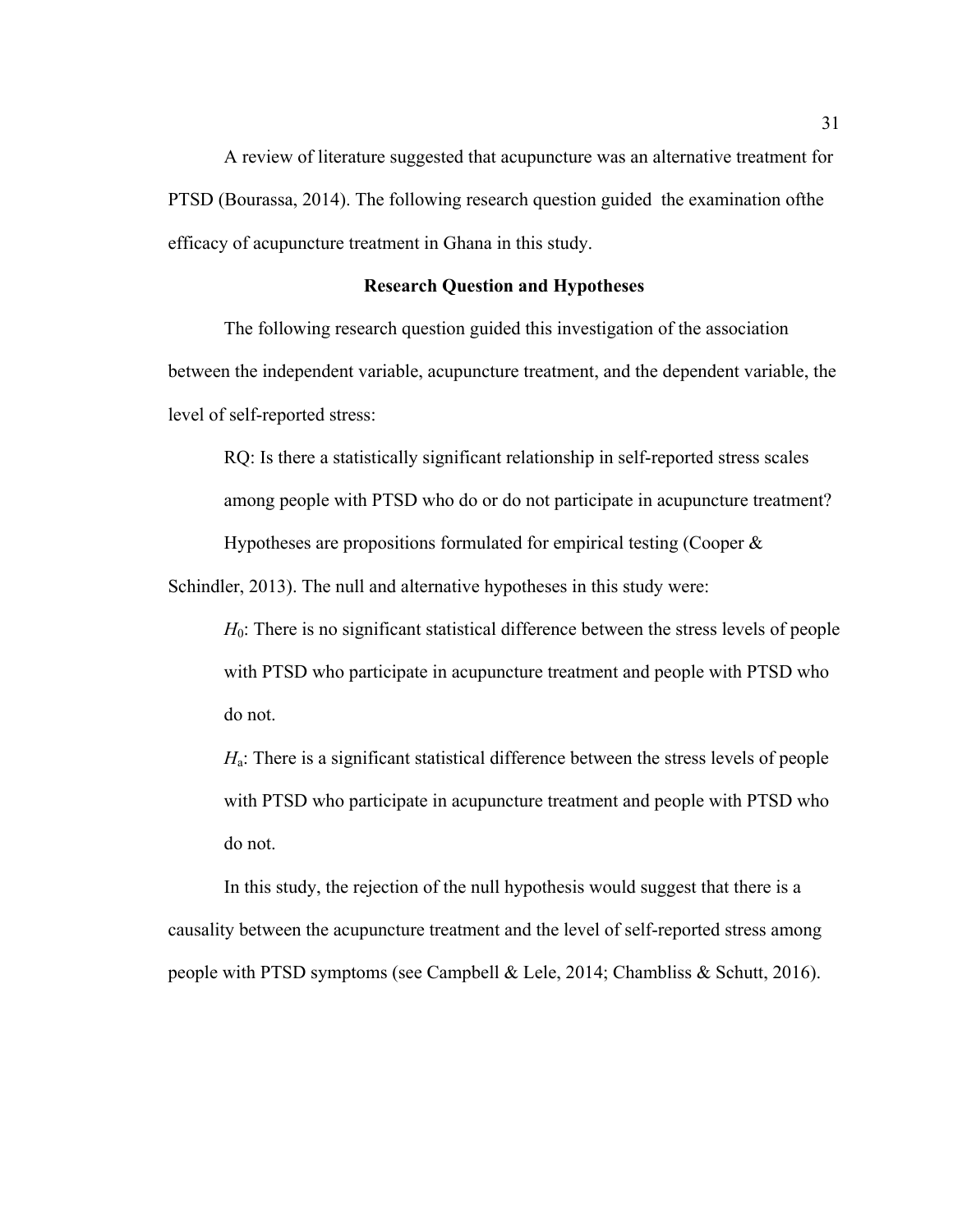### **Population**

I conducted the study at a mental health facility in Ghana. The study participants were the mental health facility clients suffering from PTSD. There are approximately 10,012 people suffering from PTSD in the Greater Accra region (Mental Health Society of Ghana, 2017).

# **Sampling Strategy**

In a research study, sampling strategies aim to limit error that may affect the independent or dependent variables when comparing two groups (Baldwin, 2018; Campbell & Stanley, 1963). I used a purposive, nonprobability sampling strategy to recruit PTSD clients who were suited to address the research question in this study (see Etikan et al., 2016; see Martinez-Mesa et al., 2016). I divided my sample into two groups of patients to compare scores on self-assessment of stress between the two groups: (a) the first group consisted of 40 PTSD clients who received psychological services and (b) the second group consisted of 40 PTSD clients who received acupuncture treatment and psychological services.

To strengthen the research sample, I used two techniques. First, I identified similar characteristics and assigned participants to both groups based on those attributes; this technique is referred to as *matching* (see Baldwin, 2018). Second, I strived to compare homogeneous groups (i.e., intervention and control groups; see Baldwin, 2018; see Campbell & Stanley, 1963).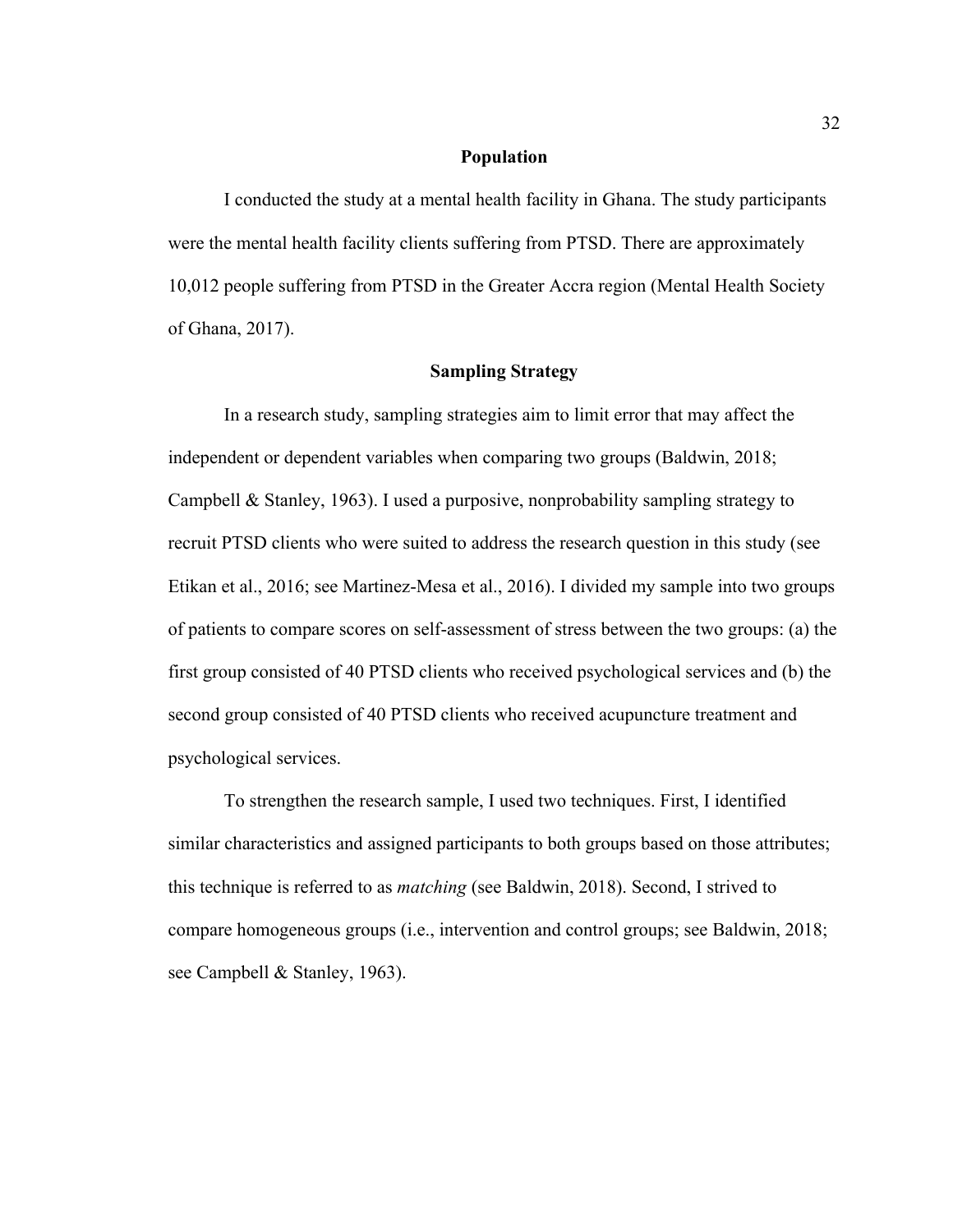### **Sample Size and Demographic**

Power is the likelihood of discerning a situation where a true difference exists (Sheperis, n.d.). Determining the correct sample size is one of the steps in a research study (Sheperis, n.d.). Power and sample size have a connection: The greater the sample size, then statistical power rises (Sheperis). Determining the precision desired when deciding whether to reject the null hypothesis depends on identifying the right size of the sample for the study (see Campbell & Lele, 2014).

In the Greater Accra region, people suffering from PTSD amount to 10,012 (Mental Health Society of Ghana, 2017). Using G\*Power (Faul et al., 2007), I estimated a sample size of 80 to have an effect size of 0.10. Therefore, the sample size in the current study was 80 individuals suffering from PTSD.

Selecting the sample size at the study site required a manual distribution of flyers to advertise about this acupuncture treatment study for individuals suffering from PTSD. Those who were interested in participating in the study contacted me via email or phone. The study participants were selected on a first-come-first-serve basis. The first 40 patients with PTSD who volunteered to participate in the study did not receive the acupuncture treatment, while the next 40 volunteers did receive the acupuncture treatment.

After receiving 92 expressions of interest, I emailed those potential participants an online link to the informed consent form. Those potential participants were required to complete the consent form in order to participate in the self-reported surveys. Ninety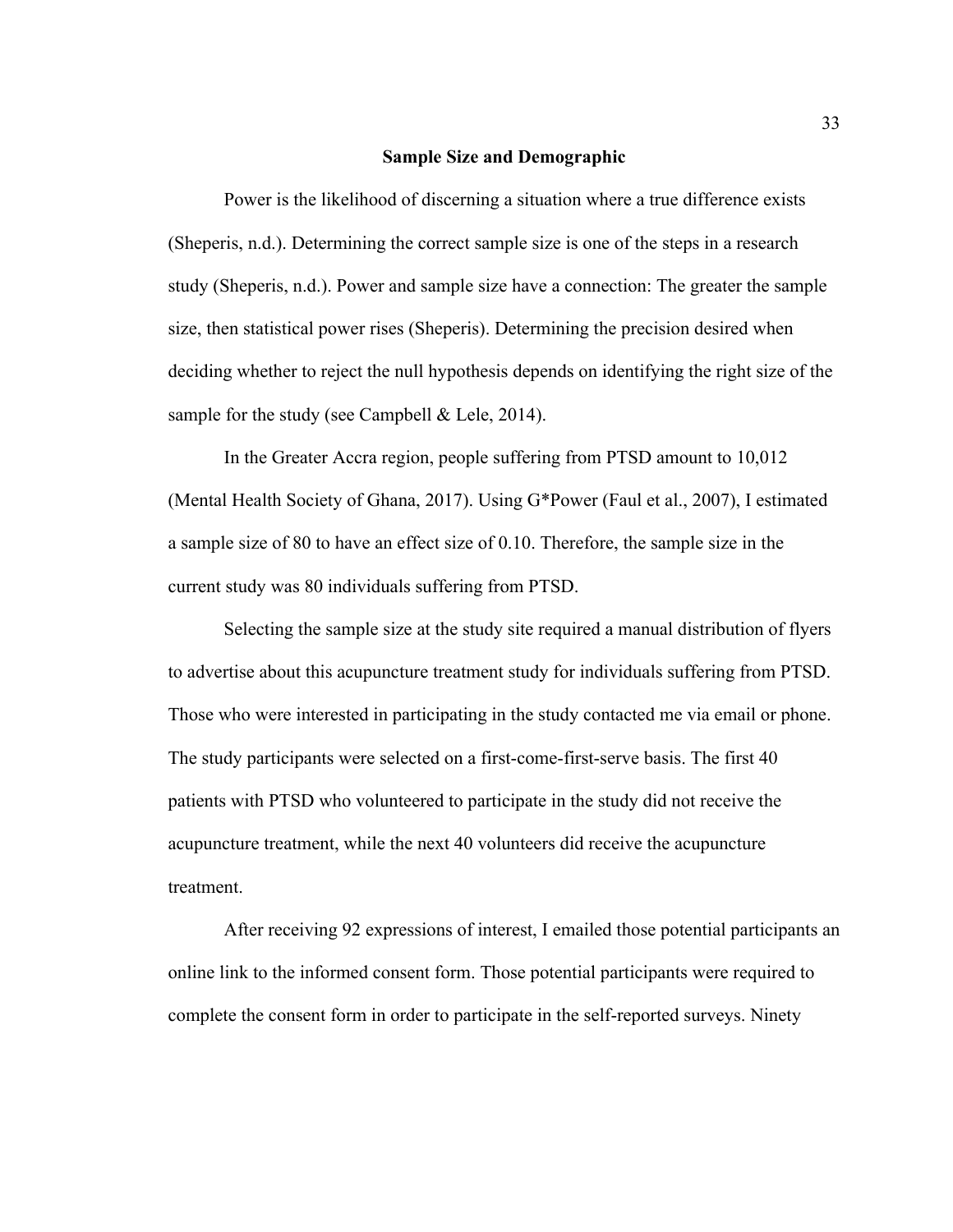potential participants returned their completed informed consent forms; however, only 80 volunteers were found to be eligible to participate in the study.

In the study, I used a sample size of 80 volunteers that self-identified as Ghanaian citizens with PTSD symptoms. For selecting the participants in the study, I used the following factors: (a) age, (b) gender, (c) language, and (e) willingness to share private information. In other words, I recruited volunteers who were 18 years or older, with PTSD symptoms, and were able to read and speak English. Each participant received, via an online link, the same pre- and posttest self-reported survey.

The pretest was completed first by the study participants before any treatment. A series of one treatment per week was administered for a total of 4 weeks. Upon completion of the one-session per week treatment for 4 weeks, a posttest was conducted the fourth week after the last session with the same participants. The study participants were asked a series of 17 semistructured, in-depth questions about symptoms they have experienced with their PTSD issues. The study participants had privacy to answer the survey anonymously because there were no names recorded on the self-reported surveys.

#### **Recruitment Procedures**

I used non-randomly purposive sampling (see Baldwin, 2018; see Campbell & Stanley, 1963) to recruit 80 patients with PTSD to participate in the study. Forty study participants received the acupuncture treatment at the study site in Ghana. I put those participants into the intervention group. The remaining 40 participants who did not receive acupuncture treatment were put into the control group.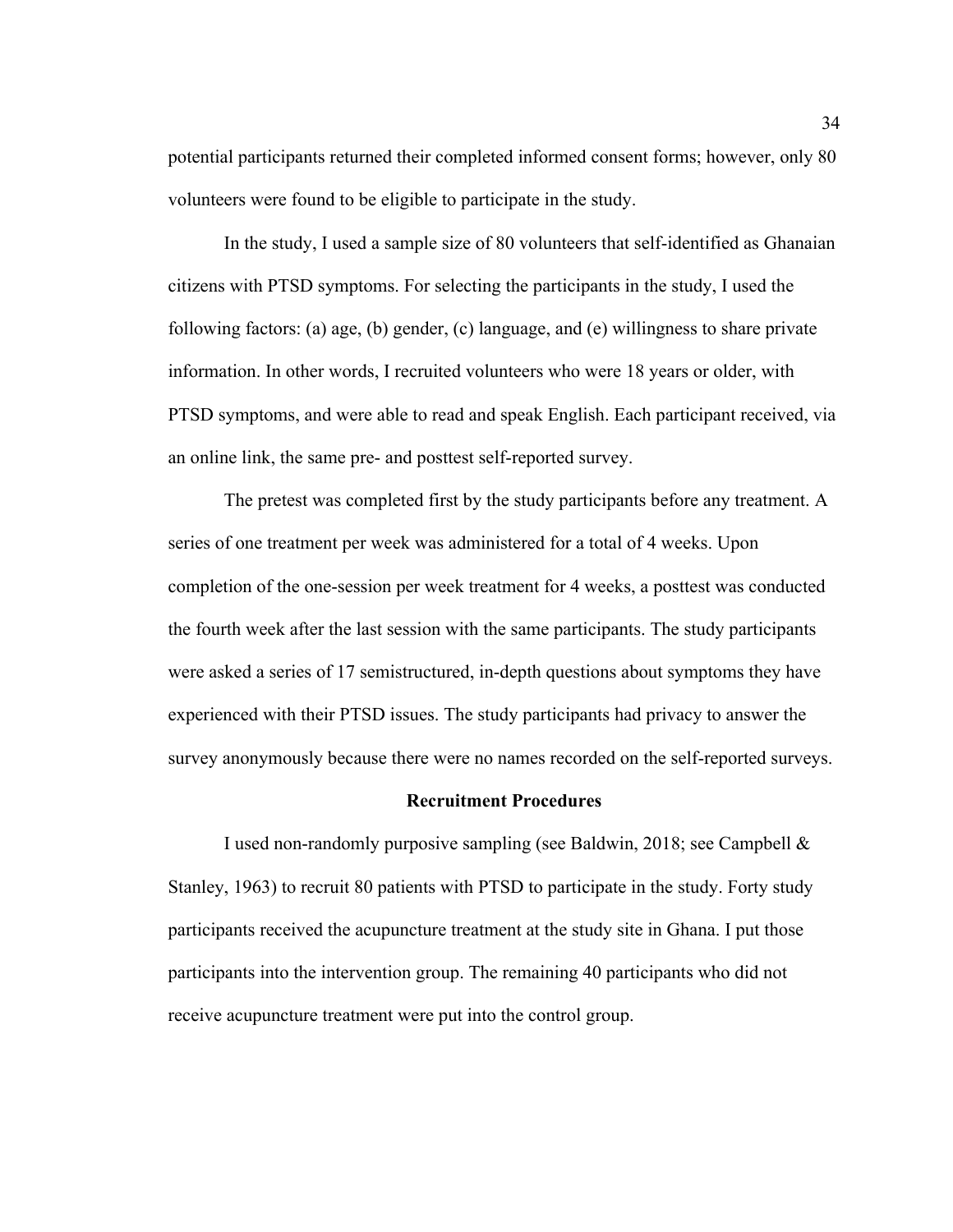### **Participation and Data Collection**

I provided each potential participant with an informed consent link via email. Participants had the options to complete the survey online or to download the survey, complete it, and hand it to me. As the participation was voluntary, human subjects were informed that they were free to stop participating in this research any time without penalty. Then, I emailed the informed consent and survey in one link for PTSD patients from the study site in Ghana (Essays, 2018).

The participation in the study was voluntary. The opportunity to participate in the study was open to patients who are 18 years of age or older. Upon the approval of this proposal, I started collecting research data. Both groups of participants used the DTS instrument shown in Appendix A to self-report levels of PTSD.

I provided the DTS self-report stress scales (Davidson, 1996) in a link to those 80 patients with PTSD. Eighty selected Ghanaian patients with PTSD provided quantitative research data. I entered collected data into the Statistical Package for the Social Sciences (SPSS) for analysis and interpretation.

#### **Instrument**

In this study, I used the DTS instrument (Davidson, 1996; Levine, 1997) to collect data from patients with PTSD that have access to the mental health facility in Accra, Ghana. The DTS was appropriate for this study for three reasons. First, DTS is created as a self-rating instrument to diagnose and calculate symptom intensity for PTSD (Davidson et al., 2002). Second, not only the DTS captures quantitative data (Davidson, 1996), but also, as a scale, it has been universally adopted because it tracks changes in the severity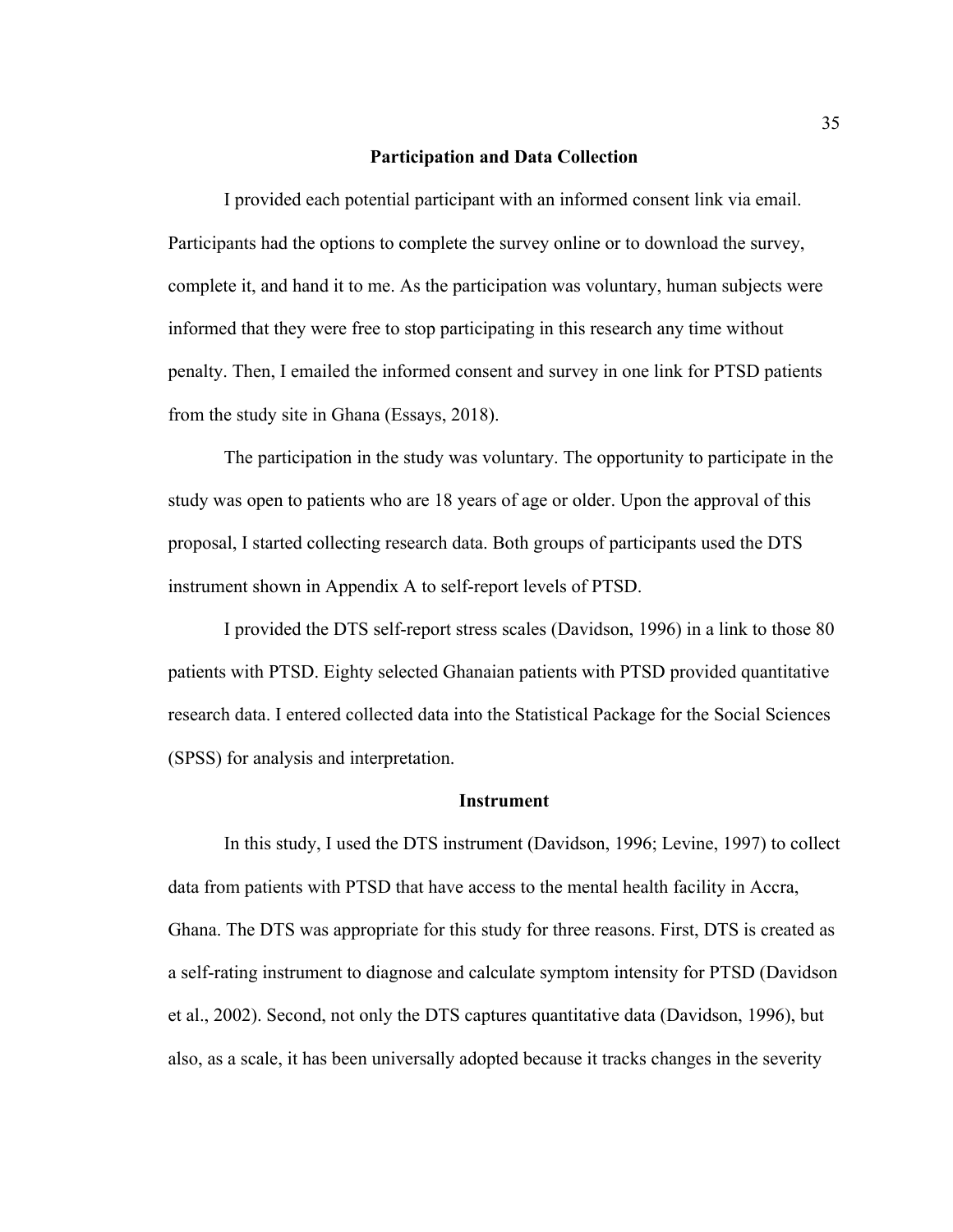of symptoms in treatment outcome studies (Davidson et al., 2002). Third, the DTS has demonstrated good reliability and validity in previous studies. Permission to use the DTS is included in Appendix G.

### **Reliability of the DTS**

 About the reliability of the instrument used in the study, Cooper and Schindler (2013) recommend the use of robust and suitable instrument capable of working effectively in changing times and conditions. The DTS scale is suitable for the study because of its very good internal consistency and test–retest reliability regardless of the participants and their cultural characteristics (Leiva-Bianchi & Araneda, 2013). Findings from the work of McDonald et al. (2009) which studied the psychometric properties and diagnostic efficiency of the DTS has suggested good internal consistency. Its reliability has been established in the study conducted by Villafañe et al. (2003) which indicated that DTS had very high reliability ( $\alpha = 0.890$ ).

In 1951, Lee Cronbach created Cronbach's alpha focused on a group of scales to measure reliability (McDonald et al., 2009). Also, in the social sciences, Cronbach's alpha is the most accepted measure of reliability (Eaton, 2006). Its coefficient of reliability ranges from 0 to 1. A coefficient between 0.65 and 0.8 (or higher) is recommended by numerous methodologists (Goforth, 2015).

A study by Davidson et al. (1997) indicated that DTS exhibited good test–retest reliability ( $r = 0.86$ ), internal consistency ( $r = 0.99$ ). In addition, a Greek version of the DTS developed to respond to the needs of Greek-speaking people was applied to 128 HIV outpatients and 166 control patients (Kontoangelos et al., 2017). The Cronbach's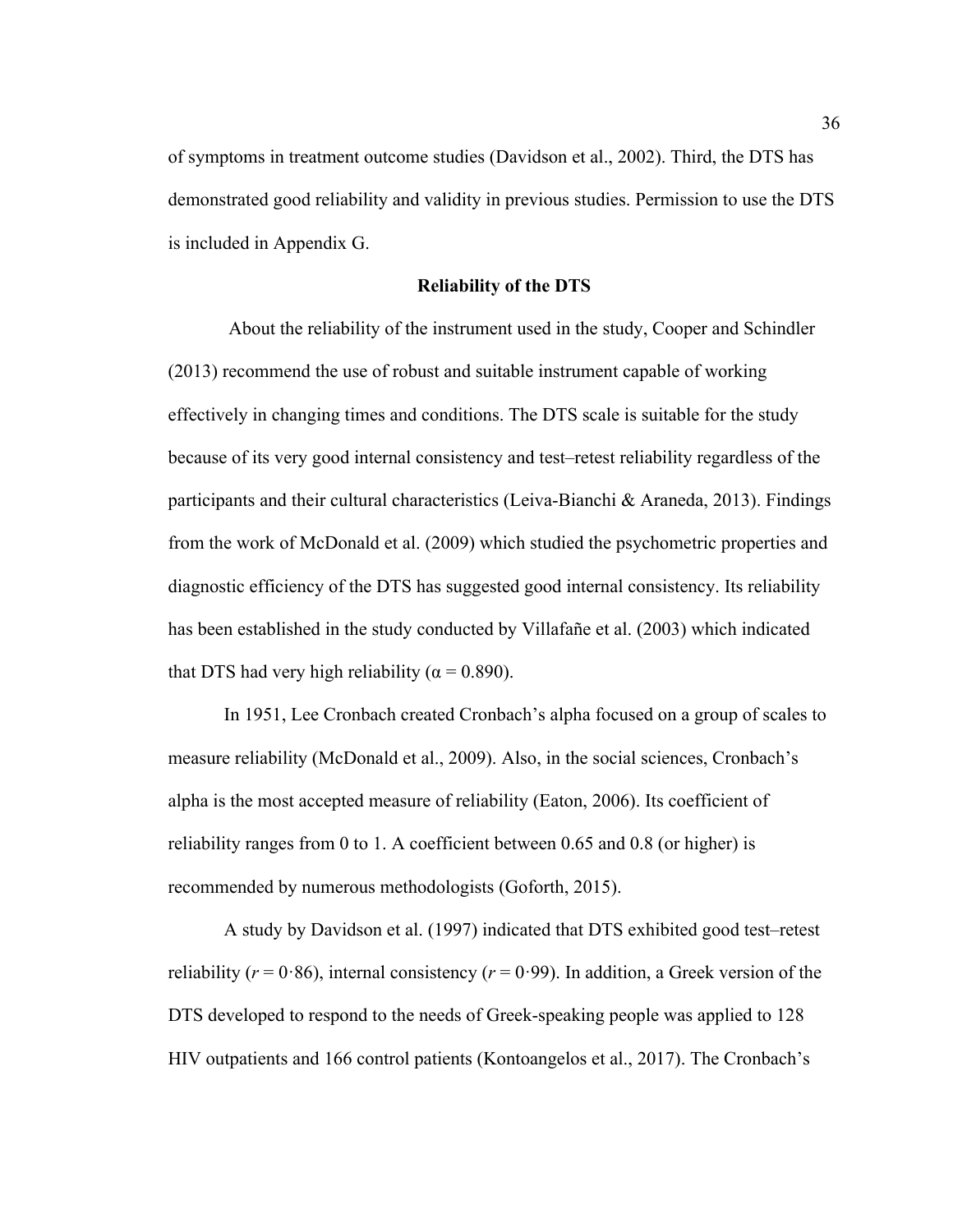alpha coefficient of the Greek version of the DTS was 0.93; its Guttman split-half coefficient was 0.88 (Kontoangelos et al.). The work of Davidson et al. suggested that the DTS had good reliability.

## **Validity of the DTS**

Regarding the validity of the instrument that was used in the study, the work of Villafañe et al. (2003) suggested that DTS had a structure made up of four factors very consistent not only with the original structure, but also with other previous validity studies. For the reasons mentioned in the work of Villafañe et al., Leiva-Bianchi and Araneda (2013, p. 2) opined that the "DTS is widely used after potentially traumatic events<sup>"</sup>

The findings from the study conducted by Davidson et al. (1997) to assess a new self-rating scale (DTS) showed predictive validity against response to treatment. The discoveries suggested that DTS is sensitive to treatment effects (Davidson et al., 1997). Discoveries from the same study indicated good convergent and divergent validity (Davidson et al.). The work of Davidson et al. suggested that DTS had good validity. Findings from the work of McDonald et al. (2009) which examined the psychometric properties and diagnostic efficiency of the DTS suggested concurrent validity, and convergent and divergent validity.

As a scale, DTS was appropriate to assess the severity of symptoms, the outcome of the treatment and in screening for the likely diagnosis of PTSD (Davidson et al., 1997). The work of Kevan (2017) sought to validate the application of a standardized DTS with a large, heterogeneous population of earthquake victims. Kevan's study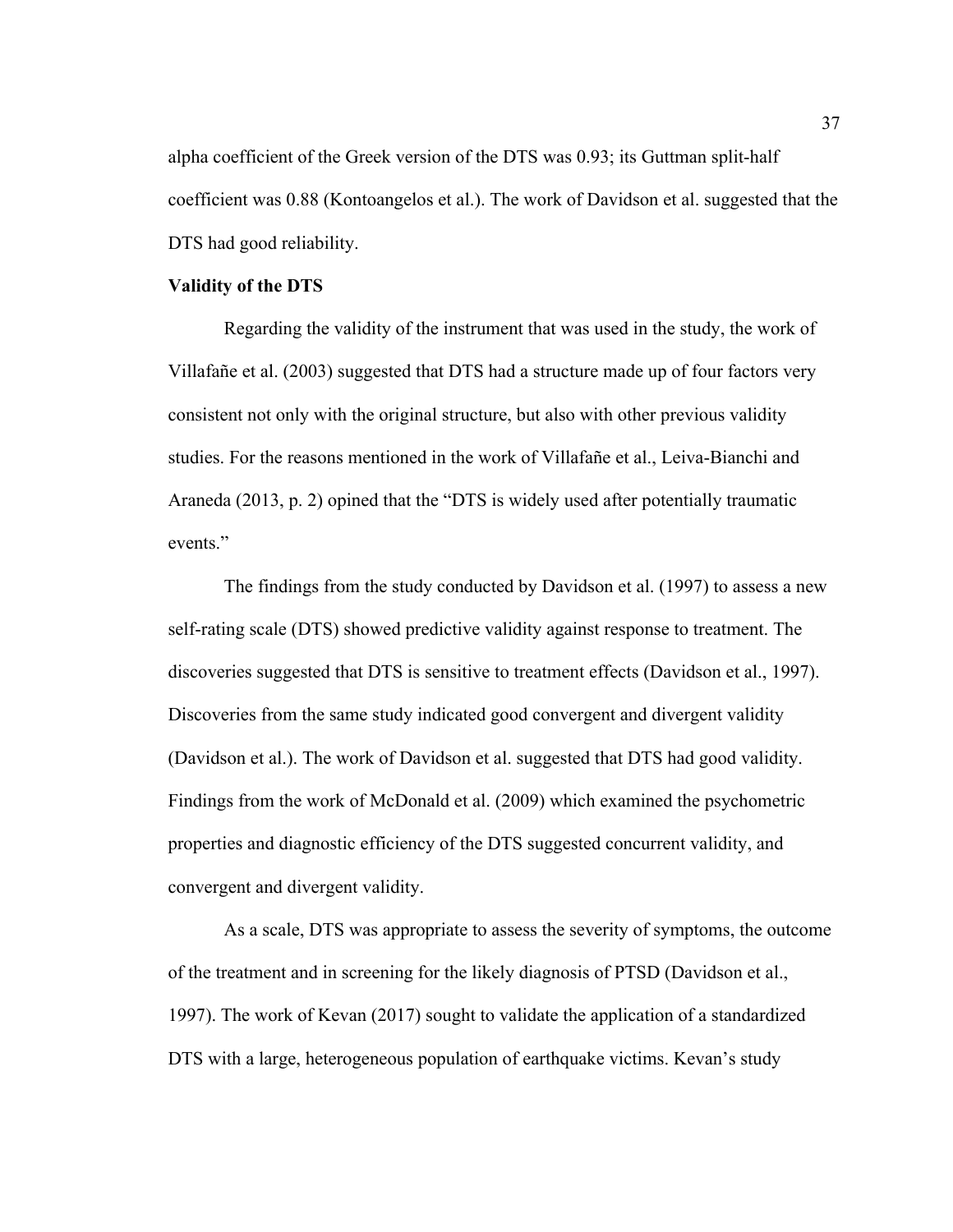findings revealed that the DTS was, overall, reliable and valid, indicating good concurrent validity.

# **Permission to Use the Instrument**

Permission from developer to use the instrument was provided on October 3, 2020. The permission letter is included in Appendix G of this study.

# **Operationalization of Constructs**

The next section includes information about on PTSD and acupuncture. In addition, I offer the linkages between the constructs and types of variables.

# **PTSD**

It is a psychological condition in which a person experiences a terrifying event and symptoms last for at least 1 month after the traumatic event occurred (Anxiety and Depression Association of America, 2018). In the study, PTSD was assessed by using self-reported stress scales among people with PTSD symptoms. The levels of selfreported stress of PTSD clients are the dependent variable.

# **Acupuncture**

It is an integrative intervention in which thin needles are inserted into the certain points of the body in order to treat physical, mental, and emotional issues (American Academy of Medical Acupuncture, n.d.). In the study, this variable was measured at the ordinal level. The value of "0" signifies that no acupuncture treatment is administered to the study participants. The value of "1" signifies that participants in the study undergo the acupuncture treatment.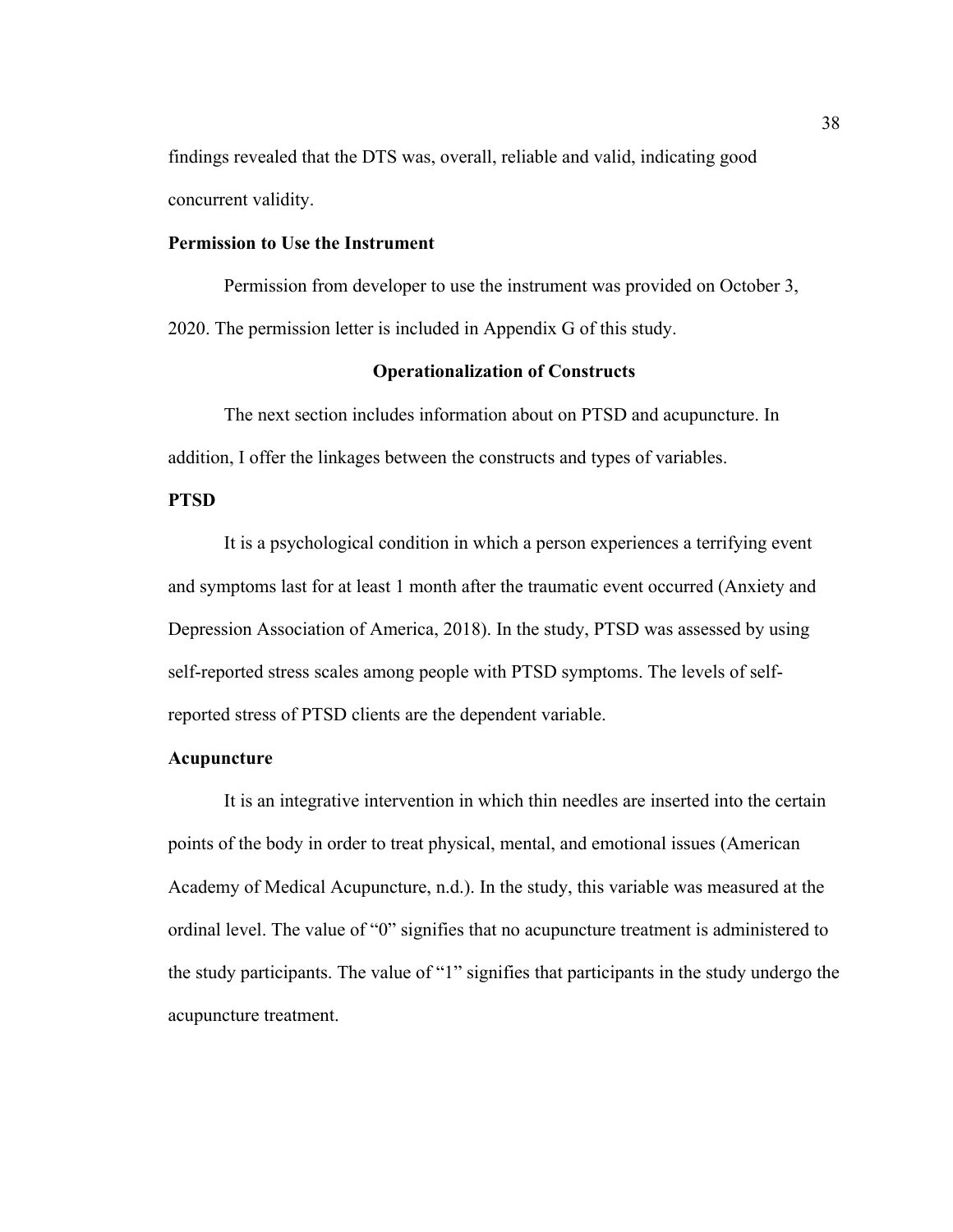#### **Research Data Analysis**

The Jonckheere-Terpstra test was appropriate for this research because this causal-comparative study was an attempt to compare two groups (Anders, 2017; Campbell & Lele, 2014; Laerd & Laerd, 2018). As the study used ordinal data which are the level of severity of symptoms, the Jonckheere-Terpstra test helped measure changes in the severity of symptoms as a response to treatment for the intervention group. The Jonckheere-Terpstra test was conducted to determine whether there was a statistically significant difference between the intervention group and the controlled group under investigation (Laerd & Laerd). In other words, I conducted the Jonckheere-Terpstra test to determine to what degree statistically significant differences existed between the two groups under investigation.

The first group of 40 PTSD clients received psychological services (independent variable). The second group consisting of 40 PTSD clients received acupuncture treatment and psychological services (Iqbal et al., 2017). Based on the results of the Jonckheere-Terpstra test, I was able to draw a conclusion regarding the null hypothesis (Laerd & Laerd, 2018).

### **Overview**

A causal comparative design is a research design that compares the independent and dependent variables (Iqbal et al., 2017). The study compared two groups of participants in order to determine whether acupuncture has efficacy for treating PTSD in Ghana. The outline for using a causal comparative research design was not different from that of other research designs (Iqbal et al.). After determining the focus of the research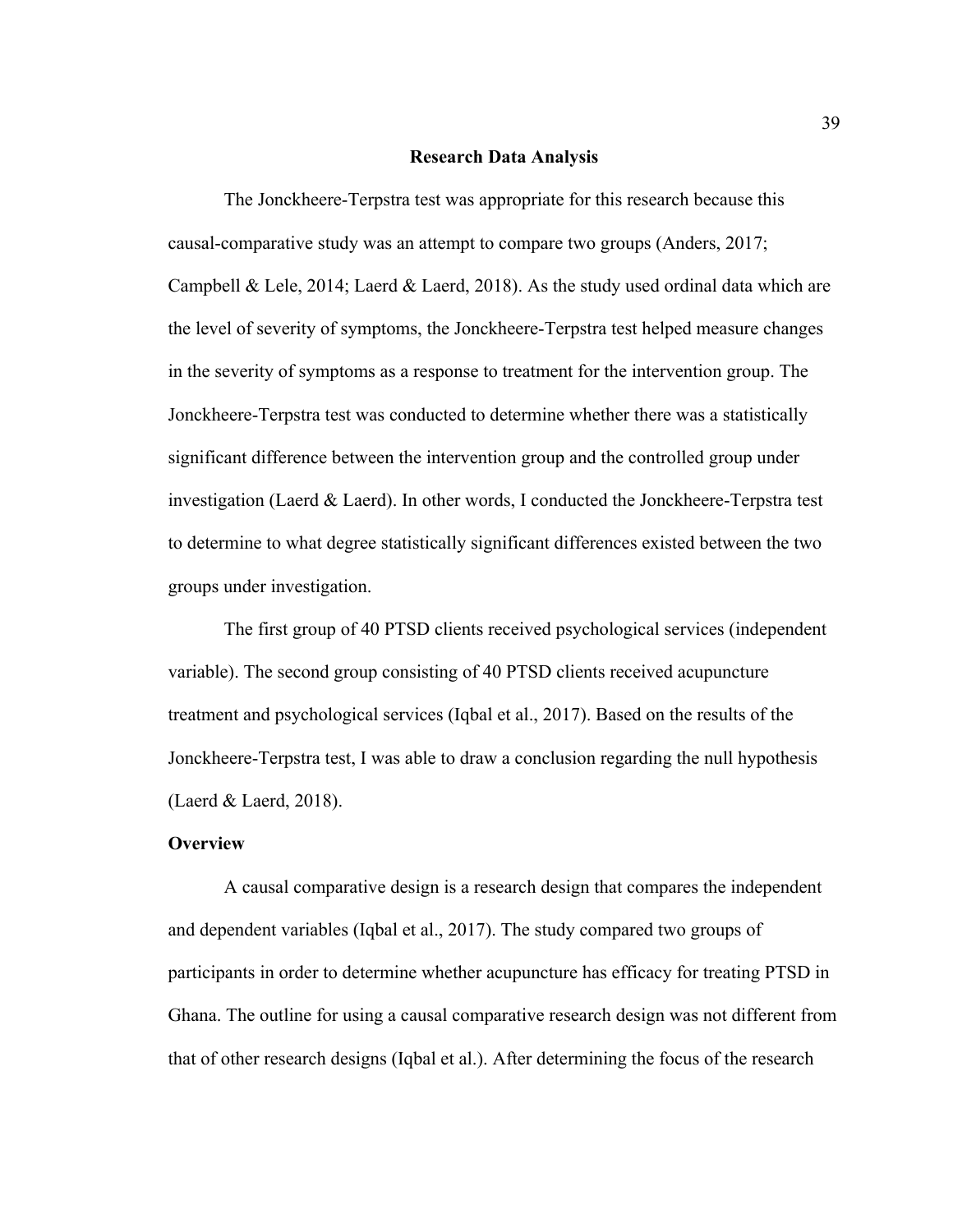and developing hypotheses, the following step consisted of selecting a sample of participants (Iqbal et al.).

This study was an attempt to determine to what extent acupuncture treatment (independent variable) had efficacy on the levels of self-reported stress (dependent variable) among people with PTSD in Ghana. The analysis provided the opportunity to determine whether acupuncture could treat PTSD in Ghana. Appendix E shows the levels of stress severity. Appendix F shows the intervention types. For the study, metrics included the use of ordinal numbers because participants' responses in the DTS are coded as consecutive integers from 0 to 4 (Long & Freese, 2006).

I first collected data about the level of stress for all 80 participants in the study. Each participant in the intervention group received four sessions of the acupuncture treatment. Those in the controlled group did not receive the acupuncture treatment. Afterward, the levels of self-reported stress scales were collected from all 80 participants in the study for post hoc testing.

As I used the Jonckheere-Terpstra test in the study, I needed to have access to the post hoc results to determine whether a significant difference existed between the two groups (Laerd & Laerd, 2018). As an omnibus test statistic, the Jonckheere-Terpstra test results cannot tell which specific groups of independent variables are statistically different from each other (Laerd  $&$  Laerd). For this reason, it was critical to follow up my results with a post hoc test (Laerd  $& Laerd$ ). The post hoc test results was produced when I ran the Jonckheere-Terpstra test procedure (Laerd & Laerd).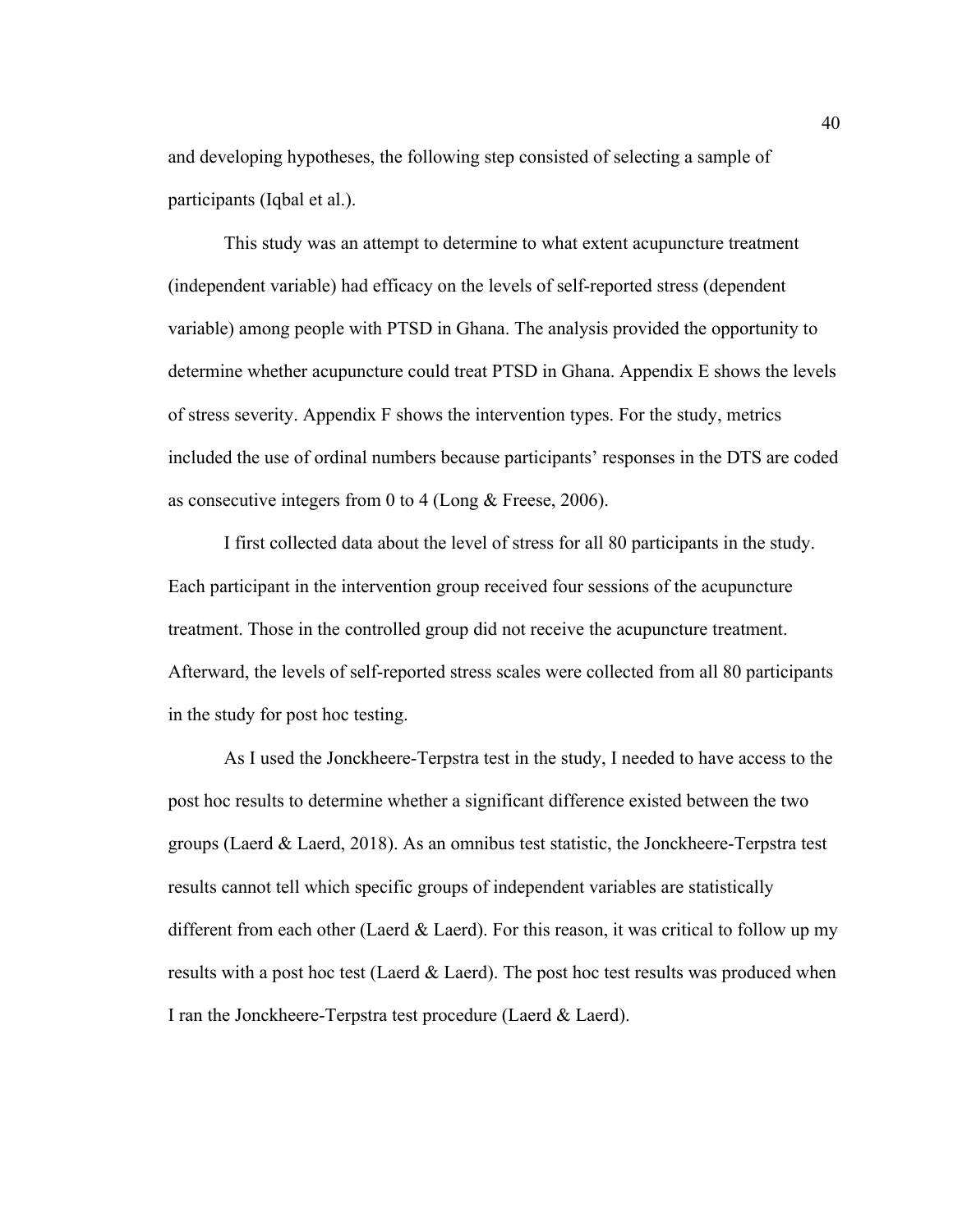In this study, I used two groups of patients with PTSD. I compared self-reported levels of stress between PTSD patients who received the acupuncture treatment and those who did not receive the acupuncture treatment. Such comparison helped determine whether the use of acupuncture significantly decreased levels of self-reported stress of PTSD patients in Ghana. The use of the Jonckheere-Terpstra test helped determine whether a statistically significant trend existed between the ordinal independent variable (acupuncture treatment) and the ordinal dependent variable (self-reported stress level) in this causal-comparative study.

#### **Descriptive Statistics**

# *Demographic statistics*

In this study, the demographic data from two groups are described and presented in narrative and graphic format. Descriptive statistics showing gender, age range, and geographic location are used to recap demographic information at a view with a percentage rate. Descriptive statistics are displayed in figures.

# *Frequency distribution and graphing*

Frequency distribution is "A table that shows the distribution of cases into the categories of one variable, that is, the number or percent of cases in each category" (Neuman, 2014, p. 396). Frequency distributions were used in this study to indicate the number of cases observed at each score rate (Neuman, 2014).

#### *Central tendency*

In the study, SPSS was utilized to estimate the following central tendency measures: mean and standard deviation.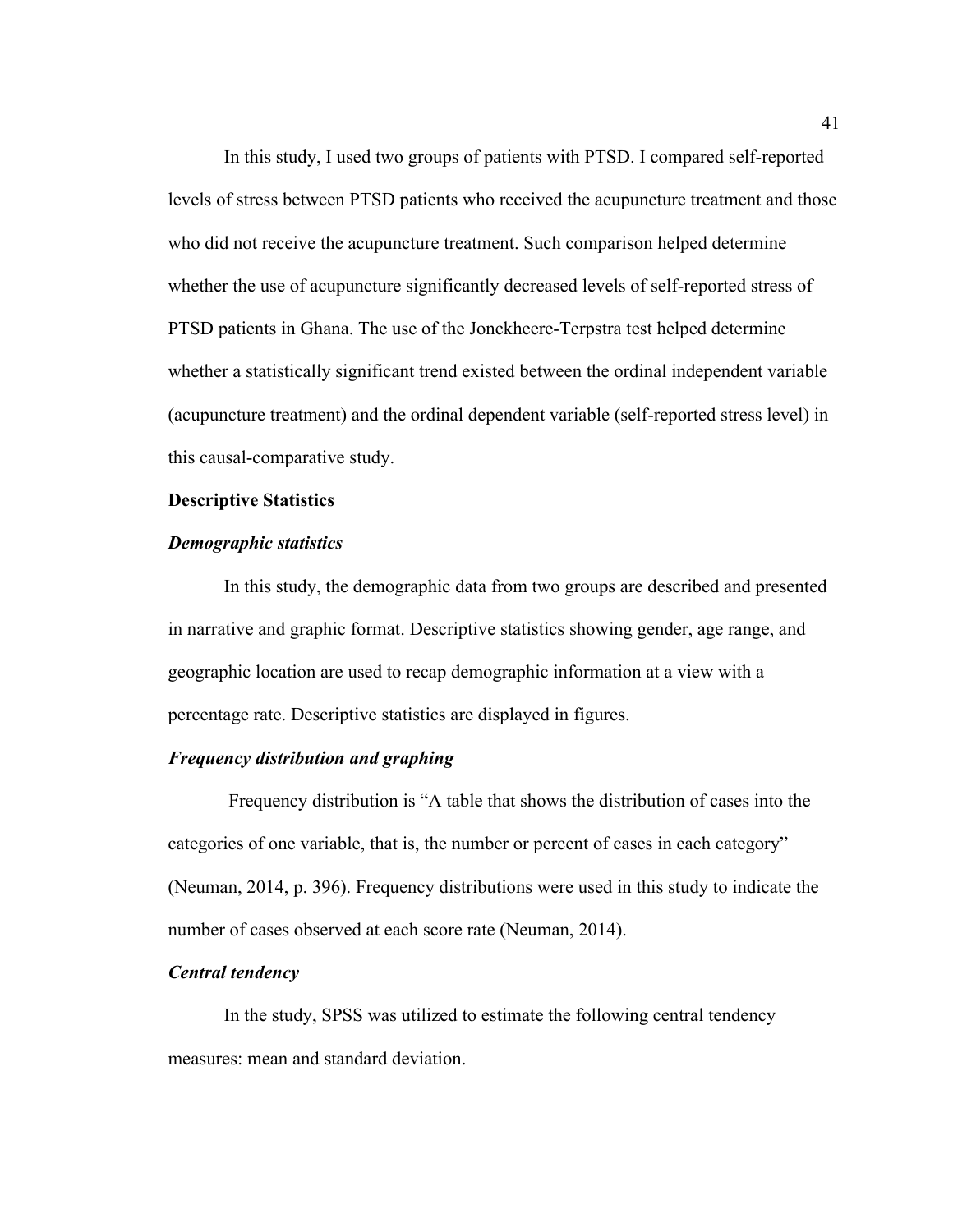### **Inferential Statistics**

# *Hypothesis testing*

A hypothesis is a proposition that a researcher formulates for empirical testing (Cooper & Schindler, 2013). In the present research, I tested one hypothesis to make predictions about the outcomes of the associations between the independent variable and the dependent variable (Flannelly et al., 2014).

I used inferential statistics to answer the guiding research question. In other words, I used the results of the Jonckheere-Terpstra test (Campbell & Lele, 2014; Laerd & Laerd, 2018) to determine whether acupuncture has a positive effect on the treatment of PTSD in Ghana.

# *Decision errors*

Two types of error in the rejection or the acceptance of the hypothesis is based on an educated guess, the decision to accept or reject the hypothesis. The first type of error involves of the result to decline the null hypothesis when the result is correct. Accepting the null hypothesis when false is the second type of error.

A good statistical test "of a hypothesis ought to reject a null hypothesis when it is false" (Aaker et al., 2007, p. 458). The power of a statistical test of a null hypothesis is the probability that the test will end up to the decision to decline the null hypothesis when it is indeed not true (Aaker et al.). Granted the power of a statistical test cannot be estimated with accuracy, the probability of the estimation rises as the substantial level represented by *α*, increases, and as the sample size rises (Aakeret et al.).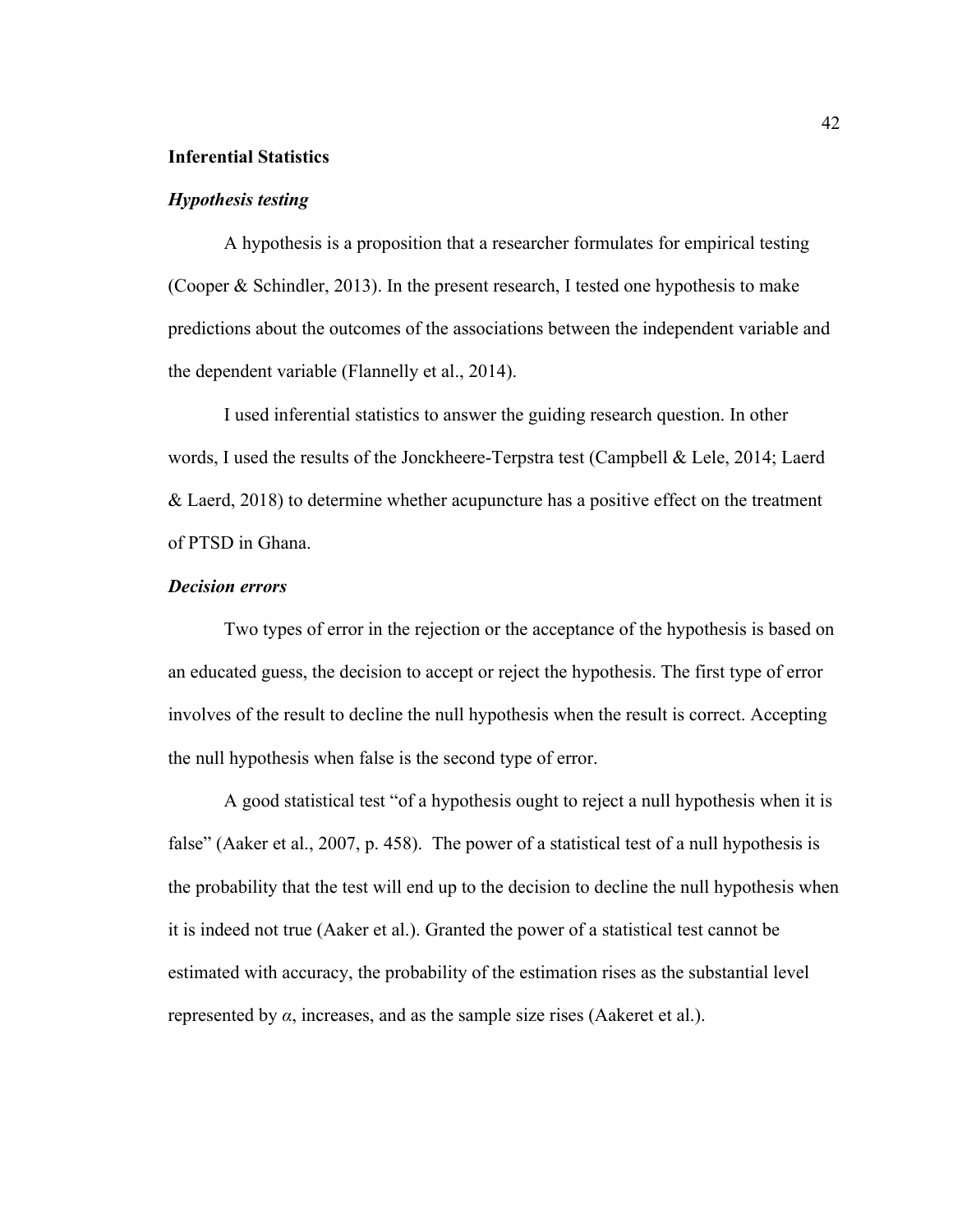I made attempts to decrease decision errors in the study. First, I leaned towards the reliability of the research information. Second, "hypothesis tests will be performed at a significant level of 0.05 rather than 0.10. A 95 percent confidence level is often used because it is a reasonable compromise between confidence and precision" (Doane & Seward, 2009, p. 316). Third, I utilized a sample size of 80 cases estimated by G\*Power (Faul et al., 2007) in the study.

## **Threats to Validity**

#### **Overview**

In this section, I provide insight into the threats to validity. The following sections include internal and external validity.

Validity pertains to the consistency and dependability of a research data collection instrument over time (Campbell & Lele, 2014). The quality of measurement, suitable use of instrument procedures, and generalization of research results are key components to the validity of a study (Campbell  $&$  Lele, 2014).

However, threats to the data may occur because changes with the PTSD clients may happen during the study such as patients may be dishonest or refused to take the study seriously (Baldwin, 2018; Campbell & Stanley, 1963). In addition, a possible threat to internal validity because of the selection and assignment of participants into groups due to language barriers. I collected data from two groups. As this was a causalcomparative research design in the sampling strategy, I aimed to analyze any timing bias as the duration of the study may affect the outcomes of the two groups (Baldwin, 2018; Campbell  $\&$  Stanley, 1963). Cultural diversity by the researcher recognizing the target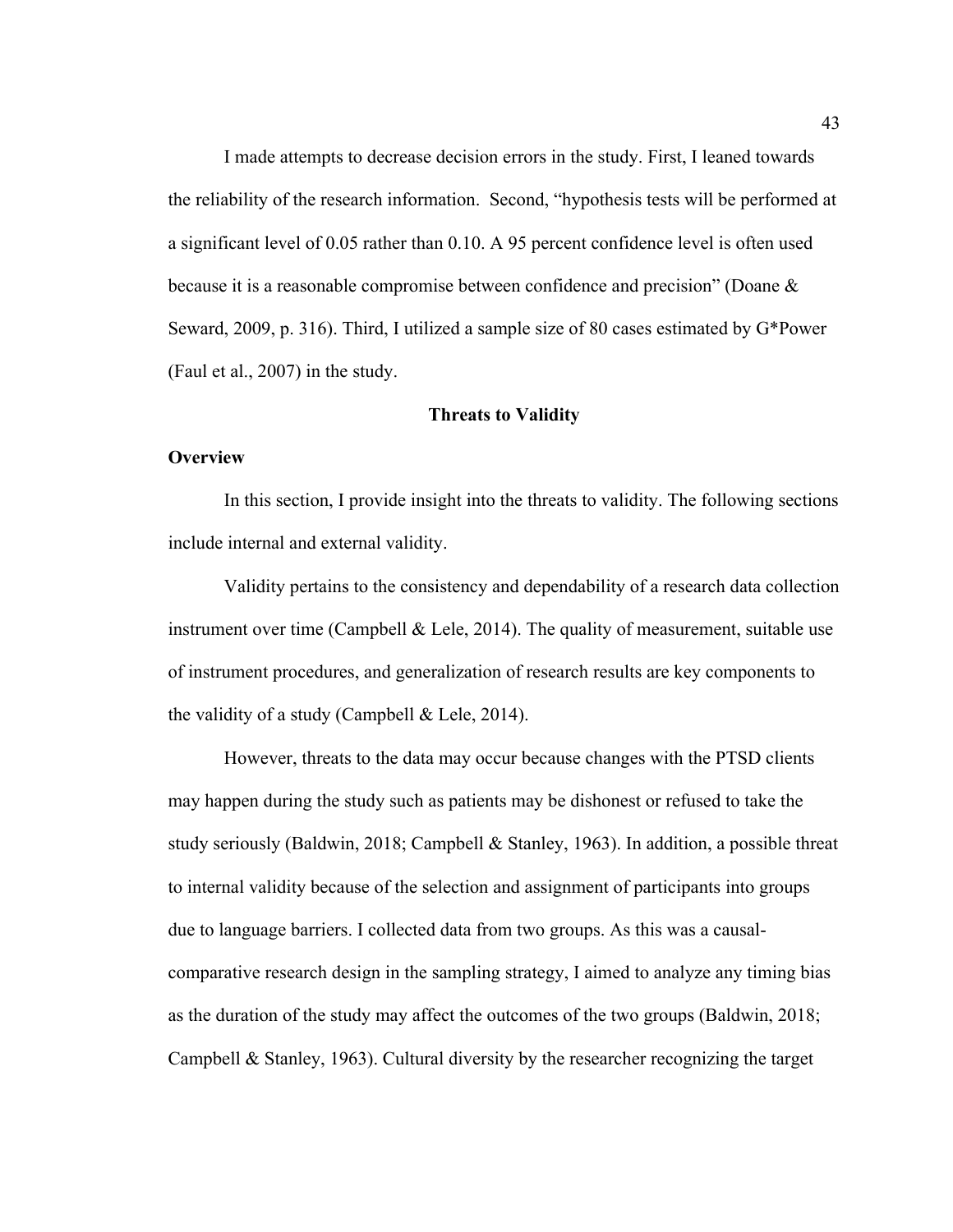audience of PTSD clients could affect the independent or dependent variables when comparing two groups (Flannelly et al., 2014).

Validity is the truthfulness of the measured data as compared to reality (Campbell & Lele, 2014). The validity of the data depends on the reliability of the instruments used in the study; in other words, it depends on the extent to which the DTS scale captures data it is intended to capture (McDaniel & Gates, 2007).

The nature of this research study could present internal threats to validity. In the first type of error, the decision to decline the null hypothesis when correct (Aakeret al. 2007). The second type of error is accepting of null hypothesis when incorrect (Aakeret al. 2007).

# **Internal Validity**

The nature of this research study might present internal threats to internal validity. According to Baldwin (2018), internal validity is the scope to which the research design allows a researcher to make a determination as to whether or not the experimental treatments, as applied in a particular piece of research, with a particular group of participants, affected the criterion (dependent variable), as measured in the research in question. Although I chose an objective criterion for selecting participants, the internal validity could be threatened if the selection and the assignment of participants are not done randomly.

In other words, internal validity provides accuracy for a research study that offers the research design results about cause-and-effect and other connotations within the information are accurate (Campbell  $\&$  Lele, 2014). Possible threats to internal validity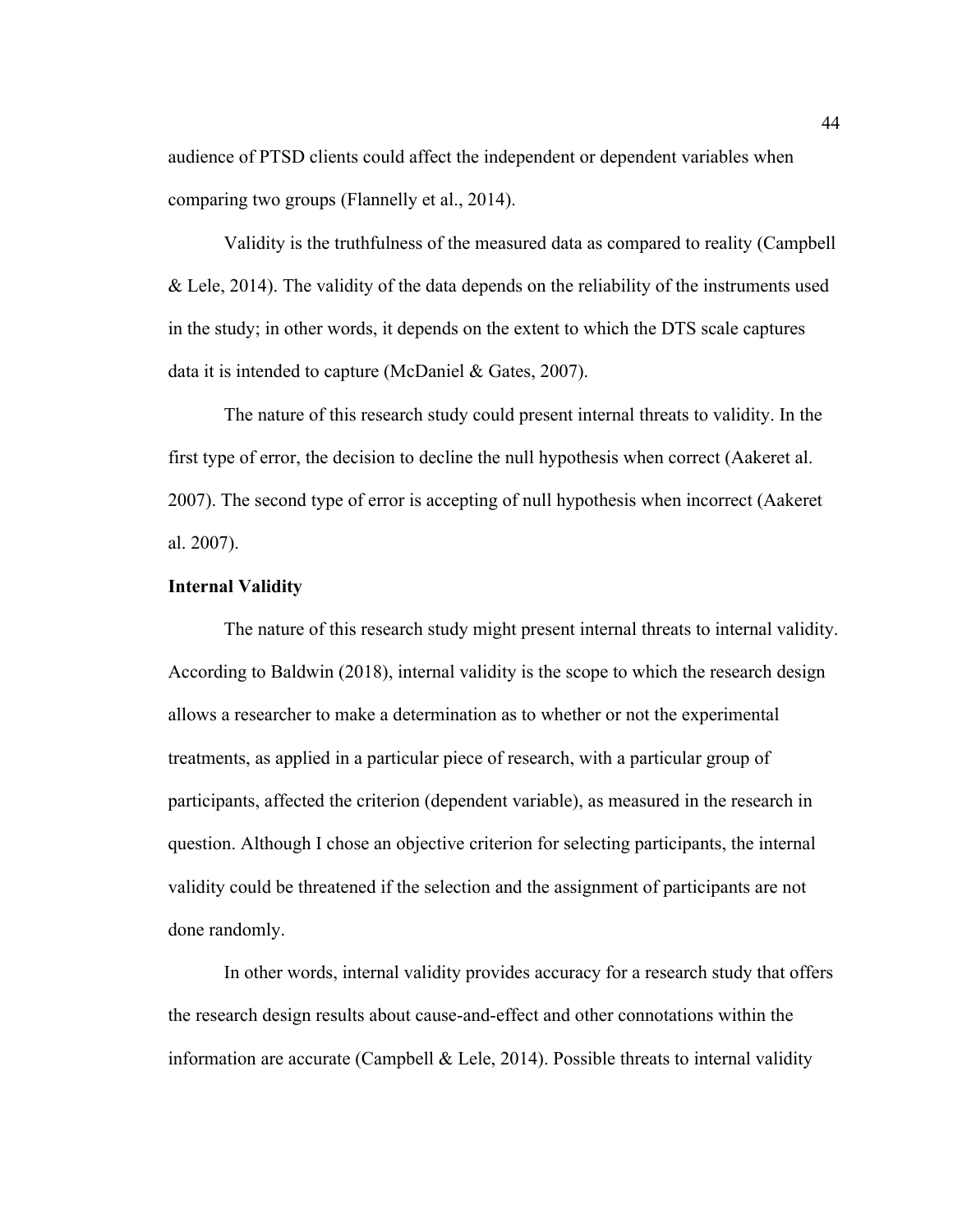could be a barrier in the study. The participants based in Ghana and their assignment groups may be a primary threat to internal validity for the study. The possible inclusion for the unintentional introduction of bias in the research places the integrity of the outcomes into consideration and is a critical question for researchers (Baldwin, 2018; Campbell & Stanley, 1963). Internal validity was used to synthesize the sample effect of the population and measure differences comparing the two groups (Baldwin, 2018; Campbell & Stanley, 1963).

In causal-comparative research designs, there is a comparison between two or more groups of subjects (Baldwin, 2018; Campbell & Stanley, 1963). The problem is that different levels of independent variables define those groups. When the selection of participants and their placement into groups is not randomly done, internal validity is threatened (Baldwin, 2018; Campbell & Stanley, 1963).

To reinforce the research design and counter threats to internal validity, it was crucial to impose the selection of three techniques. Those techniques consisted of matching and using homogeneous subgroups. In this study, not only I utilized matching, I also strived to compare homogeneous groups.

#### **External Validity**

The term "external validity" is used to refer to the degree to which a study's discoveries generalize beyond the specifics of the experimental situation (Baldwin, 2018; Campbell & Stanley, 1963). External validity provides the study's findings to implement in general to other contexts (Baldwin, 2018; Campbell & Stanley, 1963).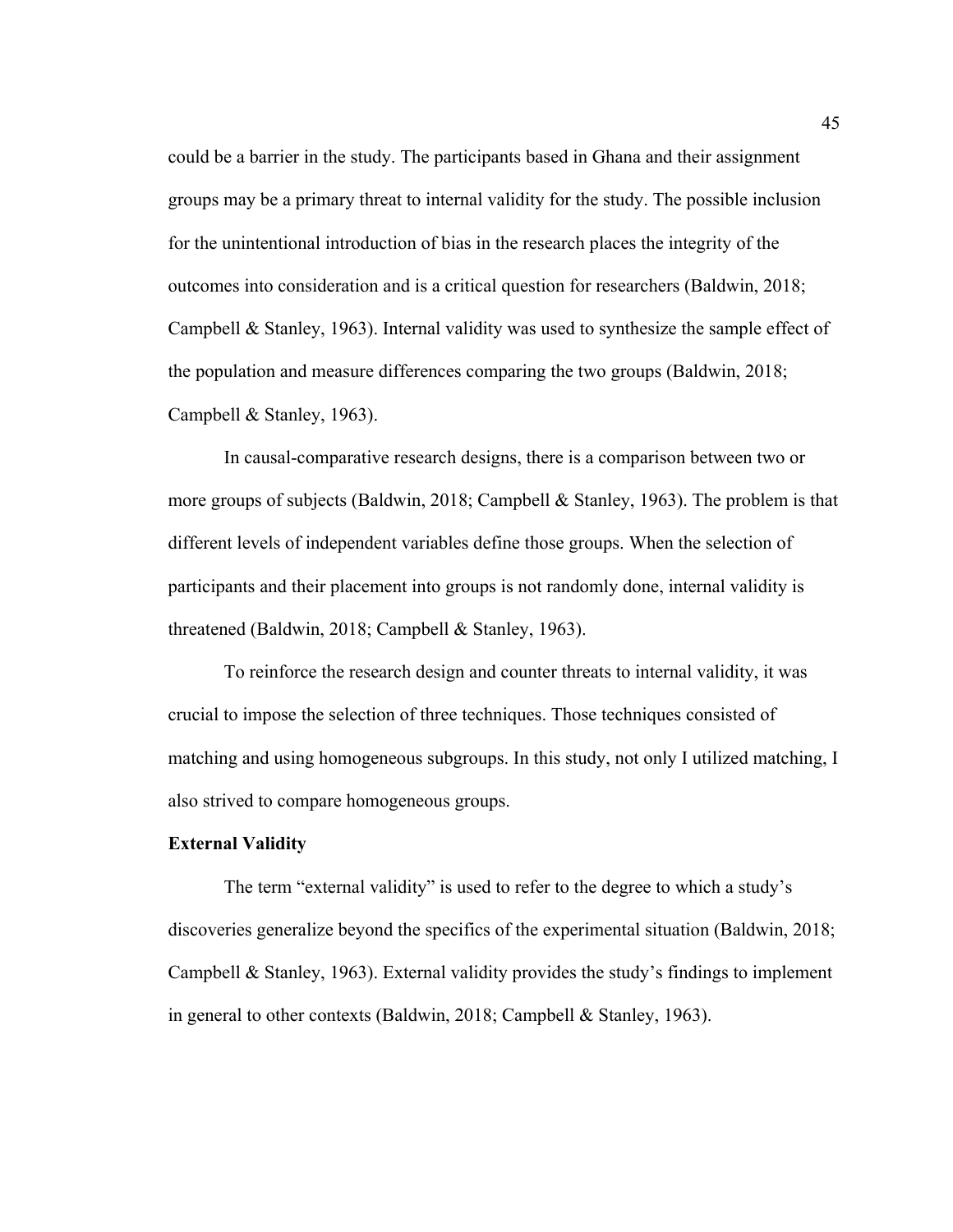If the internal threats are not identified, they limit the generalization of the study. The replication of the present research will be possible especially when studying acupuncture for treating PTSD in other African countries.

The primary threat of external validity comes from the information gathered from the selected groups, and not being applicable to the wider population. It is therefore crucial that both internal and external threats be clearly communicated to people who will consume this research findings (Baldwin, 2018). Possible members of the present research findings include policymakers and scholarly practitioners (World Health Organization, 2017).

As recommended by Cooper and Schindler (2013), the instrument used in this study was therefore robust and suitable to work effectively in changing times and conditions. In this study, I utilized the DTS questionnaire (Levine, 1997) to collect research data. The DTS scale was appropriate for this study because regardless of the participants and their cultural characteristics, it has very good internal consistency and test–retest reliability (Leiva-Bianchi & Araneda, 2013). The work of Villafañe et al. (2003), for instance, indicated that DTS had very high reliability ( $\alpha$  = 0.890). The same study suggested that DTS had a structure composed of four factors (Villafañe et al.). Those findings were very consistent with the original structure and other previous validity studies (Villafañe et al.).

# **Ethical Procedures**

In this section, I provide an overview of ethical procedures. I also provide information on informed consent and confidentiality.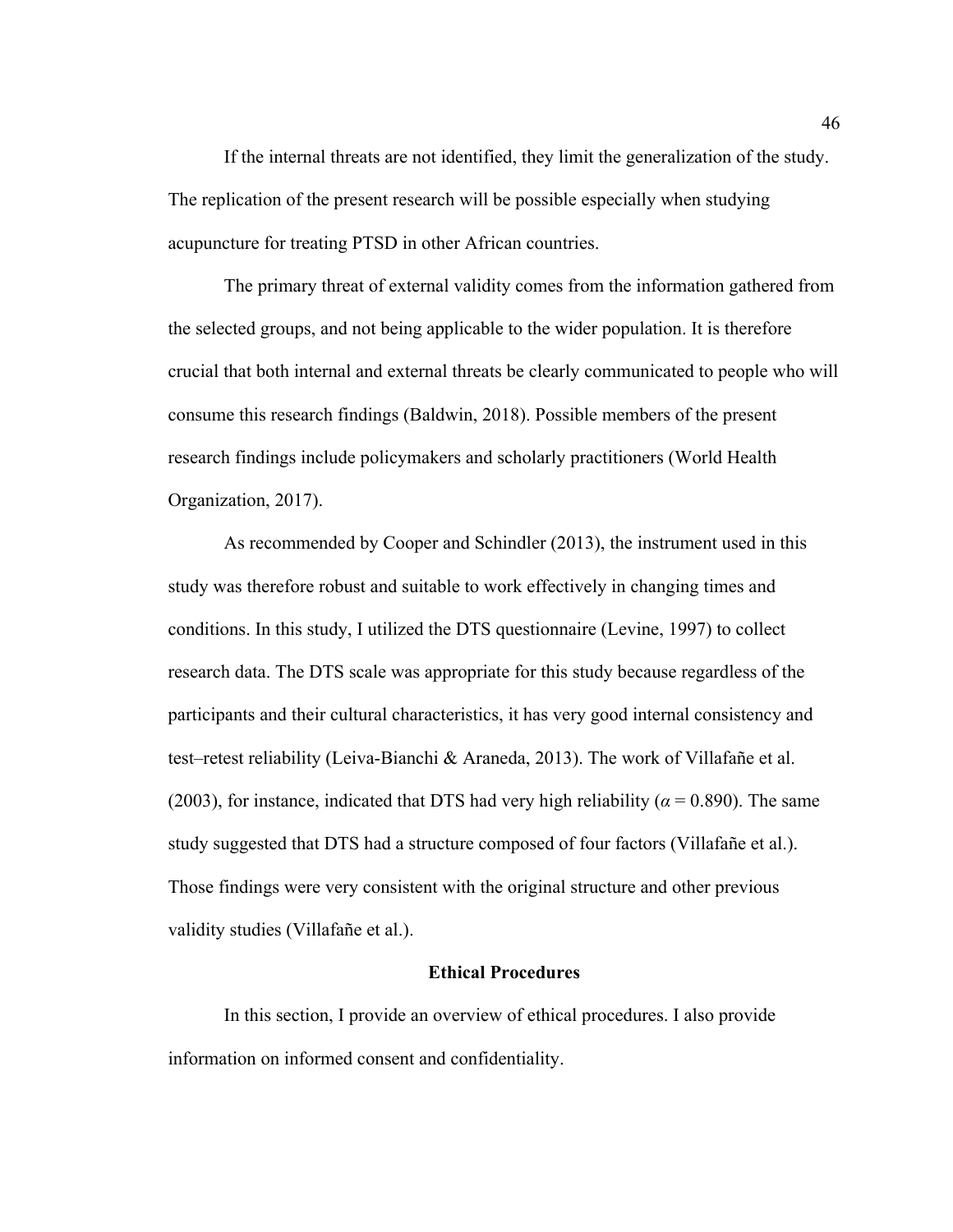# **Overview**

To promote that the benefits expected from the study to reduce any potential risks, and possible issues to human subjects. Research data will remain my property because I collected them. In addition, research data will be kept safe and confidential. Research data will be held for a period required by the law of the land, and then destroyed. Acupuncture was available for participants in the study in Ghana.

# **Informed Consent**

The population used in this research study comprised of patients with PTSD who volunteered to participate in the study. As an investigator, I was concerned about the potential harm that research participants may experience so I can protect the privacy and confidentiality of participants.

Prior to the beginning of the study, I informed each participant in the study of the purpose of the research. Details of the person conducting the research and the research methodology were described in the informed consent form. In addition, participants were informed of potential benefits to the individual and the health care industry. Furthermore, participants were informed of an assurance that research results would be confidential, there were no foreseeable risks to the participants, and that participating in the study was voluntary. The procedure for contacting the researcher should the participant have any questions or concerns during or following the study was included in the informed consent form.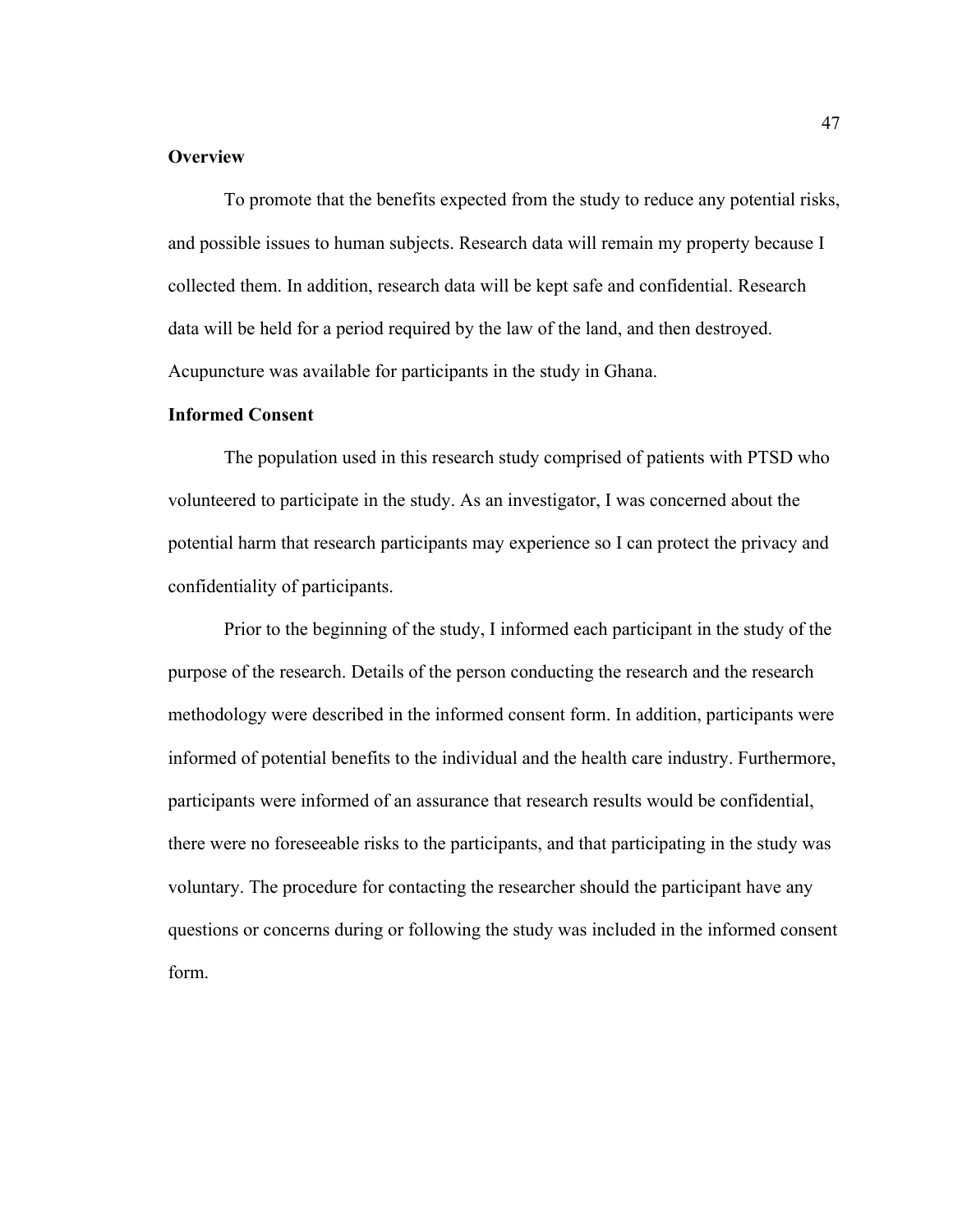# **Confidentiality**

It was critical that the confidentiality of the study participants be maintained by assigning a unique identifier to each DTS instrument. To assure confidentiality and anonymity to each participant, no names were used that could be associated with participants' responses. The aim was to make participants feel comfortable expressing themselves about private information in a safe environment to talk without worry of that information leaving the assigned group. The mental health facility had acupuncture treatment as a service for the study participants.

#### **Summary**

In the research study, design as well as the appropriateness of the research design were provided in this chapter. I chose to use a causal-comparative research design because the study was an attempt to identify the causes of differences, if any, in a nonexperimental setting. By comparing two homogeneous groups, I was able to identify the impact of the acupuncture treatment on patients with PTSD in Ghana. The purpose of this causal-comparative research study was to explore the effect of acupuncture treatment on patients with PTSD in Ghana.

In Chapter 3, I provided (a) population and the source of research data, (b) the concepts of internal and external validity, (c) analysis of data, and (d) the identification and appropriateness of data analysis. In addition, I discussed the appropriateness of the instrument I used for the data gathering. The DTS was used in the study because of its reliability and the validity.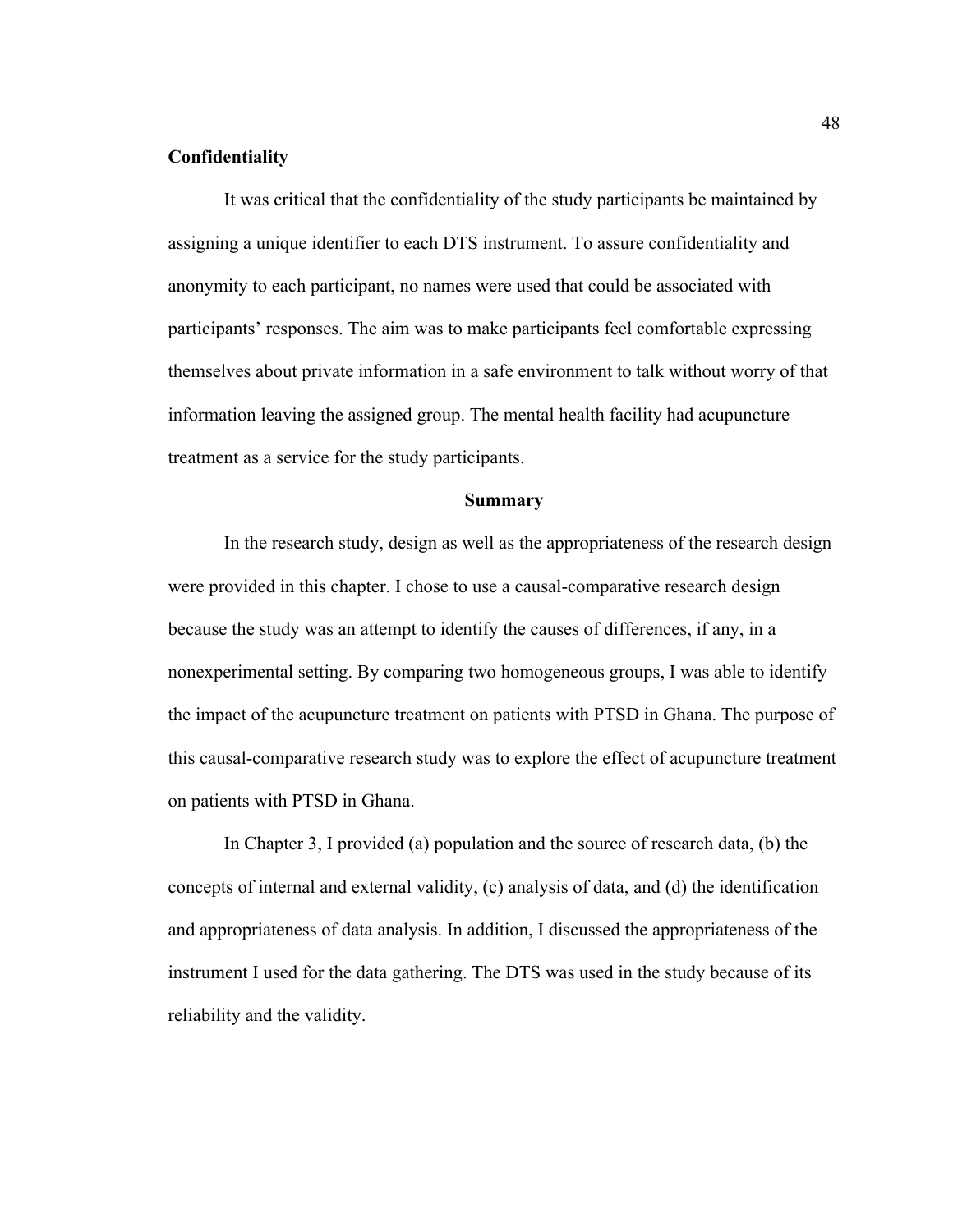In Chapter 4, I provide (a) the results of data collection; (b) data analysis to understand if the independent variable, acupuncture treatment, has efficacy for treating the dependent variable, self-reported stress levels among people with PTSD; and (c) the research findings. The process used for reviewing and analyzing the data are outlined.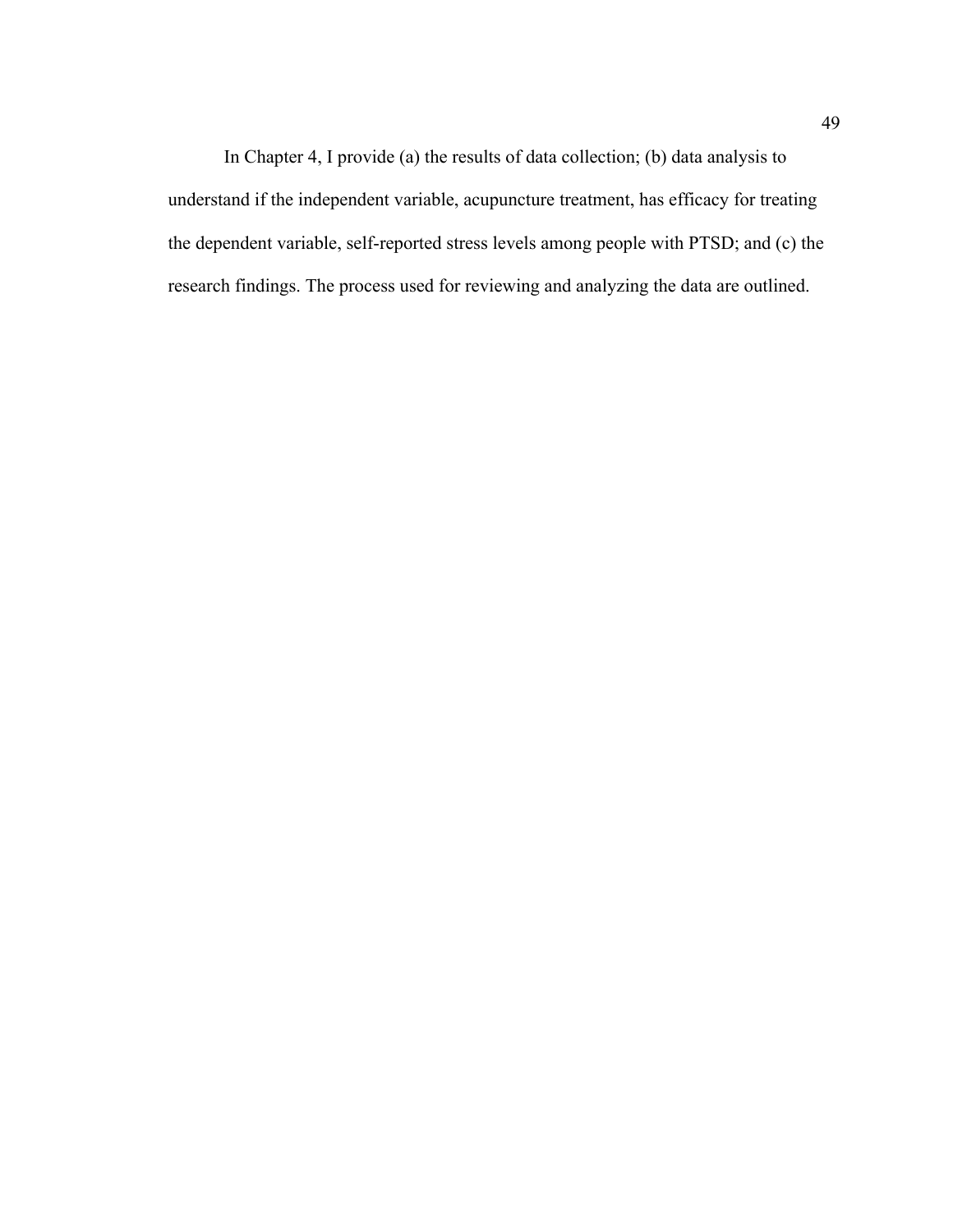### Chapter 4: Results

The purpose of this causal-comparative study was to examine the effects of acupuncture treatment on patients with PTSD in Ghana. and used SPSS Version 27 for descriptive and inferential data analyses. In Chapter 3, I provided the details regarding the appropriateness of the research design and the source of data used in the study. In addition, I addressed the validity and reliability of research data.

I conducted this causal-comparative study to address the following research question:

Is there a statistically significant relationship in self-reported stress levels among people with PTSD who do or do not participate in acupuncture treatment?

Hypotheses are propositions developed for empirical testing (Cooper & Schindler, 2013). In this study, I used the hypotheses to make a prediction about the outcome of the relationship among variables (see Campbell & Lele, 2014). The null and alternative hypotheses were:

*H*<sub>0</sub>: There is no significant statistical difference between the stress levels of people with PTSD who participate in acupuncture treatment and people with PTSD who do not.

*H*<sub>a</sub>: There is a significant statistical difference between the stress levels of people with PTSD who participate in acupuncture treatment and people with PTSD who do not.

In this chapter, I provide a complete analysis of the present research study. I describe the way research data were collected, organized, and analyzed. The study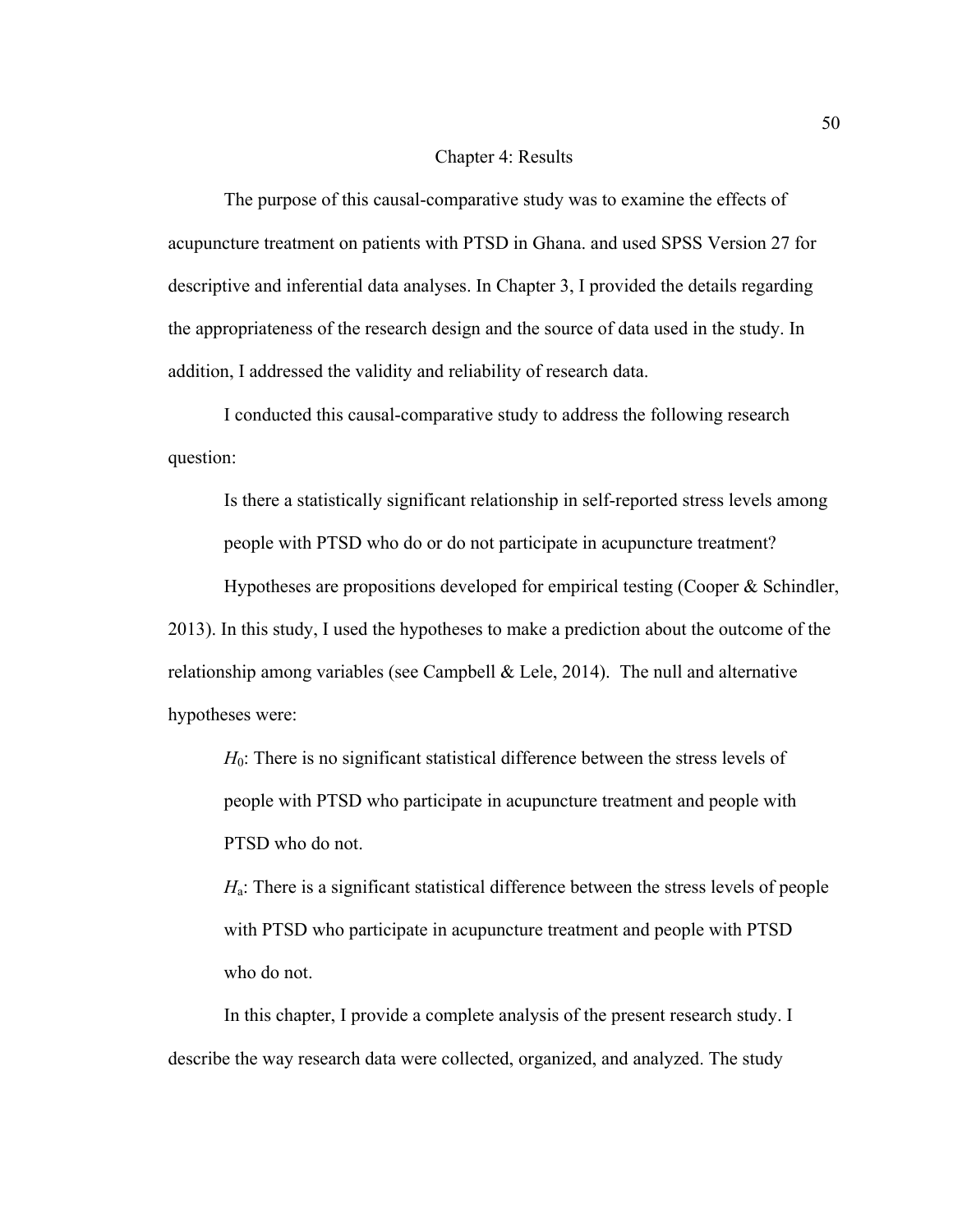findings are also presented, including descriptive and inferential statistics, before concluding the chapter with a summary.

# **Data Collection**

I received IRB approval (Approval No. 12-07-20-0299509) for this study on December 7, 2020. Following the IRB approval, I administered a self-reported survey to participants to gather primary data. Between December 8, 2020 and January 5, 2021, data were collected at the mental health facility from 80 individuals with PTSD. As the number of individuals suffering from PTSD in the study site region amounted to 10,012, I used G\*Power (Faul et al., 2007) to estimate a sample size of 80, with an effect size of 0.10. The acupuncture treatment was administered as planned and described in Chapter 3.

#### **Data Organization**

. For each of the 17 questions of the DTS instrument, participants indicated the frequency and the severity of their symptoms. I designed the Microsoft Excel workbook to record those two data points. In addition, I organized the research data in the Excel workbook to show the three clusters used in the DTS form. The first cluster contains Questions 1 through 5. This is the *intrusion* cluster of PTSD symptoms. The second cluster comprises Questions 6 through 12. This is the *avoidance* and *numbing* cluster of PTSD symptoms. The third cluster includes Questions 13 through 17 and is the *hyperarousal* cluster of PTSD symptoms.

I used the *Sum* function of Microsoft Excel to sum the scores for *frequency* and *severity* entries within each cluster. I summed the frequency subtotal and the severity subtotal to generate the intrusion cluster total, the avoidance and numbing total, and the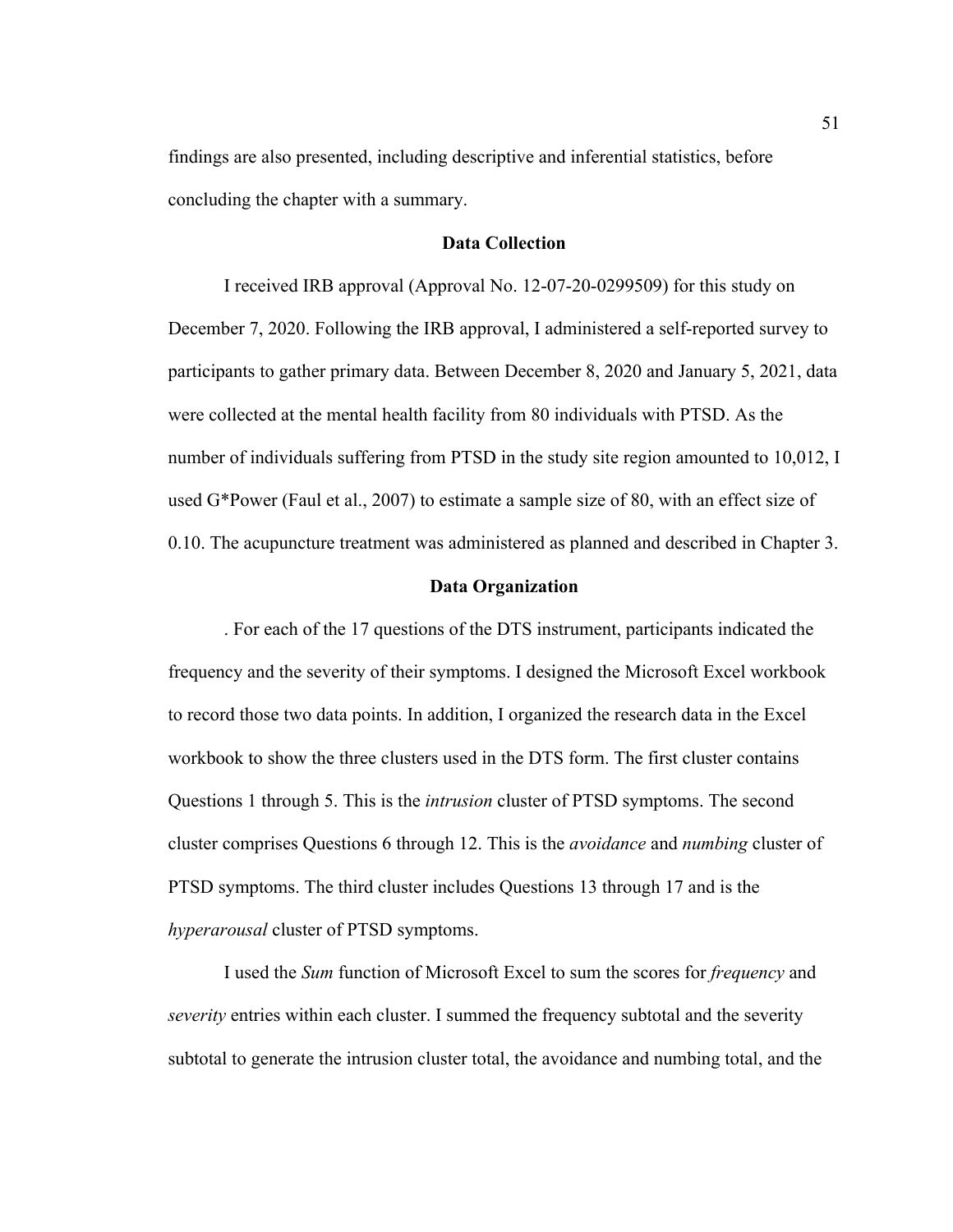hyperarousal total. I then summed those three totals to generate the DTS total. I entered those four aggregates into SPSS Version 27 and used them in inferential analysis.

#### **Data Capture**

Once the organization of the research data in the Microsoft Excel workbook was complete, I imported the workbook into SPSS Version 27. Because errors made during the capture of research data into a computer system have the potential to threaten measures validity and generate false results (Neuman, 2014), I paid careful attention during the recording of data into the Excel workbook. In addition, I meticulously defined each variable in SPSS Version 27.

# **Statistical Results**

#### **Overview**

The intended statistical analysis testing described in the proposal was a rankbased, nonparametric test, the Jonckheere-Terpstra test, to compare two groups (see Laerd & Laerd, 2018). I used two kinds of statistics in the data analysis of the present study. First, I used descriptive statistics to explain basic patterns in research data (see Neuman, 2014). Second, I used inferential statistics to test the null hypothesis of this study (see Neuman, 2014). The final step in this data analysis was to present the results in a report. The results of the detailed descriptive and inferential statistical analyses are displayed in both text and tables.

### **Descriptive Statistics**

I used descriptive statistics to summarize the research data at a glance with a percentage frequency. The sample used for this study consisted of 80 male and female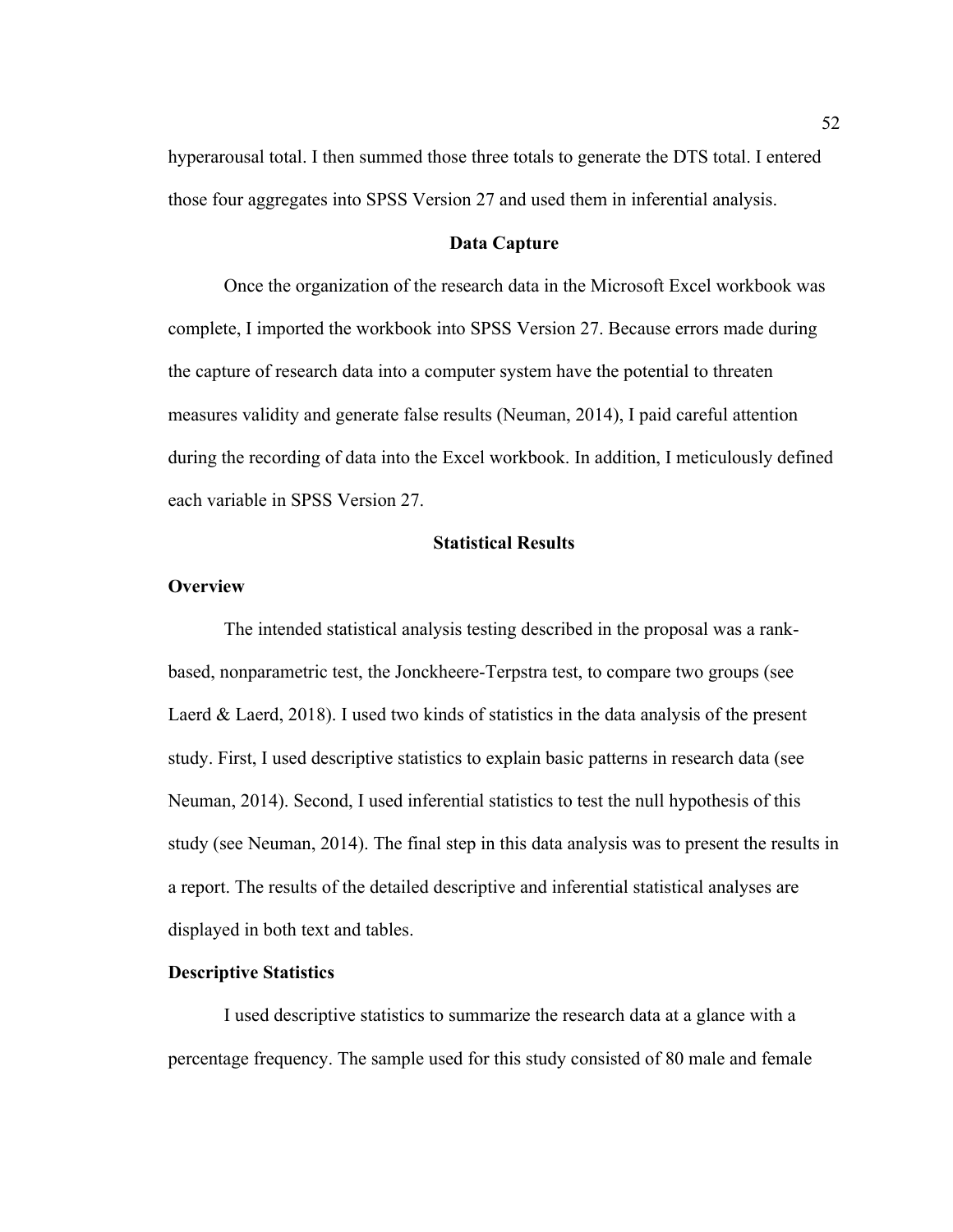Ghanaians with PTSD. The age of the study participants ranged from 18 to 50 years old.

Table 1 shows the descriptive data.

# **Table 1**

# *Descriptive Statistics*

| Variables               | $\overline{M}$ | SD    |                | 95 % CI |      |
|-------------------------|----------------|-------|----------------|---------|------|
|                         |                |       |                |         | size |
|                         |                |       | LL             | UL      |      |
| Intervention score      | .50            | .503  | $\overline{0}$ | 1       | 80   |
| Intrusion score         | 20.69          | 3.063 | 13             | 29      | 80   |
| Avoidance/numbing score | 26.86          | 3.935 | 16             | 36      | 80   |
| Hyperarousal score      | 19.67          | 3.666 | 6              | 27      | 80   |
| DTS total score         | 67.23          | 7.715 | 38             | 83      | 80   |

*Note.*  $CI =$  confidence interval,  $LL =$  lower limit,  $UL =$  upper limit.

Table 2 shows the composition of the study sample by gender.

# **Table 2**

*Participants Demographics (*N *= 80)*

| Participants by gender | N. | $\%$ |
|------------------------|----|------|
| Males                  | 40 | 50%  |
| Females                | 40 | 50%  |

# **Assumptions**

Six assumptions needed to be satisfied prior to using a Jonckheere-Terpstra test in the study. Those assumptions included: (a) the type of the dependent variables, (b) the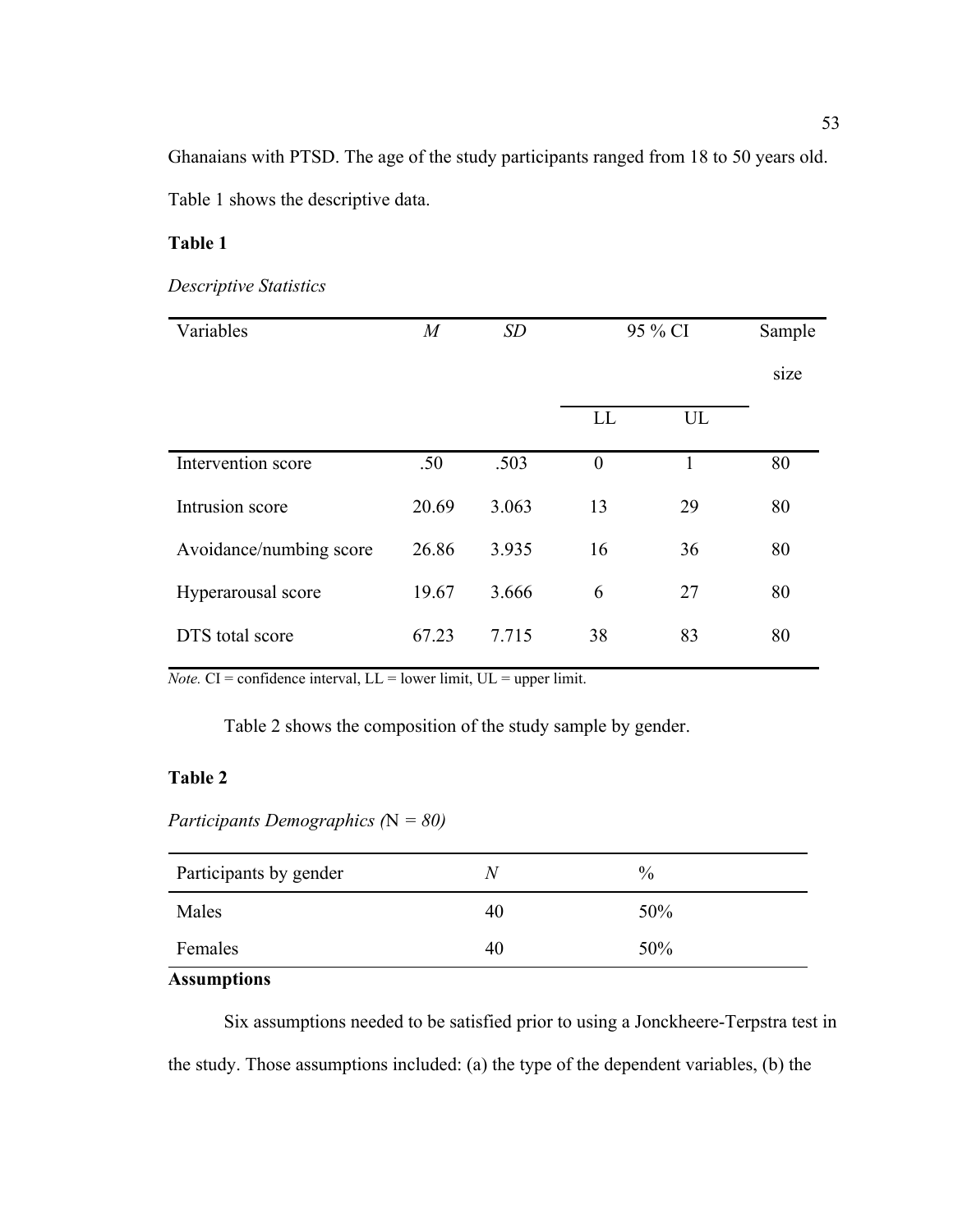type and number of independent variable, (c) independence of observations, (d)

distribution, (e) prediction a priori, and (f) the direction of the alternative hypothesis.

# *Dependent Variable Assumption*

Dependent variables must be measured at the ordinal or continuous level (Laerd & Laerd, 2018). In the present study, I used an ordinal independent variable and an ordinal dependent variable to compare two groups of participants. The first group was the intervention group, and the second group was the control group. The dependent variable assumption was therefore met.

#### *Independent Variable Assumption*

Independent variables should have at least two ordinal, independent groups (Laerd & Laerd, 2018). The independent variable used in this study consisted of two ordinals, and for this reason, the independent variable assumption was met.

# *Independence of Observations Assumption*

There should be no relationship between the observations in each group (Laerd  $\&$ Laerd, 2018). In addition, there should be no relationship between the groups themselves (Laerd & Laerd). In the present study, there were different participants in each group and no participant was in both groups. The independence of observations assumption was met.

# *Same Distribution Assumption*

The distribution of scores for each group of the independent variable must have the same shape and the same variability (Laerd  $\&$  Laerd, 2018). The results of the independent-samples Jonckheere-Terpstra test before the administration of the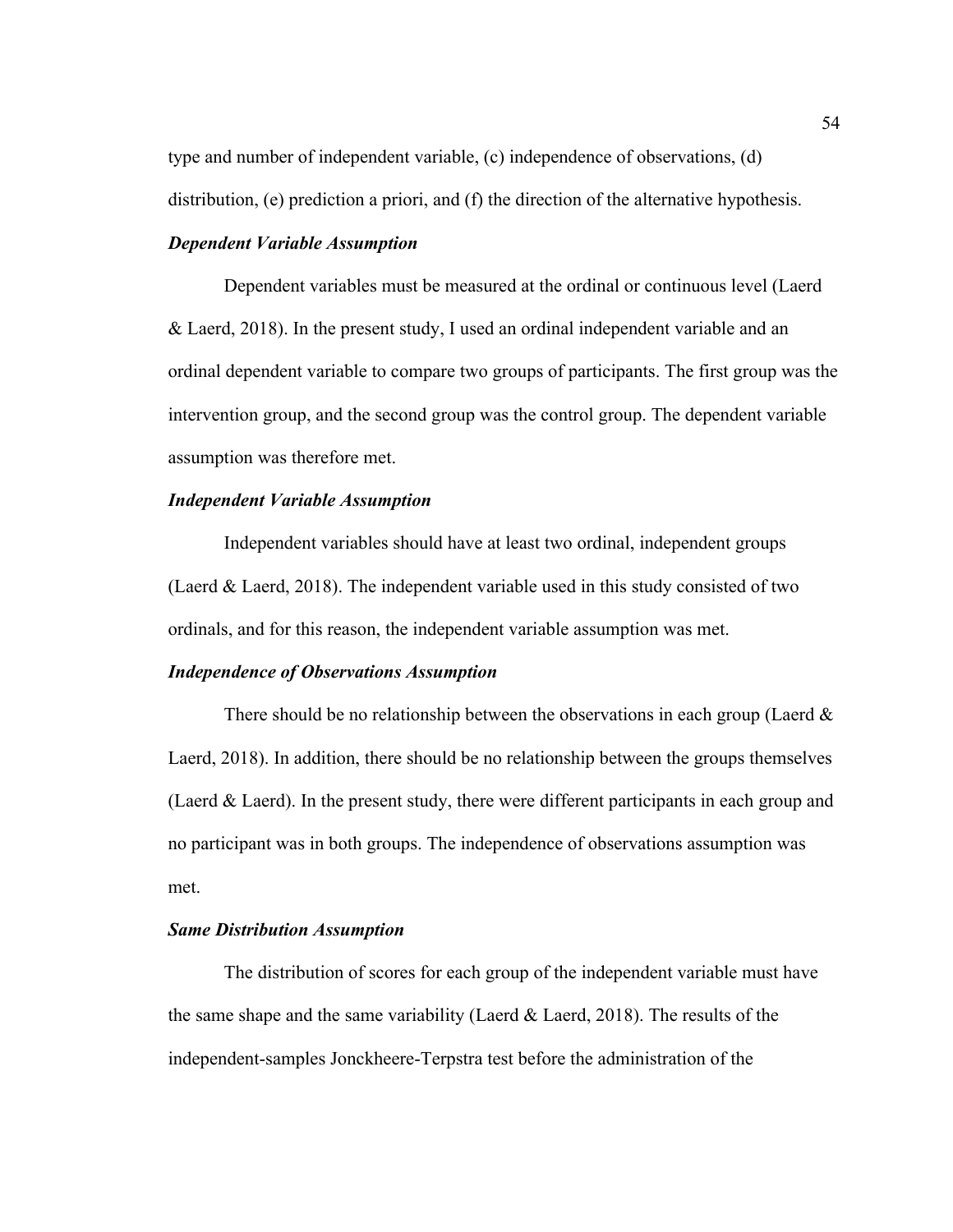acupuncture indicated that the distribution of all scores was the same across the two groups under study. The same distribution assumption was therefore met.

# *A Priori Prediction Assumption*

The order of the groups of the independent variable must be predicted before running the Jonckheere-Terpstra test (Laerd & Laerd, 2018). In the present study, I predicted the order of the groups of the independent variable before collecting the research data. I predicted this order when I set the research question and formulated the hypotheses, so the a priori prediction assumption was met.

#### *Direction of the Alternative Hypothesis Assumption*

The direction of the alternative hypothesis must be predicted a priori (Laerd  $\&$ Laerd, 2018). In the present study, I predicted the direction of the alternative hypothesis before looking at the research data; therefore, the direction of the alternative hypothesis assumption was met.

#### **Data Analysis**

# *Overview*

The purpose of using inferential statistics was to test the null hypothesis to address the research question. I developed the research question to determine whether there was a statistically significant trend between the ordinal independent variable, acupuncture treatment, and the ordinal dependent variable, level of self-reported stress. I used the results of the rank-based, nonparametric test, the Jonckheere-Terpstra test, to answer the research question.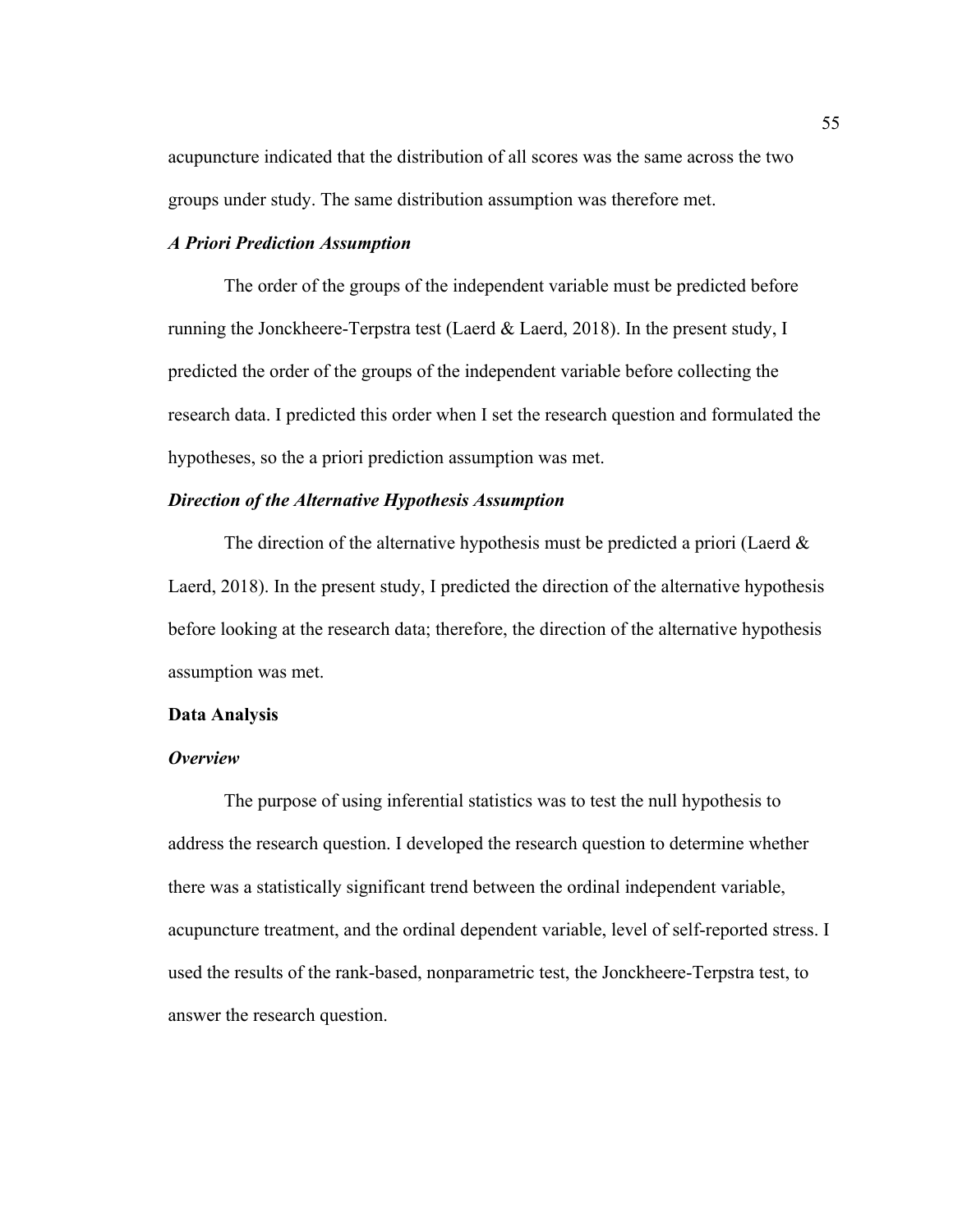Data were first analyzed to determine whether a correlation existed between the ordinal independent variable, acupuncture treatment, and the ordinal dependent variable, level of self-reported stress. Second, I used the Jonckheere-Terpstra test to compare two groups. The purpose of comparing the intervention group with the control group was to determine the efficacy of the acupuncture for treating PTSD in Ghana*.* 

### *Correlation*

A correlation analysis or correlation coefficient is used to determine the magnitude of the association between two or more variables (Bennett et al., 2009). Kendall's Tau-b correlation coefficient is a nonparametric measure of the strength and direction of relationship that exists between two variables measured on an ordinal scale (Laerd & Laerd, 2018). Kendall's Tau-b is a nonparametric alternative to the Pearson's product-moment correlation when data failed one or more of the assumptions of Pearson's correlation test (Laerd & Laerd). In addition, when there is a small sample size with many tied ranks, Kendall's Tau-b is an alternative to the nonparametric Spearman rank-order correlation coefficient (Laerd & Laerd).

Kendall's Tau-b correlation coefficient  $(\tau_b)$  ranges between negative 1 and positive 1 (Laerd & Laerd, 2018). The stronger the positive relationship between the two variables under study, the closer  $\tau_b$  is to its maximum value of +1. The stronger the negative linear association between the two variables, the closer  $\tau_b$  is to its minimum value of -1. A value of  $\tau_b$  equal to zero indicates the absence of a linear relationship between two variables.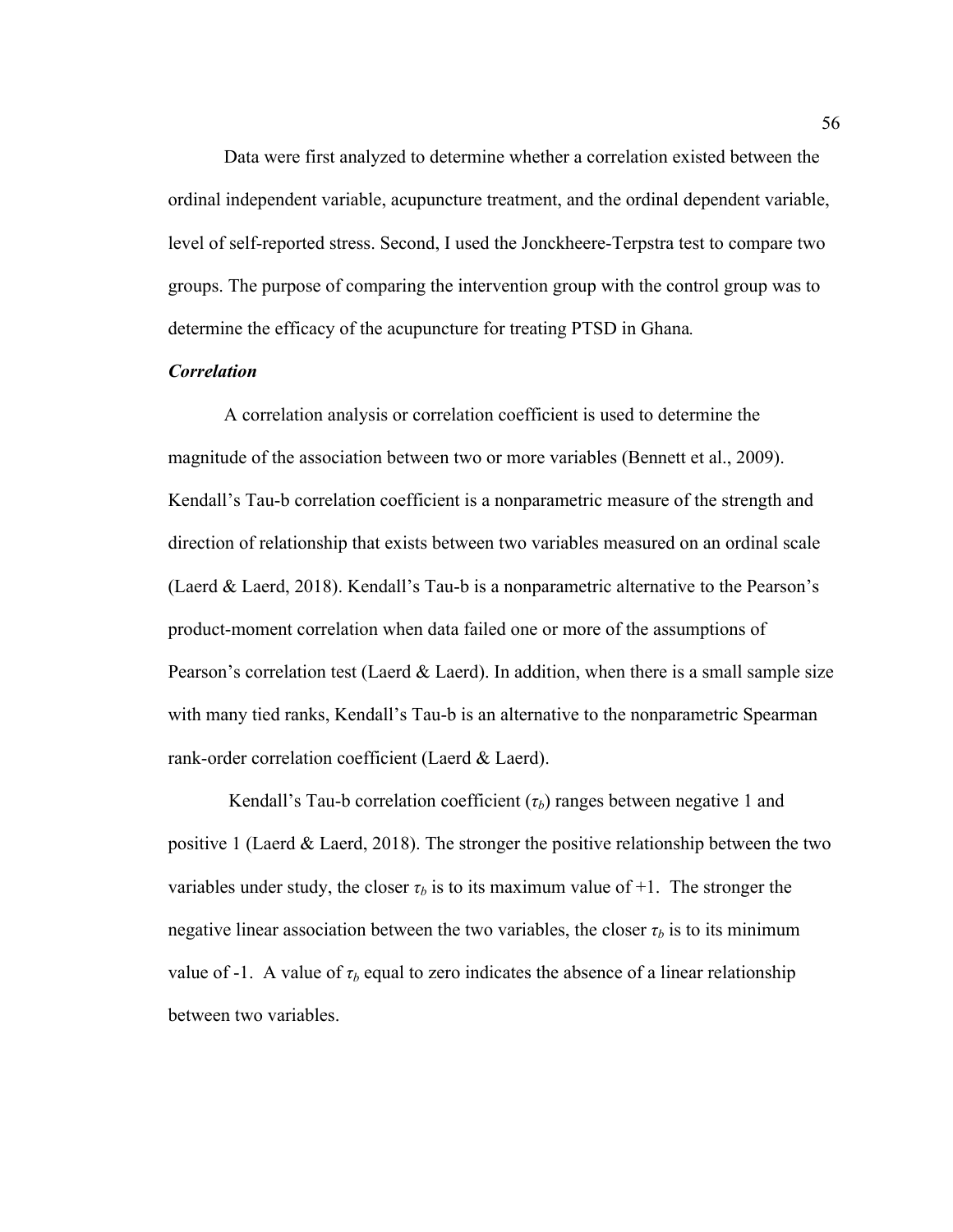In this study, I calculated a Kendall's Tau coefficient to determine the relationship between the ordinal independent variable, acupuncture treatment, and the ordinal dependent variable, level of self-reported stress. The dependent variable data were divided into three clusters of the DTS questions: (a) the intrusion cluster, (b) the avoidance and numbing cluster, (c) the hyperarousal cluster before being added together for the DTS total.

I calculated a Kendall's Tau coefficient to determine the relationship between acupuncture treatment and intrusion among 80 individuals with PTSD. Data analysis indicated that there was a strong, negative correlation between acupuncture treatment and intrusion, which was statistically significant ( $\tau_b$  = -.205, *p* = .034). In summary, acupuncture treatment was correlated with decreases in intrusion.

I also calculated a Kendall's Tau coefficient to determine the relationship between acupuncture treatment and avoidance and numbing among 80 individuals with PTSD. Data analysis indicated that there was a strong, negative correlation between acupuncture treatment and avoidance and numbing, which was statistically significant ( $\tau_b$  = -.314, *p* = .001). In summary, acupuncture treatment was correlated with decreases in avoidance and numbing.

A Kendall's Tau coefficient was also calculated to determine the relationship between acupuncture treatment and hyperarousal among 80 individuals with PTSD. Data analysis indicated that there was a strong, negative correlation between acupuncture treatment and hyperarousal, which was statistically significant ( $\tau_b$  = -.211,  $p$  = .029). In summary, acupuncture treatment was correlated with decreases in hyperarousal.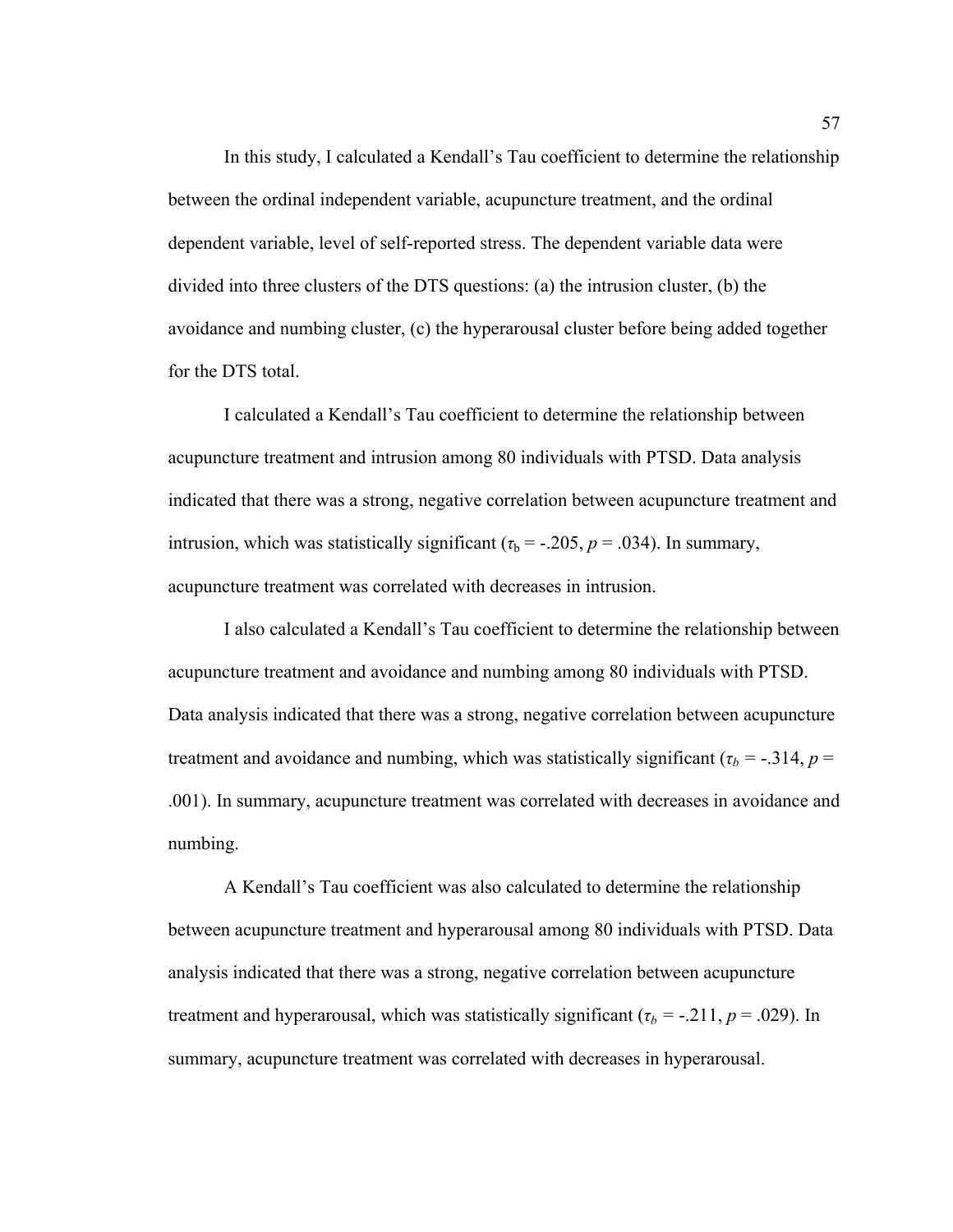Finally, I calculated a Kendall's Tau coefficient to determine the relationship between acupuncture treatment and DTS total among 80 individuals with PTSD. Data analysis indicated that there was a strong, negative correlation between acupuncture treatment and DTS total, which was statistically significant ( $\tau_b$  = -.330, *p* = .000). In summary, acupuncture treatment was correlated with decreases in the DTS total score.

# *Jonckheere-Terpstra Test*

Jonckheere-Terpstra test is a rank-based nonparametric test that helps examine variability in scores when studying two or more groups; or when comparing two groups (Laerd & Laerd, 2018). It is used to test a linear trend in the pattern of observations across groups. The Jonckheere-Terpstra test tests for an ordered difference in medians where investigators need to state the direction of this order (Laerd  $\&$  Laerd, 2018). In the present study, I used the Jonckheere-Terpstra test to determine whether there are statistically significant differences between two groups of an independent variable on an ordinal dependent variable. This analysis comprises two steps.

Step 1 consists of comparing the two groups prior to the administration of the acupuncture to the intervention group. The goal at this stage is to determine if statistically significant differences exist between the two groups before acupuncture treatment. Step 1 in Table 3 shows the results of the independent-samples Jonckheere-Terpstra test before the acupuncture treatment.

Step 2 consists of comparing the two groups after the administration of the acupuncture to the intervention group. The goal is to determine whether statistically significant differences exist between the two groups after the administration of the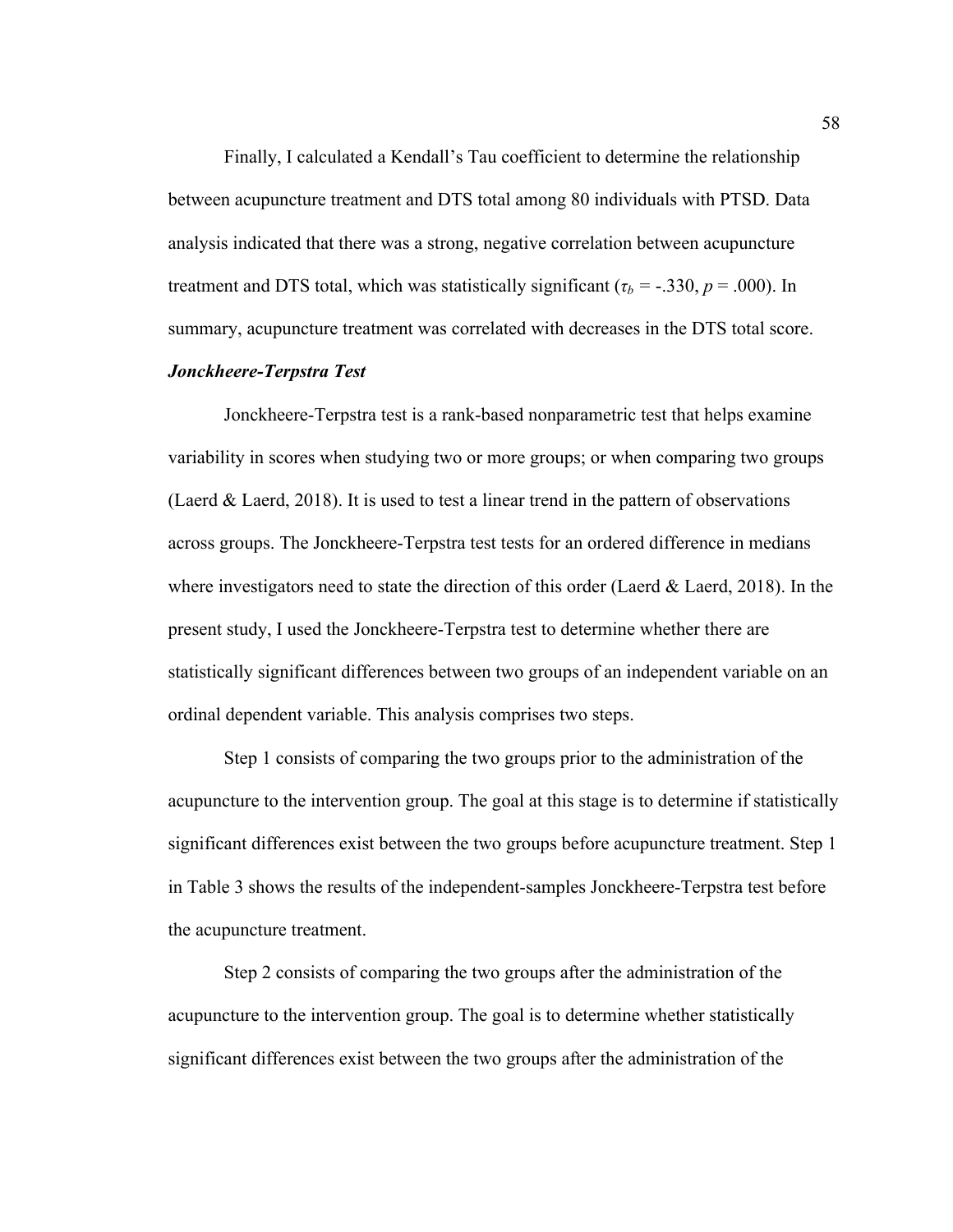acupuncture treatment. Step 2 in Table 3 shows the results of the independent-samples Jonckheere-Terpstra test after the acupuncture treatment.

# **Table 3**

| Intervention      | Test<br>Statistic (J-<br>statistic) | Standard<br>Error | Standardized<br><b>Test Statistic</b> | Asymptotic<br>$Sig(2 -$<br>sided) |
|-------------------|-------------------------------------|-------------------|---------------------------------------|-----------------------------------|
| Step 1: Pretest   |                                     |                   |                                       |                                   |
| Intrusion         | 797.000                             | 103.009           | $-.029$                               | .977                              |
| Avoidance/numbing | 790.000                             | 103.108           | $-.097$                               | .923                              |
| Hyperarousal      | 709.000                             | 102.998           | $-.884$                               | .377                              |
| <b>DTS</b> total  | 734.500                             | 103.663           | $-.632$                               | .527                              |
| Step 2 Posttest   |                                     |                   |                                       |                                   |
| Intrusion         | 580.500                             | 103.320           | $-2.124$                              | .034                              |
| Avoidance/numbing | 459.500                             | 103.528           | $-3.289$                              | .001                              |
| Hyperarousal      | 575.000                             | 103.068           | $-2.183$                              | .029                              |
| <b>DTS</b> Total  | 437.000                             | 103.746           | $-3.499$                              | .000                              |

*Independent-Samples, Jonckheere-Terpstra Test (*N *= 80)*

# **Step 1: Pretest Results**

The distribution of the intrusion score is the same across the two groups under study. The distribution of the avoidance/numbing score is the same across the two groups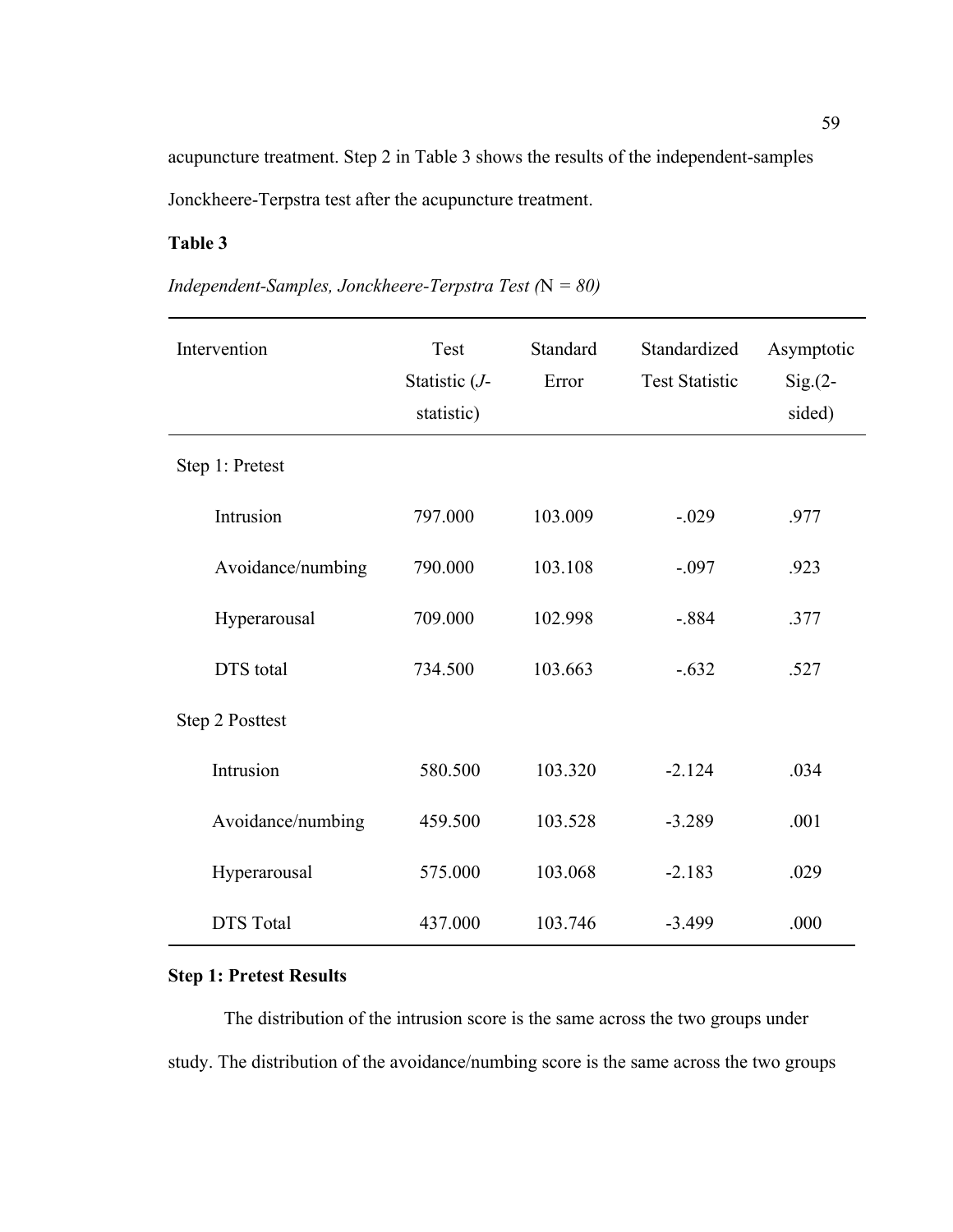under study. The distribution of the hyperarousal score is the same across the two groups under study. The distribution of the DTS total score is the same across the two groups under study.

# **Step 2: Posttest Results**

The distribution of the intrusion score is not the same across the two groups under investigation. The distribution of the avoidance/numbing score is not the same across the two groups under investigation. The distribution of the hyperarousal score is not the same across the two groups under investigation. The distribution of the DTS total score is not the same across the two groups under investigation.

# **Hypothesis Testing and Decision**

#### *Overview*

Based on the results of the independent-samples Jonckheere-Terpstra test shown in Table 3, I was able to answer the research question. Table 3 includes the following statistics: (a) the sample size, (b) the Test Statistic (also called the  $T_{JT}$  or *J*-statistic), (c) the Standard Error, (d) the Standardized Test Statistic, and (e) the Asymptotic Sig. (2 sided test). Each of these statistics provided valuable information regarding whether accepting or rejecting the null hypothesis. I used the Standardized Test Statistic to ascertain the direction of the relationship.

Concerning intrusion, the analysis provided the value of the Jonckheere-Terpstra test statistics (*J* statistic), which is 580.500, whilst the *p* value is .034. The standardized test statistic was -2.124. This negative value suggested a negative relationship.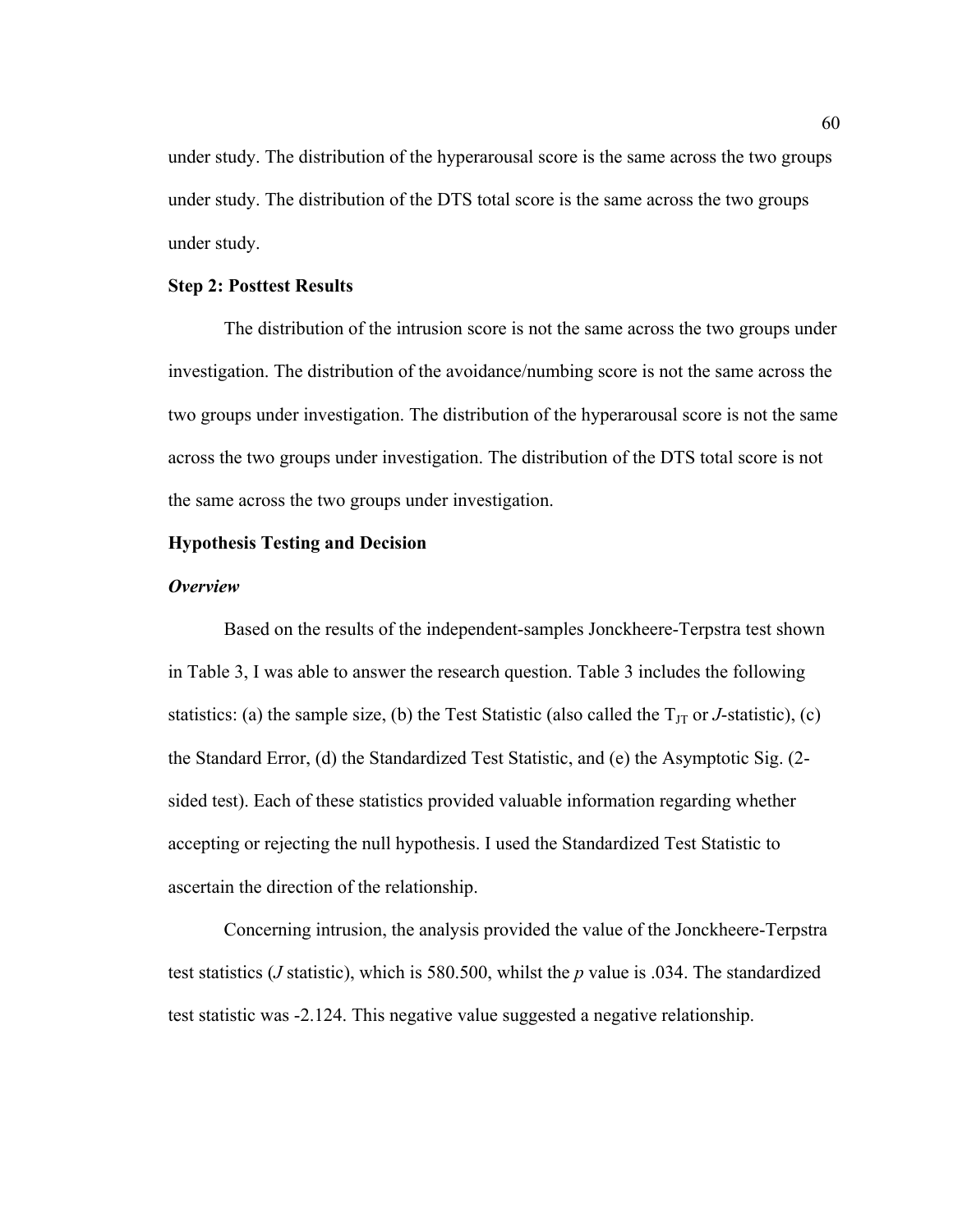Regarding Avoidance/Numbing, the analysis provided the value of the *J* statistic, which is 459.500, whilst the *p* value is .001. The standardized test statistic was -3.289. This negative value suggested a negative relationship.

About hyperarousal, the analysis provided the value of the *J* statistic, which is 575.000, whilst the *p* value is .029. The standardized test statistic was -2.183. This negative value suggested a negative relationship.

With regard to DTS Total, the analysis provided the value of the *J* statistic, which is 437.000, whilst the *p* value is .000. The standardized test statistic was -3.499. This negative value suggested a negative relationship.

# *Null hypothesis*

The Kendall's Tau-b correlation coefficient (*τb*) computed in the data analysis section was used to measure the strength and direction of the association between acupuncture treatment and intrusion. The analysis showed a correlation coefficient  $(\tau_b)$  of -.205 suggesting a negative correlation between acupuncture treatment and intrusion*.*  This relationship was significant  $(p = .034)$ . I therefore rejected the null hypothesis.

The  $\tau_b$  computed in the data analysis section was used to measure the strength and direction of the association between acupuncture treatment and avoidance and numbing. The analysis showed a correlation coefficient  $(\tau_b)$  of -.314 suggesting a negative correlation between acupuncture treatment and avoidance and numbing*.* This relationship was significant ( $p = .001$ ). I therefore rejected the null hypothesis.

The  $\tau_b$  computed in the data analysis section was used to measure the strength and direction of the association between acupuncture treatment and hyperarousal*.* The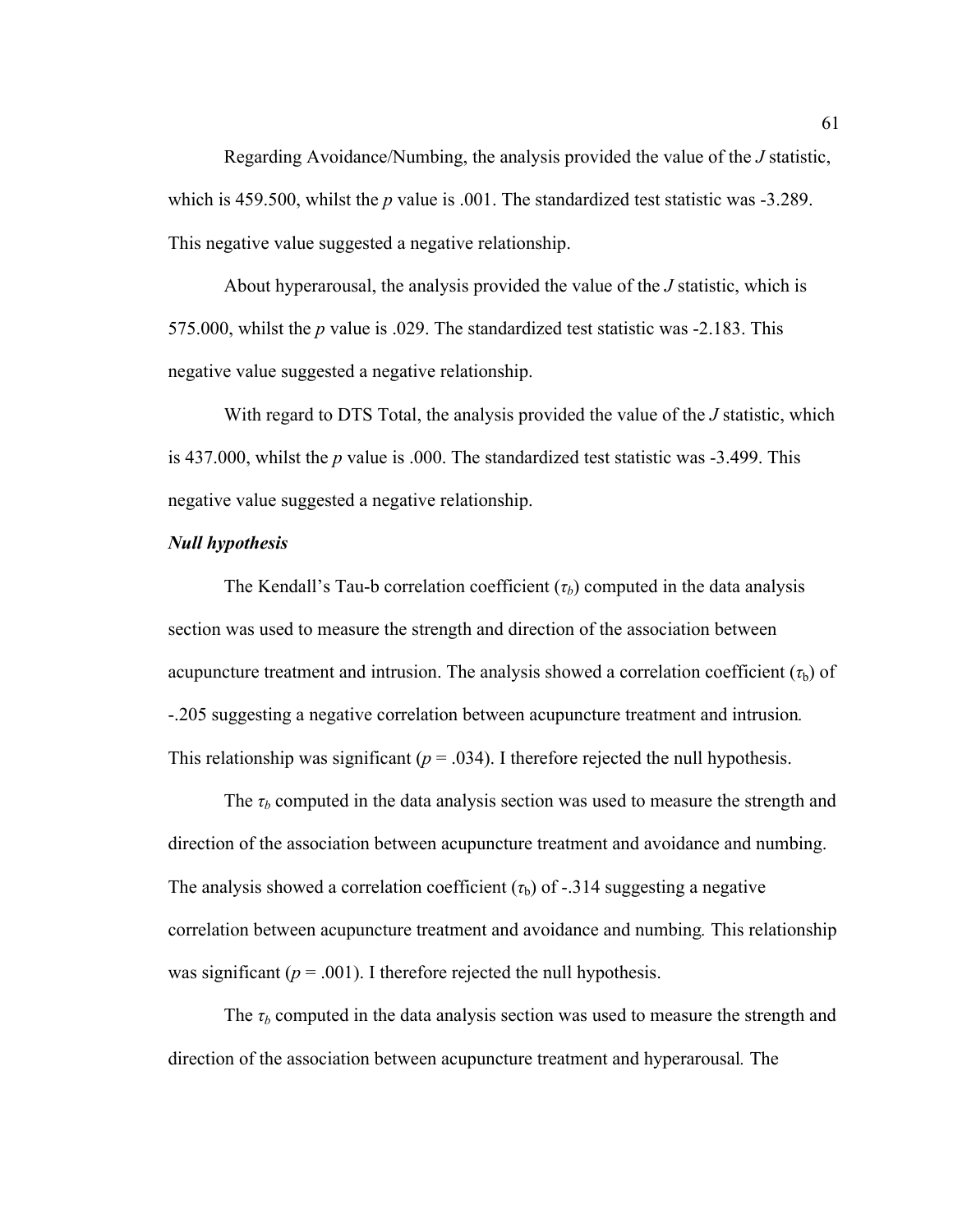analysis showed a correlation coefficient  $(\tau_b)$  of -.211 suggesting a negative correlation between acupuncture treatment and hyperarousal*.* This relationship was significant (*p* = .029). I therefore rejected the null hypothesis.

The  $\tau_b$  computed in the data analysis section was used to measure the strength and direction of the association between acupuncture treatment and DTS Total. The analysis showed a correlation coefficient  $(\tau_b)$  of -.330 suggesting a negative correlation between acupuncture treatment and DTS Total. This relationship was significant  $(p = .000)$ . I therefore rejected the null hypothesis.

the independent-samples Jonckheere-Terpstra Test was run to determine whether a significantly difference existed between the intervention group and the controlled group. I ran the independent-samples Jonckheere-Terpstra Test for all four aggregates. With regard to the intrusion aggregate, the results indicated that there was a statistically significant difference between the two groups,  $T_{\text{JT}}$  = 580.500, z = -2.124, p = .034. About the avoidance/numbing aggregate, the results indicated that there was a statistically significant difference between the two groups,  $T_{\text{JT}} = 459.500$ ,  $z = -3.289$ ,  $p = .001$ . Regarding the hyperarousal aggregate, the results indicated that there was a statistically significant difference between the two groups,  $T_{\text{JT}} = 575.000$ ,  $z = -2.183$ ,  $p = .029$ . With respect to the DTS Total aggregate, the results indicated that there was a statistically significant difference between the two groups,  $T_{JT} = 437.000$ ,  $z = -3.499$ ,  $p = .000$ .

Based on these results, I rejected the null hypothesis. These results led to this conclusion*:* There is a significant statistical difference between the stress levels of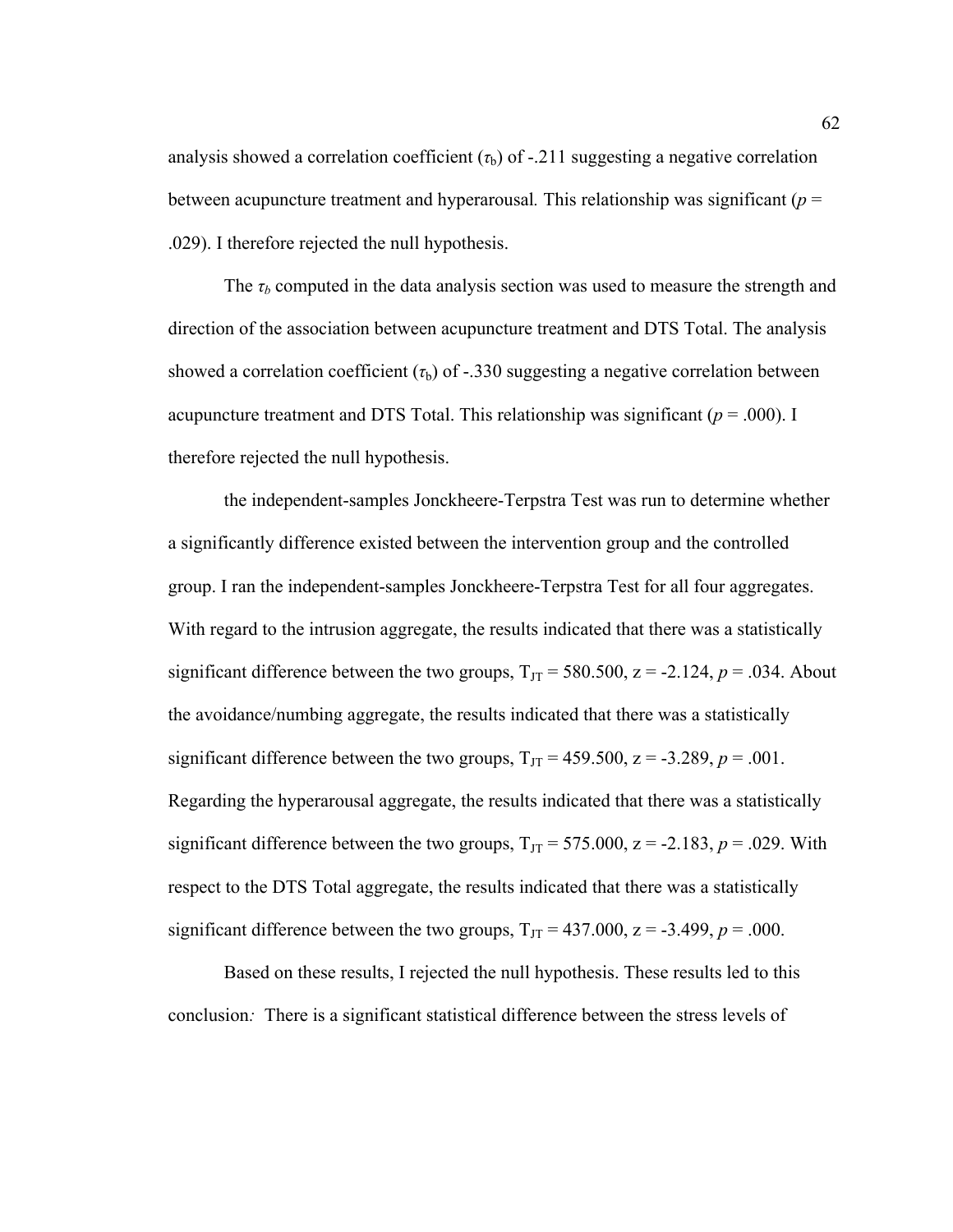people with PTSD who participate in acupuncture treatment and people with PTSD who do not.

#### **Summary**

This quantitative causal-comparative study was conducted to compare two groups of participants in order to determine whether acupuncture treatment has efficacy for treating PTSD in Ghana. The first group consisted of people receiving the acupuncture treatment, referred to as intervention group. The second group, referred to as the controlled group, comprised participants not receiving the acupuncture treatment. I used a quasi-experiment design.

The opportunity to investigate the degree, extent, and strength of the relationship between the criterion variable, the stress levels of people with PTSD, and the predictor variable, acupuncture treatment, was realized in the study. The Independent-Samples Jonckheere-Terpstra Test was used in this study in two steps. The first step included pretest data for both intervention and controlled groups. The results from Step 1 analysis allowed me to test the distribution assumption. The distribution was the same across the groups under investigation. Step 2 included posttest data for both intervention and controlled groups. The results from Step 2 analysis provided valuable information regarding whether accepting or rejecting the null hypothesis. Statistical support was found for the research question. There was enough statistical support to reject the null hypothesis.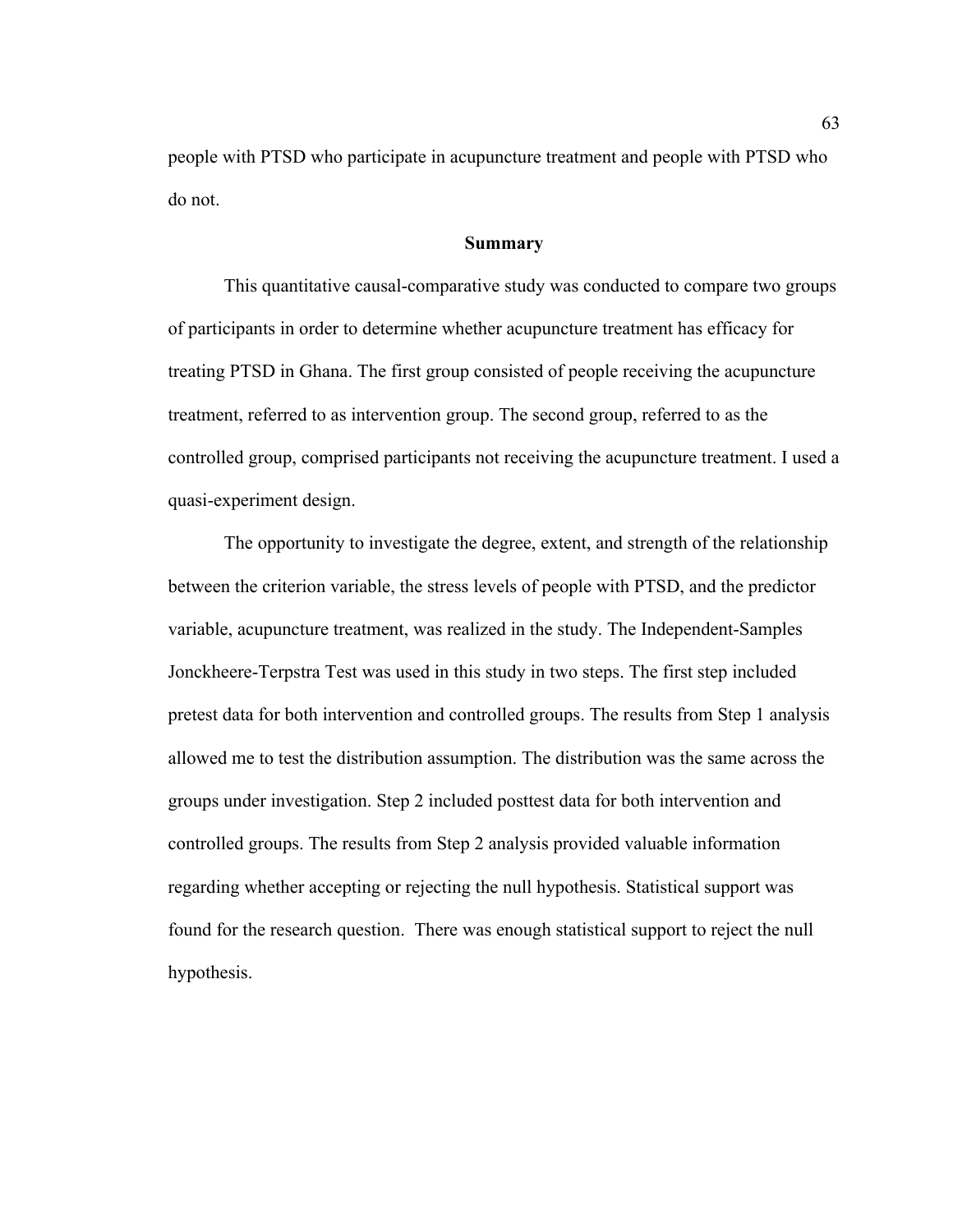In Chapter 5, I provide a concise summary of the study purpose, methodology, vital discoveries, and limitations. I then suggest recommendations for further research. Practical and scholarly applications of the research findings are presented.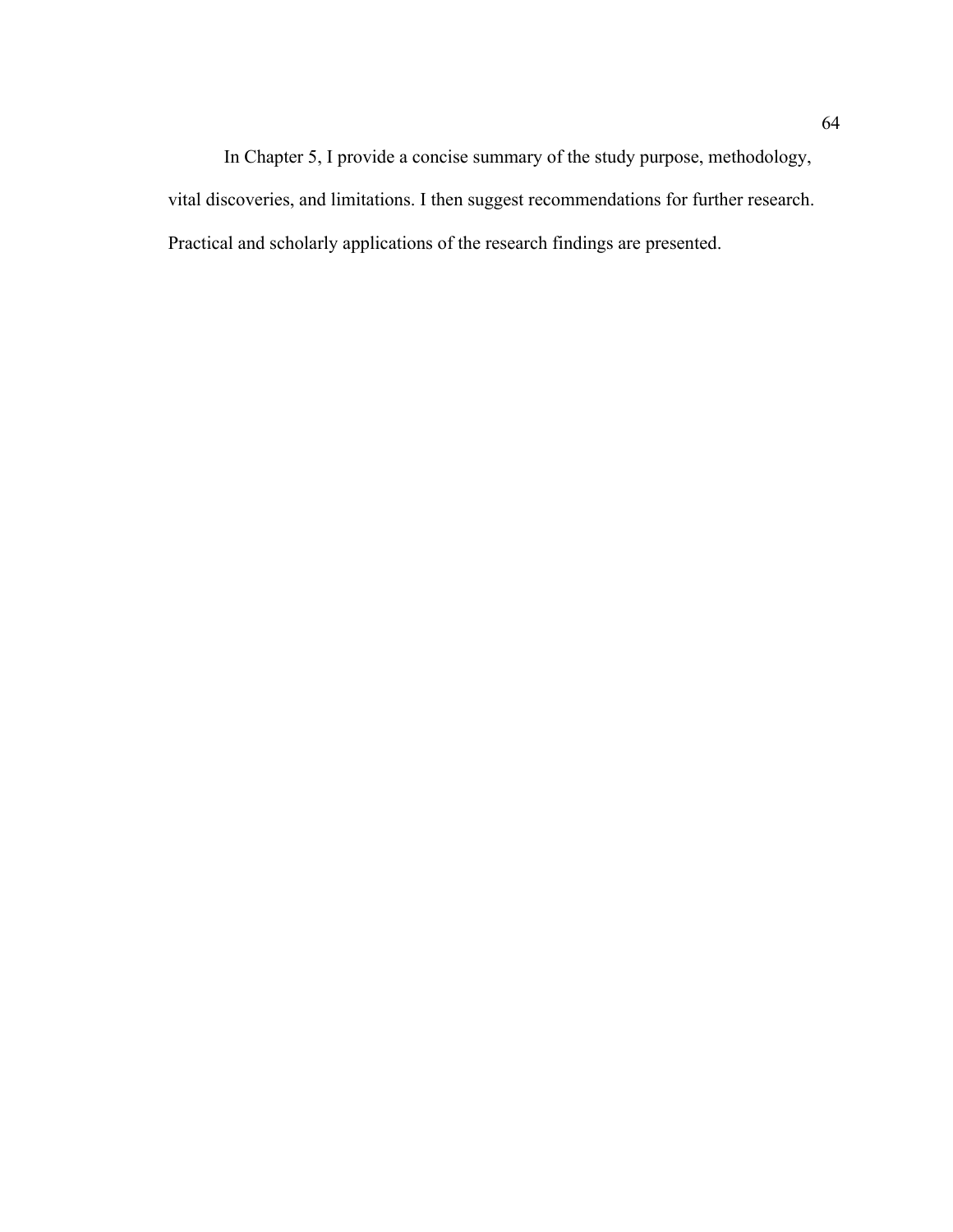Chapter 5: Discussion, Conclusions, and Recommendations

The purpose of this causal-comparative research study was to examine the effect of acupuncture treatment on patients with PTSD in Ghana. I conducted this study to fill the gap in the literature on acupuncture treatment for PTSD in Ghana. I used a sample of 80 participants, which met the requirement for the confidence level of 95%.

I calculated descriptive statistics of data to provide a description of basic patterns in the data (see Neuman, 2014). I used bivariate statistics to describe the relationship between acupuncture treatment and self-reported stress levels. Bivariate statistics provided Kendall's Tau-b correlation coefficients that were used to assess the correlation between the independent and dependent variables. The Jonckheere-Terpstra test provided information needed to test the null hypothesis and make an inferential decision.

The study provided the opportunity to understand the degree and strength of the relationships between the criterion–self-reported stress levels–and the predictor– acupuncture treatment. The study findings furthered my insights into the efficacy of the acupuncture treatment for treating PTSD in Ghana.

In the remainder of Chapter 5, I provide a discussion of the results of data reported in Chapter 4. I provide a discussion of the hypothesis results in the Interpretation of the Findings section. The description of the limitations to trustworthiness and generalizability, validity, and reliability that emerged from the execution of the study is discussed in the Limitations of the Study section. In the Recommendations section, I discuss the broader social significance of the present study and identify areas for future research. The Implications section deals with the broader significance and implications of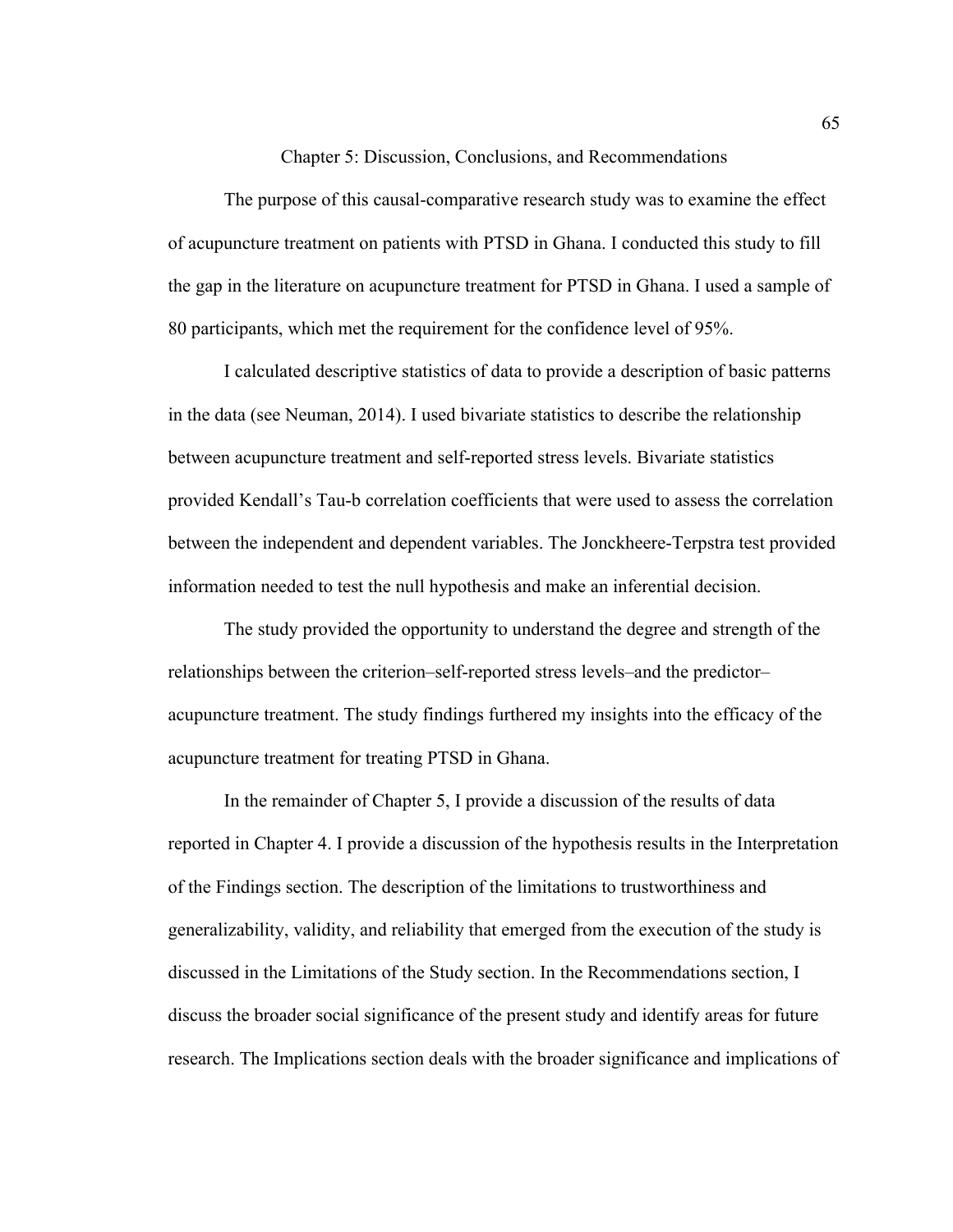the data analysis related to three main groups: Ghana's government, Ghana's mental health practice, and the scientific community at large. The takeaway message that captured the key essence of the study is provided in the Conclusion section.

# **Interpretation of the Findings**

#### **Findings in Relation to the Theoretical Framework**

The psycho-physiological trauma theory that provided structure for this causalcomparative study is embedded in the DTS. I used the DTS to evaluate PTSD symptoms from 80 participants in the study. The use of the DTS instrument helped measure transformations of self-reported levels of PTSD symptoms and brought findings of foundational levels of PTSD symptoms to an experimental paradigm. The analysis of research data showed significant decreases of the levels of symptoms for PTSD participants who received acupuncture treatments. By contrast, PTSD participants who did not receive acupuncture treatments did not show changes of PTSD symptoms.

The null hypothesis was tested in this quantitative causal-comparative study. I used the Kendall's Tau-b correlation coefficient  $(\tau_b)$  computed in the data analysis section to measure the strength and direction of the association between acupuncture treatment and the four aggregates of self-reported stress levels, which were (a) intrusion, (b) avoidance and numbing (c) hyperarousal and (d) DTS total. I ran the independentsamples Jonckheere-Terpstra test to determine whether a significantly statistical difference existed between the intervention group and the control group. There was enough statistical support to reject the null hypothesis of: There is no significant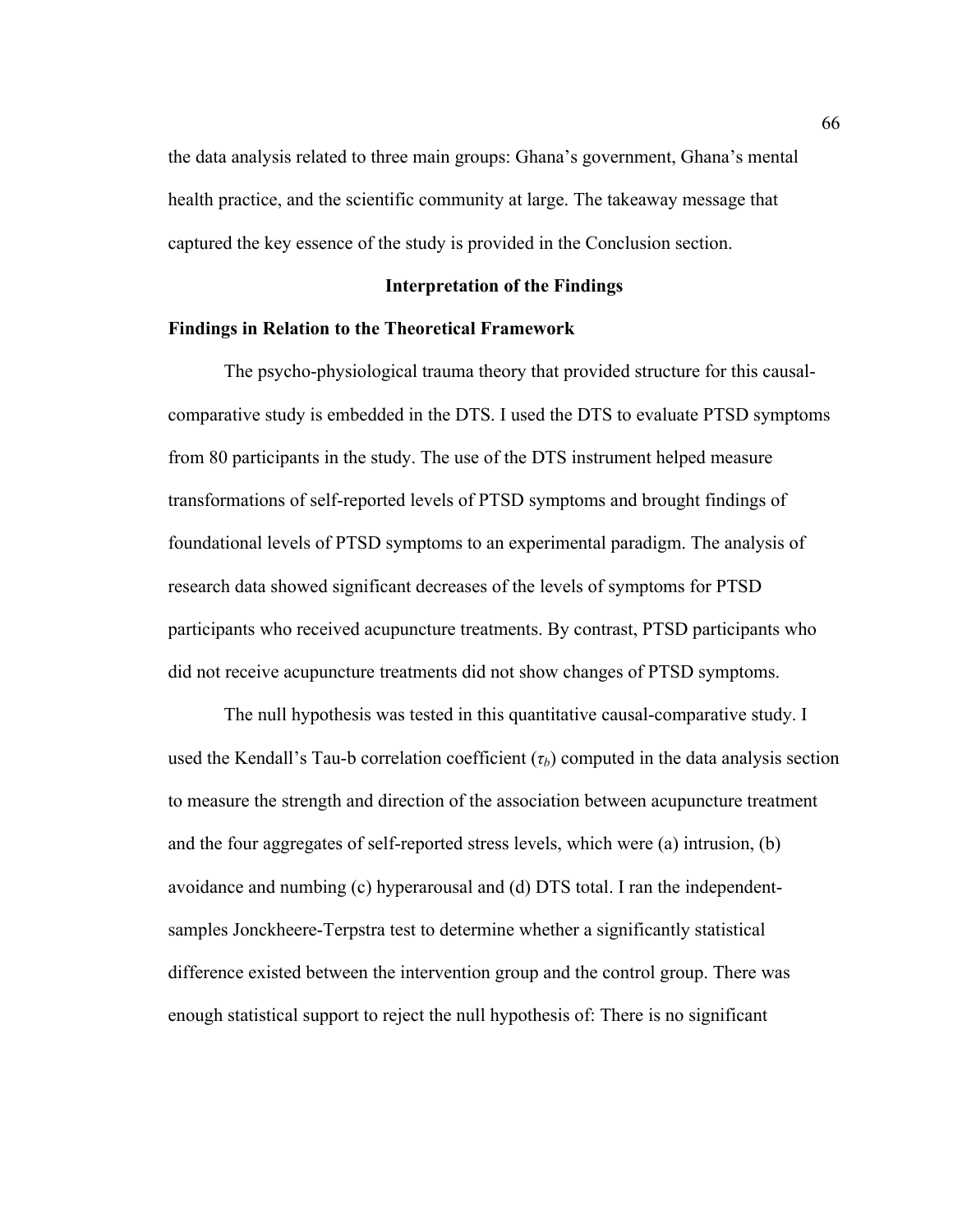statistical difference between the stress levels of people with PTSD who participate in acupuncture treatment and people with PTSD who do not.

I observed a strong, negative correlation between acupuncture treatment and intrusion. The data analysis suggested a statistically significant Kendall's Tau coefficient of -.205. This means that acupuncture treatment was correlated with decreases in intrusion.

A strong, negative correlation was observed between acupuncture treatment and avoidance and numbing. The data analysis suggested a statistically significant Kendall's Tau coefficient of -.314. This means that acupuncture treatment was correlated with decreases in avoidance and numbing.

I also observed a strong, negative correlation between acupuncture treatment and hyperarousal. The data analysis suggested a statistically significant Kendall's Tau coefficient of -.211, which means that acupuncture treatment was correlated with decreases in hyperarousal.

A strong, negative correlation was also observed between acupuncture treatment and DTS total. The data analysis suggested a statistically significant Kendall's Tau coefficient of -.330. This means that acupuncture treatment was correlated with decreases in DTS Total score.

The analysis of data revealed no statistically significant difference between the two groups before the administration of acupuncture treatment. However, I observed a statistically significant difference between the control group and the intervention group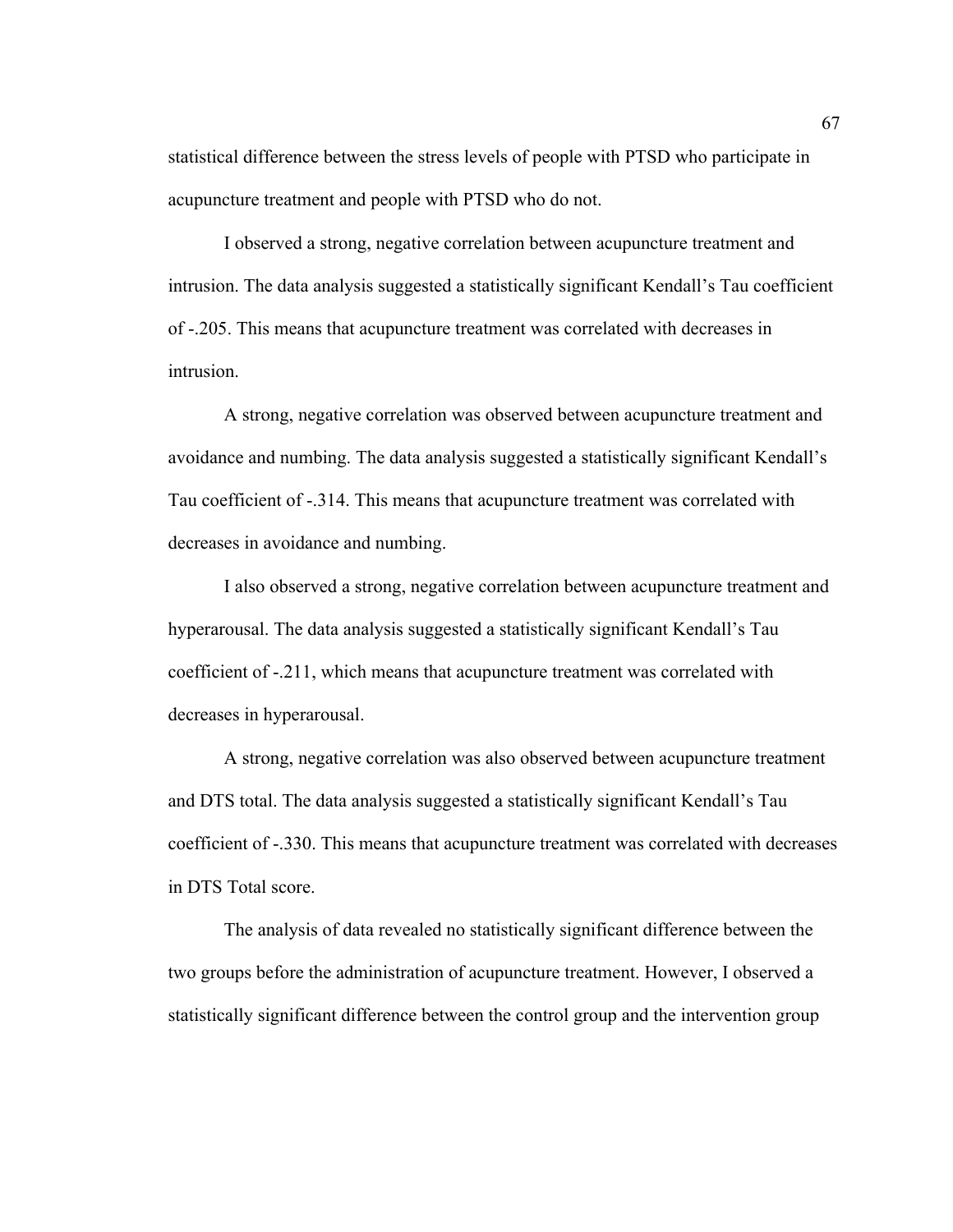after the administration of the acupuncture treatment. These results led to the rejection of the null hypothesis.

The statistical rejection of the null hypothesis is consistent with the work of LaPaglia et al. (2016) whose findings suggested patients' high satisfaction with a variety of acupuncture treatment benefits. The rejection of the null hypothesis is also in accordance with the view held by Patil et al. (2016) that acupuncture relieves pain, tension, and stress. Furthermore, the rejection of the null hypothesis is in accordance with Bourassa's (2014) opinion that, as an integrative medicine that is used to treat PTSD issues in clinical trials, acupuncture can be effective in treating PTSD.

## **Limitations of the Study**

I identified some limitations to the study. First, the self-administered instrument used to gather research data could be a limitation because of the lack of participants' prior knowledge of PTSD because I was not there while they completed the survey to explain or probe. Therefore, it was possible that study participants who did not understand the meaning of some words or questions provided answers that were far from the reality. Furthermore, it was impossible to know who really completed the questionnaire because I was not present in the room. When research data do not come from the study participants, they affect the quality of the study findings (McDaniel  $\&$ Gates, 2015). In other words, the source of data and the credibility of the data source have a bearing on the study validity. Moreover, a small sample for study limits the generalizability of the findings.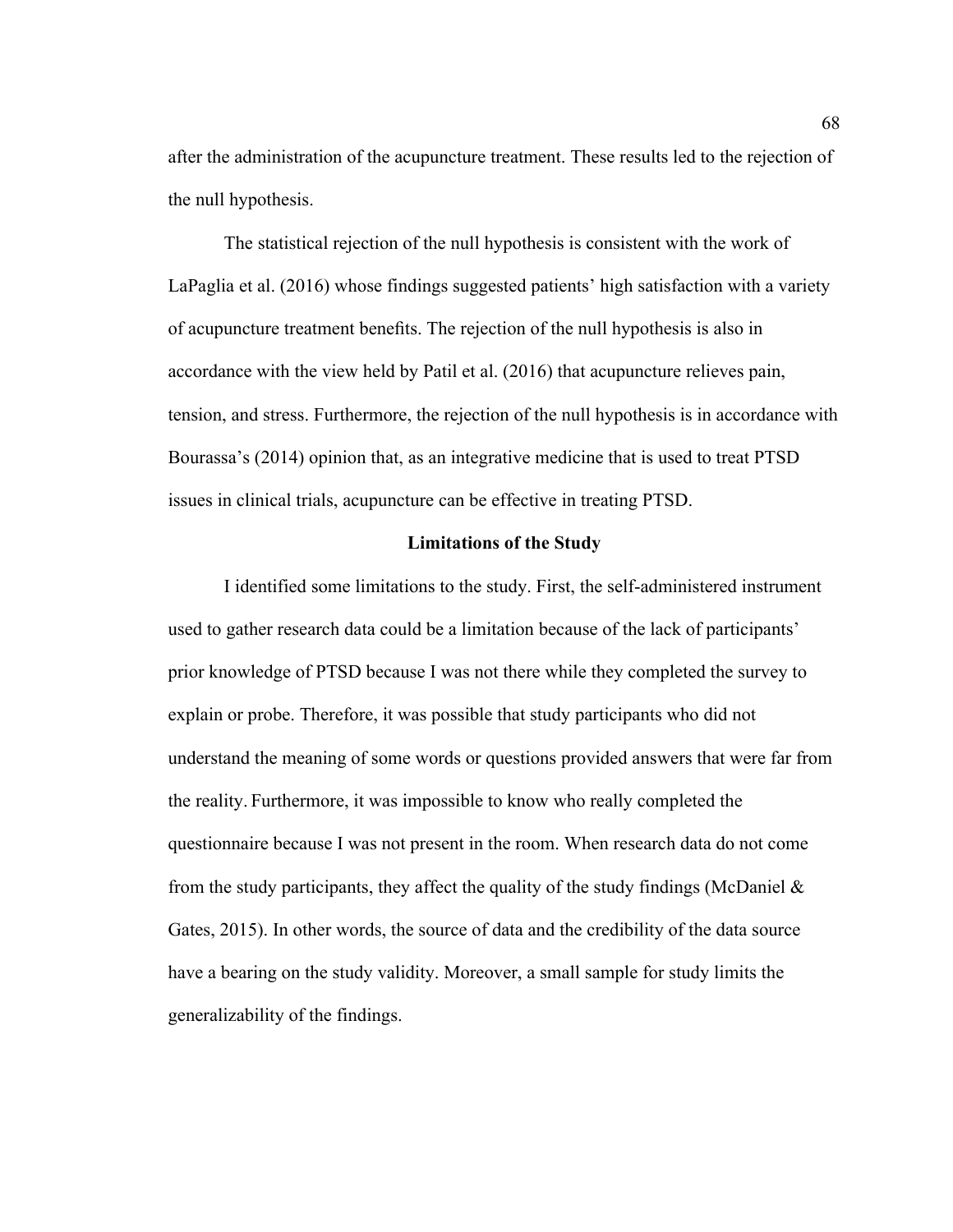In addition, the reliance on respondents' understanding of and engagement with questions truthfully may be a limitation to the study. Insufficient information about the quality of research data is a threat to internal and external validity because the research information has significance on the reliability and/or validity of outcomes (Campbell  $\&$ Lele, 2014). The results derived from laboratory experiments may not generalize to situations outside the laboratory (Holleman et al., 2020). Because a quasi-experimental design was used in this causal-comparative study, the findings may not generalize to other settings in Ghana or beyond the national boundaries of Ghana.

#### **Internal Validity**

Internal validity is a critical aspect of social research (Baldwin, 2018). Internal validity is the verification within a research study that validates the effectiveness of the research design at promoting that the conclusions drawn regarding cause-and-effect and other relationships within the data were correct (Baldwin, 2018; Campbell & Lele, 2014). The primary threat to internal validity for this study was the risk of bias due to the selection of the participants and their placement into groups.

As the potential inclusion for the inadvertent introduction of bias in a research study could also place the integrity of the results into question (Baldwin, 2018), it was a crucial consideration in the current study. In causal-comparative research designs, like the one used in this study, there is a comparison between two or more groups of subjects. Two different levels of independent variables defined the groups used in this study. The problem is that when the selection of participants and their placement into groups is not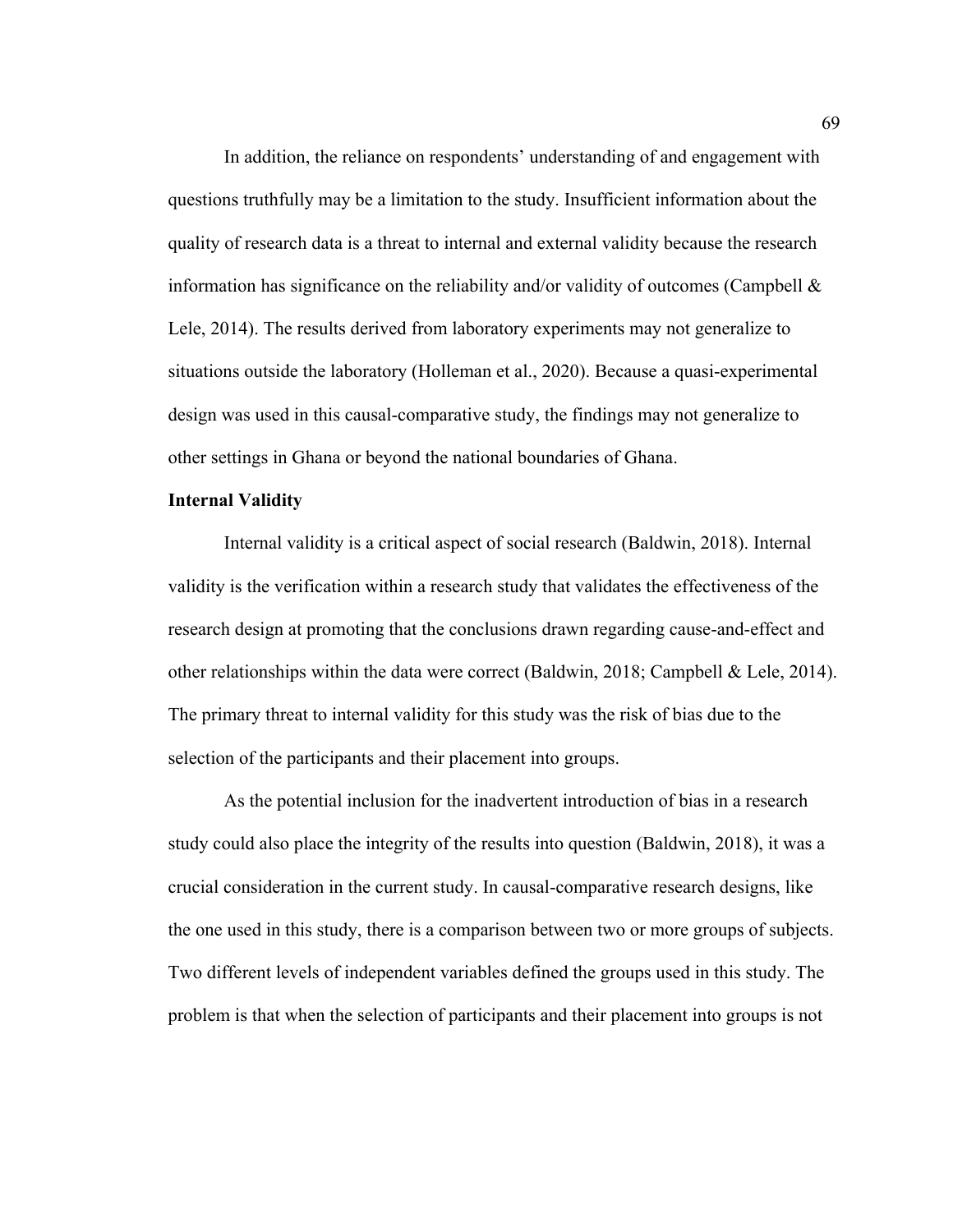randomly done, the internal validity is threatened (Baldwin, 2018). Potential threats to internal validity were, thus, an area of concern in the present study.

To reinforce the research design and mitigate threats to internal validity, it was important to use two selection techniques. Those techniques consisted of matching and using homogeneous subgroups in this study.

# **External Validity**

If internal threats are not addressed in an efficient manner, they limit the generalizability of a study. External validity refers to the degree to which a study's findings generalize beyond the specifics of the experimental situation to other contexts (Baldwin, 2018).

It is critical that the investigator clearly communicates both types of threats to individuals who will use findings from the study. Potential consumers of this study's findings include mental health practitioners, mental health policy makers, mental health leaders, and social change agents.

# **Recommendations**

The results from this study indicate that acupuncture treatment decreases stress levels among people with PTSD. Future studies should compare the efficacy of acupuncture treatment on gendered groups to determine whether gender has a significant impact on the efficacy of acupuncture treatment. It is also critical that future causalcomparative research studies examine the effect of acupuncture on other mental diseases to determine the efficacy of acupuncture on mental illnesses in Ghana. Future researchers should replicate this study in other settings, such as in other psychiatric hospitals in rural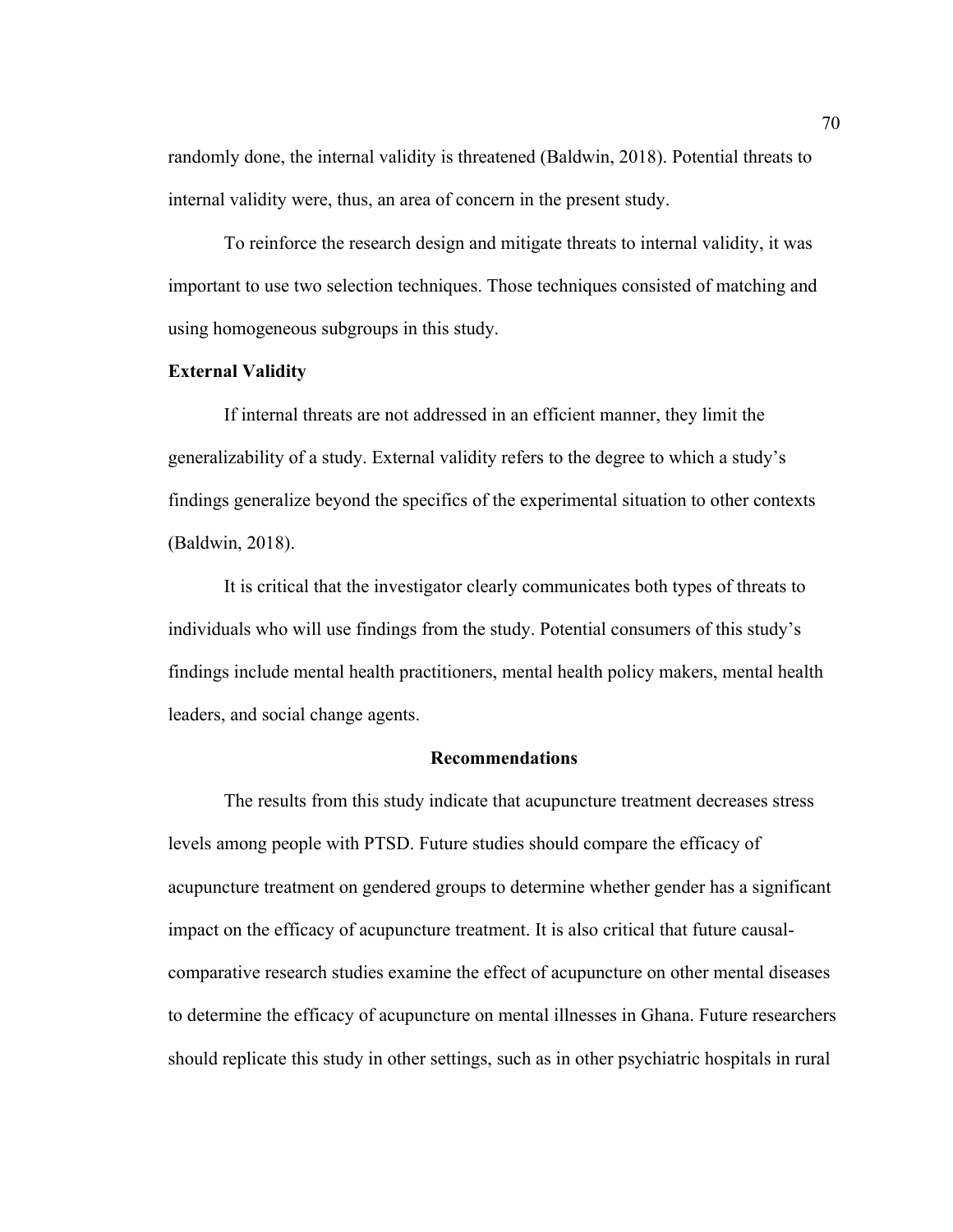regions of Ghana, to determine if they will yield the same results. Prospective cohort studies should also be conducted in Ghana to longitudinally assess how acupuncture treatment affects PTSD-related stress over time.

As an integrative medicine used to treat PTSD issues in clinical trials (Bourassa, 2014), the study results suggest that acupuncture is effective in treating PTSD in Ghana. Ghanaian mental health leadership should promote the use of acupuncture for treating PTSD in Ghana's mental health landscape. In addition, mental health professionals, patients, and government representatives should become aware of and more familiar with the potential efficacy of acupuncture treatment.

Furthermore, in order to improve patients' access to treatment for mental health disorders, such as PTSD, in Ghana, appropriate strategies should be developed. The potential enablers for service users involve, among others, increased decentralization, integration, and existing support services (Badu et al., 2018). Ghanaian mental health leaders could also invest in mobile health technologies to improve the delivery of mental health services to people dwelling in urban and rural regions.

## **Implications**

The findings of this study can be used by the leaders of Ghana, especially those in the Ghanaian mental health field, to understand the efficacy of acupuncture treatment for people suffering from PTSD. I derived four main implications from data analysis in this study. These implications are discussed in the following subsections.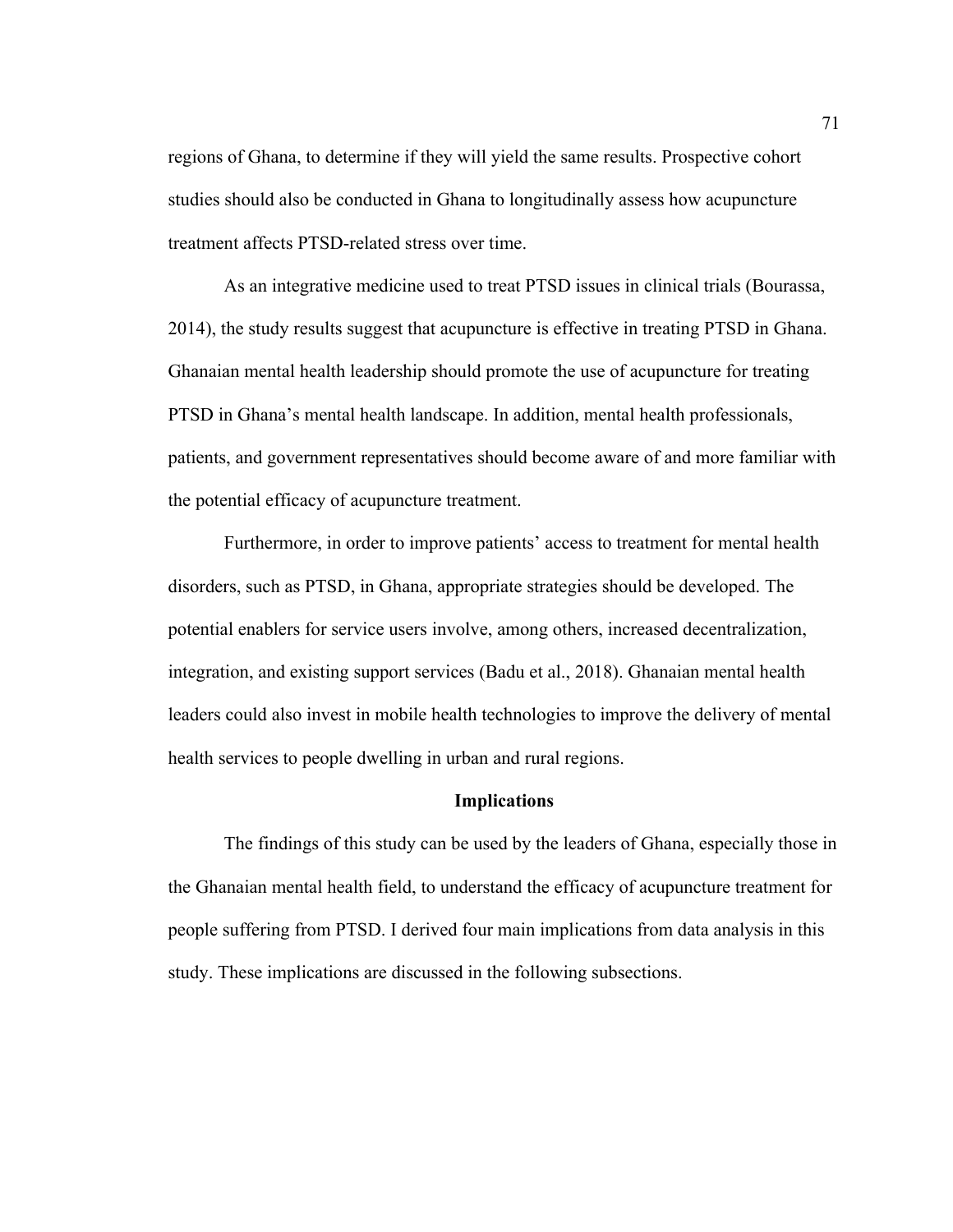#### **Social Change and Ghanaian Citizens**

The study revealed a significant correlation between acupuncture treatment and the level of PTSD-related stress. The relationship between the two was negative. The study findings indicated that the more a patient with PTSD receives acupuncture treatment, the less likely they experience PTSD-related stress.

The findings of this study indicated that there is a statistically significant trend of lesser median self-reported stress levels with greater acupuncture treatment. Data analysis indicated a *J* statistic of 437.000 and a standard test statistic of -3.499. The analysis also showed a Kendall's Tau coefficient of -.330, suggesting a negative correlation between acupuncture treatment and DTS total. This relationship was significant.

Psychological services alone cannot fully reduce PTSD related stress. Implementing policies that allow the use of acupuncture treatment will improve the welfare people with PTSD in Ghana. As acupuncture treatment reduces PTSD related stress level, it has a positive effect on the welfare of people with PTSD. Thus, developing strategies that focus on incorporating acupuncture in the treatment plan for people who suffer from PTSD will result in improving the mental health of Ghanaian citizens.

# **Social Change and Policymaking**

The analysis of data from the research study suggested that acupuncture treatment led to more reduced PTSD-related stress. The study findings provide policymakers with more information regarding the efficacy of acupuncture treatment in Ghana. The study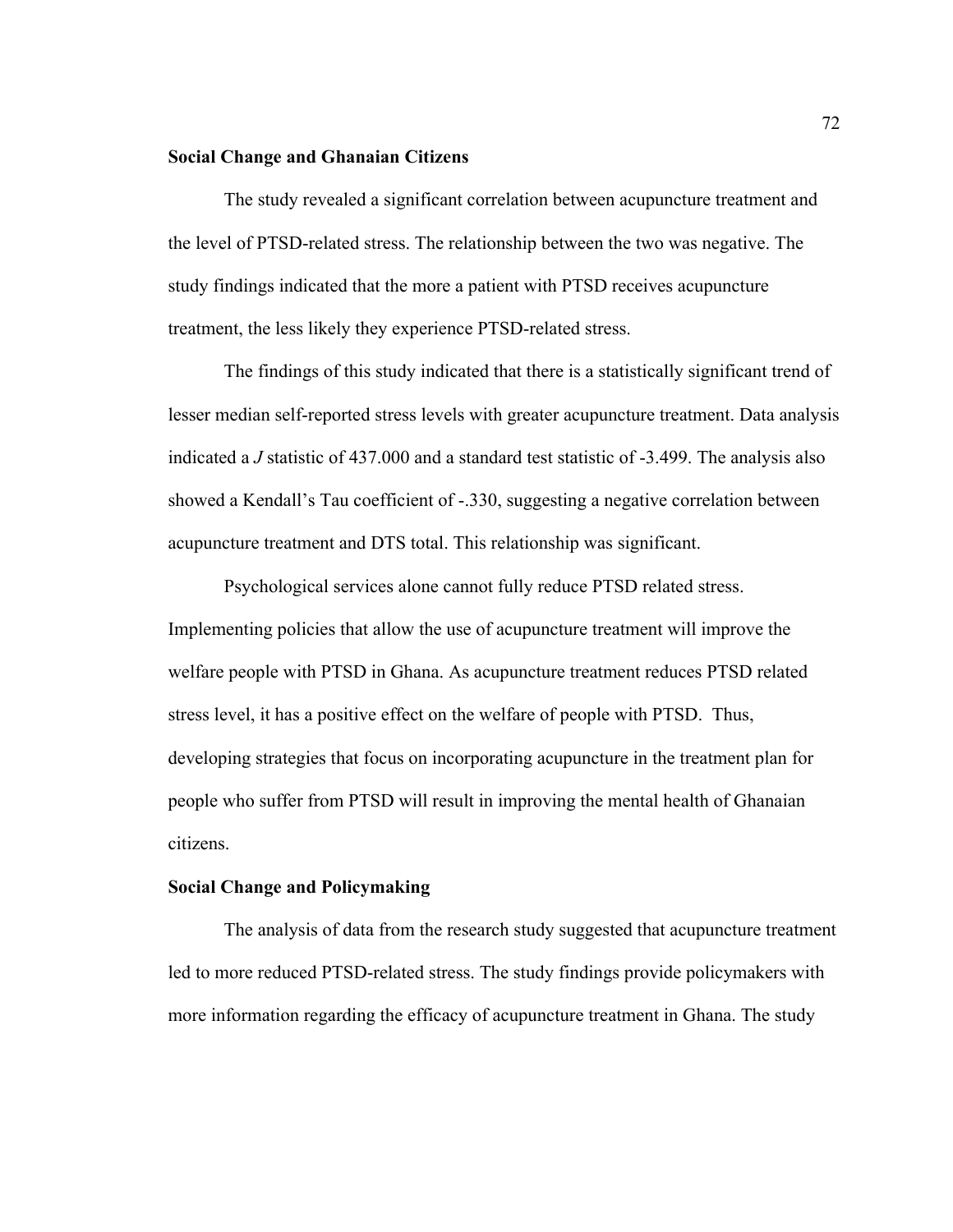discoveries suggest a significant difference between those who received acupuncture treatment and those who did not.

To further improve the mental well-being of Ghanaians suffering from PTSD, policymakers should not only implement policies that permit acupuncture treatment, but they should also strive to implement additional policies that can promote the education of all stakeholders on the benefits of acupuncture treatment. On top of the policies that promote the use of acupuncture in the treatment plan for people with PTSD, policymakers should implement policies that address disparities in the access to mental health services in Ghana.

# **Practical Implications for Social Change**

The efficacy of acupuncture treatment for people with PTSD suggests the need to integrate acupuncture into the local context and current public-health system in Ghana. In the Greater Accra region, people suffering from PTSD amount to 10,012 (Mental Health Society of Ghana, 2017). Psychological distress in Ghana is at 18.7% of the population (Walker, 2015). For those reasons, integrating acupuncture treatment with other traditional complementary and alternative medicines has the potential to sustainably increase access to more effective PTSD treatment in Ghana.

#### **Research Implications**

This study helped fill the gap in the literature on the efficacy of acupuncture in the treatment of PTSD in Ghana. The study discoveries indicated that a statistically significant correlation between acupuncture treatment and PTSD-related stress. The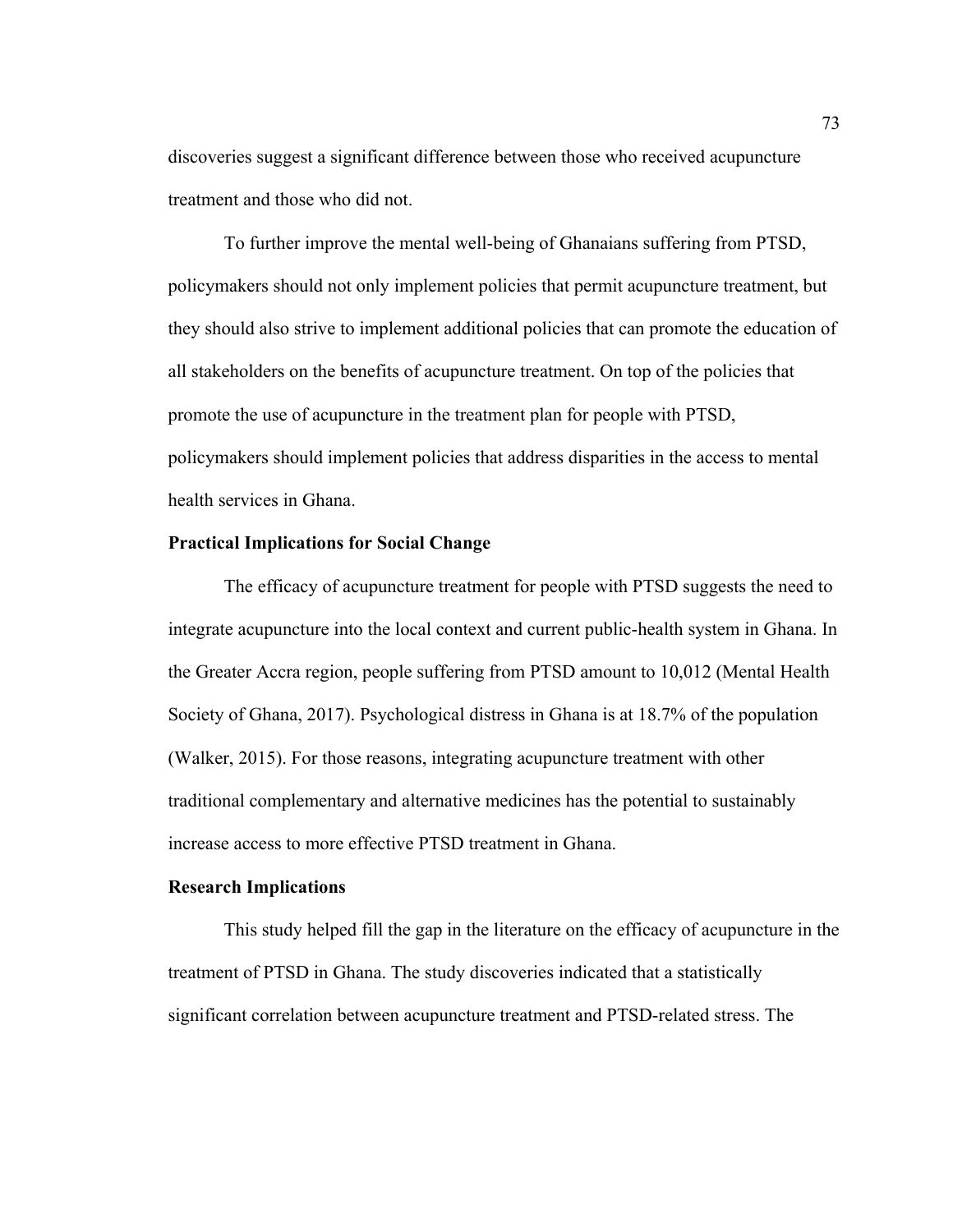relationship between the two was negative. The negative relationship suggested that the more acupuncture treatment, the lesser PTSD related stress.

Future researchers should conduct prospective cohort studies to longitudinally assess the efficacy of acupuncture in treating PTSD over time. Similar studies should be conducted to compare the efficacy of acupuncture treatment on gendered groups to determine whether gender has a significant impact on the efficacy of acupuncture treatment in Ghana. Future causal-comparative research studies should be conducted using stratified groups to determine whether statistically significant differences exist among those groups.

#### **Conclusion**

The use of acupuncture is increasingly becoming an alternative treatment for the symptoms often associated with PTSD around the world. However, the treatment of acupuncture appears to be lacking in Ghana because its potential efficacy is unknown to mental health professionals, patients, and the government representatives. In addition, there appears to be not enough research and clinical trials on mental health in Ghana.

The analysis of data indicated three interesting findings. The first discovery suggested that, prior to the administration of acupuncture treatment, the intervention group and the controlled group were not statistically different. The second finding indicated however, that after the acupuncture treatment, the difference between the two groups were statistically different; the difference was statistically significant. Third, the results from this study yielded data that suggested a strong significant correlation between acupuncture treatment and PTSD-related stress. As the correlation was negative,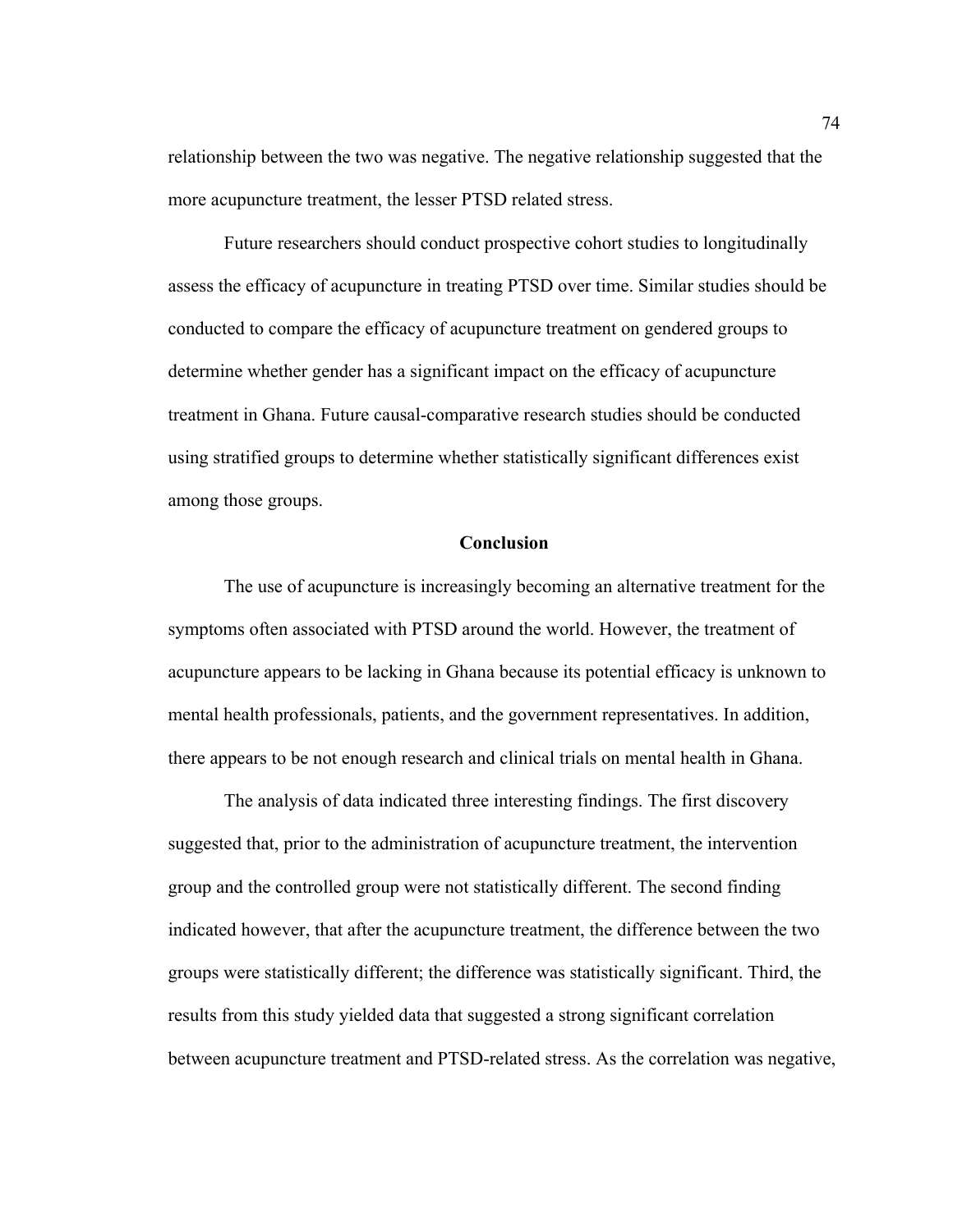it suggests that acupuncture treatment has the potential to reduce PTSD-related stress. That was the revelation of this study.

Three main recommendations emerged from the present study. First, future studies should compare the efficacy of acupuncture treatment on gendered groups to determine whether gender has a significant impact on the efficacy of acupuncture treatment. Second, the use of acupuncture for treating PTSD should be promoted in the Ghanaian mental health landscape through policy formulation and effective strategies application. Third, effective adoption of mobile health technologies is needed to enhance service delivery across the Ghana's mental health landscape.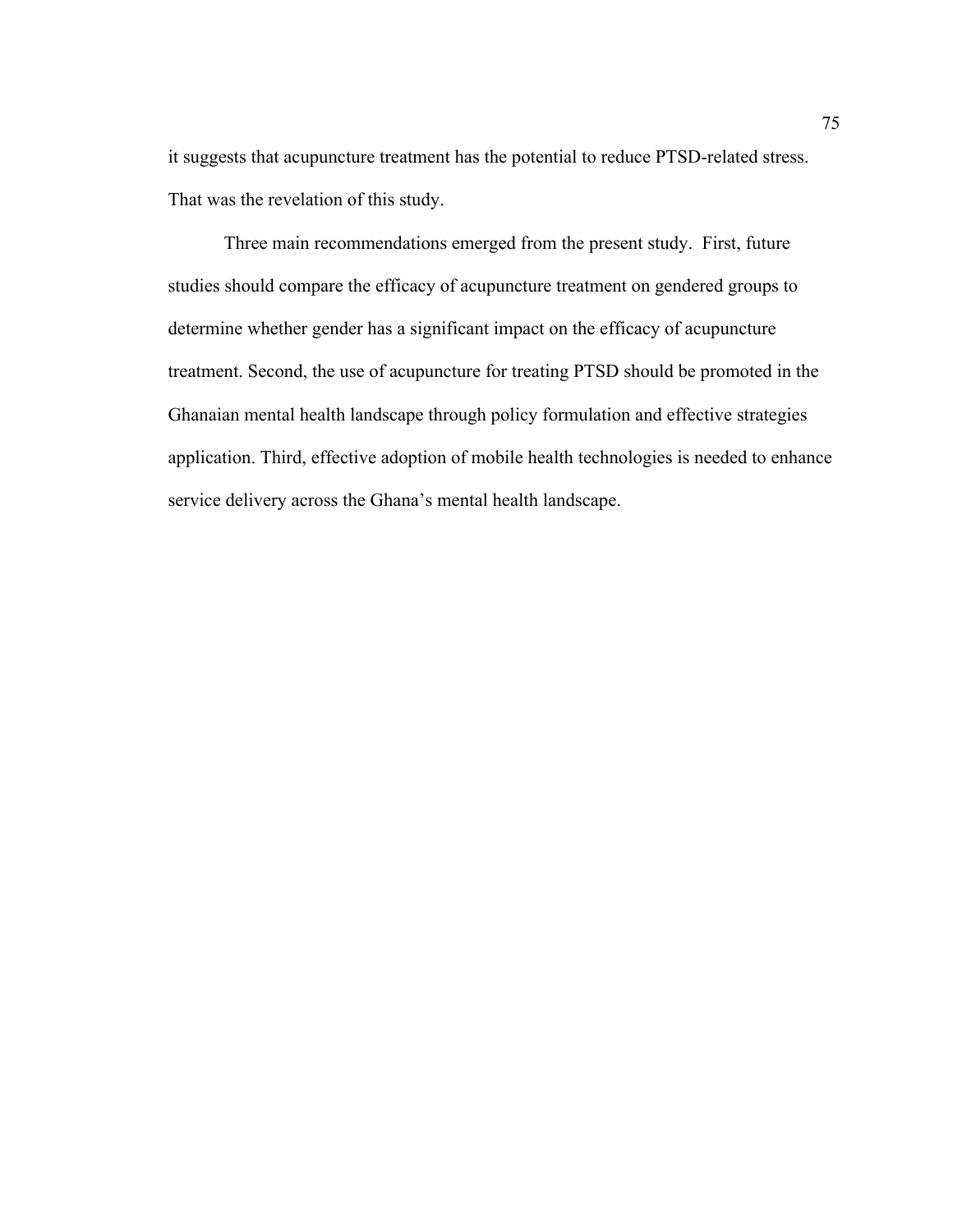## References

- Ae-Ngibise, K. A., Adiibokah, E., Nettey, O. E. A., Nyame, S., Doku, V. C. K., Asante, K. P., & Owusu-Agyei, S. (2017). "Making the mentally ill count", lessons from a Health and Demographic Surveillance System for people with mental and neurological disorders in the Kintampo districts of Ghana. *International Journal of Mental Health Systems*, *11*, 1.
- Ame, R., & Mfoafo-M'Carthy, M. (2016). Mental health law in Ghana: The rights of children with mental disorders. *Social Development Issues*, *38*(1), 1–14.
- American Academy of Medical Acupuncture. (n.d.). *Advancing the evidence-based integration of the practice of medicine and acupuncture*.

www.medicalacupuncture.org

Anders, K. (2017). Resolution of students t-tests, ANOVA and analysis of variance components from intermediary data. *Biochemia Medica*, *27*(2), 253–258. https://doi.org/10.11613/BM.2017.026.

Anxiety and Depression Association of America. 2018. *Symptoms.* 

https://adaa.org/understanding-anxiety/posttraumatic-stress-disorderptsd/symptoms.

Badu, E., O'Brien, A., & Mitchell, R. (2018). An integrative review of potential enablers and barriers to accessing mental health services in Ghana. *Health Research Policy and Systems*, *1*, 1. https://doi.org/10.1186/s12961-018-0382-1.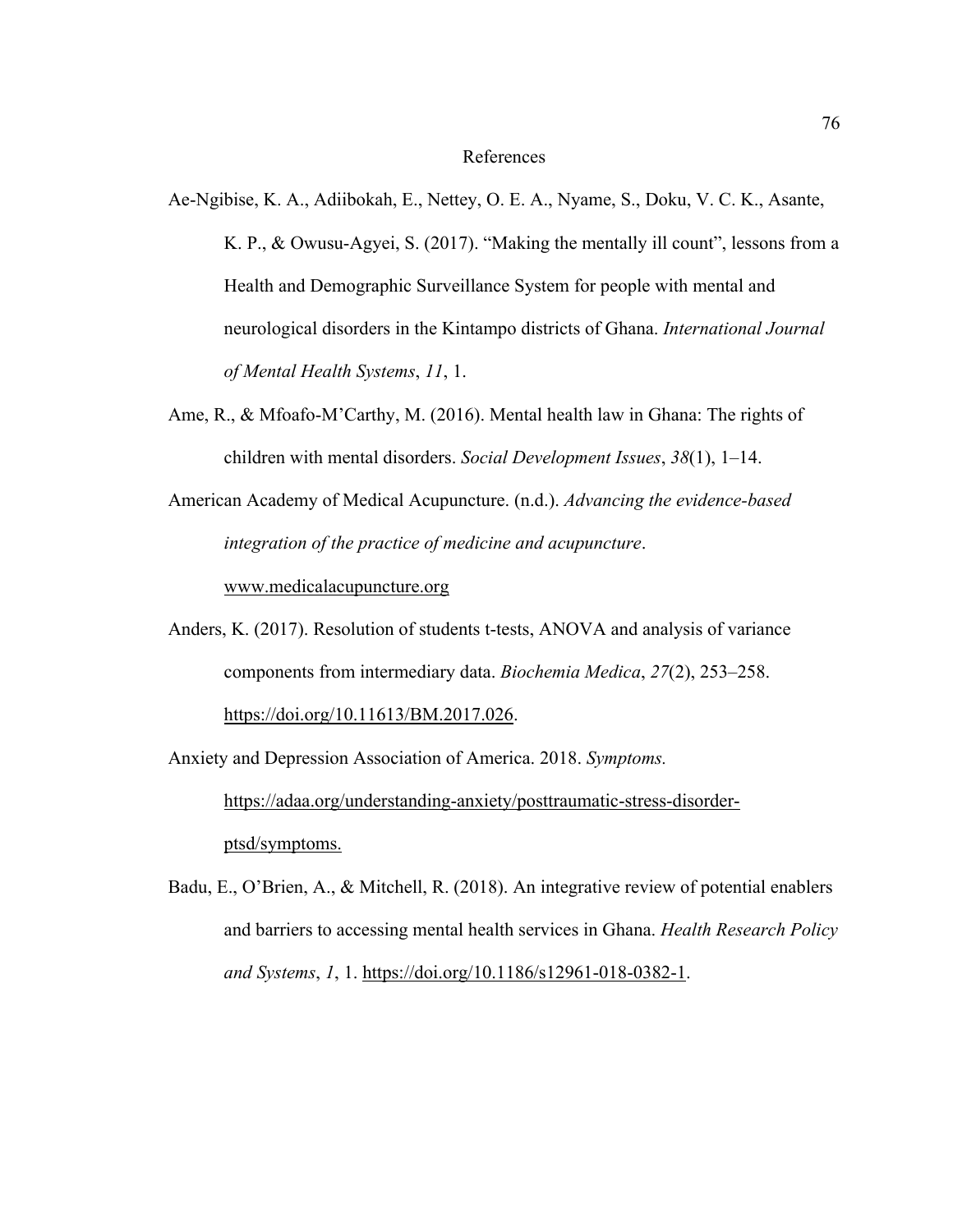- Baldwin, L. (2018). Chapter 7: Internal and external validity and threats to validity. In *Research concepts for the practitioner of educational leadership* (pp. 31-37). Brill. [https://doi.org/10.1163/9789004365155\\_007](https://doi.org/10.1163/9789004365155_007).
- Ben-Zeev, D. (2018). Mobile health for mental health in West Africa: The case for Ghana. *Psychiatric Services, 69*(7), 741–743.

https://doi.org/10.1176/appi.ps.201700555.

Bourassa, P. (2014). Acupuncture for mental health. *Oriental Medicine*, 20.

Budget Statement and Economic Policy. (2014). *Webpage title.* 

http://www.presidency.gov.gh/budget2014.pdf

Campbell, D., & Lele, S. (2014). An ANOVA test for parameter estimability using data cloning with application to statistical inference for dynamic systems. *Computational Statistics & Data Analysis*, *70*, 257-267. https://doi.org/10.1016/j.csda.2013.09.013.

- Chambliss, D. F., & Schutt, R. K. (2016). *Making sense of the social world: Methods of investigation*. SAGE Publications.
- Cooper, D. R., & Schindler, P. S. (2013). *Business research methods* (12th ed.). Irwin.

Davidson, J., Book, S., Colket, J., Tupler, L., Roth, S., David, D., Hertzberg, M., Mellman, T., Beckham, J., Smith, R., Davison, R., Katz, R., & Feldman, M. (1997). Assessment of a new self-rating scale for post-traumatic stress disorder. *Psychological Medicine, 27*(1), 153-160. https://doi.org/10.1017/S0033291796004229.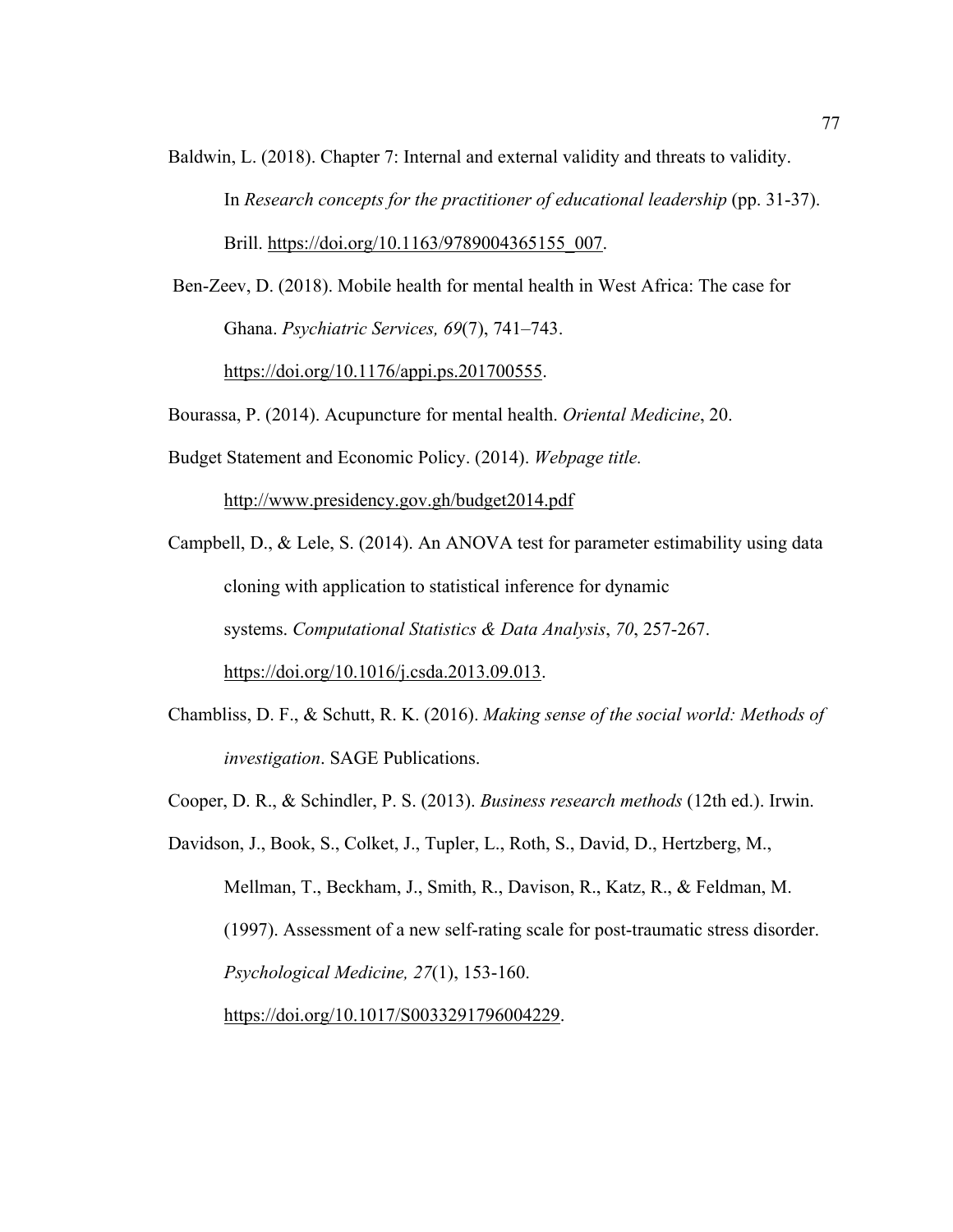- Davidson, J. R., Tharwani, H. M., & Connor, K. M. (2002). Davidson Trauma Scale (DTS): Normative scores in the general population and effect sizes in placebocontrolled SSRI trials. *Depression and Anxiety*, *15*(2), 75-78. https://doi.org/10.1002/da.10021.
- Debraha, A. B., Buabenga, K. O., Donnirb, G., & Kretchy, I. A. (2018). A caregiver perspective of complementary and alternative medicine use among patients with schizophrenia and bipolar disorder: *International Journal of Mental Health, 47*(4), 298–310. https://doi.org/10.1080/00207411.2018.1546097.
- Eaton, W. (2006). *330.657 Psychosocial Statistics Reliability I* [PDF]. http://people.musc.edu/~elg26/teaching/psstats1.2006/reliabilityI2006.pdf.
- Etikan, I., Musa, S., & Alkassim, R. (2016). Comparison of convenience sampling and purposeful sampling. *American Journal of Theoretical and Applied Statistics, 5*(1), 1-4. https://doi.org/10.11648j.ajtas.2016051.11.
- Faircloth, A. (2015). Acupuncture: History from the Yellow Emperor to modern anesthesia practice. *AANA Journal*, *83*(4), 289–295.
- Faul, F., Erdfelder, E., Lang, A.-G., & Buchner, A. (2007). G\*Power 3: A flexible statistical power analysis program for the social, behavioral, and biomedical sciences. *Behavior Research Methods, 39*, 175-191.
- Flannelly, L. T., Flannelly, K. J., & Jankowski, K. B. (2014). Independent, dependent, and other variables in healthcare and chaplaincy research. *Journal of Health Care Chaplaincy*, *20*(4), 161-170. https://doi.org/10.1080/08854726.2014.959374.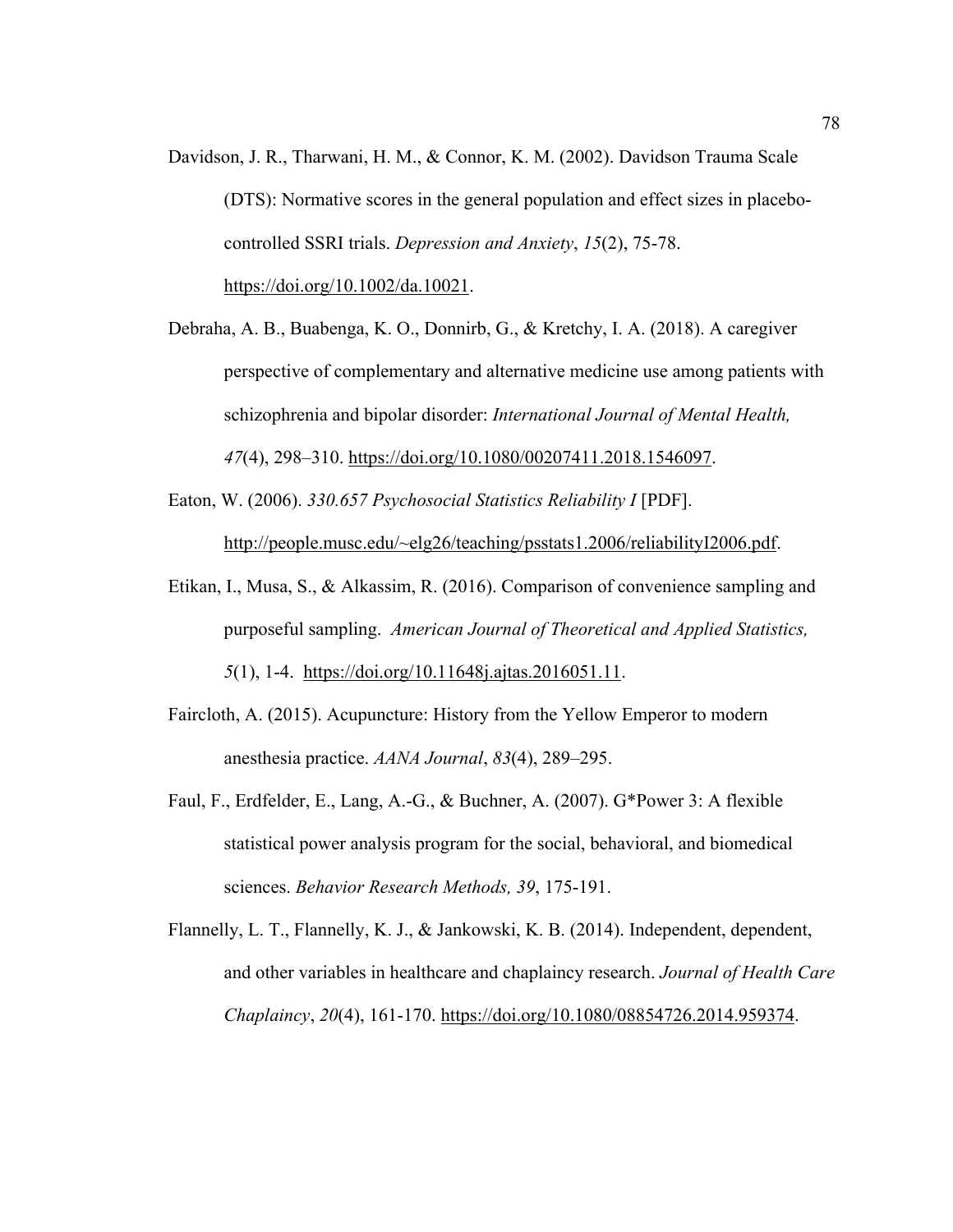- Goforth, C. (2015). *Using and interpreting Cronbach's alpha*. University of Virginia Library. https://data.library.virginia.edu/using-and-interpreting-cronbachs-alpha/
- Holleman, G. A., Hooge, I. T. C., Kemner, C., & Hessels, R. S. (2020). The real-world approach and its problems: A critique of the term ecological validity. *Frontiers in Psychology, 11*(721). https://doi.org/10.3389/fpsyg.2020.00721.
- Iqbal, S., Khanam, A., & Dogar, A. H. (2017). A comparative study of moral development of students from private schools and Deeni Madrasah. *Journal of Research & Reflections in Education*, *11*(2), 113–123.
- Kabashiki, I. R. (2015). Mobile health improves healthcare delivery. In S. Adibi (ed.), *Mobile health, Springer series in bio-/neuroinformatics,* Vol. 5 (pp. 635-661). Springer.
- Kaneria, A. M. (2015). The history and development of trauma and emergency care in England. *Trauma*, *17*(1), 52–57. https://doi.org/10.1177/1460408614552514.

Kevan, B. (2017). Consistency and factorial invariance of the Davidson Trauma Scale in heterogeneous populations: results from the 2010 Chilean earthquake. *International Journal of Methods in Psychiatric Research, 26*, e1516. https://doi.org/10.1002/mpr.1516.

Kirschner, K., Mandell, R., Knowlton, J., Romeo, M. J., & Conboy, L. (2014). Acupuncture in Uganda: A research letter on the integration of acupuncture with conventional biomedical treatments. *Global Advances in Health and Medicine*, *3*(4), 61–63. https://doi.org/10.7453/gahmj.2014.010.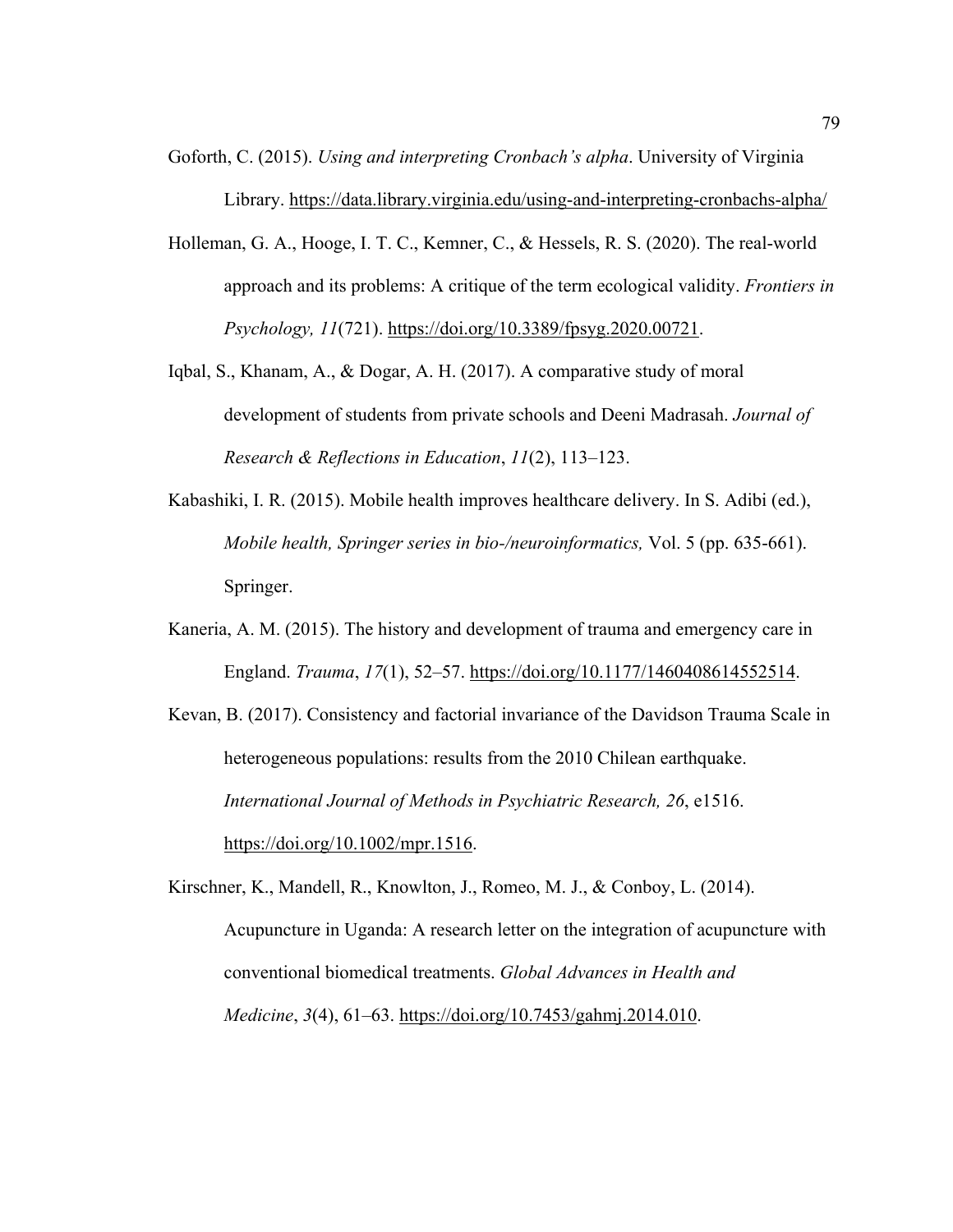- Kontoangelos, K., Tsiori, S., Poulakou, G., Protopapas, K., Katsarolis, I., Sakka, V., Kavatha, D., Papadopoulos, A., Antoniadou, A., & Papageorgiou, C. C. (2017). Reliability, validity and psychometric properties of the Greek translation of the Posttraumatic Stress Disorder Scale. *Mental Illness*, *9*(1), 6832. https://doi.org/10.4081/mi.2017.6832.
- Lahr, M. M., Rivera, F., Power, R. K., Mounier, A., Copsey, B., Crivellaro, F., & Foley, R. A. (2016). Inter-group violence among early Holocene hunter-gatherers of West Turkana, Kenya. *Nature*, *7586*, 394.
- LaPaglia, D., Bryant, K., & Serafini, K. (2016). Implementation of the National Acupuncture Detoxification Association protocol in a community mental health setting. *The Journal of Alternative and Complementary Medicine*, *22*(9), 729-731. https://doi.org/10.1089/acm.2015.0283.
- Leiva-Bianchi, M. C., & Araneda, A. C. (2013). Validation of the Davidson Trauma Scale in its original and a new shorter version in people exposed to the F-27 earthquake in Chile. *European Journal of Psychotraumatology*, *4*(1), 21239. https://doi.org/10.3402/ejpt.v4i0.21239.
- Levine, P. (1997). *Waking the tiger*. North Atlantic Press.
- Levine, P. A. (2005a). *Waking the tiger: A pioneering program for restoring the wisdom of the body*. Sounds True.
- Levine, P. A. (2005b). *Waking the tiger: Healing trauma*. North Atlantic Books.
- Levine, P. A., & Maté, G. (2010). *In an unspoken voice: How the body releases trauma and restores goodness*. North Atlantic.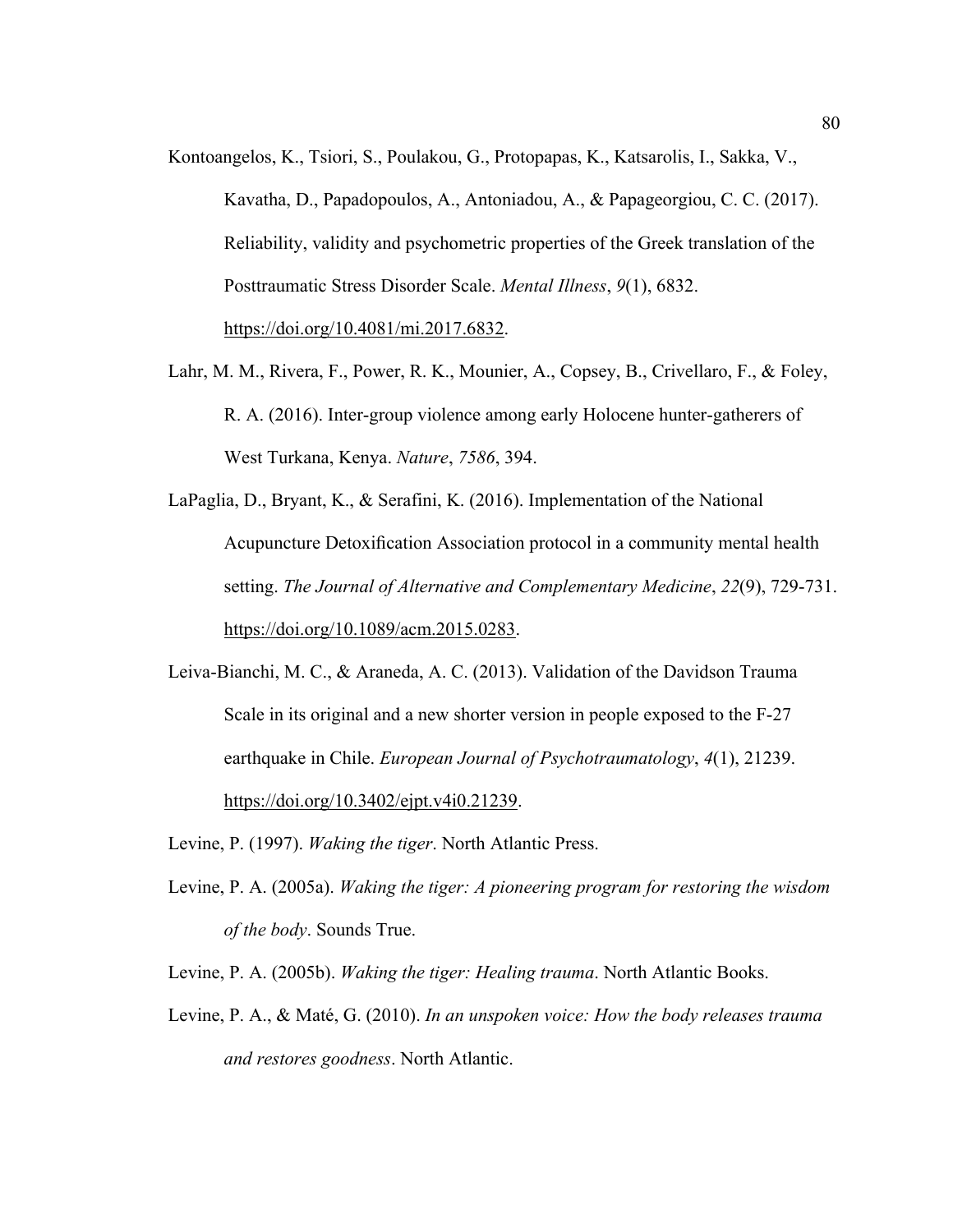Long, S. J., & Freese, J. (2006). *Regression models for categorical dependent variables using strata* (2nd ed.). StrataCorp LP.

Lund, A. & Lund, M. (2018). *Laerd statistics*. https://statistics.laerd.com

Martinez-Mesa, J., Gonzalez-Chica, D., Duquia, R., Bonamingo, R., & Bastos, J. (2016). Sampling: How to select participants in my research study? *Anais Brasileiros de Dermatologia, 91*(3), 326-330. https://doi.org/10.1590/abd1806- 4841.20165254.

- McDaniel, C. & Gates, R. (2015). *Marketing research essentials* (9th ed.). John Wiley & Sons.
- McDonald, S. D., Beckham, J. C., Morey, R. A., & Calhoun, P. S. (2009). The validity and diagnostic efficiency of the Davidson Trauma Scale in military veterans who have served since September 11th, 2001. *Journal of Anxiety Disorders*, *23*(2), 247–255. https://doi.org/10.1016/j.janxdis.2008.07.007.

Mental Health Society of Ghana. (2017). *Mental Health Society of Ghana*. www.mrhsog.org

Meyer, J. E. (2009). PTSD: How to recognize the many faces of this hidden disorder. *Journal of the American Academy of Physician Assistants*, *22*(9), 46-49. http://www.ncbi.nlm.nih.gov/pubmed/19827396

- Neuman, L. (2014). *Social research methods: Qualitative and quantitative approaches* (7th ed.). Pearson Education, Inc.
- Papalia, D. E., Sterns, H. L., Feldman, R. D., & Camp, C. (2007). *Adult development and aging*. The McGraw-Hill Companies, Inc.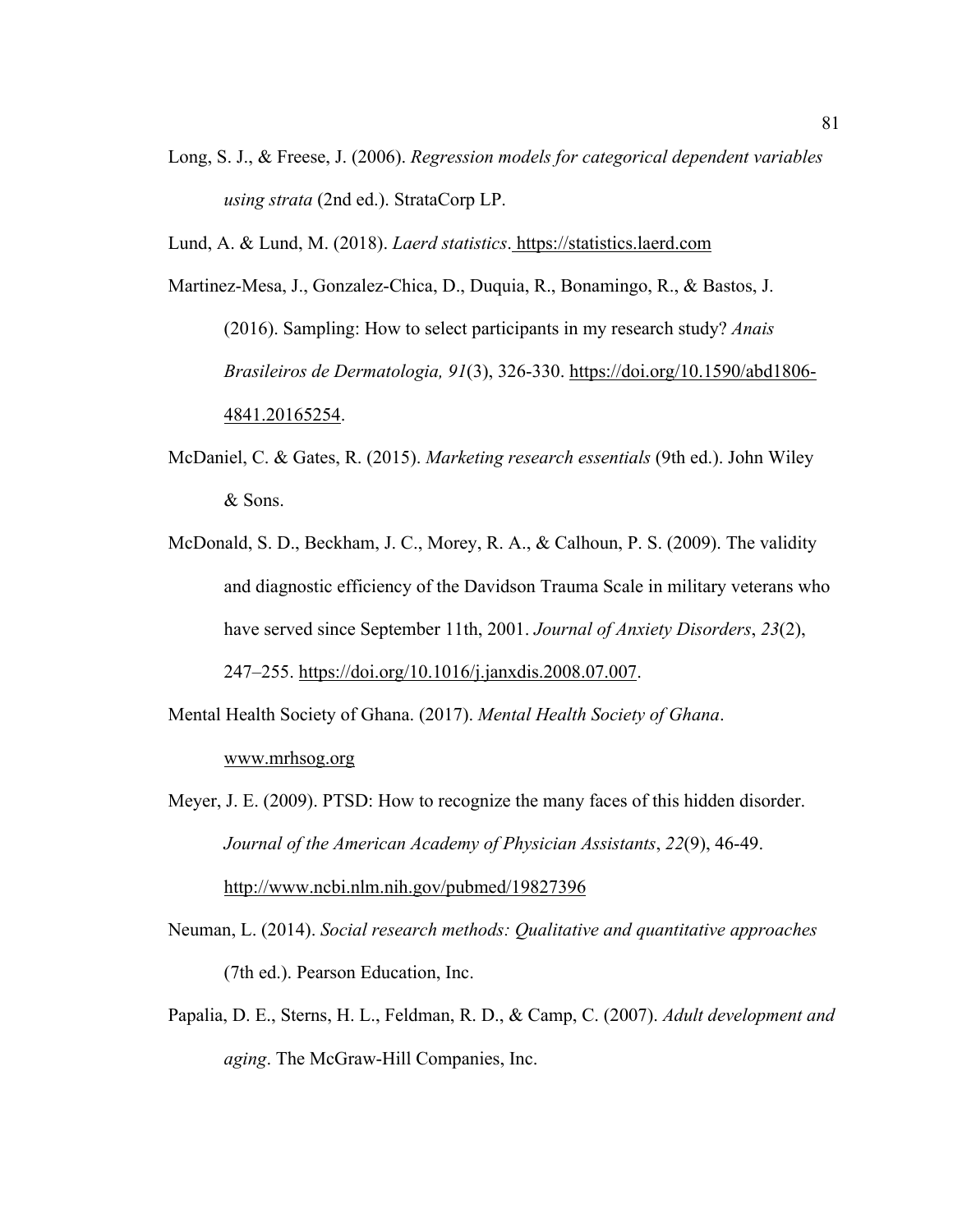- Patil, S., Sen S., Bral, M., Reddy, S., Bradley, K. K., Cornett, E. M., Fox, C. J., & Kaye, A. D. (2016). The role of acupuncture in pain management. *Current Pain Headache Reports, 20*(4), 22. https://doi.org/10.1007/s11916-016-0552-1.
- Porges, S. W., & Furman, S. A. (2010). The early development of the autonomic nervous system provides a neural platform for social behavior: A polyvagal perspective. *Infant and Child Development, 20*(1), 106-119. https://doi.org/10.1002/icd.688.
- Roberts, M., Mogan, C., & Asare, J. B. (2014). An overview of Ghana's mental health system: Results from an assessment using the World Health Organization's Assessment Instrument for Mental Health Systems (WHO-AIMS). *International Journal of Mental Health Systems*, *8*(1), 1-22. https://doi.org/10.1186/1752-4458- 8-16.
- Salkind, N. J. (2010). *Encyclopedia of research design* (Vols. 1-0). SAGE Publications, Inc. https://doi.org/10.4135/9781412961288.
- Schenker, J. D., & Rumrill, J. D. (2004). Causal-comparative research designs. *Journal of Vocational Rehabilitation*, *21*(3), 117-121.
- Sheperis, C. (n.d). RSCH 8251: Power and Effect Size. *Understanding power and effect size: A practical overview* (Adobe Captivate). http://mym.cdn.laureatemedia.com/2dett4d/Walden/RSCH/8251/10/mm/power\_and\_effect\_size.html

Tan, G., Dao, T. K., Farmer, L., Suterland, R. J., & Gevirtz, R. (2011). Heart rate variability (HRV) and posttraumatic stress disorder (PTSD): A pilot study. *Applied Psychophysiology Biofeedback, 36*(1), 27-35. https://doi.org/10.1007/s10484-010- 9141-y.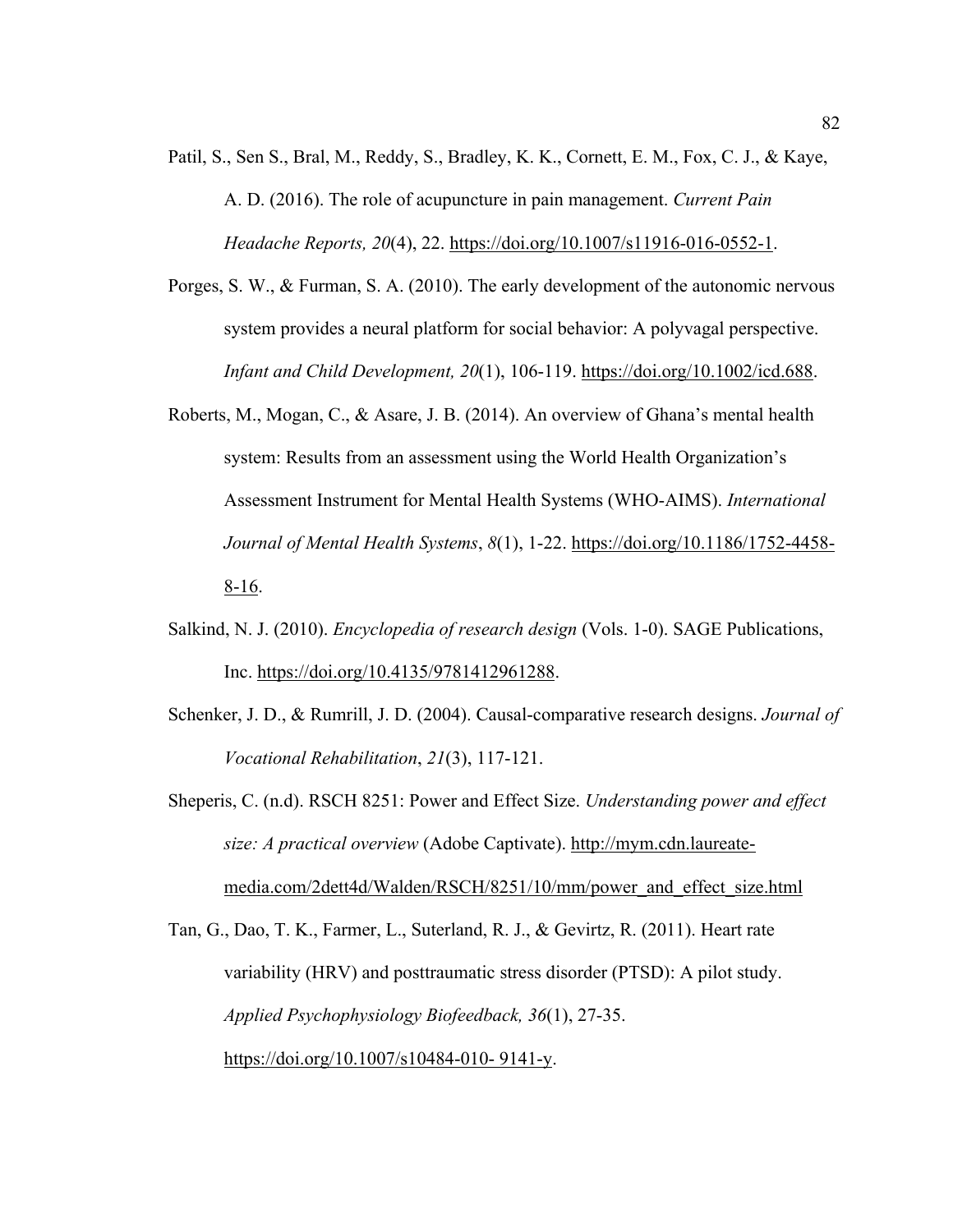- UK Essays. (2018). *Case study of PTSD in Ghana Armed Forces personnel.* [https://www.ukessays.com/dissertation/examples/politics/need-for-peaceful-co](https://nam04.safelinks.protection.outlook.com/?url=https://www.ukessays.com/dissertation/examples/politics/need-for-peaceful-co-existence-and-resolution.php?vref=1&data=02%7C01%7Cderrick.dicker@waldenu.edu%7Cb64efa993d1b479f576c08d6ab91df9c%7C7e53ec4ad32542289e0ea55a6b8892d5%7C0%7C0%7C636885040350542545&sdata=cKoMqCqvSlvGavw5Ofak5AbdkxaOxiGHWHuIuck2Hqk=&reserved=0)[existence-and-resolution.php?vref=1](https://nam04.safelinks.protection.outlook.com/?url=https://www.ukessays.com/dissertation/examples/politics/need-for-peaceful-co-existence-and-resolution.php?vref=1&data=02%7C01%7Cderrick.dicker@waldenu.edu%7Cb64efa993d1b479f576c08d6ab91df9c%7C7e53ec4ad32542289e0ea55a6b8892d5%7C0%7C0%7C636885040350542545&sdata=cKoMqCqvSlvGavw5Ofak5AbdkxaOxiGHWHuIuck2Hqk=&reserved=0)
- Villafañe, A., Milanesio, M. S., Marcellino, C. M., & Amodei, C. (2003). The assessment of posttraumatic stress disorder: An approximation to the psychometric properties of the Davidson Trauma Scale. [La evaluación del trastorno por estrés postraumático: aproximación a laspropiedades psicométricas de la escala de trauma de Davidson]. *Evaluar*, *3*(1), 80–93.
- Walker, G. H. (2015). Ghana Mental Health Act 846 2012: A qualitative study of the challenges and priorities for implementation. *Ghana Medical Journal*, *49*(4), 266– 274.
- Wang, J. & Brown, M. S. (2007). Automated essay scoring versus human scoring: A comparative study*. Journal of Technology, Learning, and Assessment, 6*(2), 5-26
- World Health Organization. (2017). Retrieved June 18, 2017 from http://www.afro.who.int/en/ghana/country-health-profile.html
- Zhang, H., Han, G., & Litscher, G. (2019). Traditional acupuncture meets modern nanotechnology: Opportunities and perspectives. *Evidence-Based Complementary & Alternative Medicine*, 1–9. https://doi.org/10.1155/2019/2146167.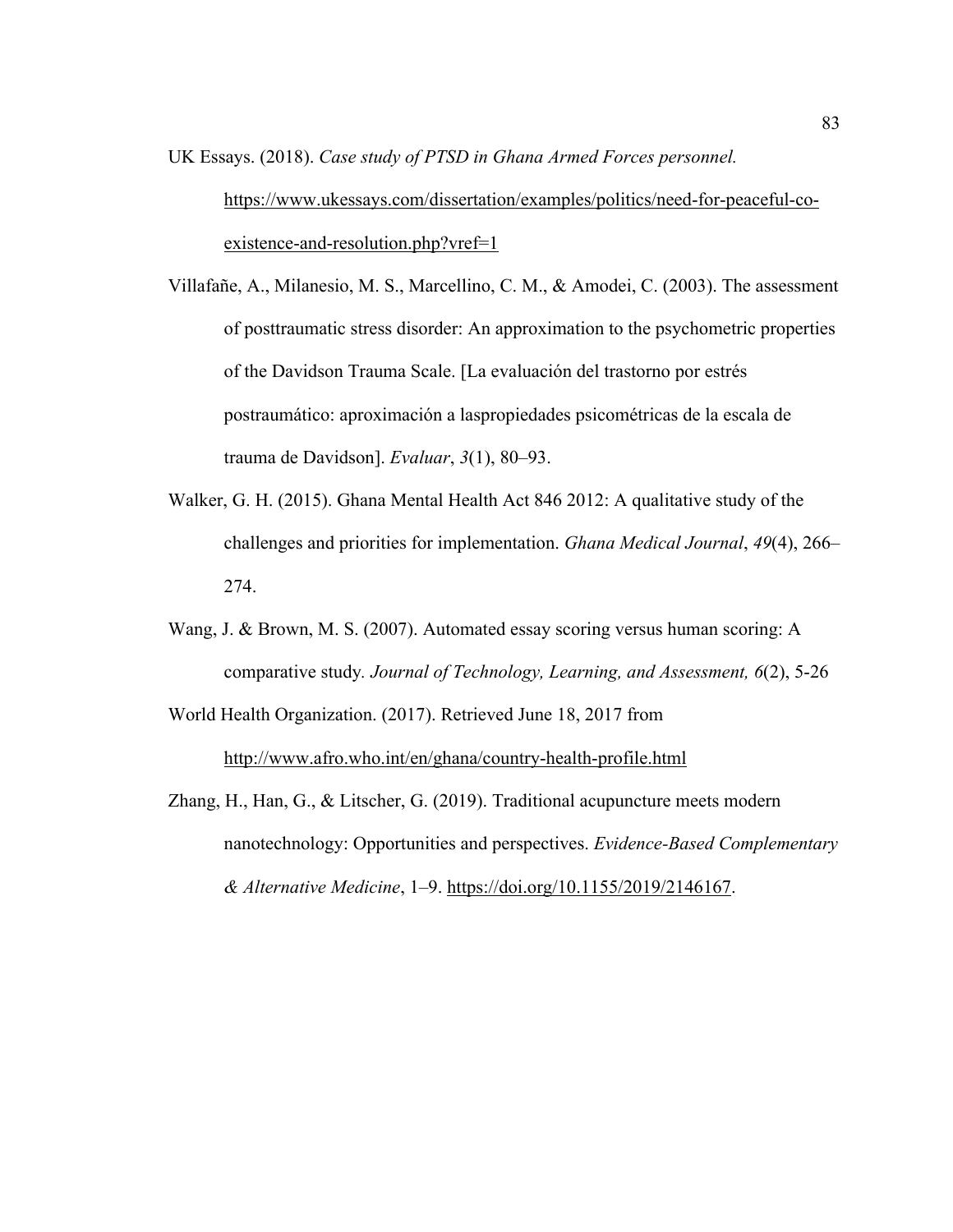# Appendix A: Davidson Trauma Scale

|            | DAVIDSON TRAUMA SCALE<br>by Jonathan R.T. Davidson, M.D.                                                                                                                                                                                                                                                   |                                                                                                                       |                                                                                                                                                                            |
|------------|------------------------------------------------------------------------------------------------------------------------------------------------------------------------------------------------------------------------------------------------------------------------------------------------------------|-----------------------------------------------------------------------------------------------------------------------|----------------------------------------------------------------------------------------------------------------------------------------------------------------------------|
| Client ID: | Age:                                                                                                                                                                                                                                                                                                       | Sex:                                                                                                                  | $\Box$ Male $\Box$ Female                                                                                                                                                  |
|            |                                                                                                                                                                                                                                                                                                            | Date: / /                                                                                                             |                                                                                                                                                                            |
|            | Please identify the trauma that is most disturbing to you.                                                                                                                                                                                                                                                 |                                                                                                                       |                                                                                                                                                                            |
|            | Each of the following questions asks you about a specific symptom. For<br>each question, consider how often in the last week the symptom troubled<br>you and how severe it was. In the two boxes beside each question, write a<br>number from 0 - 4 to indicate the frequency and severity of the symptom. | <b>FREQUENCY</b><br>$0 = Not$ At All<br>$1 =$ Once Only<br>$2 = 2 - 3$ Times<br>$3 - 4 - 6$ Times<br>$4$ = Every Day. | <b>SEVERITY</b><br>$0 = Not At All Distresing$<br>$1 =$ Minimally Distressing<br>$2 -$ Moderately Distressing<br>$3$ = Markedly Distressing<br>$4 =$ Extremely Distressing |
|            | Have you ever had painful images, memories, or thoughts of the event?                                                                                                                                                                                                                                      |                                                                                                                       |                                                                                                                                                                            |
|            | Have you ever had distressing dreams of the event?                                                                                                                                                                                                                                                         |                                                                                                                       |                                                                                                                                                                            |
| 3          | Have you felt as though the event was recurring? Was it as if you were reliving it?                                                                                                                                                                                                                        |                                                                                                                       |                                                                                                                                                                            |
| 4.         | Have you been upset by something that reminded you of the event?                                                                                                                                                                                                                                           |                                                                                                                       |                                                                                                                                                                            |
| S.         | Have you been physically upset by reminders of the event? (This includes<br>sweating, trembling, racing heart, shortness of breath, nausea, or diarrhea.)                                                                                                                                                  |                                                                                                                       |                                                                                                                                                                            |
| 6.         | Have you been avoiding any thoughts or feelings about the event?                                                                                                                                                                                                                                           |                                                                                                                       |                                                                                                                                                                            |
| 7.         | Have you been avoiding doing things or going into situations that remind you of<br>the event?                                                                                                                                                                                                              |                                                                                                                       |                                                                                                                                                                            |
| 8.         | Have you found yourself unable to recall important parts of the event?                                                                                                                                                                                                                                     |                                                                                                                       |                                                                                                                                                                            |
| 9.         | Have you had difficulty enjoying things?                                                                                                                                                                                                                                                                   |                                                                                                                       |                                                                                                                                                                            |
| 10.        | Have you felt distant or cut off from other people?                                                                                                                                                                                                                                                        |                                                                                                                       |                                                                                                                                                                            |
| 11.        | Have you been unable to have sad or loving feelings?                                                                                                                                                                                                                                                       |                                                                                                                       |                                                                                                                                                                            |
|            | 12. Have you found it hard to imagine having a long life span and fulfilling your goals?                                                                                                                                                                                                                   |                                                                                                                       |                                                                                                                                                                            |
|            | 13. Have you had trouble falling asleep or staying asleep?                                                                                                                                                                                                                                                 |                                                                                                                       |                                                                                                                                                                            |
| 14.        | Have you been irritable or had outbursts of anger?                                                                                                                                                                                                                                                         |                                                                                                                       |                                                                                                                                                                            |
|            | 15. Have you had difficulty concentrating?                                                                                                                                                                                                                                                                 |                                                                                                                       |                                                                                                                                                                            |
| 16.        | Have you felt on edge, been easily distracted, or had to stay "on guard"?                                                                                                                                                                                                                                  |                                                                                                                       |                                                                                                                                                                            |
|            | 17. Have you been jumpy or easily startled?                                                                                                                                                                                                                                                                |                                                                                                                       |                                                                                                                                                                            |
|            |                                                                                                                                                                                                                                                                                                            |                                                                                                                       |                                                                                                                                                                            |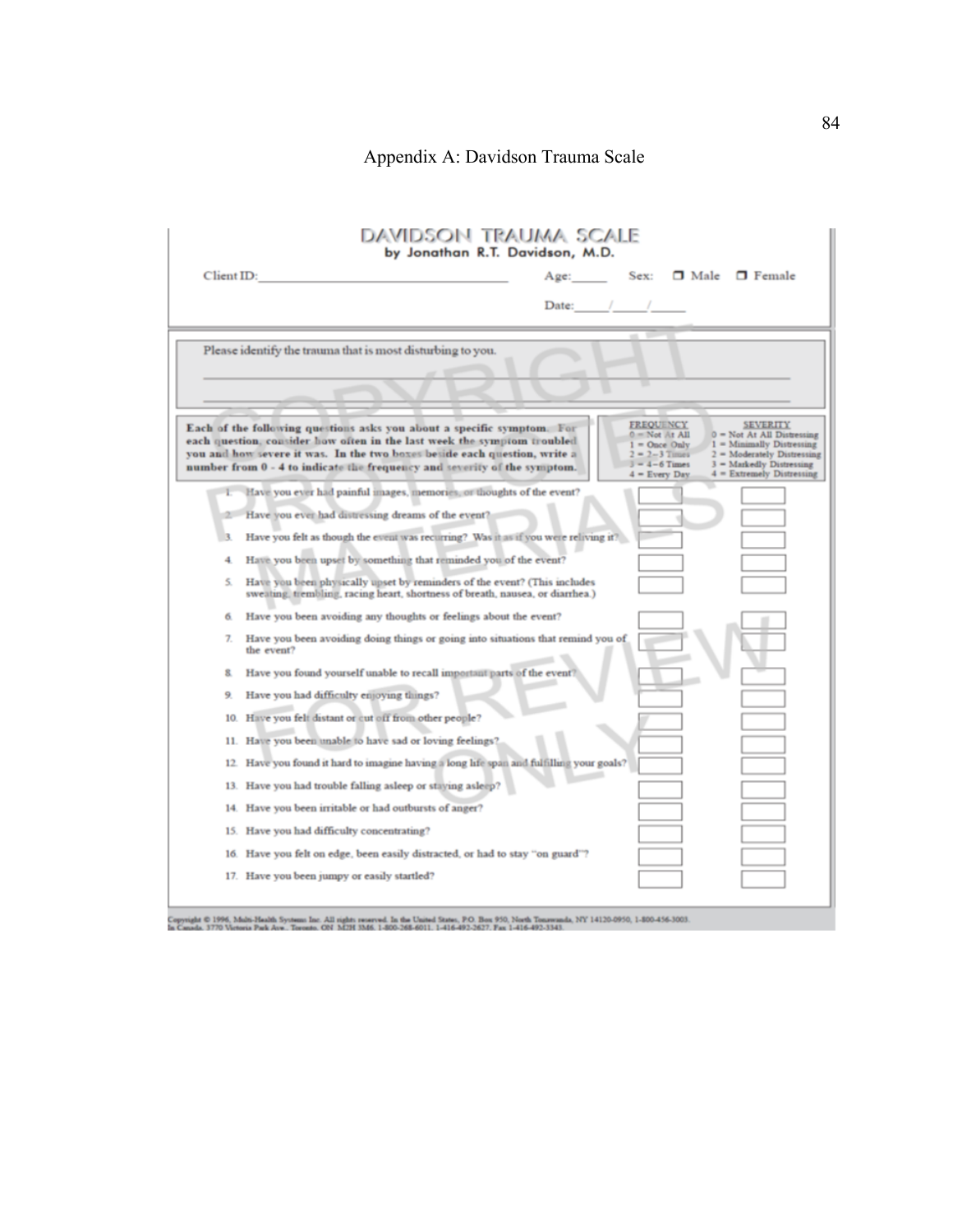# Appendix B: Severity

| <b>Severity</b>               | Value          |
|-------------------------------|----------------|
| Not At All Distressing        |                |
| <b>Minimally Distressing</b>  | 1              |
| <b>Moderately Distressing</b> | $\overline{2}$ |
| <b>Markedly Distressing</b>   | 3              |
| <b>Extremely Distressing</b>  | 4              |
| From Davidson Trauma Scale    |                |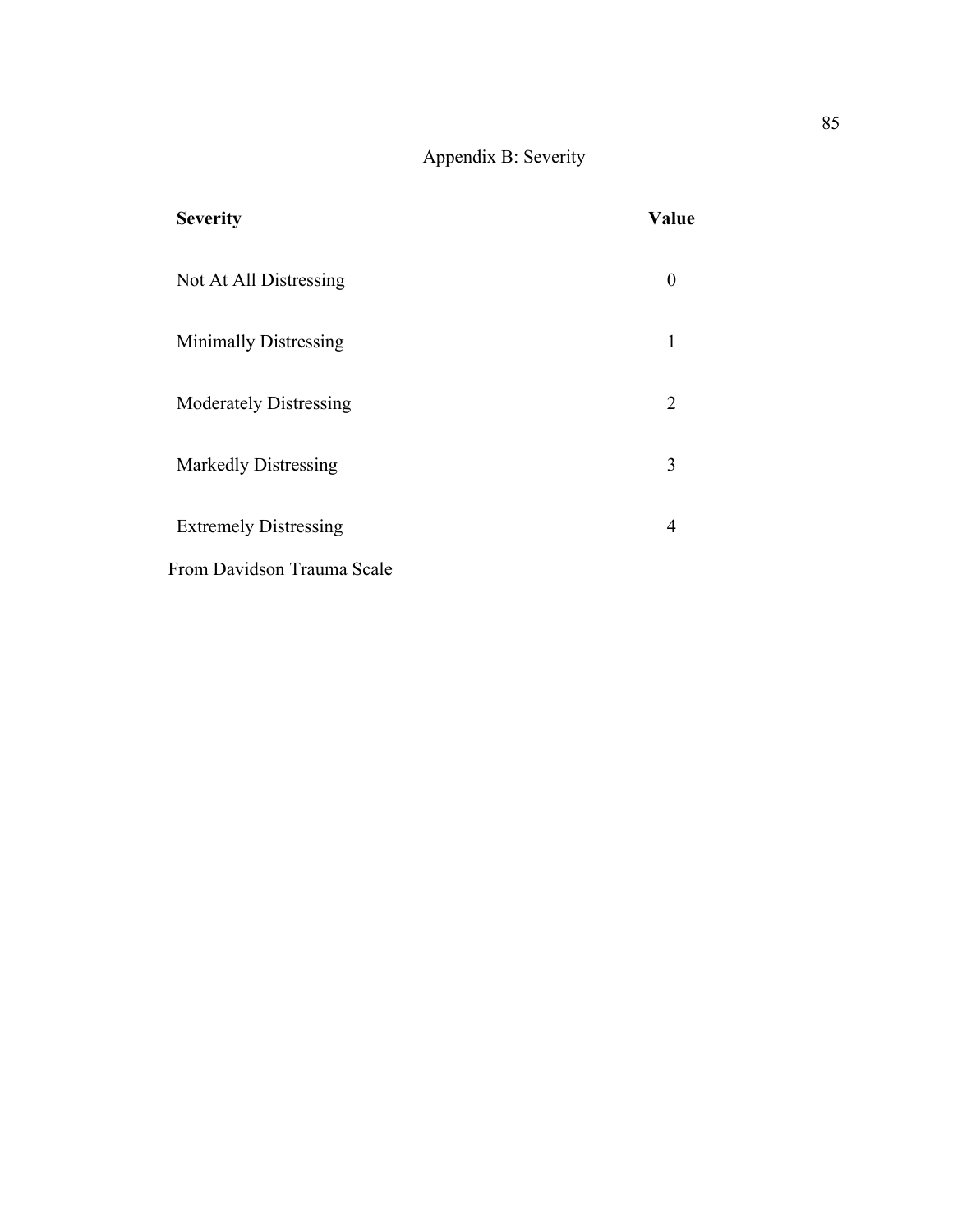Appendix C: Treatment

| <b>Treatment</b> | Value |
|------------------|-------|
| None             |       |
| Acupuncture      |       |